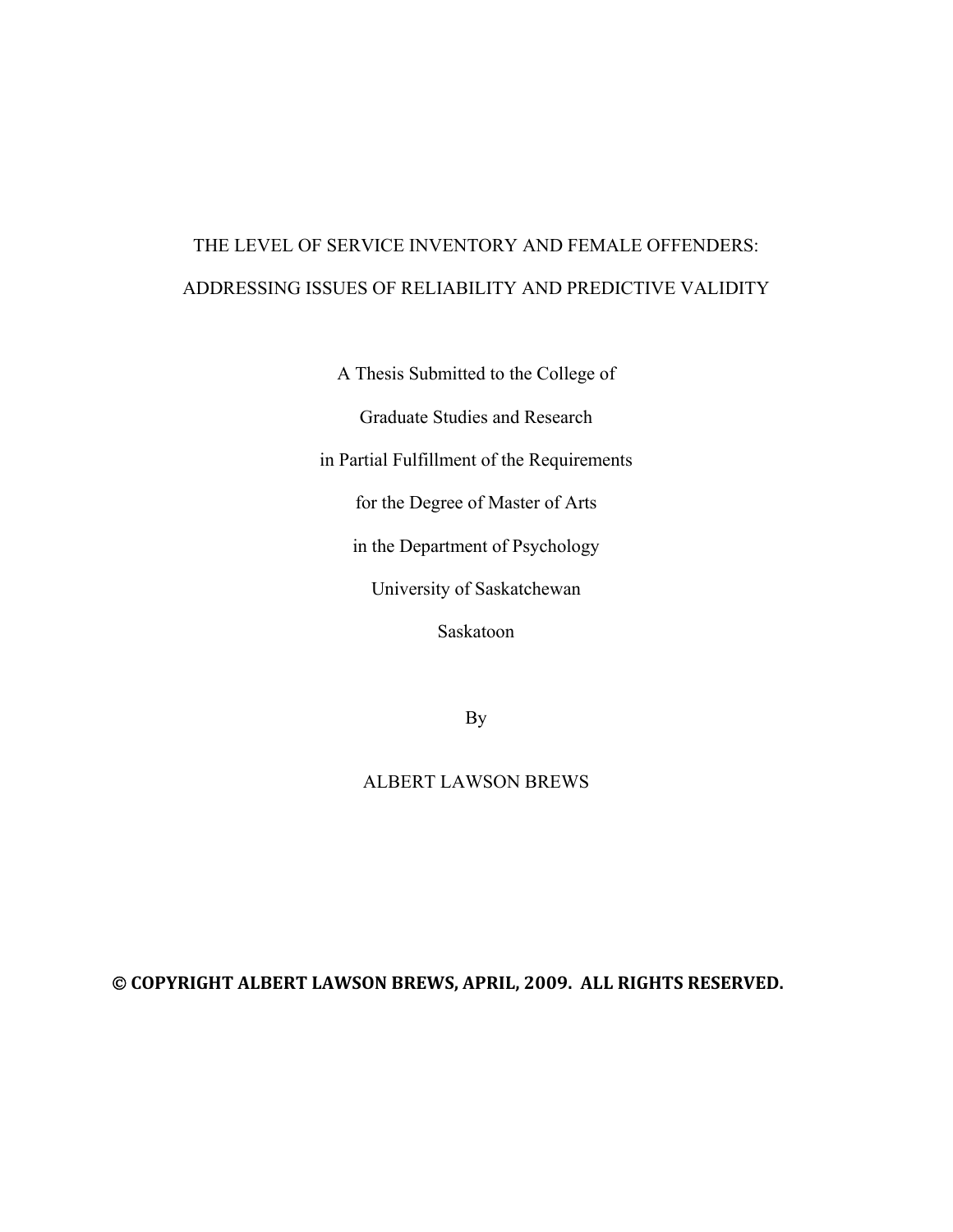#### PERMISSION TO USE

<span id="page-1-0"></span>In presenting this thesis in partial fulfilment of the requirements for a Postgraduate degree from the University of Saskatchewan, I agree that the Libraries of this University may make it freely available for inspection. I further agree that permission for copying of this thesis in any manner, in whole or in part, for scholarly purposes may be granted by the professor or professors who supervised my thesis work or, in their absence, by the Head of the Department or the Dean of the College in which my thesis work was done. It is understood that any copying or publication or use of this thesis or parts thereof for financial gain shall not be allowed without my written permission. It is also understood that due recognition shall be given to me and to the University of Saskatchewan in any scholarly use which may be made of any material in my thesis.

Requests for permission to copy or to make other use of material in this thesis in whole or part should be addressed to:

Head of the Department of Psychology University of Saskatchewan Saskatoon, Saskatchewan S7N 5A5 Canada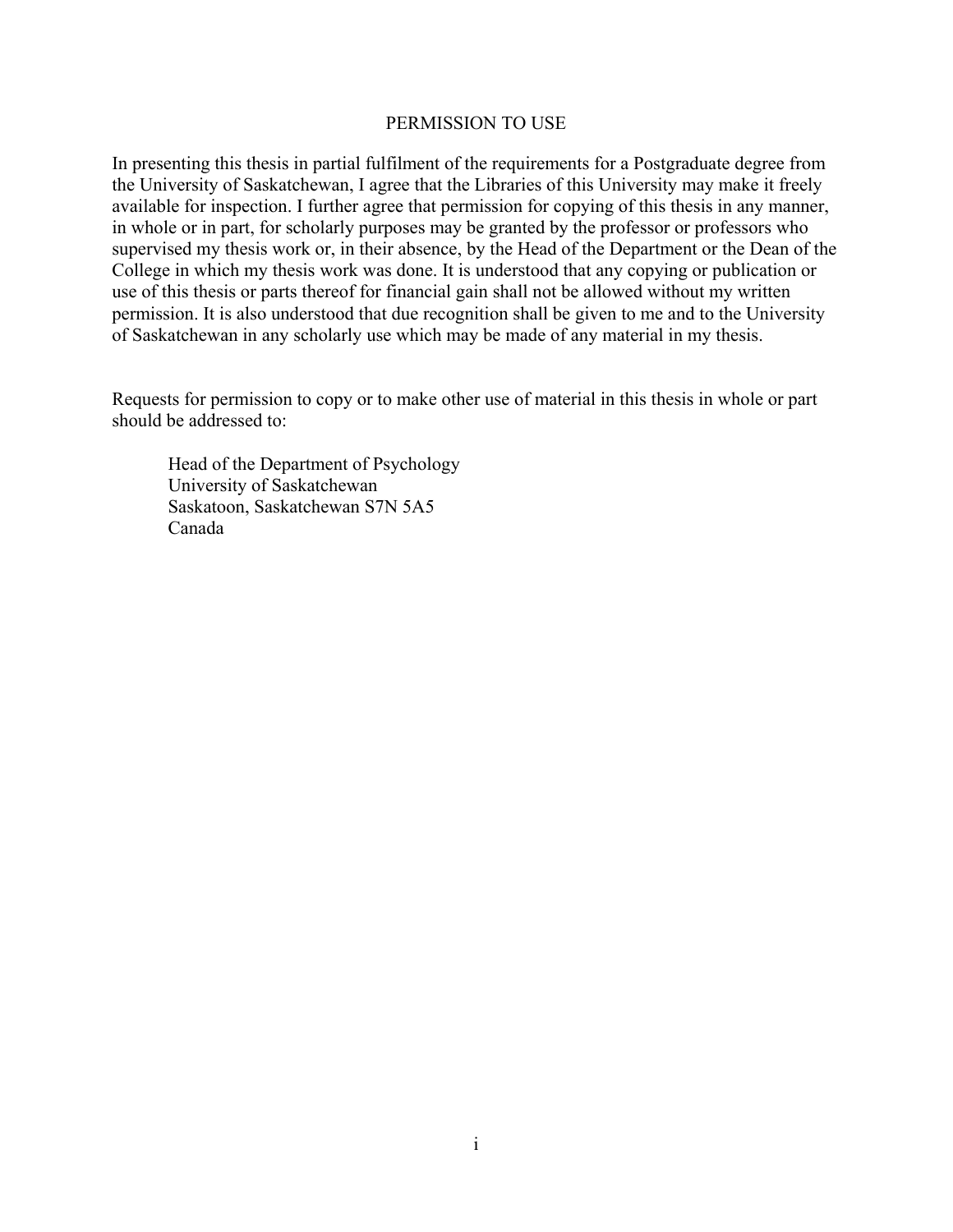#### ABSTRACT

<span id="page-2-0"></span>The legitimacy of classifying female offenders in the correctional system has been disputed (especially the application of male-normed risk assessment tools), and yet, there is a need to accurately determine the risk of re-offending and the criminogenic needs of the offender along with general and specific issues (i.e., responsivity) that will encourage successful program delivery. The Level of Service Inventory – Ontario Revision (LSI-OR; Andrews, Bonta & Wormith, 1995) is an assessment tool used throughout Ontario's probation services and provincial institutions. Although the first edition of the LSI was based primarily on a male sample, later revisions included norms for female offenders based on samples spanning three continents (Blanchette & Brown, 2006). Although its reliability and predictive validity has been demonstrated across many field settings and offender populations, few studies (e.g., Rettinger, 1998) have addressed the question of predictive validity on a sufficiently large sample of female offenders to convince the skeptics of the LSI-OR's applicability to women (Blanchette  $\&$ Brown).

The current study examined internal consistency, the ability to discriminate recidivists from non-recidivists with t-tests, and the capacity to predict recidivism with correlation and receiver operating characteristic analysis. The sample consisted of 2831 female offenders who were either released from a provincial correctional facility, completed a conditional sentence in the community, or completed a sentence of probation in Ontario during a one year period (2002/2003). Special consideration was given to female offenders from different disposition groups, with different racial backgrounds, with mental health issues and with prior victimization. The LSI-OR had very strong internal consistency and was able to distinguish offenders who committed a re-offence from those who did not commit a re-offence; both when considering the scale as a whole and when considering individual subscales. The LSI –OR was also found to predict recidivism for all female offenders. It also predicted recidivism for all subgroups with the exception of female offenders released on a conditional sentence and who had been previously victimized. While the use of the LSI-OR to assess provincial female offenders is supported,

ii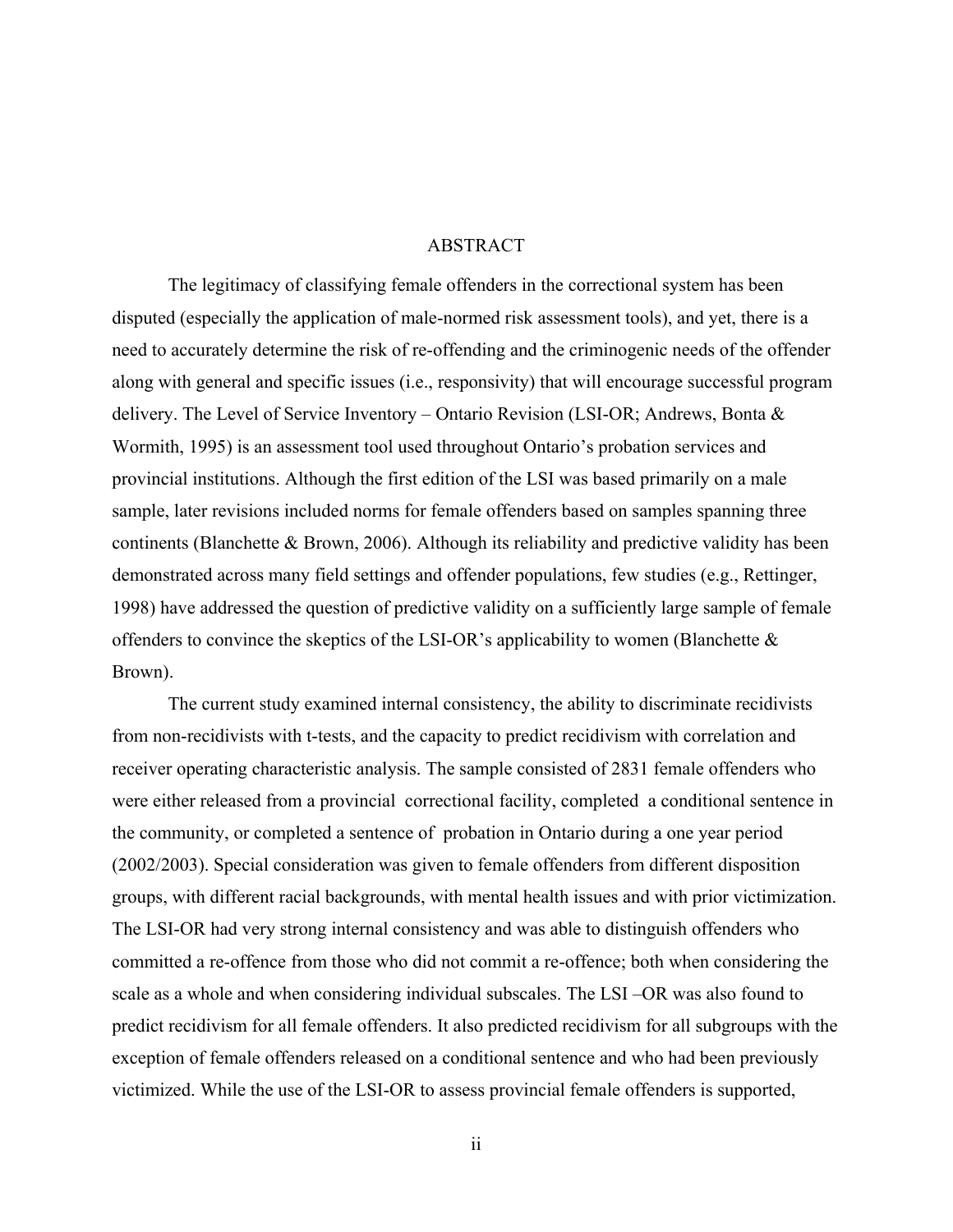however, new risk levels are suggested to increase the predictive ability and reduce the potential for over-classification.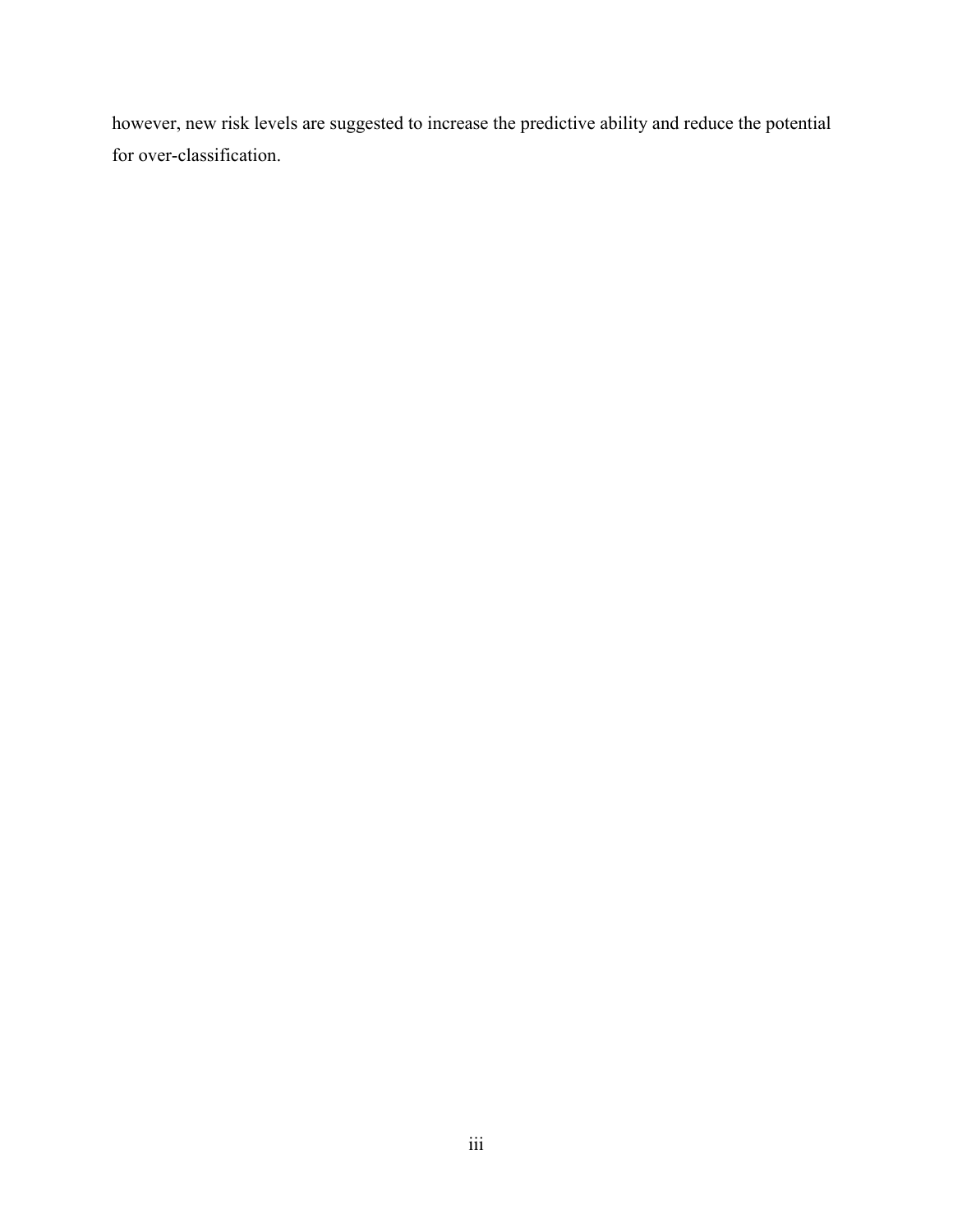#### ACKNOWLEDGMENTS

<span id="page-4-0"></span>Foremost, I would like thank my supervisor, Dr. Steve Wormith, for his dedication, support and gentle encouragement. I have been fortunate enough to be mentored by him since my time as an undergraduate student. I would also like to thank my committee members, Dr. Gerry Farthing, Dr. Cindy Presse and Dr. Philip Woods, for their thoughts and insights. I am grateful to Dr. Lina Guzzo and the Program Evaluation, Statistics and Applied Research branch of the Ontario Ministry of Community Safety and Correctional Services, particularly Kathy Underhill and Paula Davis, for the opportunity afforded to me to pursue this research. Without their help and support this thesis would never have even started.

On a more personal note, thank you to Dr. Karen Lawson and Dr. Patti McDougall for inspiring me to pursue graduate work. Because of you I can now say that investigation through science has become far more interesting than concrete forming. Last, but not least, I would like to thank my friends and family. I am honoured to have the friends I do. I look forward to continued personal and professional contact with all of you. To my mother, Deanne, I am blessed to have such an unfailing supporter. To my brother, Robert, I was always glad to have someone offer me a distraction from school when I needed it. To my great love, Shannon, your love, support and encouragement is what I needed to push me to struggle on, even when I thought this journey may never end. And to Finnlay, the final impetus I needed to finish this paper off.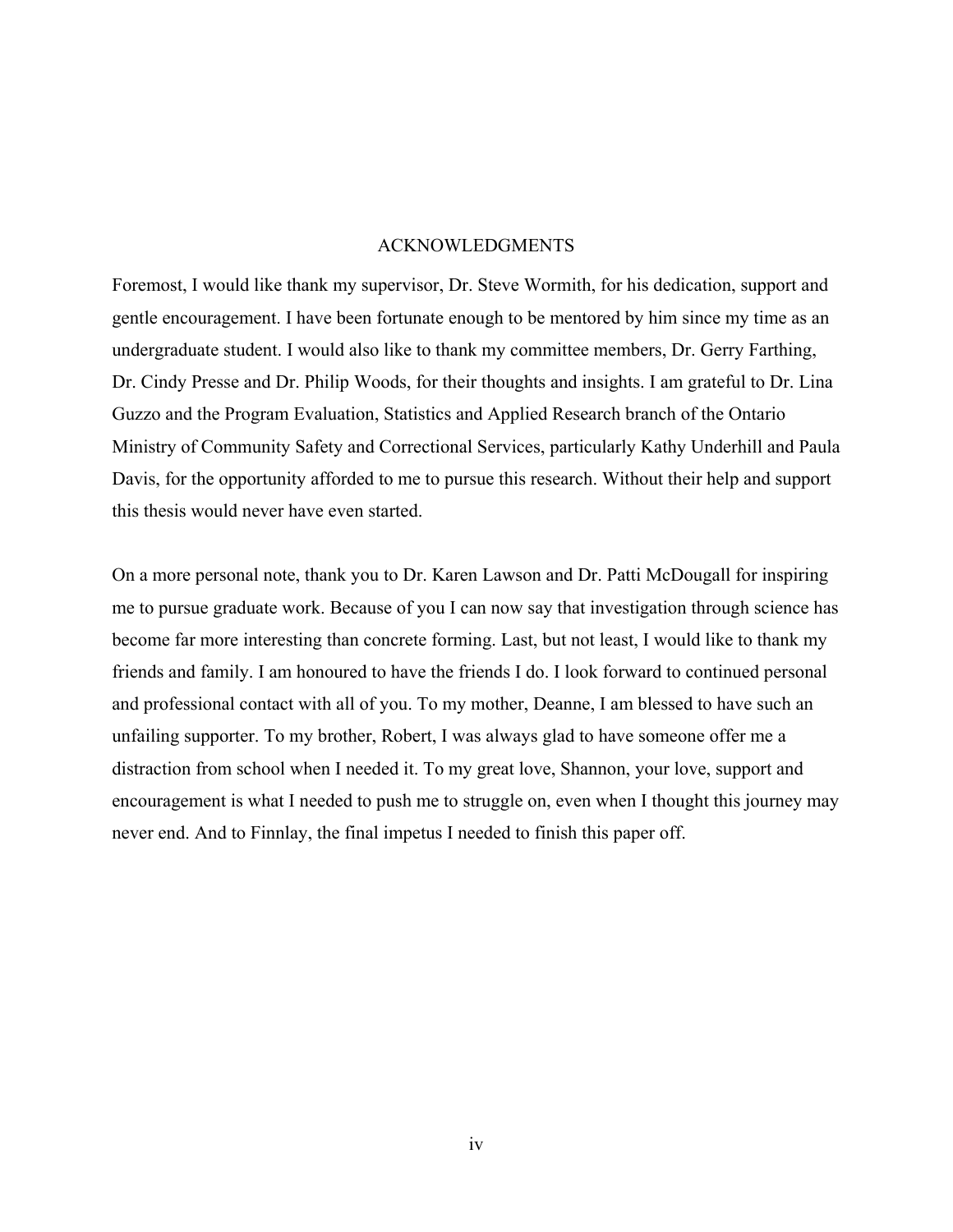# TABLE OF CONTENTS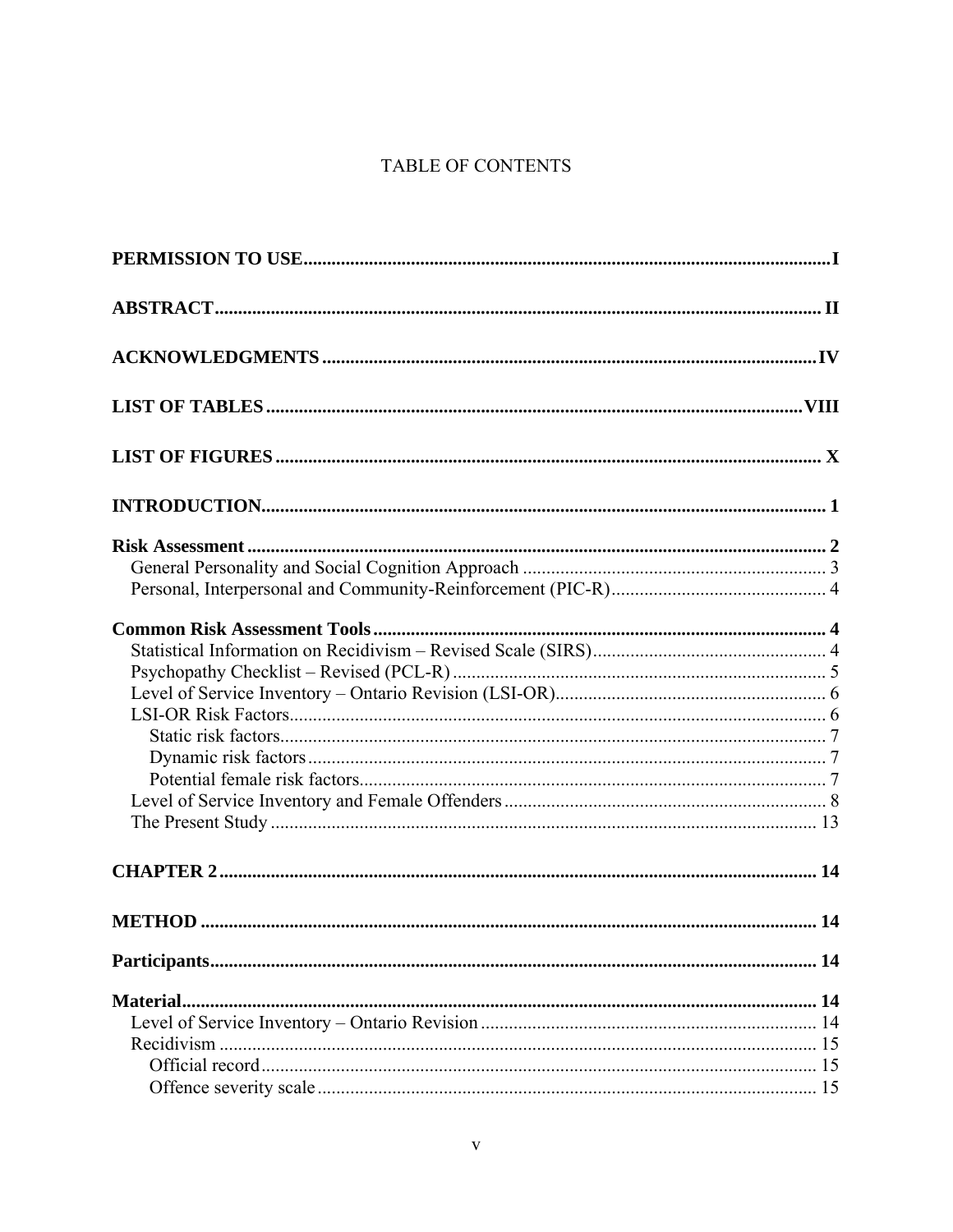| Comparison of LSI-OR Total Scores for Offender Disposition Types and Racial Groups 22 |  |
|---------------------------------------------------------------------------------------|--|
|                                                                                       |  |
|                                                                                       |  |
|                                                                                       |  |
|                                                                                       |  |
|                                                                                       |  |
|                                                                                       |  |
|                                                                                       |  |
|                                                                                       |  |
|                                                                                       |  |
|                                                                                       |  |
|                                                                                       |  |
|                                                                                       |  |
|                                                                                       |  |
|                                                                                       |  |
|                                                                                       |  |
|                                                                                       |  |
|                                                                                       |  |
|                                                                                       |  |
|                                                                                       |  |
|                                                                                       |  |
|                                                                                       |  |
|                                                                                       |  |
|                                                                                       |  |
|                                                                                       |  |
|                                                                                       |  |
|                                                                                       |  |
|                                                                                       |  |
|                                                                                       |  |
|                                                                                       |  |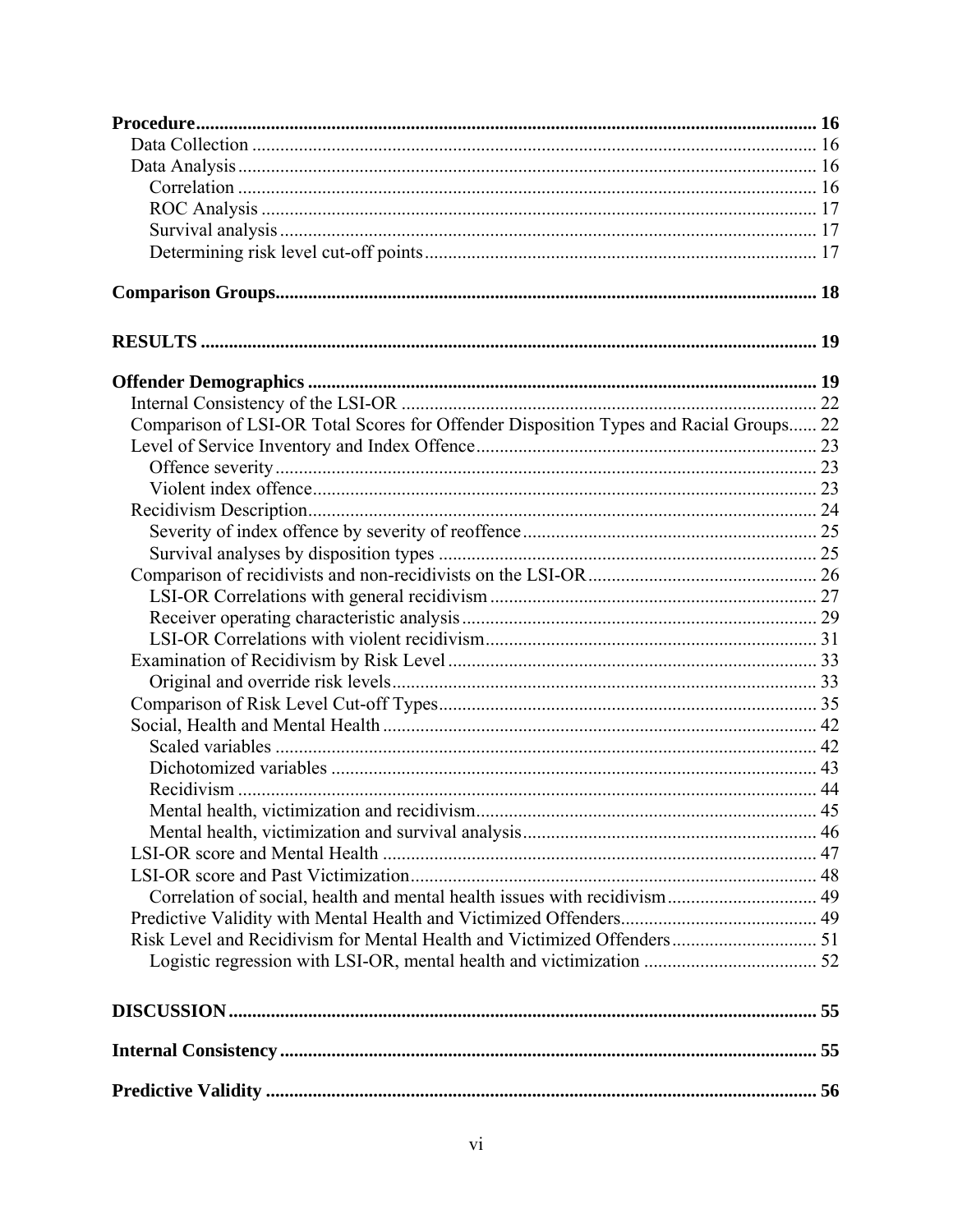| APPENDIX A: SUBSCALE PREDICTIVE ABILITY BY DISPOSITION AND RACE 75 |  |
|--------------------------------------------------------------------|--|
| APPENDIX B: SUBSCALE PREDICTIVE ABILITY BY MENTAL HEALTH STATUS78  |  |
|                                                                    |  |
|                                                                    |  |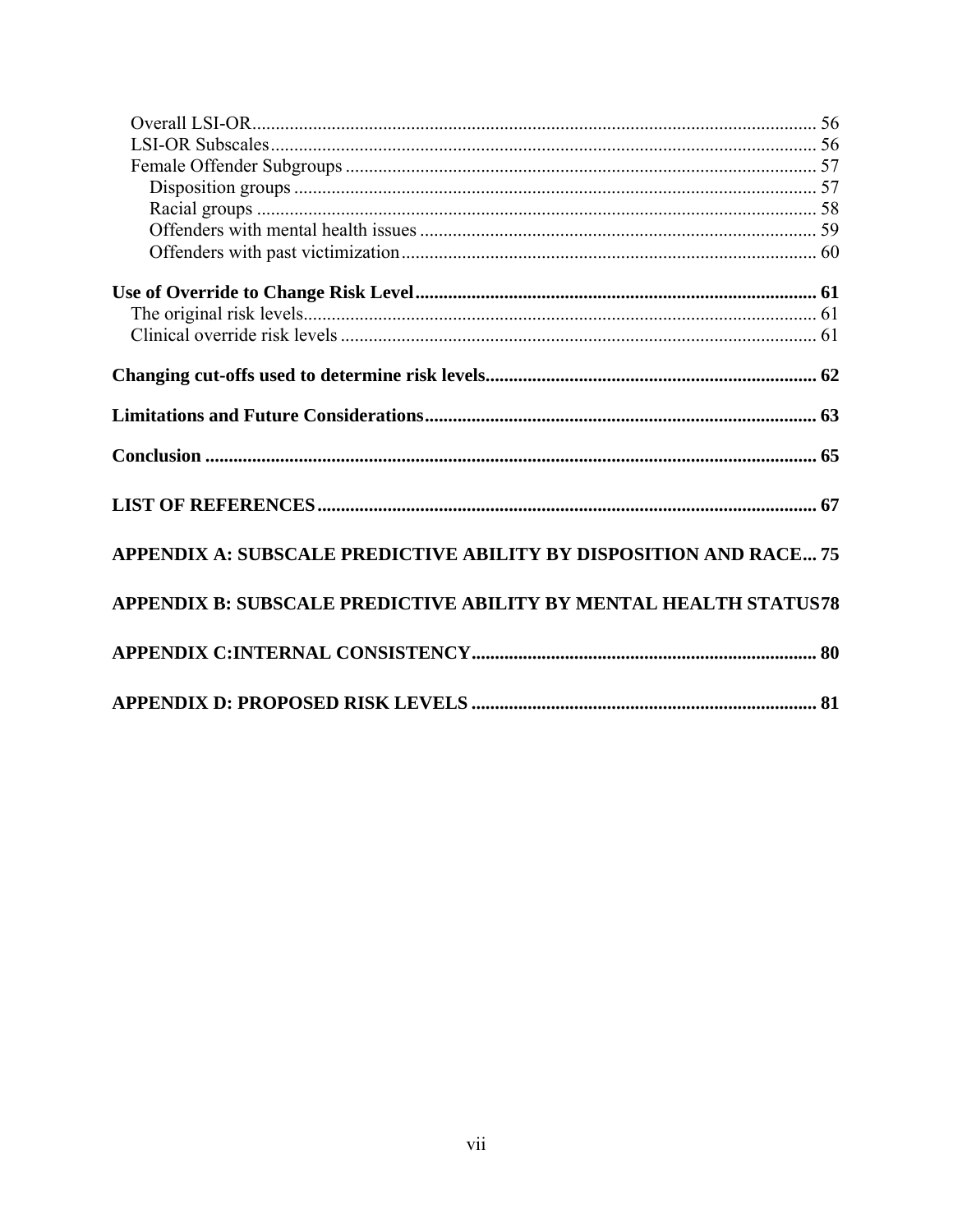# LIST OF TABLES

<span id="page-8-0"></span>

| Table 1 Number and percentage of offenders by disposition and racial group 20                     |  |
|---------------------------------------------------------------------------------------------------|--|
|                                                                                                   |  |
| Table 3 Alpha scores for total LSI-OR and subcomponents by disposition group 22                   |  |
|                                                                                                   |  |
| Table 5 Mean LSI-OR score for violent and non-violent offenders by disposition 24                 |  |
| Table 6 <i>t</i> -test of LSI-OR scores between non-recidivists and recidivists by disposition 27 |  |
| Table 7 <i>t</i> -test of LSI-OR scores between non-recidivists and recidivists by racial group27 |  |
|                                                                                                   |  |
| Table 9 Correlation of LSI-OR with general recidivism by racial group29                           |  |
| Table 10 Correlation with violent recidivism by disposition group 32                              |  |
|                                                                                                   |  |
| Table 12 Change in number of offenders from original to override risk level34                     |  |
|                                                                                                   |  |
|                                                                                                   |  |
| Table 15 Number of offenders and re-offenders in Coulson-type risk levels35                       |  |
| Table 16 Offenders and re-offenders by Coulson-type risk levels and disposition36                 |  |
| Table 17 Number and mean LSI-OR score for trial and validation groups37                           |  |
| Table 18 Number of offenders and re-offenders by statistical risk levels 37                       |  |
| Table 19 Offenders and re-offenders by statistical risk level and disposition38                   |  |
| Table 20 Correlation and AUC for Coulson-type and statistical levels by disposition39             |  |
| Table 21 Correlation and AUC for Coulson-type and statistical levels by race39                    |  |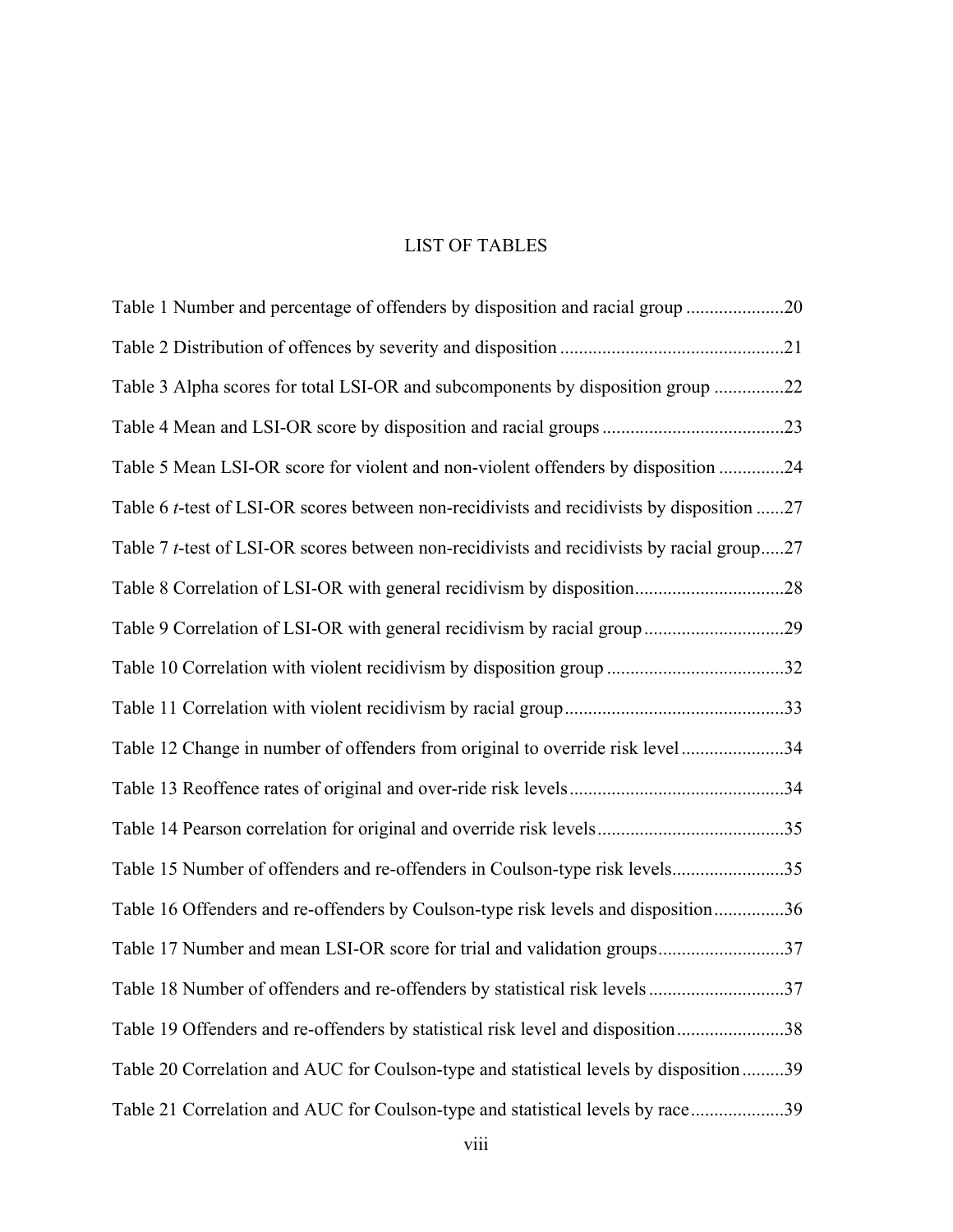| Table 24 Number of offenders with social, health and mental health issues44              |  |
|------------------------------------------------------------------------------------------|--|
| Table 25 Recidivism of offenders with social, health and mental health issues            |  |
|                                                                                          |  |
|                                                                                          |  |
| Table 28 LSI-OR score and correlation with recidivism by mental health status 48         |  |
|                                                                                          |  |
| Table 30 Correlation between section F, mental health and victimization and recidivism49 |  |
| Table 31 Correlation between LSI-OR and recidivism by mental health and disposition 50   |  |
| Table 32 AUC for LSI-OR prediction of recidivism by mental health and victimization 50   |  |
| Table 33 Offenders with mental health and victimization issues by risk level 51          |  |
|                                                                                          |  |
|                                                                                          |  |
|                                                                                          |  |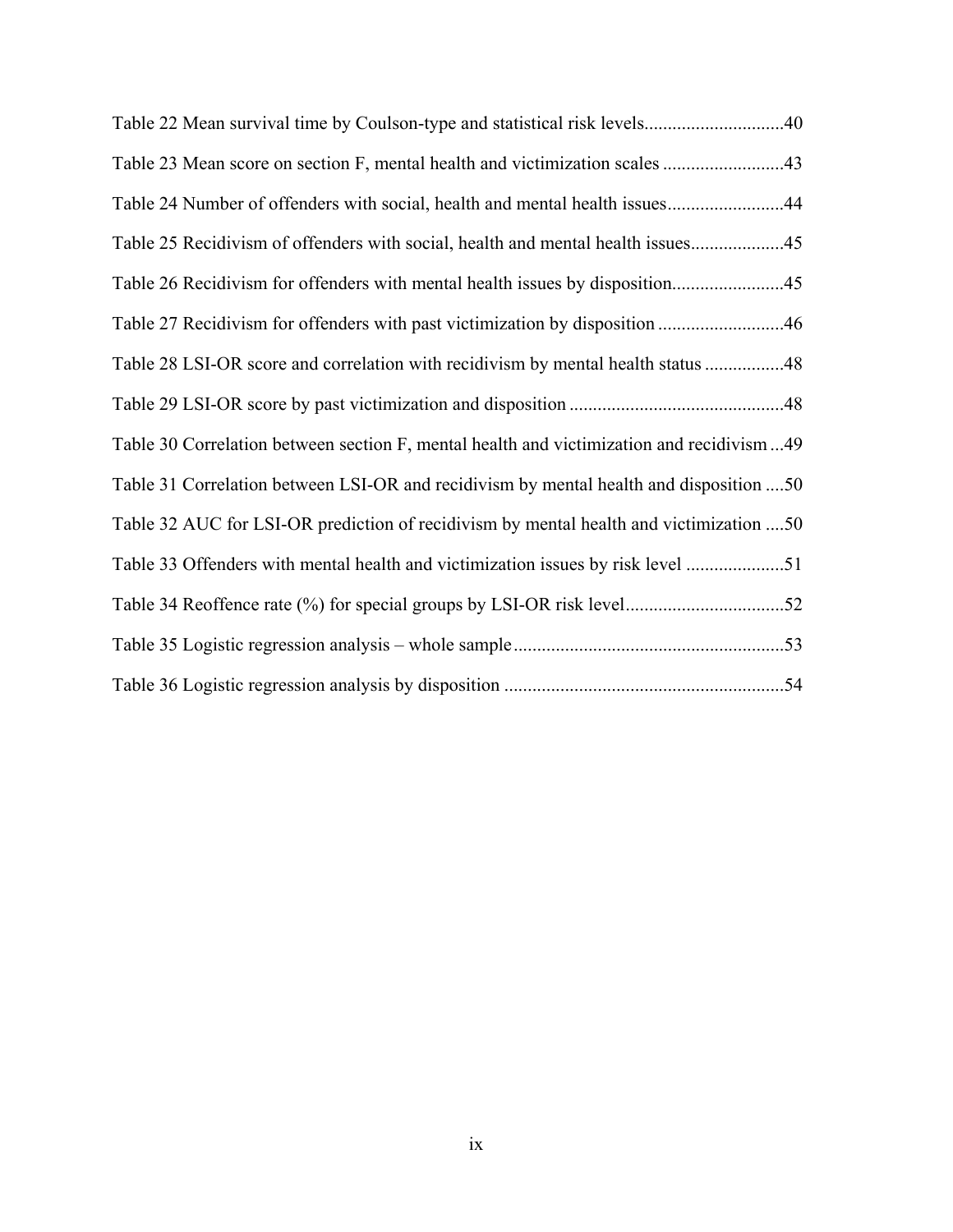# LIST OF FIGURES

<span id="page-10-0"></span>

| Figure 3 ROC curve: LSI-OR prediction of recidivism for whole sample30                 |  |
|----------------------------------------------------------------------------------------|--|
|                                                                                        |  |
| Figure 5 ROC curves: LSI-OR prediction of recidivism - Aboriginal / Black offenders30  |  |
| Figure 6 ROC curves: LSI-OR prediction of recidivism - Caucasian / "Other" offenders31 |  |
|                                                                                        |  |
|                                                                                        |  |
|                                                                                        |  |
|                                                                                        |  |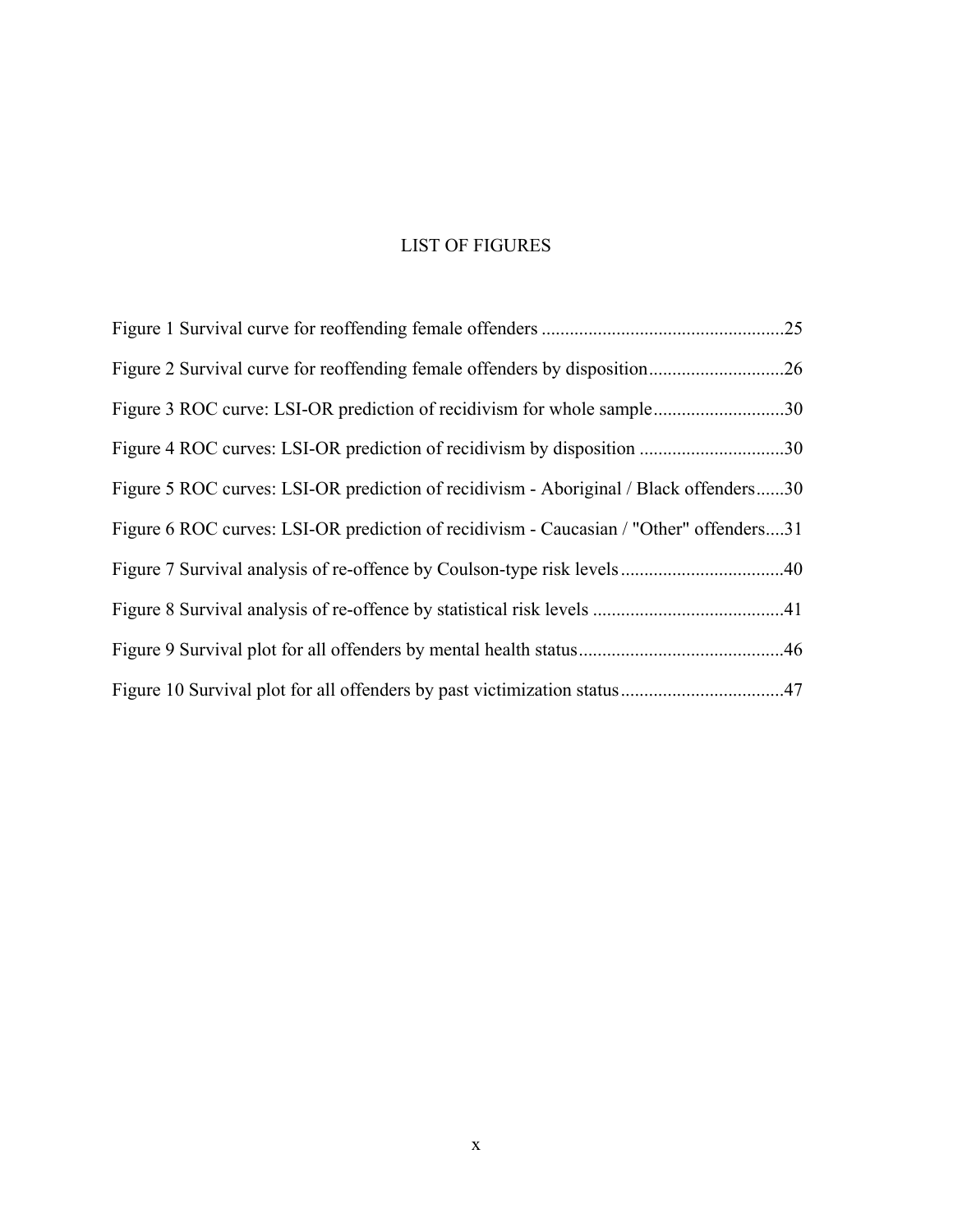### CHAPTER 1 INTRODUCTION

<span id="page-11-0"></span>Female offenders are at a disadvantage in the correctional system when compared to male counterparts because relatively little is known about the aetiology and persistence of female offending. Often overlooked because of the small proportion of offences and the tendency to commit less serious crimes (Boritch, 1997); female offenders have had comparatively little research to support proper assessment, treatment and release planning.

The proportion of female offenders has been changing. Between the years 1977 to 1997, Canadian statistics indicate there has been a 5% increase in the number of women charged with a crime (Finn, Trevethan, Carriere & Kowalski, 1999). Additionally, although there are still fewer female than male offenders in the provincial system deemed a high risk to reoffend (44% vs., 49%), since 1996/1997, there has been an increasing trend to classify female offenders in higher security designations (Finn et al.). Up from 4% in 1996, currently 11% of new federal female admissions are initially rated as maximum security, while just over one half (53%) are initially rated as minimum security (Correctional Service of Canada, 2006). These changes have stimulated gender-inclusive risk assessment research.

Historically, risk assessment tools have been tested using a male offender population. Although there may be some overlap in the factors that determine offending behaviour, it is also important to recognise that there may be some fundamental differences. Tools originally designed for a male population may not translate well to a female population and have been criticized for not taking both feminist and non-feminist literature on the differences between male and female offenders into account (Hannah-Moffet & Shaw, 2001). It is clearly important to have a risk assessment tool that is capable of predicting reoffence for male and female offenders equally well.

The psychology of criminal conduct (PCC) (Andrews & Bonta, 2003) draws upon a rich history of social learning, cognitive-behavioural, and social cognition approaches to criminal behaviour to suggest that criminal behaviour stems from a weighing of costs and benefits with respect to participation in criminal activities and conventional activities. The weighting of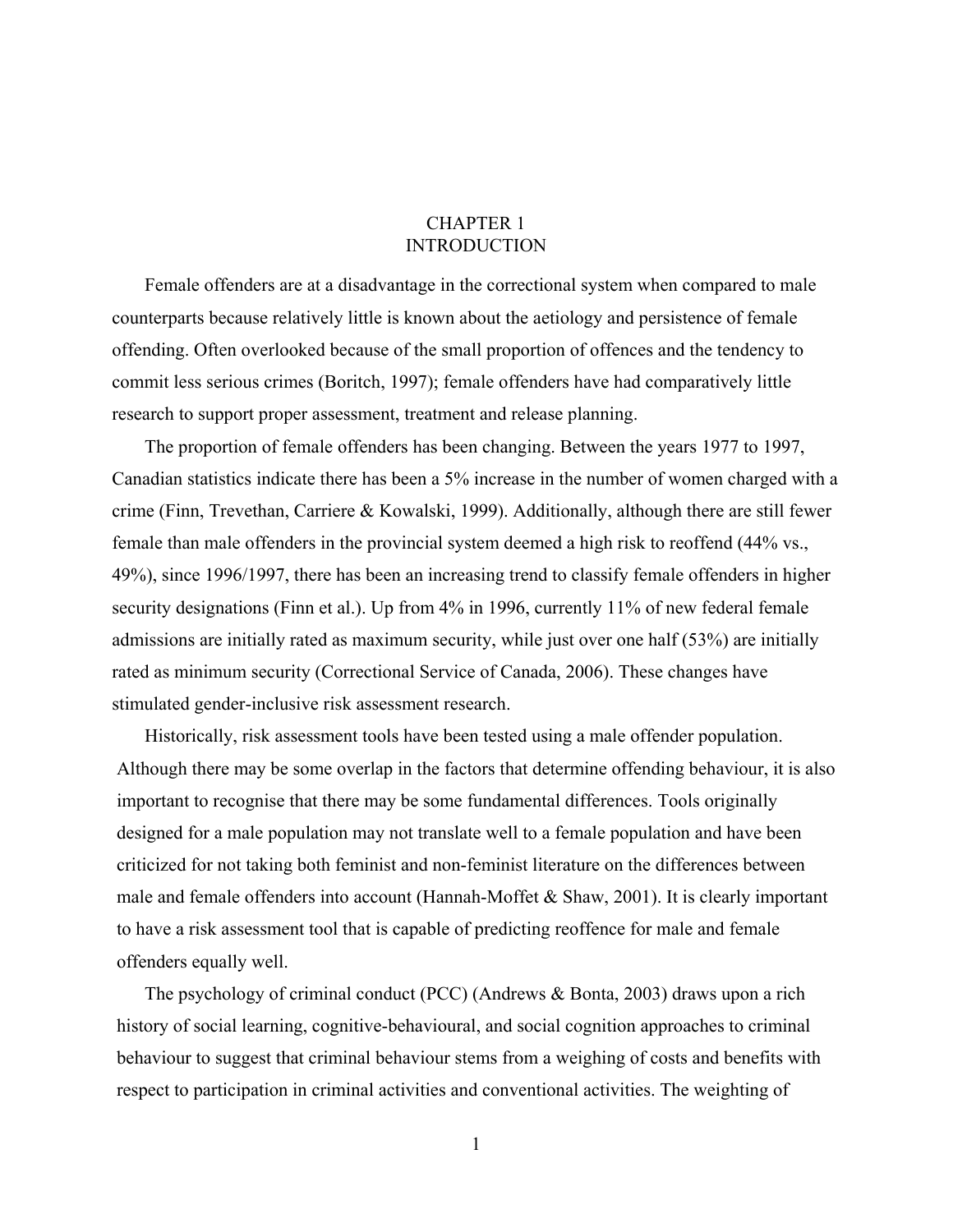<span id="page-12-0"></span>factors may vary across time and situation, but the process is viewed as universal; equally valid for different ethnic/cultural groups, male/female offenders, age categories and offenders with specific offending histories (e.g., sex offences, violent offences). Although risk assessment that draws on this understanding has been shown to be accurate for male offenders as well as for female offenders, there has been extensive research involving male offenders and relatively little with female offenders.

The current study examined the predictive validity of the Level of Service Inventory – Ontario Revision using a sample of female offenders from the province of Ontario. Currently, the Ontario Ministry of Community Safety and Correctional Services (OMCSCS) classifies all offenders serving a sentence of over 30 days and under two years with the purpose of "giving inmates opportunities for successful personal and social adjustment while ensuring the security and safety of correctional institutions" (OMCSCS, 2007). These offenders are assessed using the Level of Service Inventory – Ontario Revision (LSI-OR; Andrews, Bonta & Wormith, 1995), a revision similar to the most current version of the LSI, the Level of Service / Case Management Inventory (LS/CMI; Andrews, Bonta & Wormith, 2004) as published by Multi-Health Systems.

#### **Risk Assessment**

 Offender assessment helps place offenders in a facility, and within a facility, where the safety of the individual and institution is balanced with meeting the treatment needs of the offender. Often high risk offenders are in need of more services and are more responsive to these services (Andrews & Bonta, 2003; Andrews & Dowden, 2006). After exposure to appropriate treatment, high risk offenders have lowered risk of recidivism, while lower-risk offenders are not as responsive or may even increase their risk as a result of associating with higher-risk offenders (Andrews & Bonta, 2003). Distinguishing high-risk offenders from low-risk offenders supports treatment planning by allowing services to be directed toward offenders who are in greater need

 Risk assessment is also used to make decisions regarding offender release. Prior to a parole decision, all Ontario offenders being considered for early release must undergo a standardized risk assessment for review by the parole board. Based on this report, the parole board may make the decision to grant conditional release or hold the offender past their statutory release date. Proper risk assessment can help facilitate this decision as well as inform decisions regarding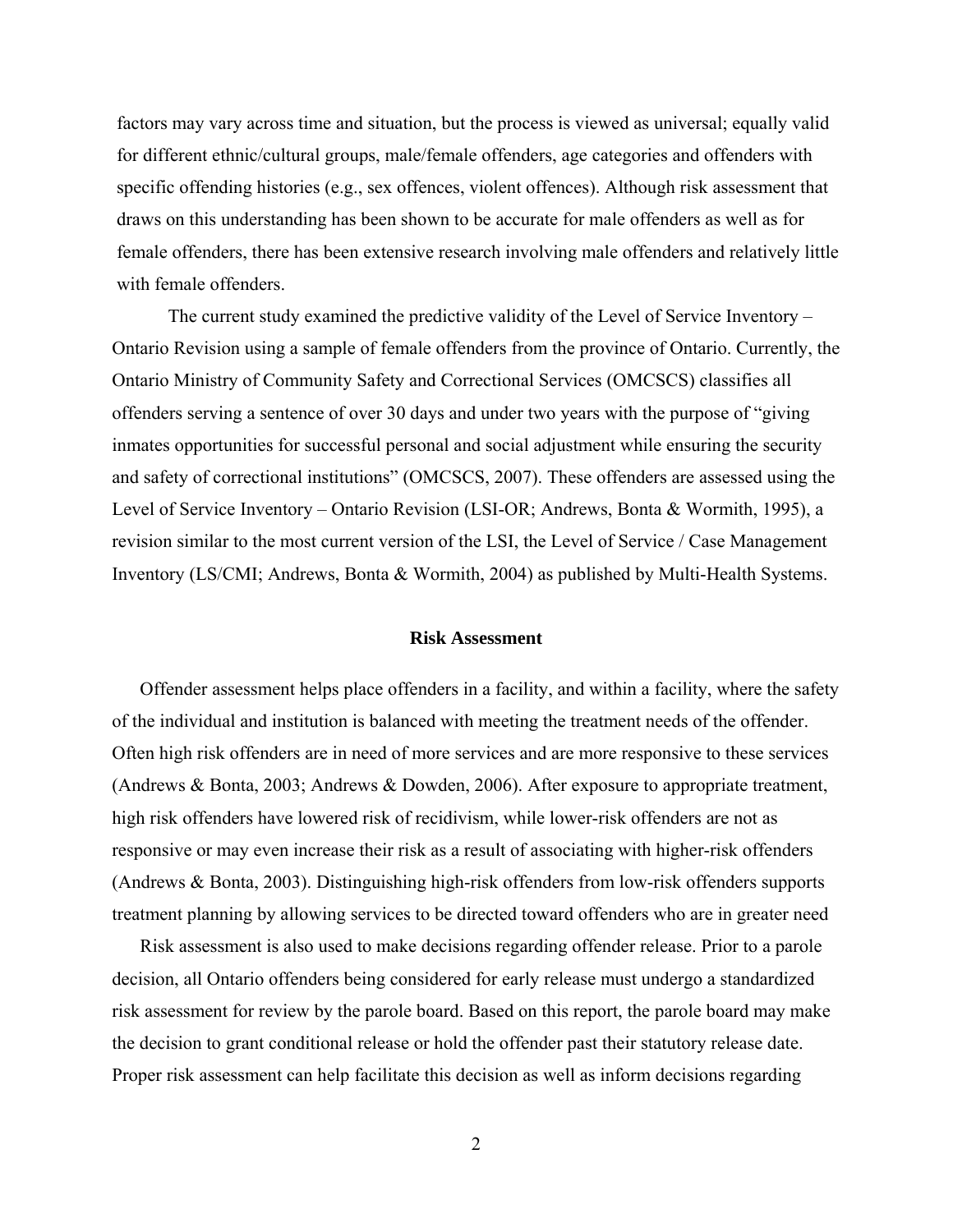<span id="page-13-0"></span>frequency of supervision, case management issues and community programs recommended to the offender.

The approach to offender risk assessment has changed over time. Four generations of risk assessment have been identified (Andrews, Bonta & Wormith, 2006). The first generation relied solely on a clinician's judgement of the likelihood of reoffence. This unstructured clinical judgement was often unreliable and inaccurate (Grove & Meehl, 1996). The second generation relied upon actuarial predictors of recidivism (e.g., Statistical Information about Recidivism Scale; Nuffield, 1982). These scales were made up solely of static risk factors found to be related to reoffending. Although they were better able to predict reoffence accurately, they were not able to track positive progress or change as a result of treatment. This led to the third generation of risk assessment tools, which incorporated dynamic (criminogenic) risk factors derived from theoretical backgrounds (e.g., the Wisconsin Risk Scale, Baird, 1981; Level of Service Inventory – Revised, Andrews & Bonta, 1995). The inclusion of criminogenic needs aids in the predictive ability of risk assessment scales and also allows for progress to be acknowledged. The most recent (fourth) generation goes beyond risk assessment and allows for case conceptualization of the offender, takes into account individual strengths, and helps develop a treatment plan (e.g., Level of Service Inventory – Ontario Revision; Andrews, Bonta & Wormith, 1995).

#### **General Personality and Social Cognition Approach**

 Recently, researchers have realized that there may be no one theory that best describes behaviour in all situations. This realization led to the creation of a general personality and social psychological approach (GPSPA) to problems that draws upon social learning, cognitive behavioural and social cognition theory (Andrews & Bonta, 2003, pp. 10). The GPSPA suggests that behaviour is a result of the interpretation of conscious and subconscious signals that an individual receives concerning rewards for a given behaviour and the costs that performing that behaviour might entail. The density of these reward and cost signals determines whether an action is taken. If the rewards garnered outweigh the costs, the behaviour will be pursued. However, if the costs are perceived as too great, the individual will choose another course. These signals are based on four key variables: attitudes, associates, behavioural history and personality (Andrews & Bonta), which should be used to direct behaviour change. When applied to the study of criminal behaviour, the GPSPA is called the psychology of criminal conduct (PCC; Andrews & Bonta, 2003), and these four key variables are known as the "Big Four" predictors of criminal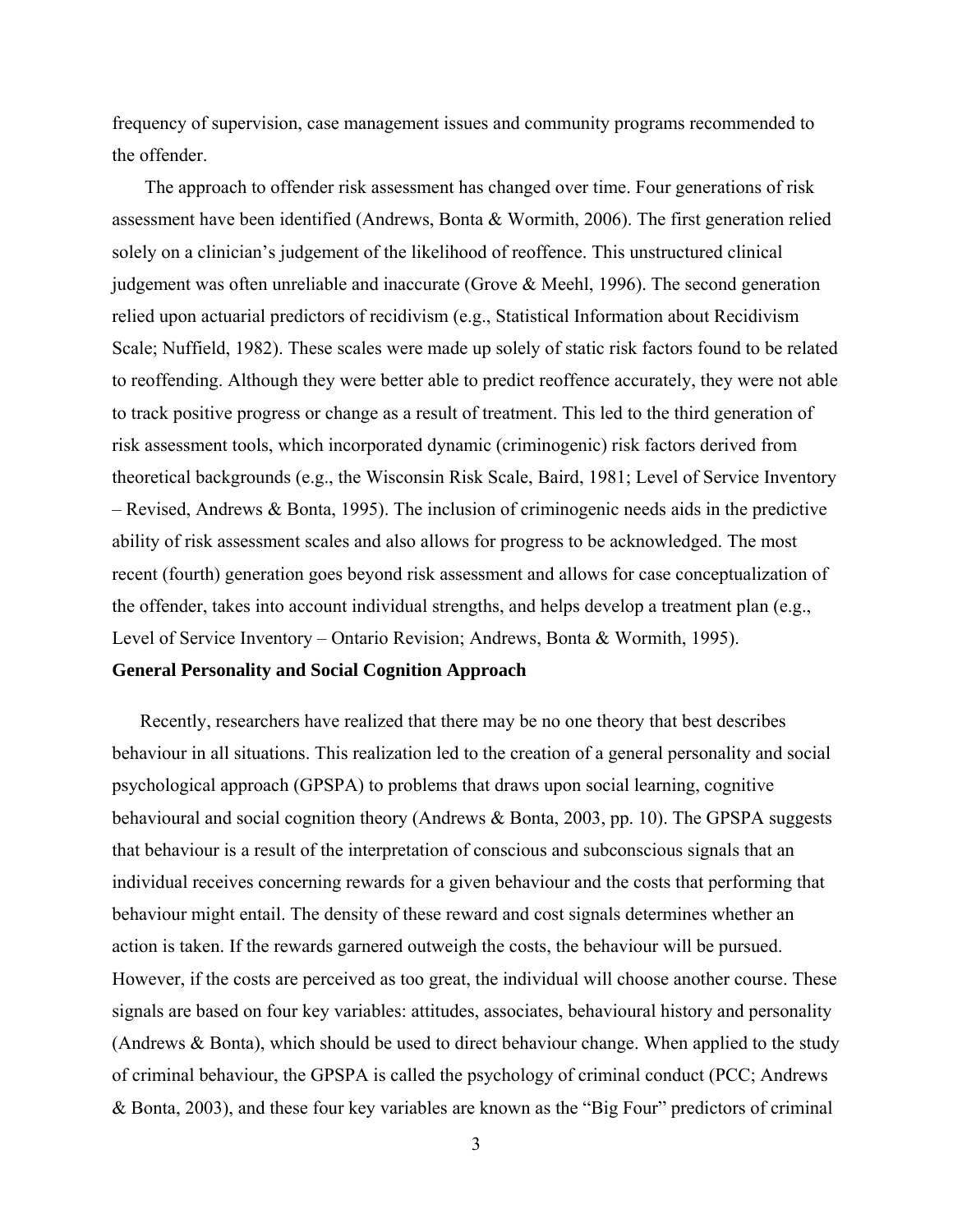<span id="page-14-0"></span>behaviour. Consequently, the domains represented by the Big Four can be found in popular risk assessment tools such as the LSI-OR.

#### **Personal, Interpersonal and Community-Reinforcement (PIC-R)**

Within the general personality and social psychology framework, there is a lower level theory that specifically addresses criminal behaviours. The Personal, Interpersonal and Community – Reinforcement approach (PIC-R) (Andrews, 1982) describes the three areas that influence the decisions that people make when considering criminal acts. Individuals make decisions based on weighing rewards and costs encountered within three dimensions: a personal dimension (e.g., values, beliefs and personality variables), an interpersonal dimension (e.g., the influence of friends, family and social contacts), and a community reinforcement dimension - the unconscious factors involved, which are usually a result of prior learning (e.g., positive and negative reinforcement of peers) (Andrews and Bonta, 1998; pp. 90).

Drawing on the four key variables derived from the psychology of criminal conduct, PIC-R suggests that the major predictors of crime come from the offender's ties to crime and to convention. For each, one must evaluate four areas: the offender's history of involvement (in crime/convention), personal competencies (or deficits), and cognitive and social supports (Andrews & Bonta, 2003, pp. 242). These predictors have formed the basis for many of the more recent risk assessment tools (Andrews, Bonta & Wormith, 2006).

#### **Common Risk Assessment Tools**

Blanchette and Brown (2006) propose that three of the most commonly used risk assessment tools in Canada are the Statistical Information on Recidivism – Revised Scale (SIR-R1; Nafekh & Motiuk, 2002), the Psychopathy Checklist (PCL-R; Hare, 2003) and the Level of Service Inventory (LSI; Andrews, Bonta & Wormith, 1995). Of these three, Blanchette and Brown determined the LSI to be the most appropriate for use with female offenders. **Statistical Information on Recidivism – Revised Scale (SIRS)** 

The Statistical Information on Recidivism – Revised Scale (Nafekh & Motiuk, 2002) uses 15 static items to predict recidivism in the first three years following release. The scale breaks down risk levels into five categories with approximately 20% of offenders in each category. Originally used to assess male offenders, it is now used to assess female offenders with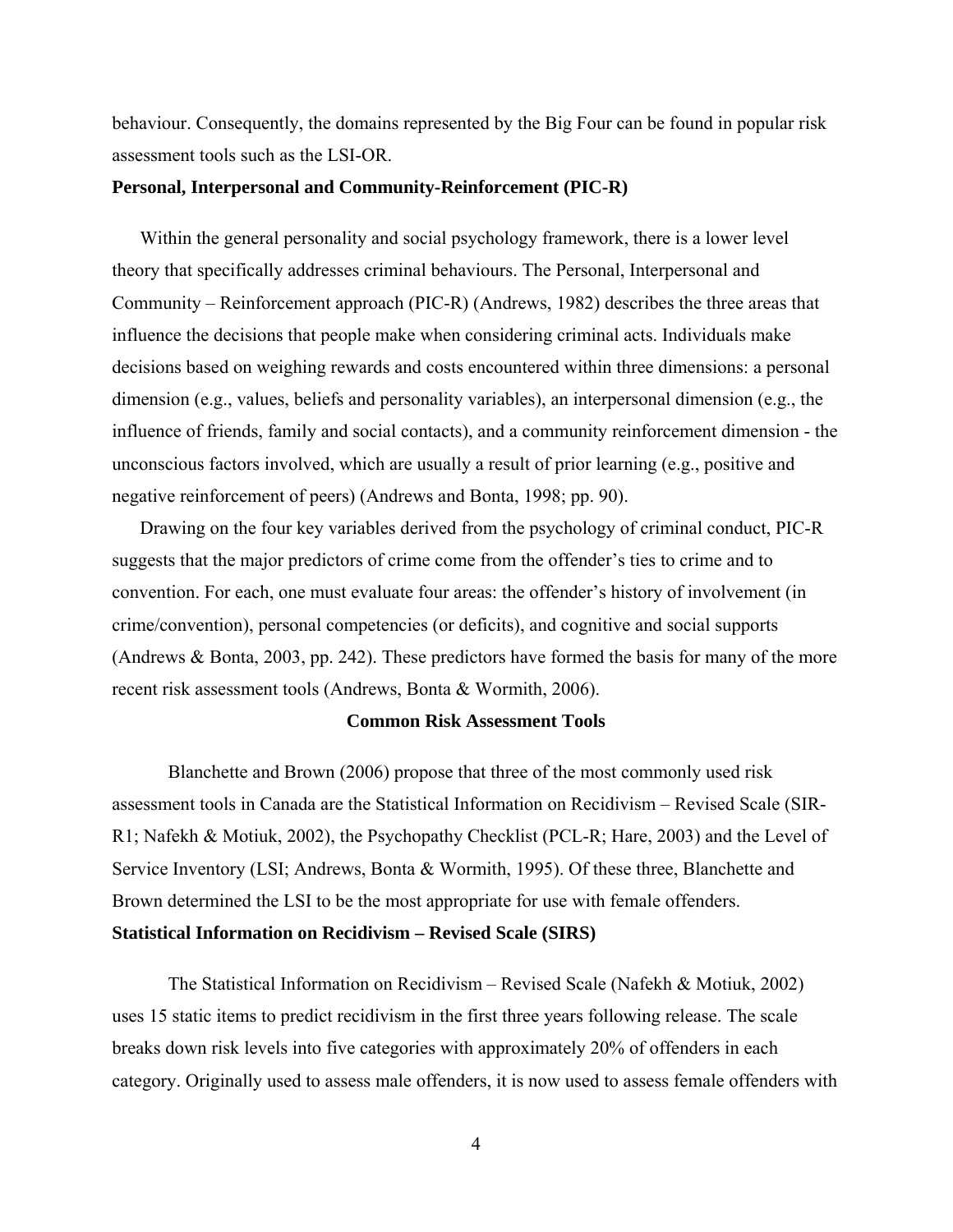<span id="page-15-0"></span>some degree of predictive reliability. Blanchette and Brown (2006) report two validation studies (Bonta, Pang & Wallace-Capretta, 1995 & Blanchette, 1996) that suggest the categories used are able to distinguish between rates of recidivism. However, the categories reflect a non-linear relationship. At the two extremes (Very Good and Very Poor), the scales predict the expected relationship. It is the intermediate positions that are more confusing. The "Good" and "Poor" positions both reflect the highest rate of recidivism, even to the extent of surpassing the "Very Poor" category. The "Fair" position demonstrated different effects between the two studies. In the first study, offenders in the "Fair" category reoffended second least often (18.2%) but in the second study, offenders reoffended at the second most often rate (85.7%). Although the first study used a large sample (n= 354), the inconsistent results in the second study are likely a results of a small sample (n=81). In general, Blanchette and Brown determined the prognostic categories of the SIR-R1 to be poor predictors of female recidivism.

#### **Psychopathy Checklist – Revised (PCL-R)**

The Psychopathy Checklist – Revised was not originally designed to be a measure of risk assessment, but rather, a means of evaluating the traits associated with psychopathy. It consists of 20 items on two factors (interpersonal/affective traits and behavioural traits).

There appears to be a difference between males and females in how the test items are related to the two factors (Blanchette & Brown, 2006). Blanchette and Brown indicate that while all items were associated with two factors for men, three items for women (early behaviour problems, failure to accept responsibility and revocation of conditional release) were not associated with either factor. Additionally, two items (sexual promiscuity and criminal versatility) were associated with different factors for females than they were for males. Despite this difference, the PCL- R seems to generally reflect the same construct for male and female offenders. Although the PCL-R appears to accurately predict recidivism for male offenders (particularly the score on factor two), Blanchette and Brown determined that it is less able to do so for female offenders. Although the score on factor one shows a relationship with recidivism, neither the overall score, nor the score on factor two demonstrated any relationship with recidivism. In contrast, significant correlations with recidivism have been found for male offenders, particularly on factor two (Hare, 2003). Vitale and Newman (2001) suggest that "if clinicians were using the PCL-R for the sole purpose of predicting specific outcomes for any particular woman [regarding criminal recidivism, predicting institutional violence and planning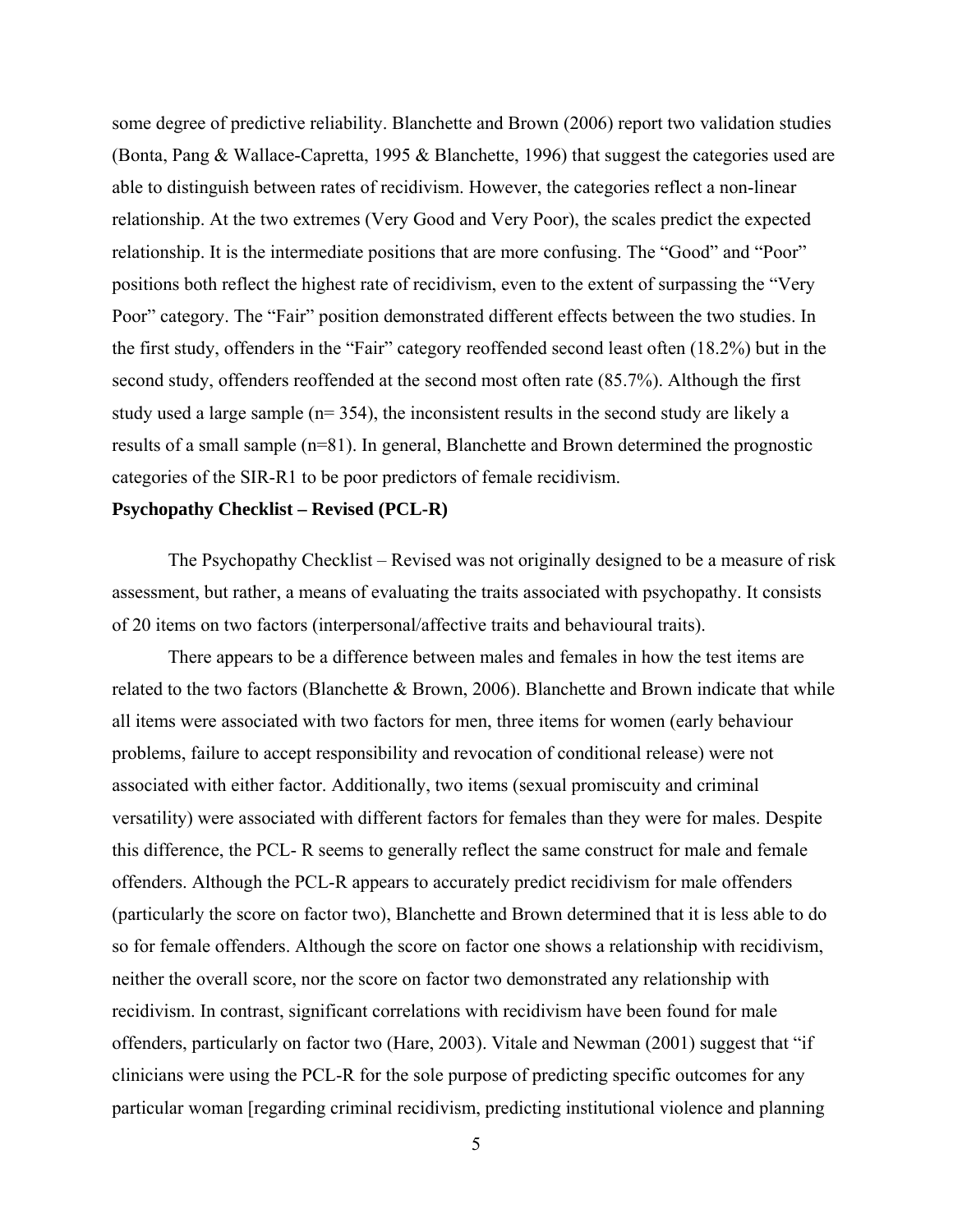<span id="page-16-0"></span>correctional interventions], they would be doing so without empirical evidence of the predictive power of the PCL-R [for women] in such domains.

#### **Level of Service Inventory – Ontario Revision (LSI-OR)**

The Level of Service Inventory – Ontario Revision was designed as an assessment tool to be used to determine the risk of reoffence. Items making up the LSI-OR are theoretically derived from the GPSPA and the PIC-R. Additionally, all items are related to the "big four" and "central eight" described by Andrews and Bonta (2003). The LSI-OR is an update of the popular LSI-R (Andrews & Bonta, 1995: See Wormith (1997) for a list of the modifications). It is made up of 43 static and dynamic items covering eight subsections: Criminal History, Education/ Employment, Family/ Marital, Leisure/ Recreation, Companions, Substance Abuse, Pro-criminal Attitudes and Antisocial Pattern. These items are theoretically derived from the PIC-R. It addresses specific items as well as item density (as PIC-R suggests). Five risk categories are used to group offenders ranging from very low to very high. Higher LSI-OR scores indicate increased likelihood the offender will engage in inappropriate behaviour such as institutional offences, reoffence, and breach of community supervision (LSI-OR; Andrews, Bonta & Wormith, 1995). Extensive research has demonstrated the predictive ability of the LSI with male offenders (Bonta & Motiuk, 1987; Girard & Wormith, 2004; Kroner & Mills, 2001; Lowenkamp, Holsinger & Latessa, 2001; Loza & Simourd, 1994; Loza, 2003; Simourd & Hoge, 2000), and the few studies which examine the LSI for female offenders have shown very promising results. After examining the current literature surrounding the LSI, Blanchette and Brown (2006) reported that the LSI-R may actually be better at predicting recidivism with female offenders than male offenders. The research justifying such an assertion follows.

#### **LSI-OR Risk Factors**

A strong risk assessment instrument takes advantage of a variety of risk factors to strengthen predictive ability, as well as suggest treatment options and provide indicators of treatment success. These risk factors can be divided into two different dimensions both of which are highly correlated with recidivism (Andrews & Bonta, 1998).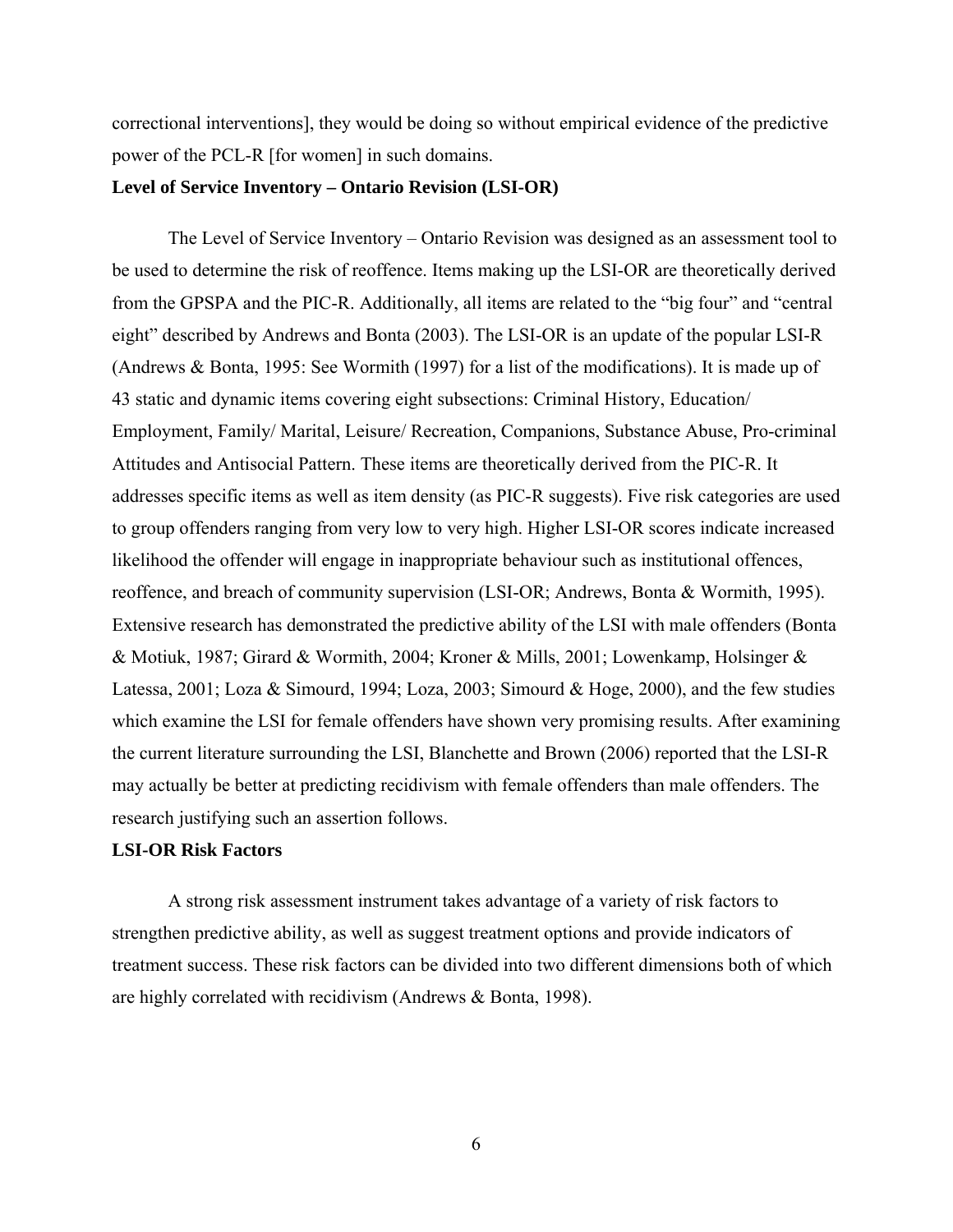#### <span id="page-17-0"></span>**Static risk factors**

Static risk factors are those that cannot be improved upon by an offender. Items such as criminal diversity, past institutional misconduct and drug abuse history are factors that cannot change over time. Items such as these have been determined to be strong predictors of recidivism through actuarial assessment of criminal behaviour (Andrews & Bonta, 1998). Despite being strong predictors, they are limited because of their inability to account for change over time (Andrews & Bonta). In the LSI-OR, static risk factors include Criminal History, two items in the Education/Employment subsection, and two items in the Substance Abuse subsection.

#### **Dynamic risk factors**

Dynamic risk factors are characteristics of an offender that may change over time. Items such as criminal peers, substance abuse and criminal attitudes have been found to have a strong relationship with offending behaviour (Andrews & Bonta, 1998). The LSI-OR contains mostly all dynamic risk factors (with the exception of those listed previously). These items are also known as criminogenic needs as they should be the target of intervention. It is expected that positive changes in these factors will reduce the likelihood of reoffence and negative changes will be correlated with increased recidivism. The strength of dynamic risk factors lay in the ability to track changes as a result of treatment.

#### **Potential female risk factors**

There has been a growing body of research identifying variables associated with a person's offending behaviour. However, much of this research has been developed from samples of male offenders. While some researchers propose that these factors are gender-neutral and can be equally applied to both males and females (e.g., Simourd &Andrews, 1994), others suggest that female offenders start on the path to criminal behaviour on different pathways (Daly, 1992) and that the same risk factors are not generalizable to female offenders (e.g., Van Voorhis, Pelier, Presser, Spiropoulis & Sutherland, 2002). Researchers who support the idea that genderspecific risk assessment should include additional variables not found in gender-neutral assessments (e.g., Law, 2007) frequently suggest additional variables that should be assessed. Two frequently cited gender-specific variables are mental health issues (e.g., Benda, 2005; Blanchette & Motiuk, 1996; Wright, Salisbury & Van Voorhis, 2007) and past victimization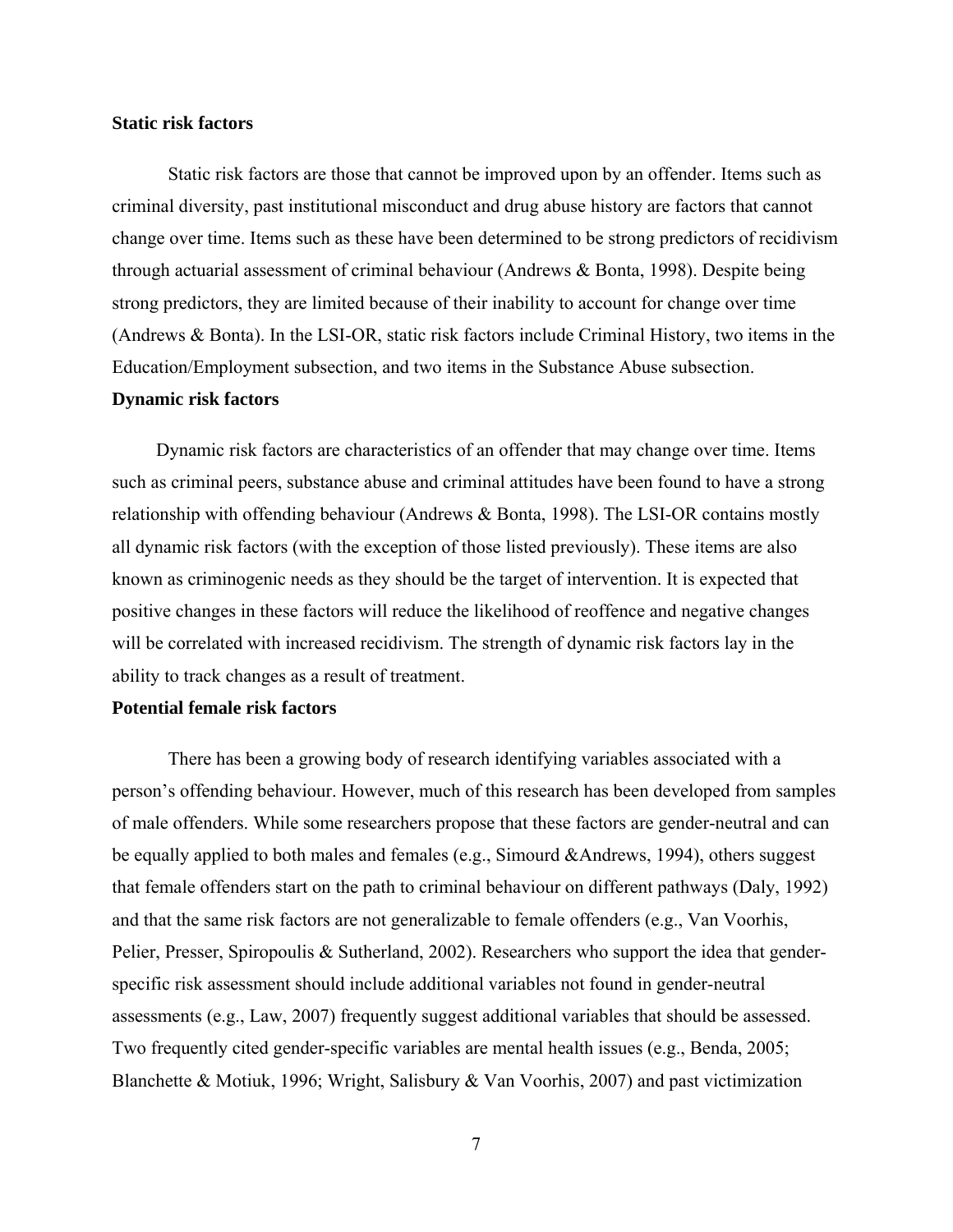<span id="page-18-0"></span>(e.g., Lowenkamp, Holsinger & Latessa, 2001; DeHart, 2000; Wright, Salisbury & Van Voorhis, 2007). While the LSI-OR does not directly measure these variables as contributing factors to criminal behaviour, it does include them in two sections devoted to "Personal problems with criminogenic potential" and "Other client issues".

#### **Level of Service Inventory and Female Offenders**

The Level of Service Inventory has had increasing support for use with female offender populations. Coulson and colleagues (1996) examined 526 provincially incarcerated offenders. Following incarceration, offenders were released into the community under a variety of conditions: either directly to the community with no supervision, into the community with supervision, into a halfway house with parole or into a halfway house with no parole. Recidivism (being charged or found guilty of one or more offences) was investigated for all offenders within the available follow up time. This varied from a minimum of 12 months for all offenders to a maximum of 39 months; at least 301 offenders were followed for a minimum of 24 months.

Prior to release, the LSI-R was conducted on all offenders using standard procedures with the exception that an adjustment was made to the items concerning employment. For this study, a women's involvement in full-time child care counted as employment. The average LSI-R score was 15.5. Across the whole sample, Coulson and colleagues (1996) found that the LSI-R was a strong predictor of recidivism with a point biserial correlation of .51 with recidivism, a correlation of .45 for halfway house failure and a correlation of .53 for parole failure; all which were significant at  $p < .01$ .

Lowenkamp, Holsinger and Latessa (2001) sought to examine risk, needs and the role of childhood abuse for both male and female offenders. The sample consisted of 125 female offenders and 317 male offenders sentenced to a period of incarceration in a state prison for a serious crime. These offenders had their sentence assigned to a residential corrections facility designed for rehabilitation treatment. Recidivism was determined to be reincarceration in a state facility. A second measure, being away without leave (AWOL), was also explored.

The mean LSI-R score for female offenders of 25 had a strong correlation (.371) with reincarceration and a weaker correlation (.177) with being AWOL. These results were found to be stronger for female offenders than for male offenders whose LSI-R scores were correlated with recidivism at .215 and with being AWOL at .132. Additionally, it is important to note that a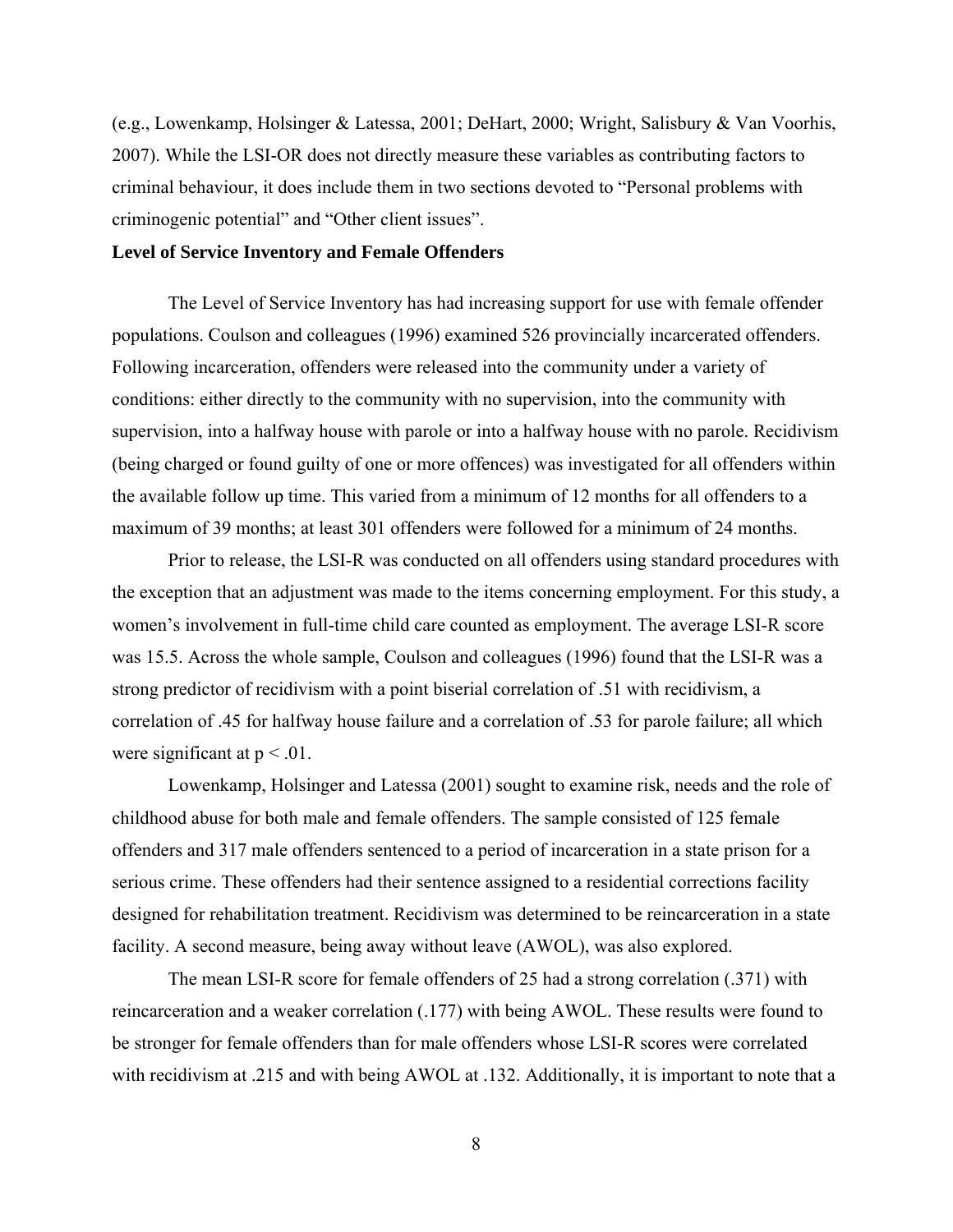history of prior abuse did not add significantly to the prediction of reincarceration beyond the ability of the LSI-R to predict risk.

Holtfreter, Reisig and Morash (2004) sought to assess the ability of two female-centered needs (poverty and state sponsored support) to predict recidivism and to determine if the LSI-R is able to predict recidivism beyond these two variables. The sample consisted of 134 female offenders convicted of a serious crime, entering a period of probation or supervised parole, and agreeing to participate in two interviews: the first interview to take place immediately after recruitment, and the second to take place six months later. Recidivism was determined through self-reported re-arrest and parole or probation violations within the six months between the two interviews.

The study had a large attrition rate; 117 women were unable to be contacted to complete the second interview. Of these, 27 women were AWOL. In cases where the offender was reincarcerated, she was contacted and the second interview was conducted; however, in 10 cases, the second interview was not permitted. There were therefore 37 participants who were not included even though they had violated the terms of release in such a way that they would have been considered recidivated. Comparisons were made between those that completed the study and those who did not. The two groups did not vary according to racial background or level of education but those that dropped out were found to be younger and more economically disadvantaged.

The researchers determined that the LSI-R was not a good risk assessment measure as it had only a small non-significant correlation with self-reported re-arrest (.16) and a small yet significant correlation with self-reported violation (.17). This stood in contrast to the predictive ability of their measure of poverty which had stronger correlations with self-reported re-arrest (.20) and with self-reported violations (.26).

Rettinger and Andrews (2005) examined 172 provincially incarcerated female offenders and 239 female offenders under community supervision. The follow up time was 57 months which started for community offenders after initial data were gathered and for the incarcerated offenders at discharge. Recidivism was determined to be conviction of any new offence. A measure of violent recidivism was also determined by assessing the offence for which the offenders were charged.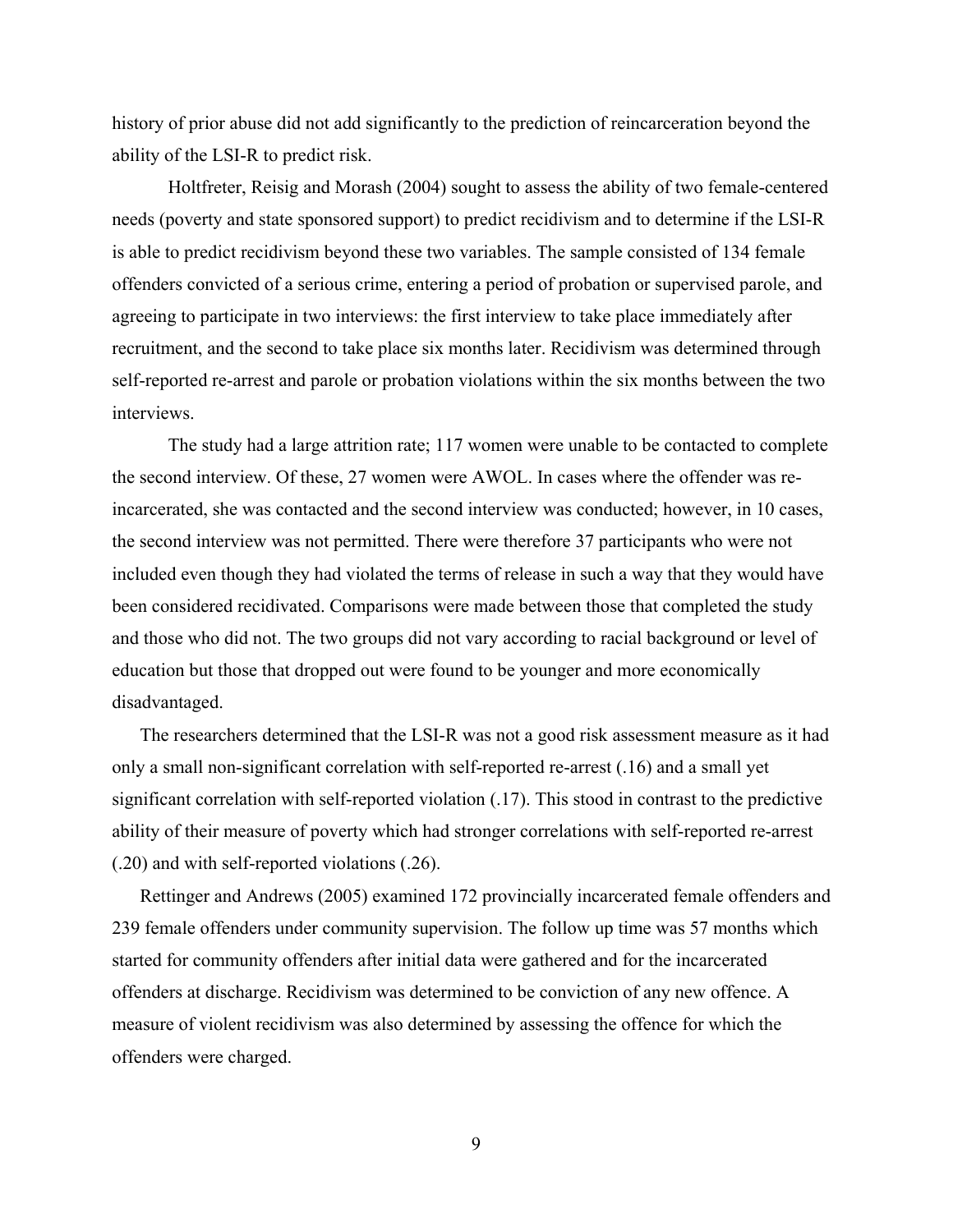Female offenders who were incarcerated had higher LS/CMI scores (20.9) than those in the community (11.04) and recidivism was strongly correlated with LSI scores: general recidivism (.63) and violent recidivism (.45). Rettinger and Andrews (2005) determined that some of the other risk factors that are associated with female recidivism may be best described as responsivity factors and not as stable criminogenic needs as this may lead to overclassification (since many women have these problems).

Reisig, Holtfreter and Morash (2006) examined different pathways to female offending. Offenders from a community setting offender were interviewed to examine social situations, program involvement, quality of life (exposure to violence) and involvement in criminal activity. This interview was used to determine the pathway that each offender had taken into criminality with the pathways sorted into a typical female pathway, an economically centered pathway or an unclassifiable pathway. There was an average of 11 months between the first and second interviews. Offenders were considered to have recidivated if there was an official record of violation of supervision condition, re-arrest, reconviction or revocation of community supervision.

Between the first and second interview, 42% of the female offenders were lost to attrition, bringing the sample from 402 down to 235. It is important to note that some of these offenders were not available because of reasons relating to their outcomes: 37 were not available because they had successfully completed a reduced sentence, and 35 were not included because they were determined to be AWOL or re-incarcerated and not available to complete the second interview. Although there was no significant differences in LSI-R score, age, percent minority and education between those in the initial and follow up groups, the researchers acknowledge that it is unknown how attrition affected the variables used in the analyses.

The mean LSI-R score was 17.75. The authors found a weak correlation between the LSI-R score and recidivism for the entire sample (.05) but found strong correlation with recidivism for those in unclassified pathways (.41) and for those who are economically motivated (.24). They suggest that the LSI-R is not useful for those who follow gendered pathways to crime but is viable for those who are economically motivated.

Holsinger, Lowenkamp and Latessa (2006) explored differences in LSI-R scores for White and Native American offenders. As part of their examination, female offenders in each of these groups were also examined. The female sample consisted of 111 female offenders (10 Native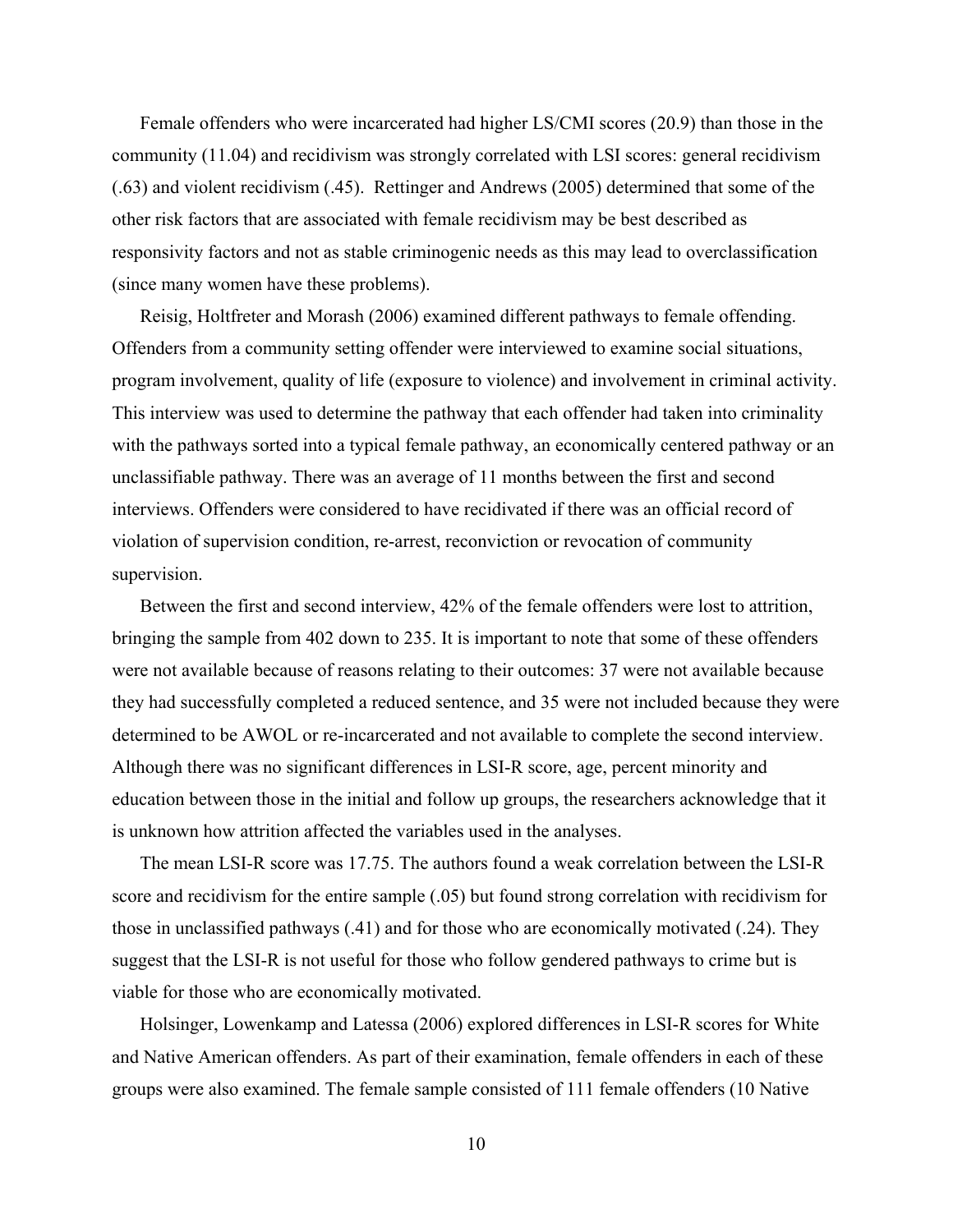American and 101 White). Recidivism was determined to be any official record of new arrest while in the community. Overall there was a relatively small but significant correlation with recidivism of .15; however, there was a large difference between the two ethnic groups. While the correlation for White female offenders was quite strong (.26), the correlation for Aboriginal women was in the negative direction  $(-.13)$ , but not significant. This result may have been due to the very small sample of aboriginal women in this study  $(n = 10)$ .

Folsom and Atkinson (2007) found results that better supported the ability of the LSI-R to predict recidivism using a sample of federal female offenders. The sample came from all female offenders incarcerated in a federal institution in 1997. Of these offenders, 100 agreed to participate and 85 had been released by the completion of the follow up period and were available to recidivate. A self-report version of the LSI-R was used to determine risk to recidivate and actual recidivation data (defined as any new conviction of any type of offence) was obtained through official sources. Violent recidivism (any crime against the body of another person) was also examined. The average follow-up time was 6 years with a range of 2.6 to 7.1 years. In cases where the offender reoffended and then was released and reoffended against within follow up period, only the first reoffence was counted.

At the end of the follow up period, 32 female offenders had recidivated: 23 non-violently and 9 violently. Overall, there was a statistically significant, positive correlation between LSI-R scores (.30) and recidivism. However, when recidivism was divided into violent and non-violent offences, this correlation changed. The LSI-R was not significantly correlated with violent or non-violent recidivism, although there was a non-significant trend in the expected direction for non-violent recidivism.

Palmer and Hollin (2007) used a sample of 150 female offenders serving custodial sentences in England and a version of the LSI-R adapted for use in prison settings in the United Kingdom. Unfortunately, follow-up data were only available for 64% of the sample, thereby reducing the recidivism results to a sample of 96. There was no difference in age, ethnicity, offence type, or number of previous convictions for those who had reconviction data available and those who did not. Recidivism was considered to be reconviction and was obtained through official reporting. At the end of the follow up period, 37 offenders had been reconvicted. The authors reported a strong correlation between recidivism and overall LSI-R score (.53) as well as strong correlations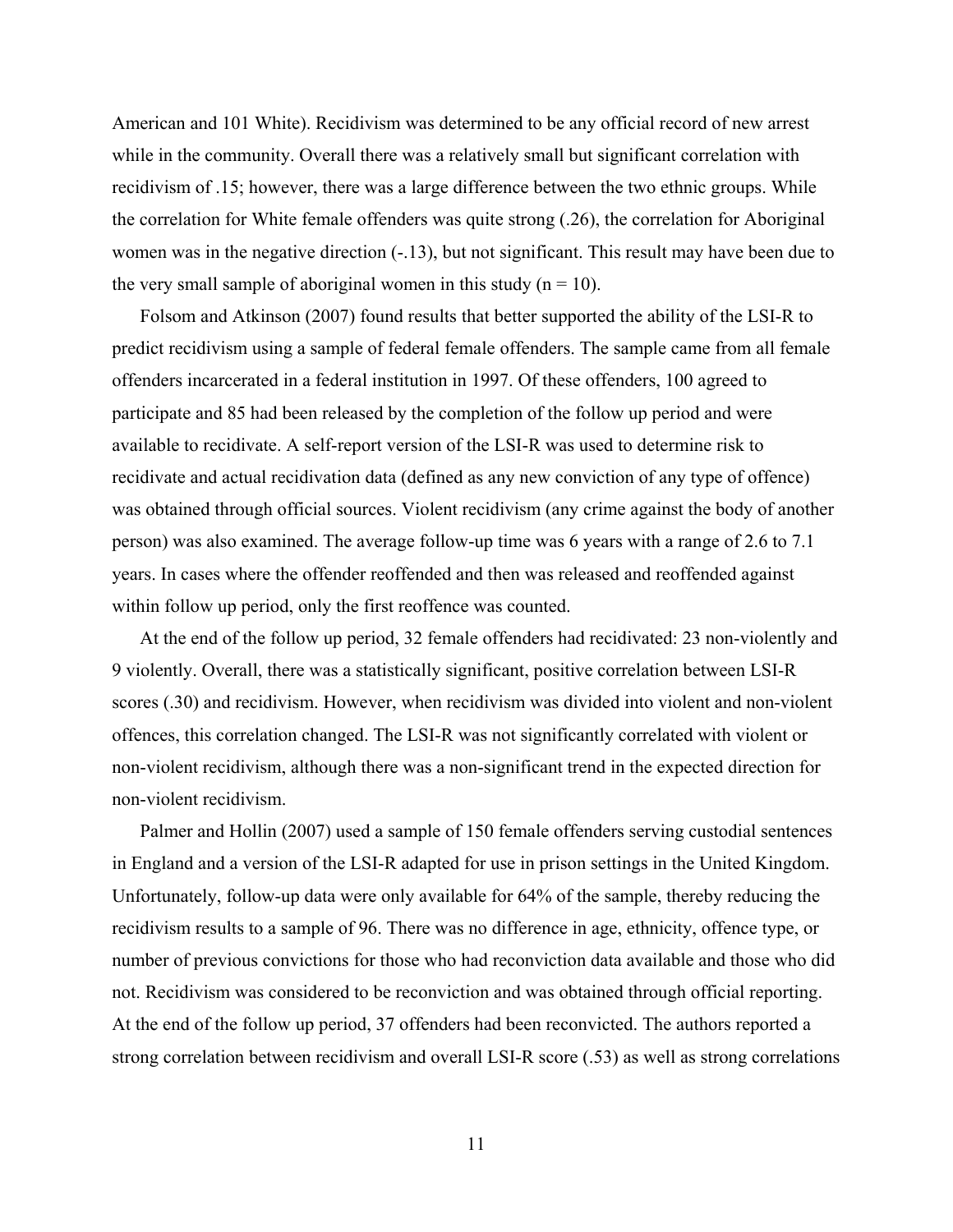with subscale scores, which ranged from .21 (accommodation) and .23 (emotional/personal) to .46 (education/employment) and .47 (criminal history).

In a final research report, Raynor (2007) reported on two studies conducted for the Home Office in the United Kingdom and Jersey Probation and After-Care Service. The first by Raynor and colleagues (2000) examined 163 female probationers and 785 male offenders in England and Wales. The second study (Miles and Raynor, 2004) examined 210 female probationers and 1170 male offenders in the British Channel Island of Jersey. For both studies, recidivism was defined as reconviction of a standard list offence within 12 months

Overall, the LSI-R demonstrated a good ability to predict recidivism in both communities. Raynor et al. (2000) reported a correlation of .336 which was slightly lower than for the male offenders (.361). Miles and Raynor (2004) report a correlation with recidivism that was slightly stronger for female offenders (.297) than for male offenders (.285). However, two issues surfaced during these investigations.

First, Raynor et al. (2000) suggested there is a potential for a problem of overclassification when considering female offenders. This became apparent when examining LSI-R scores and recidivism rates. Higher LSI scores should be related to higher recidivism rates; however, this was not true when comparing male and female offenders. While female offenders reported a mean LSI score of 21.2 and a recidivism rate of 9%, male offenders reported a mean LSI-R score of 20.0 and a recidivism rate of 35%. It is important to note that this problem did not affect the percentage correctly predicted (65% for female offenders and 65.5% for male offenders).

Second, Raynor (2007) noted that there were differences between the samples used in the two studies that suggest the LSI-R should be recalibrated according to the local population. This issue surfaced as LSI-R scores for female offenders were significantly higher for those in Wales (21.2) than for those in Jersey (15.7). Moreover, their reconviction rates were considerably higher (35% and 9% respectively). Raynor suggested that this may reflect societal differences between the two communities, as Jersey is a more isolated community, less industrial, and more rural than Wales and England. While it was suggested that these issues should draw attention to the need to correctly calibrate the LSI-R for use with female offenders, once this is accomplished, it should function well (Raynor, 2007, p. 131).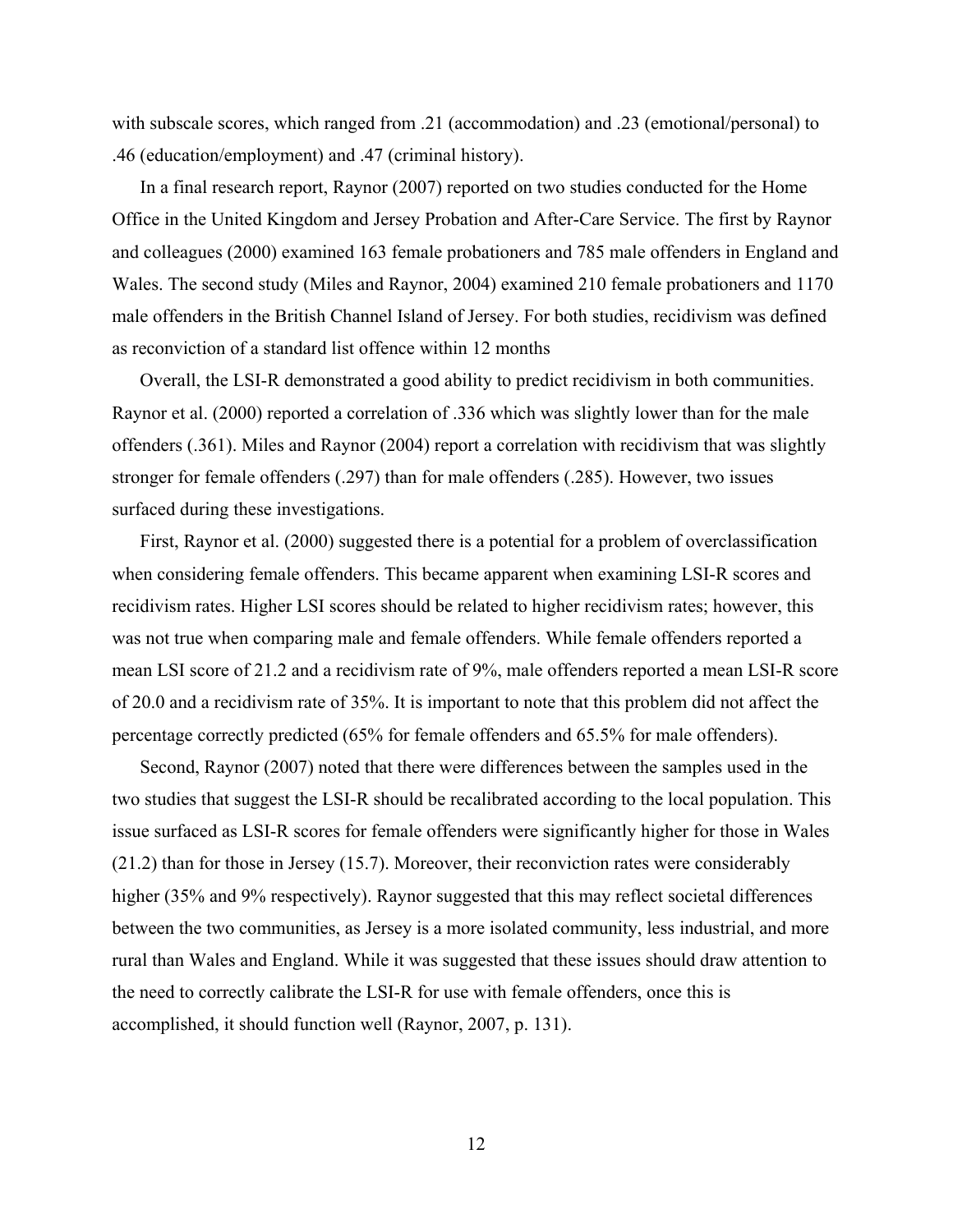#### <span id="page-23-0"></span>**The Present Study**

The purpose of the present study was to examine the relationship between the LSI-OR and recidivism. As the LSI-OR is a theoretically-based risk assessment tool derived from a general personality and social psychology approach as well as the Personal, Interpersonal and Community-Reinforcement Theory, two predictions have been made. First, it was hypothesized that LSI-OR scores would be correlated with recidivism. Specifically, offenders with higher LSI-OR scores would be more likely to commit a reoffence. Risk levels assigned to the offender according to cut-offs proposed by the LSI-OR manual were examined for appropriateness. Second, it was hypothesized that LSI-OR scores would be correlated with severity of offence. Higher LSI-OR scores would be related to more serious types of reoffence and lower LSI-OR scores would be related to less serious reoffence.

In accordance with the assumption of the psychology of criminal conduct, which suggests that criminal behaviour is related to common factors for all people, it was expected that LSI-OR scores would predict recidivism for all subgroups examined. Specifically, the LSI-OR would predict recidivism for female offenders regardless of the offender's legal status as defined by three types of disposition (custody, conditional sentence or probation), their racial category, and if they had experienced mental health issues or past victimization.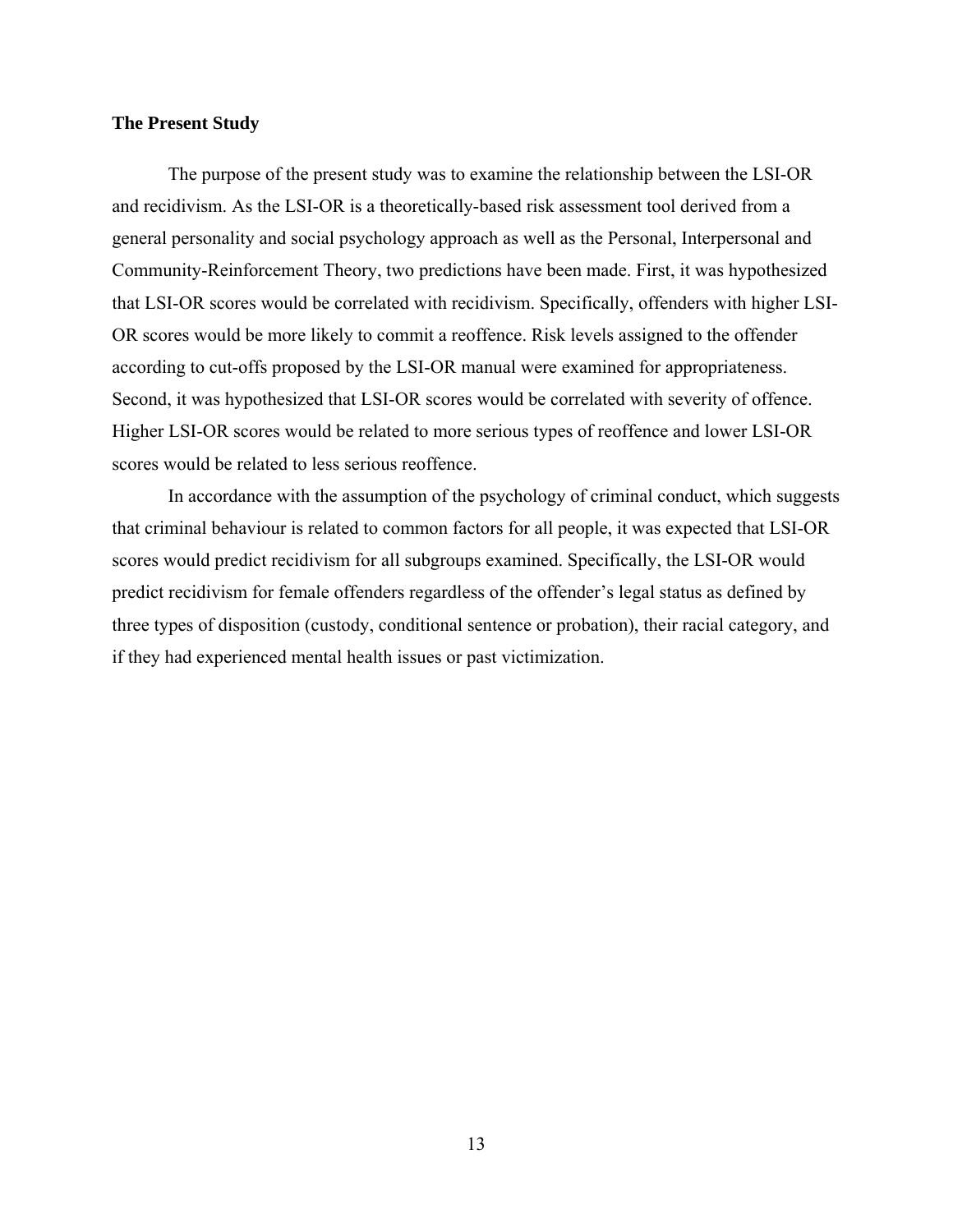#### CHAPTER 2

### **METHOD**

#### **Participants**

<span id="page-24-0"></span>The sample was comprised of all female offenders who were released from Ontario provincial correctional facilities, sentenced to a conditional sentence, or began a term of probation during one fiscal year (April 1, 2002 to March 31, 2003) of the Ministry of Community Safety and Correctional Services (MCSCS). There were a total of 3727 female offenders available for inclusion in the sample (356 conditional sentences, 2318 probation sentences and 1053 custodial sentences). Approximately 23% of these offenders were excluded from the sample as they had not been assessed by the LSI-OR or the LSI-OR was completed after release. Individual offenders released more than once in the studied time period were represented only by the first release. The final sample consisted of 2831 offenders: 213 offenders with a conditional sentence, 1973 offenders with a probation sentence and 645 offenders released following a custodial sentence.

#### **Material**

#### **Level of Service Inventory – Ontario Revision**

Section A (General Risk/Needs) of the Level of Service Inventory- Ontario Revision is made up of 43 items covering eight domains: Criminal History, Education/ Employment, Family/ Marital, Leisure/ Recreation, Companions, Substance Abuse, Pro-criminal Attitudes and Antisocial Pattern. Previous research reported by Andrews, Bonta and Wormith (2004; pp.109) has shown the LSI-OR to have strong internal reliability for use with both incarcerated male ( $\alpha$  = 0.99) and female ( $\alpha$  = 0.91) offenders as well as both male ( $\alpha$  = 0.90) and female ( $\alpha$  = 0.90) offenders serving a community sentence.

Scores from the LSI-OR were then used to assign an offender to a risk level. Very Low risk offenders have a score ranging from 0-4, Low Risk from 5-10, Medium Risk from 11-19, High from 20-29 and Very high from 30-43. Following assignment of this risk level, the assessor has the opportunity to override it by adjusting the risk level up or down by making a logical argument after considering the sections of the LSI-OR. Both original and override risk levels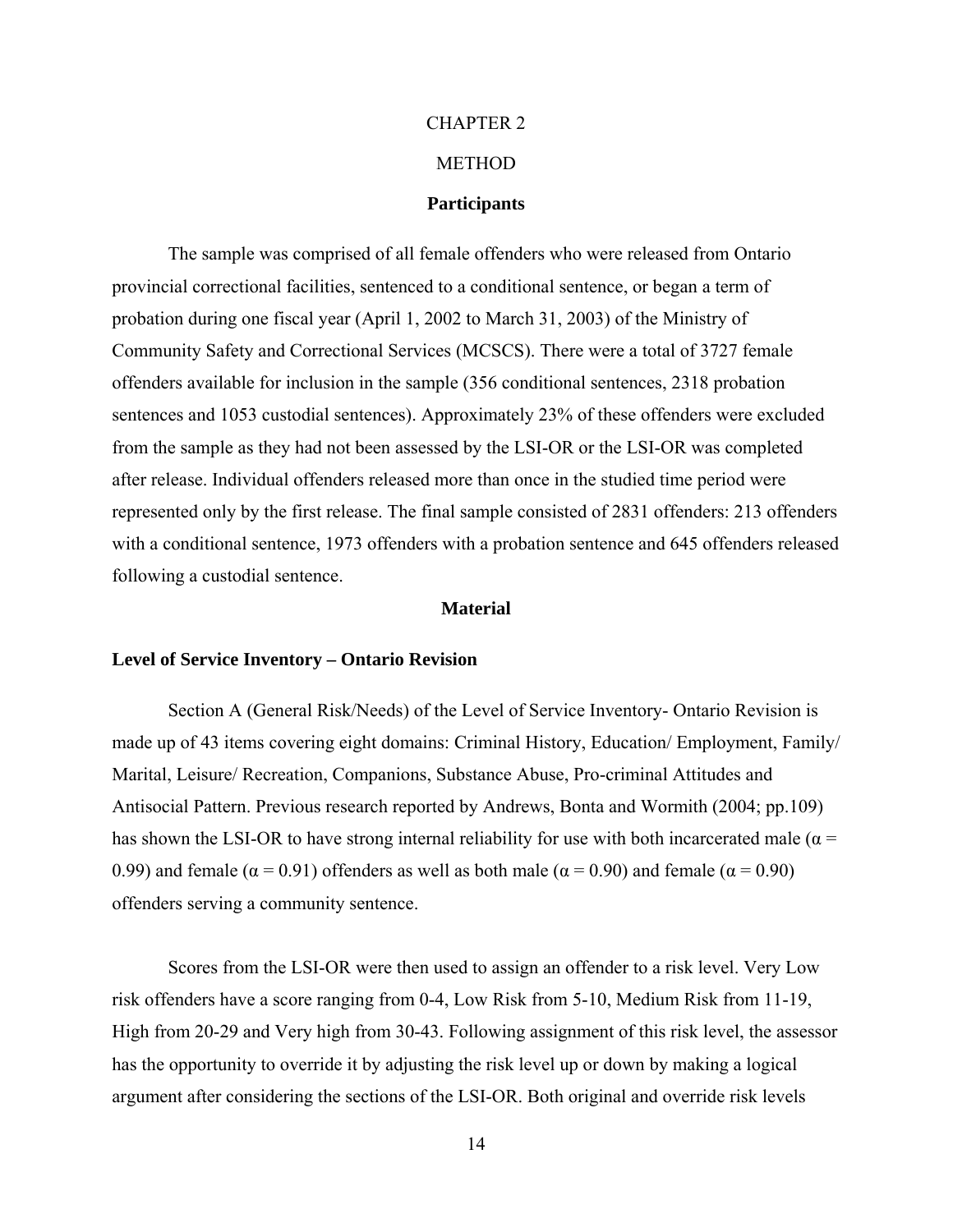<span id="page-25-0"></span>were examined to ensure that the predictive validity of the LSI-OR is influenced by this adjustment.

The LSI-OR consists of new sections added since its first form (Wormith, 1997). These include Section B (Specific Risk/Need Factors) which consists of 14 items in a Personal Problems with Criminogenic Potential section and 9 items in a History of Perpetration section, Section F (Other Client Issues), which consists of 19 items concerning Social, Health and Mental Health issues and Section G (Special Responsivity Considerations) which consists of 8 items.

#### **Recidivism**

#### **Official record**

Recidivism was recorded from two different sources. The first was developed from official criminal records as compiled by the Offender Management System (OMS) of MCSCS. The OMS tracks all provincial offences occurring within Ontario. An offender was considered to be a recidivist if the OMS recorded an offence within two years of an offender's follow-up start date. Recidivism was defined as any conviction within the follow-up time period. For custody offenders, this follow-up period started upon their release from custody. For conditionally sentenced offenders and probationers, the follow-up period started when the offender completed their period of supervision in the community.

#### **Offence severity scale**

The initial offence and recidivism was coded on the Offence Severity Scale (OSS) derived by Stasiuk, Winter and Nixon (1996). This measure is compiled by the MCSCS for all provincial offences committed in Ontario. The scale is based on an analysis of 60,000 sentences given to offenders in Ontario during a one year period. The average sentence length for each offence type was used to determine offence severity. Offences with the longest average sentence have the highest rating. The original ordinal scale ranges from 1 (unknown) to 26 (homicide). Prior to any examination, the data were examined for any "unknown" offence types. Four offenders had offences with an unknown severity. These were removed for the purposes of analyses concerning offence severity. When examining reoffending, offenders who had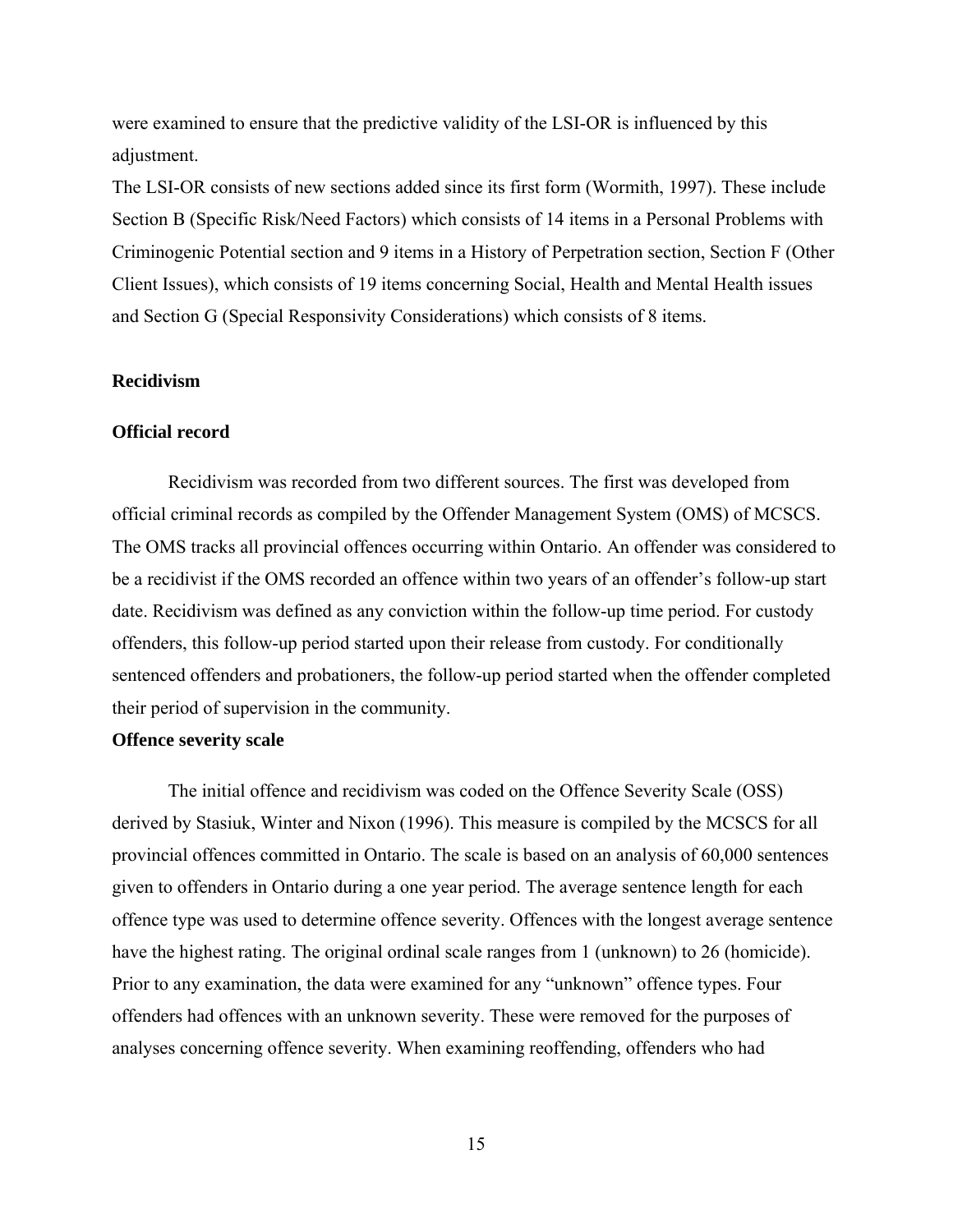<span id="page-26-0"></span>committed no reoffence were given a score of 1 to represent no new offence. Consequently, the scale used a range of 1 to 26 when examining index and recidivistic offences.

In addition to determining the severity of recidivistic offences, the OSS was also used to differentiate violent and non-violent offences. This followed the offence categories listed by Girard and Wormith (2004) as violent offences. They included "robbery or any offence against the person, which include homicide and related offences, serious violent offences, sexual offences, weapons offences, miscellaneous offences against the person, assault and related offences, and arson/property damage offences" (Girard & Wormith, p. 156).

#### **Procedure**

#### **Data Collection**

Basic demographic information, LSI-OR records and official information pertaining to index offences were gathered from the archival records available through the Offender Management System (OMS) and the MCSCS in-house LSI-OR data collection software. All data were compiled by provincial employees and submitted to the researcher in SPSS files.

Prior to conducting analyses, LSI-OR data were screened for data entry errors, inconsistencies and missing data. Data entry for subscale totals was complete; however, responses to individual items used to generate these totals were entered in an inconsistent manner. To correct for this, negative numbers appearing in scaled items were recoded as positive numbers. When a total LSI-OR score was provided but some individual items were coded as missing, a '0' was assigned since the LSI-OR manual allows for up to four missing items on a completed LSI-OR. With these changes, the totals of the individual items within the subcategories matched with the subtotals provided in the data set. This allowed for the calculation of alpha coefficients for the total score and subscales.

#### **Data Analysis**

#### **Correlation**

Predictive ability was assessed first with correlation analysis. Offenders that did not reoffend within the follow-up period were coded as 0 and those that did were coded as 1. This was then correlated with LSI-OR scores. In this type of analysis, a positive correlation would suggest that high LSI-OR scores are more likely to be associated with reoffending.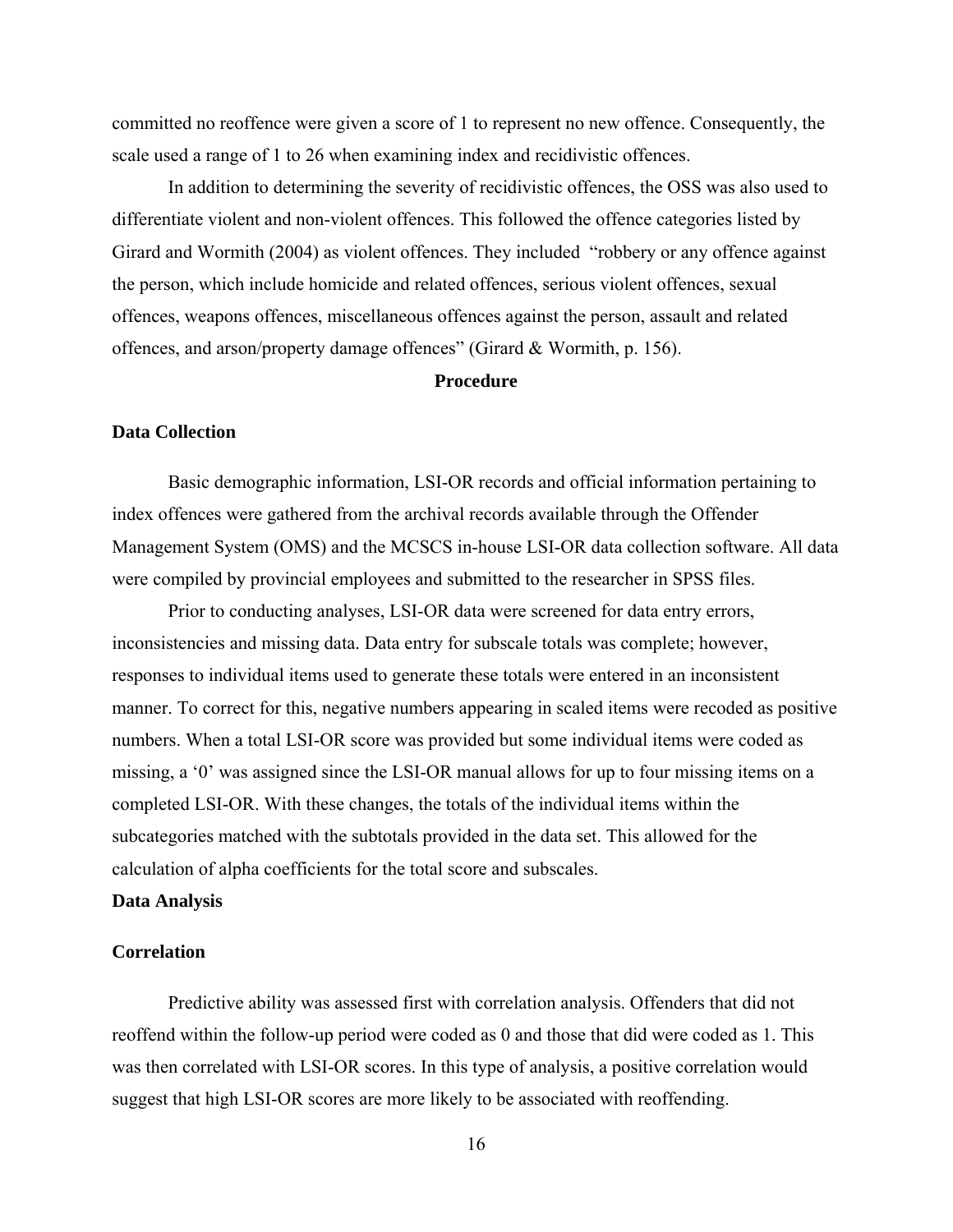#### <span id="page-27-0"></span>**ROC Analysis**

While the correlation coefficient is a strong determination of accuracy of the scale, Quinsey, Harris, Rice and Cormier (1998) suggested correlations are subject to the influence of base rates. They argue a better way to assess the predictive accuracy of a scale is to use Relative Operating Characteristics (ROC). ROC involves the plotting of True Positive rate  $\int_{\text{true}}^{\text{true}}$  positives/ $\int_{\text{true}}$ positives + false negatives)] against False Positive rate  $\int^{\text{false positives}}_{\text{(false positives + true negatives)}}$ . This calculation is completed for each value of the LSI-OR which creates a curve. The best way to assess the ROC is to determine the Area Under the Curve (AUC) at a 95% confidence interval (Quinsey, Harris, Rice & Cormier).

#### **Survival analysis**

Kaplan-Meier survival analyses were conducted to determine the proportion of offenders at each risk level reoffending daily within two years following release. Those who did not reoffend by the end of the follow-up period were "right-censored". When the survival rate of two or more groups was compared, Log-Rank statistics were used. This test compares the number of observed events to the number of expected events at each time of an event (Peto & Peto, 1972). **Determining risk level cut-off points** 

LSI-OR risk levels used by the MCSCS to assess female offenders are currently based on cut-offs established for male offenders. Additionally, two alternate cut-off sets were established using two different procedures. The first followed the method of Coulson and colleagues (1996). These researchers chose cut-offs associated with the LSI-OR obtained when dividing the sample into 5 equal groups.

The second uses the statistical package JMP by Statistical Analysis software (SAS) to determine cut-off points statistically via recursive partitioning. This type of analysis partitions data according to a relationship between two sets of values. It does this by exhaustively searching all possible divisions and making a decision based on minimized sums of squared errors. Ideal cut-off points are determined one at a time. In this case, LSI-OR scores were used as the X variable and recidivism was used as the Y variable and the process was repeated four times to determine the five cut-off points. This procedure was conducted twice, first on a randomly selected half of the participants and then on the remaining participants. The predictive validities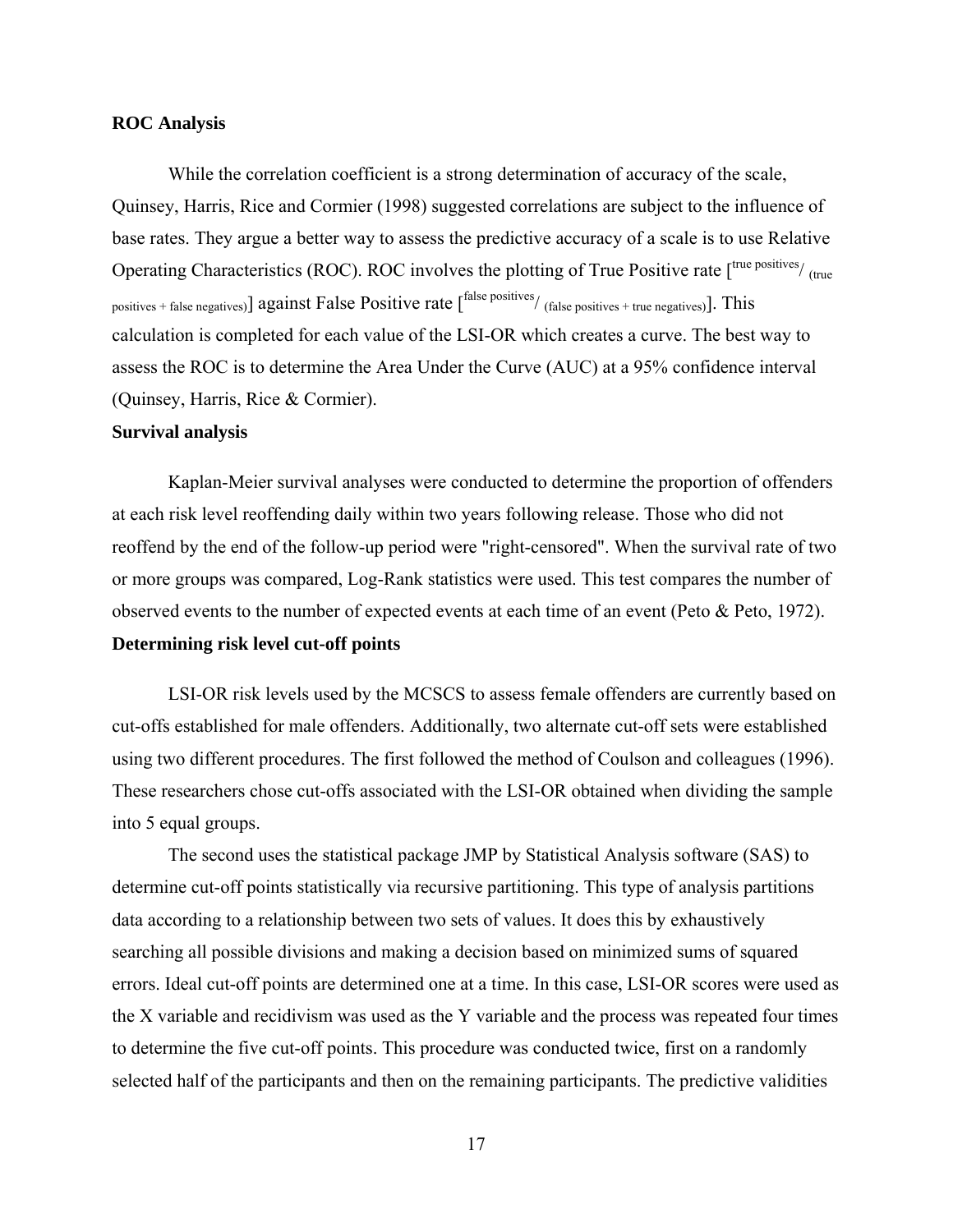<span id="page-28-0"></span>of the derived risk levels were examined with Pearson correlations, ROC curves, and survival analyses.

#### **Comparison Groups**

Section F of the LSI-OR reports 18 specific items that reflect the social, health and mental health of offenders. Two categories of questions were determined to be of particular interest with concern to female offenders; mental health issues and past victimization. Determining the mental health of the offender followed the procedure of Girard and Wormith (2004). Offenders with a score on at least one of the following items were determined to have a mental health issue: depression, diagnosis of psychosis, attempted suicide, and "other evidence of emotional distress". Past victimization was reported directly in five categories: family violence, physical assault, sexual assault, emotional abuse and neglect. Offenders were determined to have had a history of victimization if at least one of these items was noted. The predictive ability of the LSI-OR was determined for those with and without mental health issues and for those with and without past victimization as well as for each disposition group within these categories.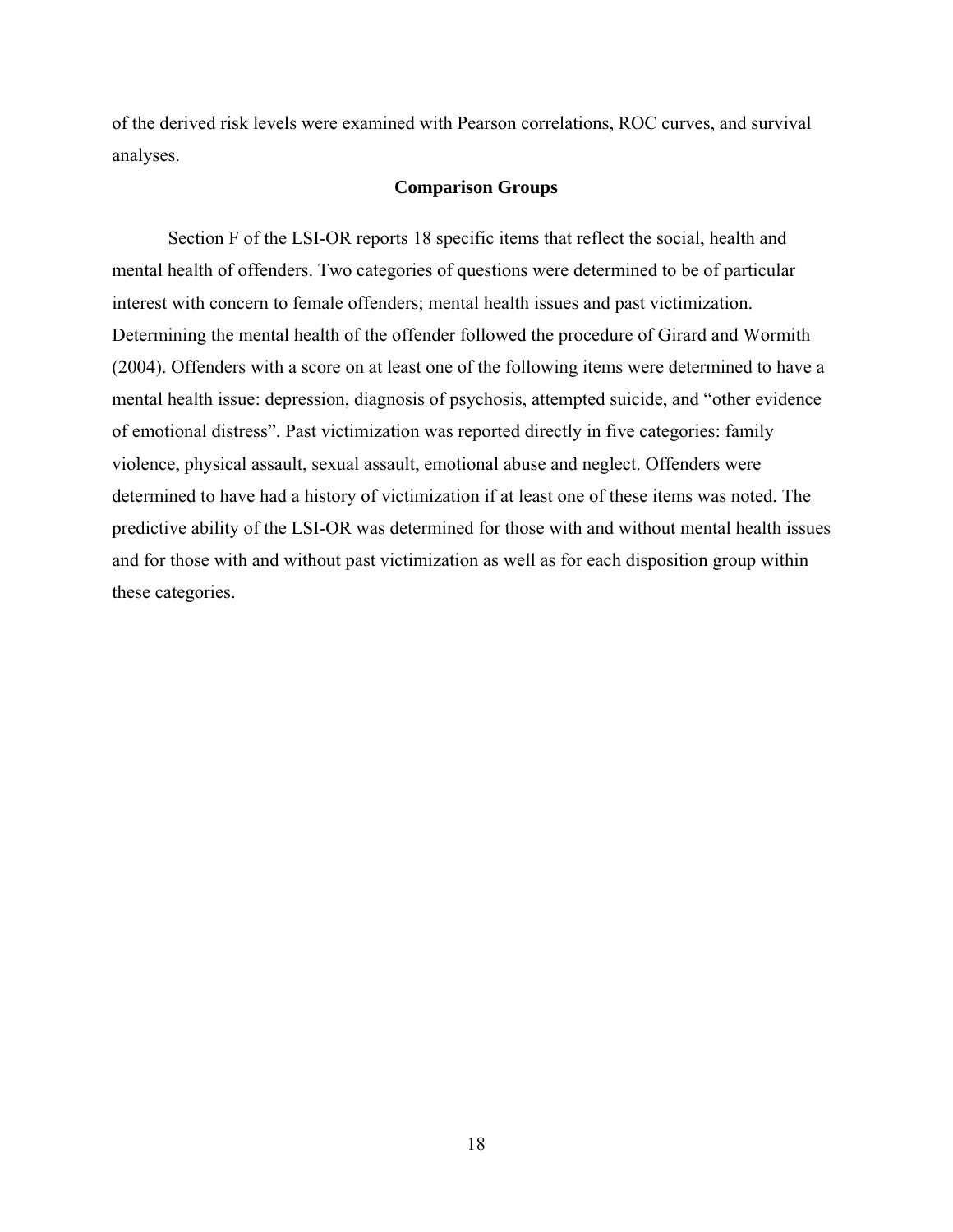# CHAPTER 3

# RESULTS

#### **Offender Demographics**

<span id="page-29-0"></span>The sample consisted of 2831 offenders released into the community from three different types of disposition: conditional sentence (7.5%), probation (69.7%) and custodial sentence (22.8%). Most women for whom marital status was know  $(N = 2413)$  were not in a relationship at the time of assessment with 62.8% being single, 9.4% divorced, and 1.8% widowed. When in a relationship, approximately equal numbers were in a common-law relationship (13.3%) and married (12.7%).

Although citizenship was not known for 13.4% of the sample (n=378), there were 42 different citizenships represented. Most offenders with known citizenship were Canadian  $(95.6\%, n=2345)$ . The second and third largest citizenship groups were Jamaican  $(0.8\%, (n=20)$ and British (0.4%, n=10). All other citizen groups had a maximum of less than  $0.2\%$  (n=<5).

Racial data were available for 2435 offenders. Of the nine race groups represented in the data, Caucasian offenders were the most common (61.7%), Aboriginal offenders were the second most common (10.4%) and Black offenders were the third most common (7.5%).There is a significant association between the disposition of the offender and the race of the offender  $(\chi^2)$  $(6) = 29.567$ ,  $p \le 0.001$ ). While making up approximately 10% of the sample, Aboriginal offenders comprised 15% of all custodial sentences, 9% of all probation sentences and 9% of all conditional sentences. Caucasian offenders were also more heavily represented in custodial sentences. While making up approximately 62% of the sample, 71% of Caucasian offenders were serving a custodial sentence, 60% were serving a probation sentence and 54% were serving a conditional sentence. Unknown offenders were primarily made up of conditional (11%) and probation offenders (86%). For future analyses involving racial data, offenders with unknown race will be excluded. The breakdown of disposition by racial group can be found in Table 1.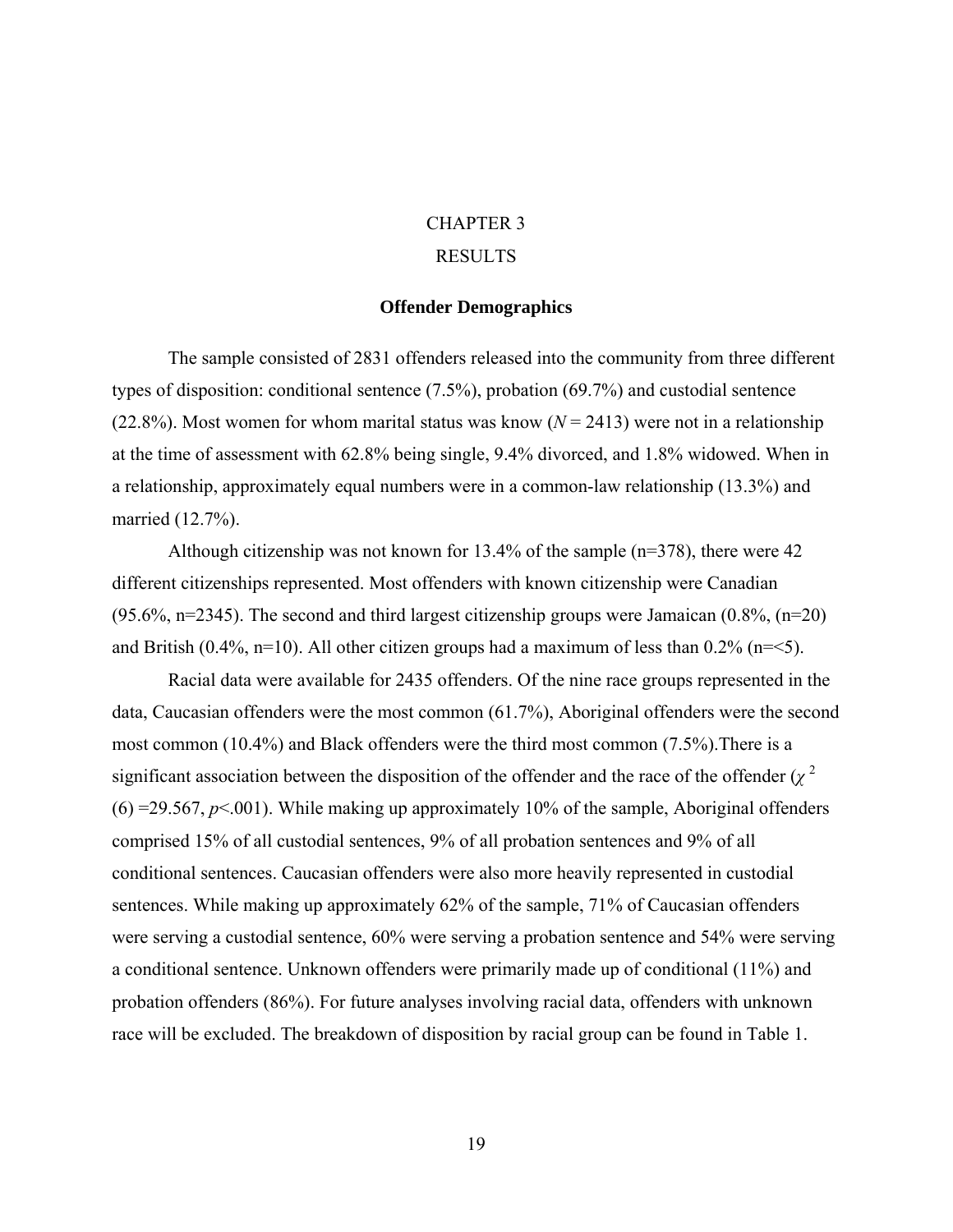|              |       | Conditional | Probation |             | Custodial |            | Total  |             |
|--------------|-------|-------------|-----------|-------------|-----------|------------|--------|-------------|
| Caucasian    | 113   | $53.1\%$ *  | 1174      | 59.5%*      | 456       | $70.7\%*$  | 1743   | $61.6\%*$   |
| (Row %)      | 6.5%  |             | 67.4%     |             | 26.2%     |            | 100.0% |             |
| Aboriginal   | 19    | $8.9\%*$    | 177       | $9.0\%*$    | 100       | $15.5\%*$  | 296    | $10.5\%*$   |
| (Row %)      | 6.4%  |             | 59.8%     |             | 33.8%     |            | 100.0% |             |
| <b>Black</b> | 18    | $8.5\%$ *   | 140       | $7.1\%$ *   | 54        | $8.4\%*$   | 212    | $7.5\%*$    |
| (Row %)      | 8.5%  |             | 66.0%     |             | 25.5%     |            | 100.0% |             |
| Other        | 18    | $8.5\%$ *   | 127       | $6.4\%*$    | 19        | $2.9\%*$   | 164    | 5.8%*       |
| (Row %)      | 11.0% |             | 77.4%     |             | 11.6%     |            | 100.0% |             |
| Unknown      | 45    | $21.1\%*$   | 355       | 18.0%*      | 16        | $2.5\%*$   | 416    | $14.7\%*$   |
| (Row %)      | 10.8% |             | 85.3%     |             | 3.8%      |            | 100.0% |             |
| Total        | 213   | $100.0\%*$  | 1973      | $100.0\%$ * | 645       | $100.0\%*$ | 2831   | $100.0\%$ * |
| (Row %)      | 7.5%  |             | 69.7%     |             | 22.8%     |            | 100.0% |             |

<span id="page-30-0"></span>Table 1 Number and percentage of offenders by disposition and racial group

\*Column percentages

The age of these offenders ranged from 20 to 83 years with an average of 36 years (SD=10.25). Age differences between disposition groups were approaching significance (*F* (2, 2828) =2.979, *p*=.051). However, there was a significant difference in age between racial groups  $(F (3, 2430) = 16.808, p < .001)$ . Post hoc analysis using Tukey's honestly significant difference (HSD) indicated that Caucasian offenders (36.81 years, SD = 10.3) and "Other" offenders (36.16 years,  $SD = 9.78$ ) were older than Aboriginal offenders (33.26 years,  $SD = 9.2$ ) and Black offenders  $(33.24 \text{ years}, SD = 8.0)$ .

Severity of the index offence

The offence severity scale ranges from 1 (unknown) to 26 (homicide). After unknown offences were removed, the mean index OSS was 10.76 (SD=3.53). A one way ANOVA was conducted with the disposition type as the independent variable and severity of the index offence as the dependent variable. Type of offenders' disposition was significantly related to OSS (*F* (2,  $2824$ ) =10.825,  $p<0.01$ ). Post hoc analysis using Tukey's HSD indicated that the offence severity of the index offence of conditional offenders (9.74, SD=3.24) was significantly lower than the offence severity of index offences of those with a probation sentence (10.79, SD=3.33) or a custodial sentence (11.03, SD=4.12). There was no difference between the initial offence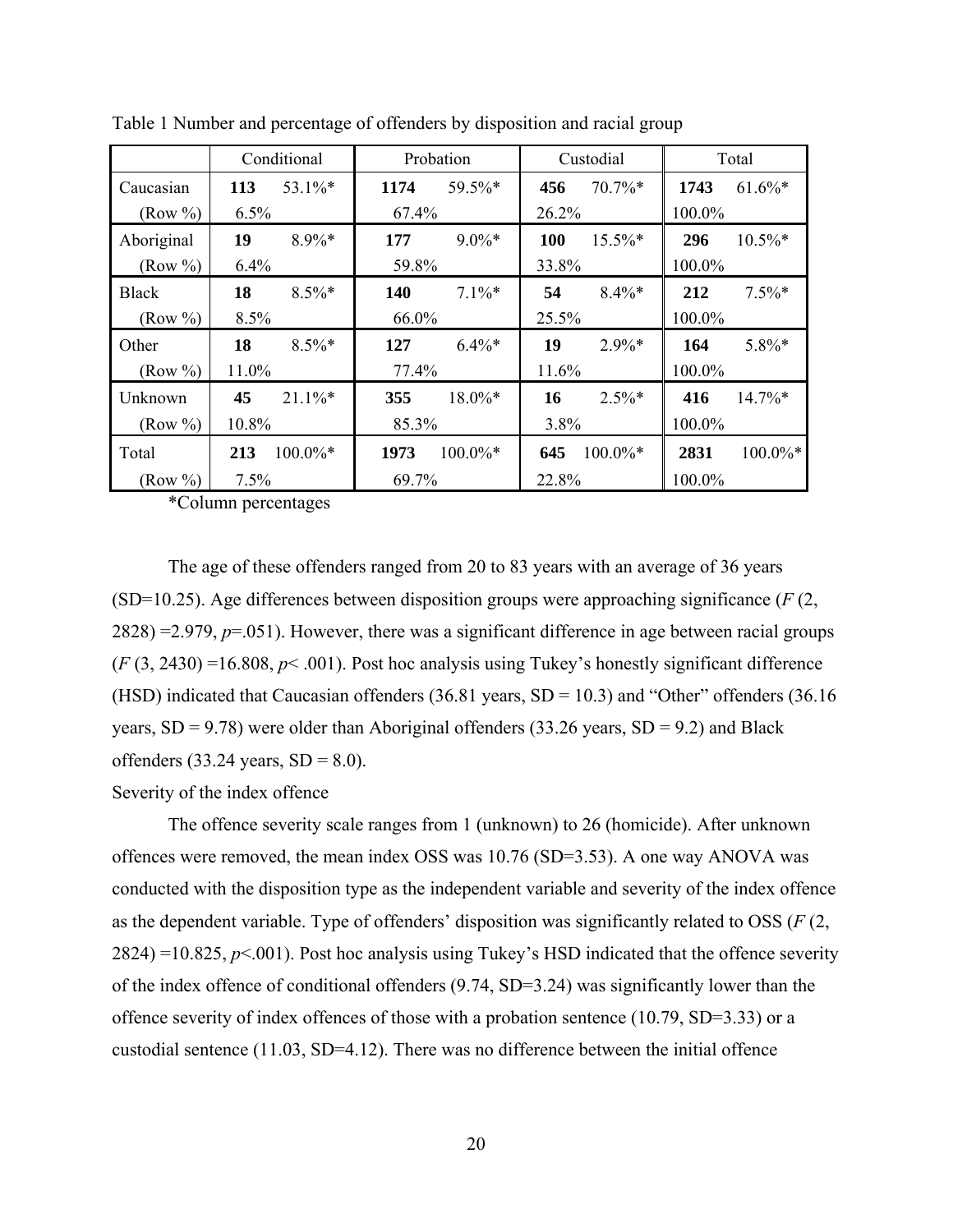<span id="page-31-0"></span>severity of probation and custodial offenders. The distribution of offences by severity level and disposition can be found in Table 2.

| Offence        | Offence Type                           |                  | Conditional     | Probation        |        | Custodial        |        |
|----------------|----------------------------------------|------------------|-----------------|------------------|--------|------------------|--------|
| Severity       |                                        | N                | $\frac{0}{6}$ * | N                | $\% *$ | N                | $\% *$ |
| $\mathbf{1}$   | Unknown                                | $\mathbf{1}$     | 0.5             | $\overline{2}$   | 0.1    | $\mathbf{1}$     | 0.2    |
| $\overline{2}$ | Municipal Bylaw Offences               | $\overline{2}$   | 0.9             | 16               | 0.8    | 11               | 1.7    |
| $\overline{3}$ | <b>Other Provincial Offences</b>       | $\overline{0}$   | 0.0             | 2                | 0.1    | $\Omega$         | 0.0    |
| $\overline{4}$ | Liquor Licence Act Offences            | $\overline{3}$   | 1.4             | 45               | 2.3    | 29               | 4.5    |
| $\overline{5}$ | Highway Traffic Act Offences           | $\overline{2}$   | 0.9             | 6                | 0.3    | 5                | 0.8    |
| 6              | <b>Parole Violations</b>               | 18               | 8.5             | 35               | 1.8    | 51               | 7.9    |
| $\tau$         | Other Federal Statute Offences         | $\overline{c}$   | 0.9             | 31               | 1.6    | 14               | 2.2    |
| 8              | Misc. Offences against Public Order    | 75               | 35.2            | 302              | 15.3   | 55               | 8.5    |
| $\overline{9}$ | Drinking & Driving Offences            | $\overline{7}$   | 3.3             | 92               | 4.7    | 30               | 4.7    |
| 10             | Breach of Court Order/ Escape          | 33               | 15.5            | 514              | 26.1   | 149              | 23.1   |
| 11             | Criminal Code Traffic Offences         | 42               | 19.7            | 517              | 26.2   | 87               | 13.5   |
| 12             | Drug Possession Offences               | $\mathbf{1}$     | 0.5             | 71               | 3.6    | 13               | 2.0    |
| 13             | <b>Obstruction of Justice Offences</b> | $\boldsymbol{0}$ | 0.0             | 40               | 2.0    | 37               | 5.7    |
| 14             | Morals & Gaming Offences               | 3                | 1.4             | 34               | 1.7    | 17               | 2.6    |
| 15             | <b>Arson/Property Damage Offences</b>  | 6                | 2.8             | 55               | 2.8    | 19               | 2.9    |
| 16             | Assault & Related Offences             | $\overline{c}$   | 0.9             | 11               | 0.6    | 3                | 0.5    |
| 17             | Theft/Possession Offences              | 8                | 3.8             | 75               | 3.8    | 103              | 16.0   |
| 18             | Misc. Offences against the Person      | 3                | 1.4             | 77               | 3.9    | 10               | 1.6    |
| 19             | Fraud & Related Offences               | $\overline{4}$   | 1.9             | 20               | 1.0    | $\mathbf{1}$     | 0.2    |
| 20             | <b>Weapons Offences</b>                | $\mathbf{1}$     | 0.5             | 11               | 0.6    | $\overline{2}$   | 0.3    |
| 21             | Traffic/Import Drug Offences           | $\mathbf{0}$     | 0.0             | $\overline{0}$   | 0.0    | $\boldsymbol{0}$ | 0.0    |
| 22             | Non-Violent Sexual Offences            | $\boldsymbol{0}$ | 0.0             | $\overline{3}$   | 0.2    | 6                | 0.9    |
| 23             | Break & Enter & Related Offences       | $\theta$         | 0.0             | $\boldsymbol{0}$ | 0.0    | $\boldsymbol{0}$ | 0.0    |
| 24             | <b>Violent Sexual Offences</b>         | $\overline{0}$   | 0.0             | 14               | 0.7    | $\overline{2}$   | 0.3    |
| 25             | Serious Violent Offences               | $\boldsymbol{0}$ | $0.0\,$         | $\boldsymbol{0}$ | 0.0    | $\boldsymbol{0}$ | 0.0    |
| 26             | Homicide & Related Offences            | $\theta$         | 0.0             | $\boldsymbol{0}$ | 0.0    | $\boldsymbol{0}$ | 0.0    |

Table 2 Distribution of offences by severity and disposition

\*Column percentages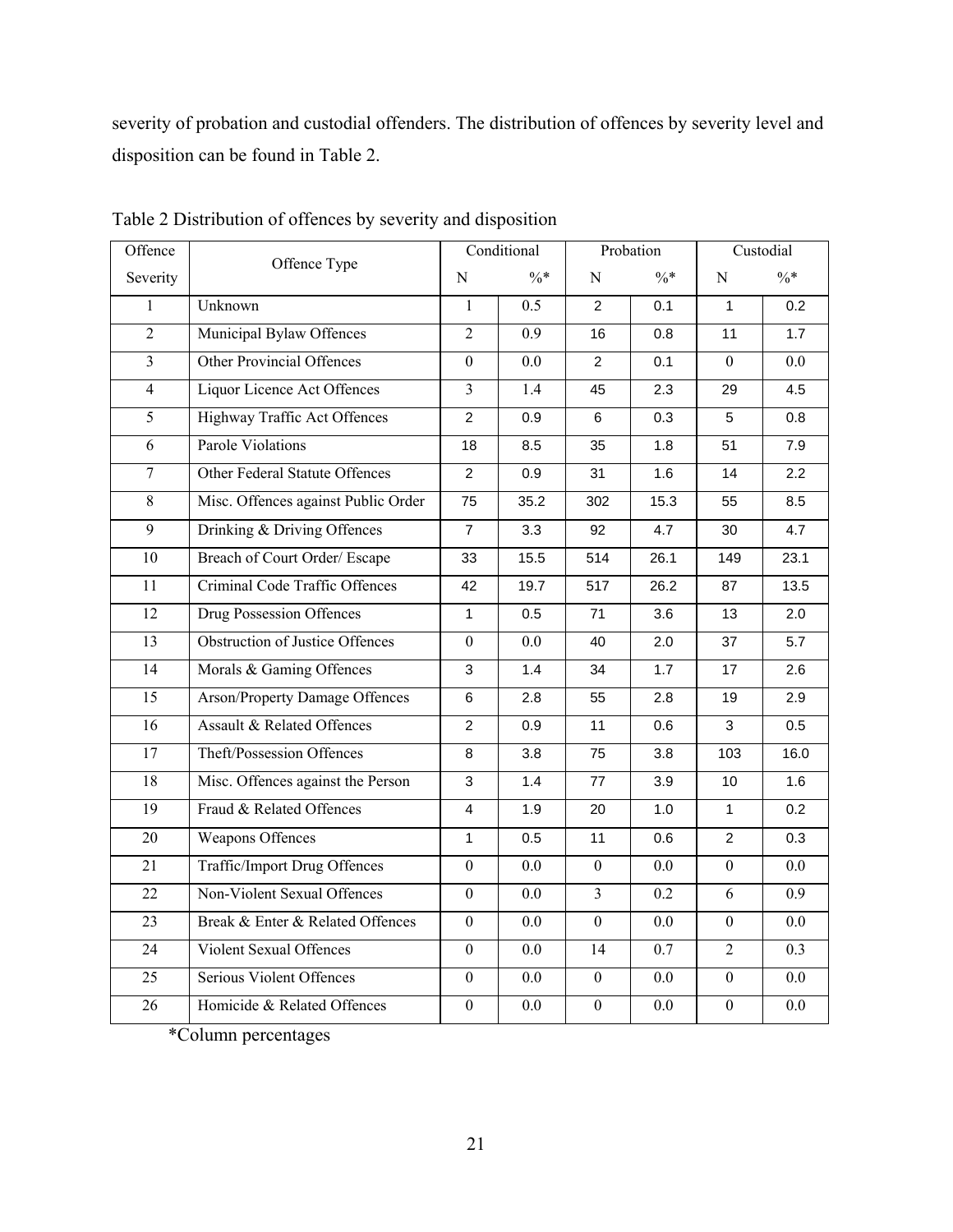#### <span id="page-32-0"></span>**Internal Consistency of the LSI-OR**

The degree to which the LSI-OR measures one construct was examined by determining Cronbach's alpha for the items making up the LSI-OR. The eight subscales were also examined for internal consistency in the same way. This measure of internal reliability is based on the intercorrelation of scale items and is affected by the number of items in the scale. Because three items from the LSI-OR (early and diverse antisocial behaviour, criminal attitude and pattern of generalized trouble) are derived in part or in whole from other items contained within the LSI-OR, two sets of analyses were conducted: one with all 43 items and one excluding these three items, for a total of 40 items. Alpha levels for tests using all 43 items were very strong and dropped only slightly when reduced to 40 items. All subscales also had reasonable alpha levels when the greatly reduced number of items is taken into consideration. Table 3 displays alpha rates for the overall LSI-OR as well as for individual subscales for all offender groups as well as for each disposition group.

| Scale (number of items)    | Conditional | Probation | Custodial | All   |
|----------------------------|-------------|-----------|-----------|-------|
| Overall (43)               | 0.911       | 0.906     | 0.890     | 0.925 |
| Overall (40)               | 0.905       | 0.897     | 0.876     | 0.917 |
| Criminal History (8)       | 0.838       | 0.838     | 0.748     | 0.861 |
| Education / Employment (9) | 0.829       | 0.849     | 0.786     | 0.848 |
| Family / Marital (4)       | 0.454       | 0.379     | 0.344     | 0.393 |
| Leisure / Recreation $(2)$ | 0.416       | 0.434     | 0.456     | 0.478 |
| Companions (4)             | 0.666       | 0.602     | 0.640     | 0.657 |
| Procriminal Attitudes (4)  | 0.493       | 0.568     | 0.575     | 0.605 |
| Substance Abuse (8)        | 0.875       | 0.851     | 0.816     | 0.861 |
| Antisocial Pattern (4)     | 0.449       | 0.420     | 0.469     | 0.503 |

Table 3 Alpha scores for total LSI-OR and subcomponents by disposition group

#### **Comparison of LSI-OR Total Scores for Offender Disposition Types and Racial Groups**

LSI-OR scores ranged from 0 to 42 with an average of 13.9 (SD 9.18) across all groups. A 3x4 ANOVA was conducted with disposition type and racial group as independent variables and LSI-OR total score as the dependent variable. A significant main effect was found for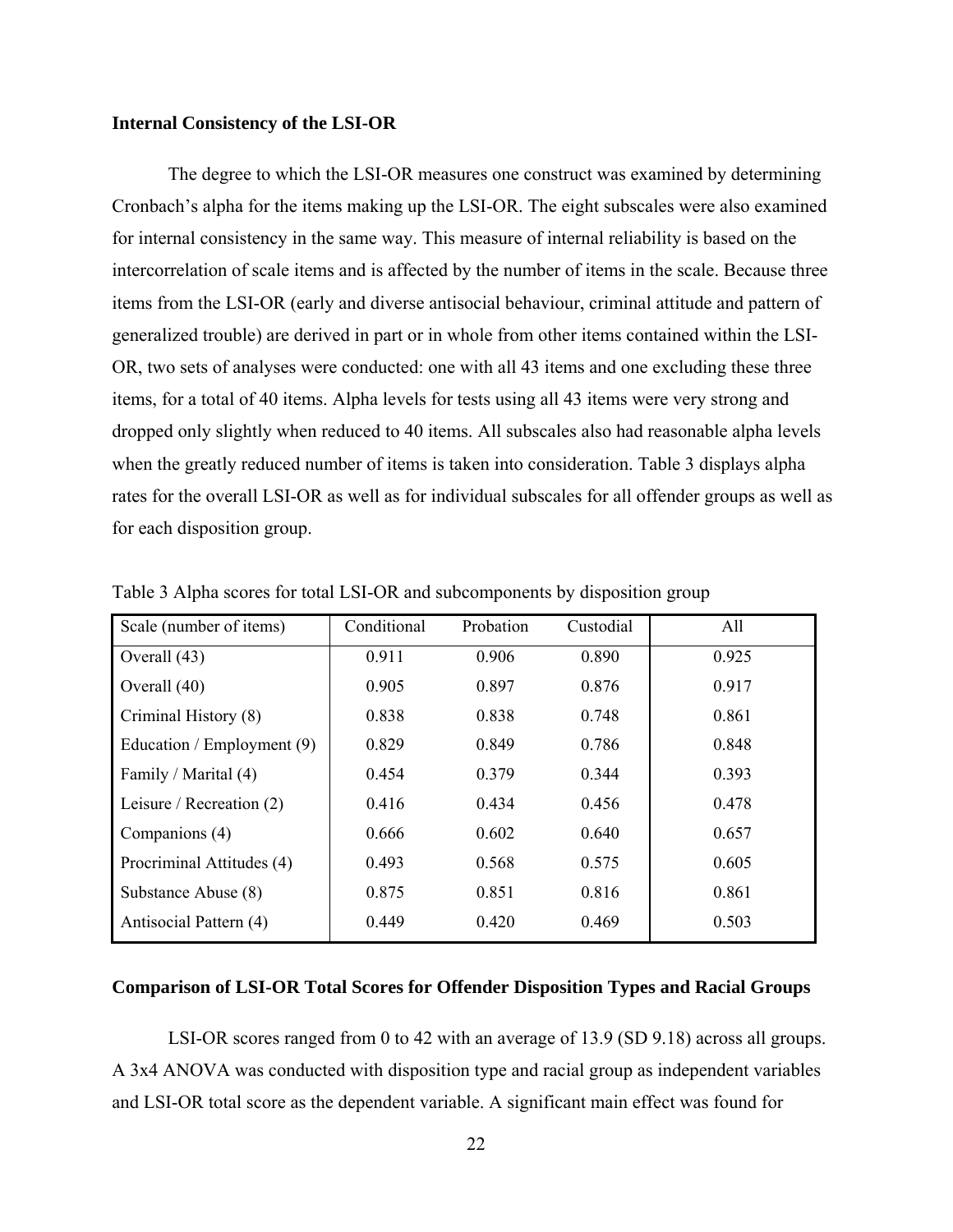<span id="page-33-0"></span>disposition group  $(F(2, 2422) = 104.73, p < .001)$ . Planned contrasts using Tukey's HSD indicated that custodial offenders had higher LSI-OR scores than offenders with a conditional sentence and offenders with a probation sentence but there was no difference between conditional and probation offenders.

Additionally, a main effect was found for racial group  $(F(3, 2422) = 27.17, p < .001)$ . Follow up analyses using Tukey's HSD indicated that the LSI-OR scores for each racial category was significantly different than the others. Aboriginal offenders had the highest LSI-OR score, followed by Caucasian offenders and Black offenders. "Other" offenders had the lowest LSI-OR score. There is no interaction between racial group and disposition group ( $F(6, 2840) = 1.32$ ,  $p =$ .244). Table 4 displays the average LSI-OR score for disposition groups and racial groups.

|              | Conditional (SD) | Probation (SD) | Custodial (SD) | Total (SD)  |
|--------------|------------------|----------------|----------------|-------------|
| Aboriginal   | 18.37(6.08)      | 17.34(8.21)    | 24.92(7.19)    | 19.97(8.51) |
| <b>Black</b> | 8.89(6.19)       | 10.55(8.24)    | 19.24(8.72)    | 12.62(9.07) |
| Caucasian    | 12.42(9.02)      | 12.15(7.79)    | 22.37(7.83)    | 14.84(9.06) |
| Other        | 8.58(6.93)       | 8.83(7.09)     | 17.23(8.28)    | 9.81(7.69)  |
| Total        | 11.44 (8.27)     | 11.40 (7.92)   | 22.23(8.06)    | 13.87(9.18) |

Table 4 Mean and LSI-OR score by disposition and racial groups

#### **Level of Service Inventory and Index Offence**

#### **Offence severity**

All offenders had a severity rating based on their index offence. A set of Pearson correlation were conducted with offence severity scores (OSS) and LSI-OR total score as variables. No significant correlation was determined between an offender's LSI-OR score and the rated severity of the index offence  $(r = .019, p = .318)$ . This was also true for each of the disposition types (conditional,  $r = .108$ ,  $p = .115$ ; probation,  $r = -.010$ ,  $p = .652$ ; custodial,  $r = -$ .010,  $p = .806$ ).

#### **Violent index offence**

Offenders were categorized as either violent or non-violent offenders according to the offence severity scale as outlined in the methods section. A t-test was used to compare the mean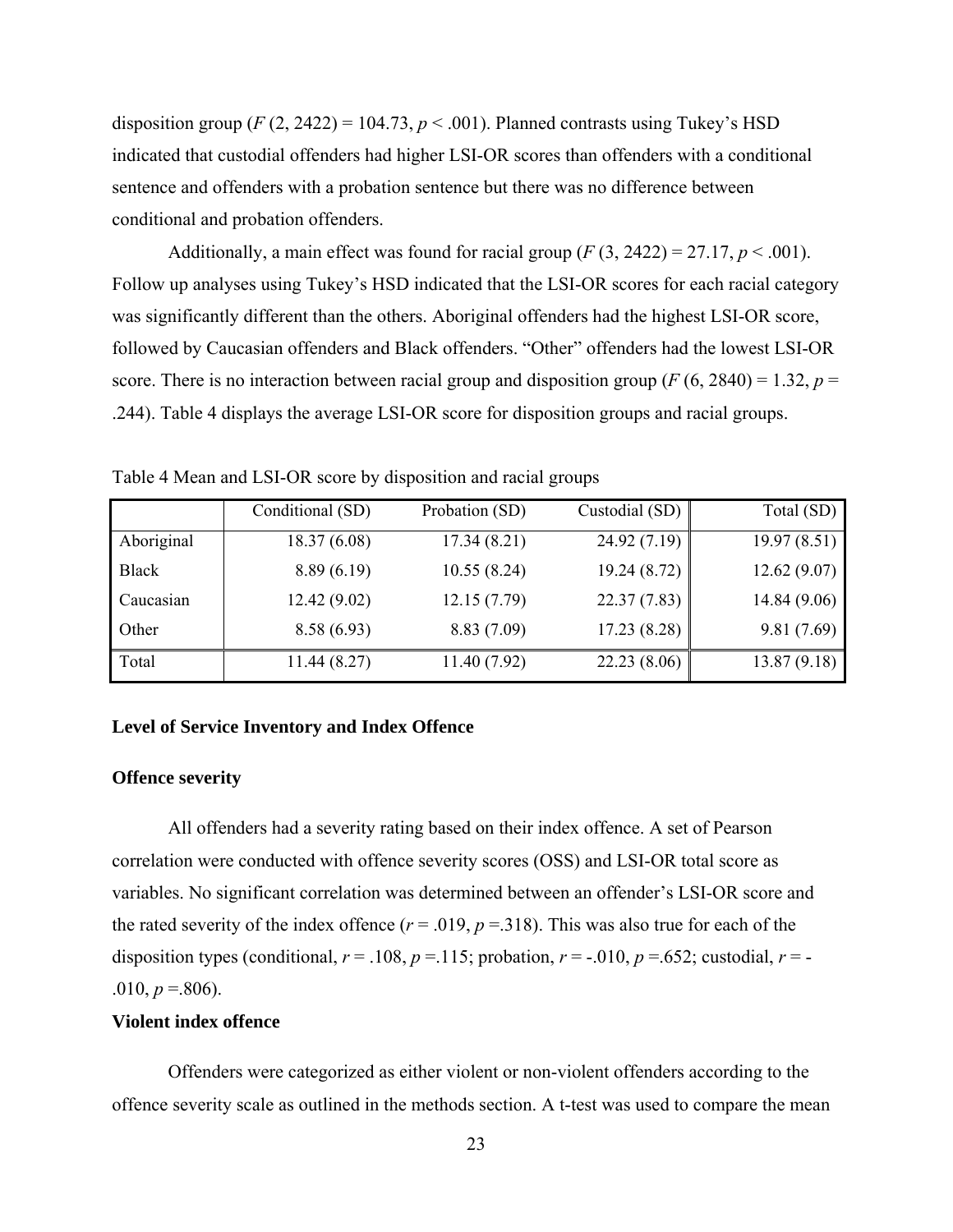<span id="page-34-0"></span>LSI-OR score of offenders whose index offence was determined to be violent and those whose index offence was non-violent. Although no significant difference was found between the two groups, the test was compromised because the Levene's test for equality of variances was significant ( $F=6.009$ ,  $p=.014$ ). When this occurs, it indicates that one of the assumptions of the ttest is not valid. In order to account for this, the overall sample was broken down by disposition group. In this situation, Levene's test was not significant and the analyses were able to proceed. For offenders with a conditional sentence, the LSI-OR score for violent offenders was higher than those convicted of a non-violent offence  $(t(211) = 3.035, p = .003)$ . Violent offenders with a custodial sentence were also found to have a higher LSI-OR score than non-violent offenders with a custodial sentence  $(t (643) = 2.79, p = .006)$ . No significant difference was found between violent and non-violent offenders with a sentence of probation. Table 5 contains the mean LSI-OR score for violent and non-violent offenders by disposition group.

|             | Non-violent (SD) | Violent (SD) | t-score | <i>p</i> -value |
|-------------|------------------|--------------|---------|-----------------|
| Conditional | 10.42(8.31)      | 14.23(7.53)  | 3.035   | .003            |
| Probation   | 11.26(8.06)      | 11.64(7.69)  | 1.042   | .298            |
| Custodial   | 21.72(8.12)      | 23.75 (7.68) | 2.785   | .006            |
| Total       | 13.89(9.32)      | 13.84 (8.89) | N/A     | N/A             |

Table 5 Mean LSI-OR score for violent and non-violent offenders by disposition

#### **Recidivism Description**

The overall recidivism rate, as defined by any reconviction, after two years was 28.3% (*N*=802). However, rates varied according to disposition group. A 3x4 ANOVA was conducted with Disposition and Race as independent factors and Recidivism (yes, no) as the dependent factor. This analysis produced a significant main effect of disposition  $(F(2, 2422) = 74.597, p <$ .001). Post hoc analysis using Tukey's HSD indicated that custodial offenders were more likely to recidivate (63%) than offenders serving a probation (22%) or conditional sentence (11%) and offenders with a probation sentence were more likely to recidivate than offenders with a conditional sentence. There was no main effect for race  $(F(3, 2422) = .201, p = .347)$ , nor was there an interaction between disposition and race  $(F (6, 2422) = .188, p = .402)$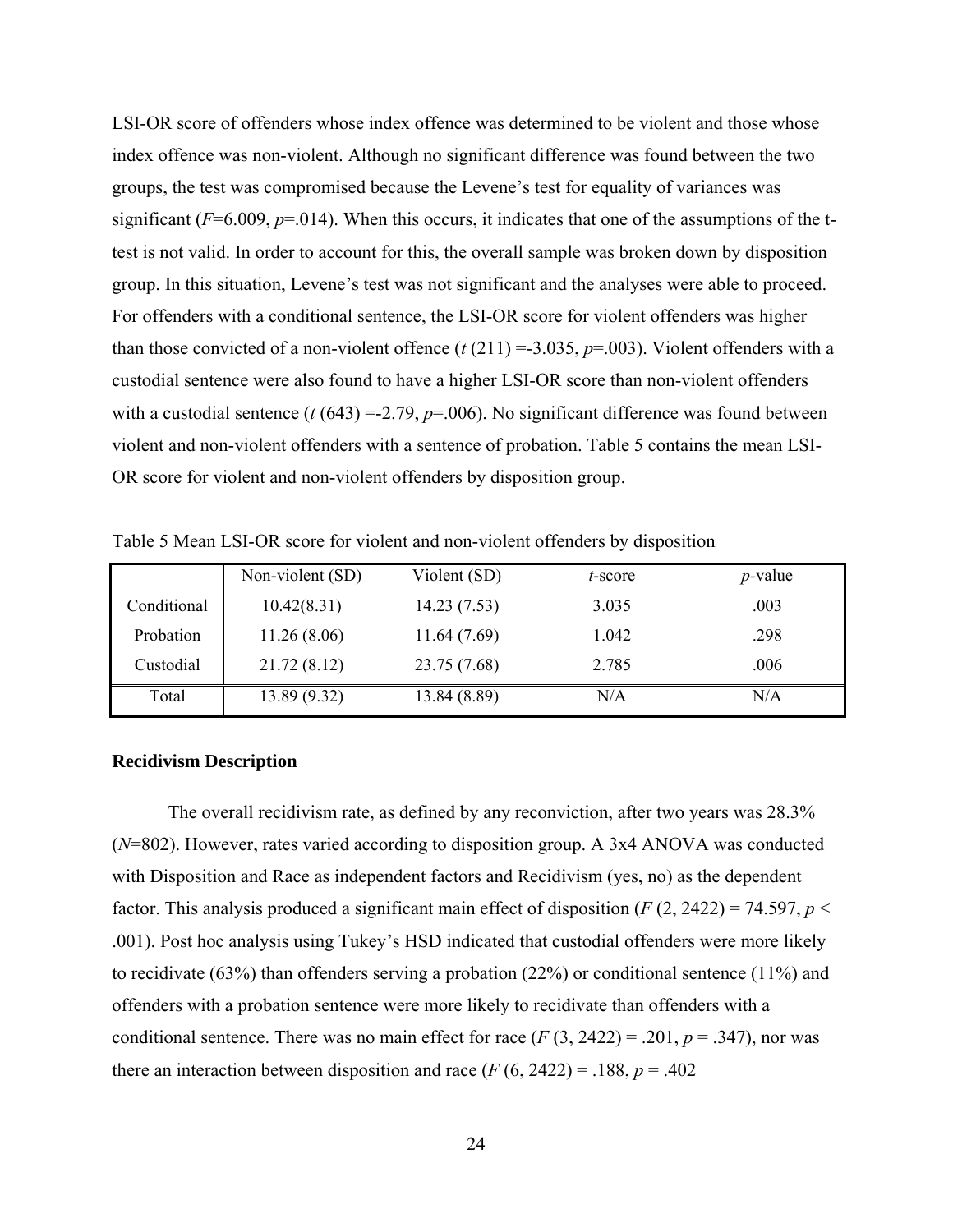#### <span id="page-35-0"></span>**Severity of index offence by severity of reoffence**

A Pearson Correlation was conducted between the severity of the index offence and the severity of a reoffence if a reoffence was recorded. Overall, there was a positive relationship between the severity of the index offence and the severity of re-offence  $(r = .154, p < .001)$ . This was also true for custodial offenders ( $r = .215$ ,  $p < .001$ ), but not for conditional offenders ( $r =$ .345,  $p = .125$ ) and probation offenders ( $r = .040$ ,  $p = .437$ ).

### **Survival analyses by disposition types**

A Kaplan-Meier survival analysis was conducted on all female offenders. The follow-up period extended two years from the day custodial offenders were released from custody or the day conditional and probation offenders completed community supervision; therefore offenders were censored when they had completed 731 days (two years) of follow-up. Across all disposition groups, 71.7% of the sample was censored, indicating that 28.3% of the offenders reoffended within two years. The mean survival time (time to recidivate) for those who reoffended was 264 days (SE 7.004). Figure 1 displays the survival curve for all female offenders.



Figure 1 Survival curve for reoffending female offenders

A second Kaplan-Meier survival analysis was performed with the sample broken into disposition groups. A smaller proportion of conditional sentence (censor rate= 90.1%)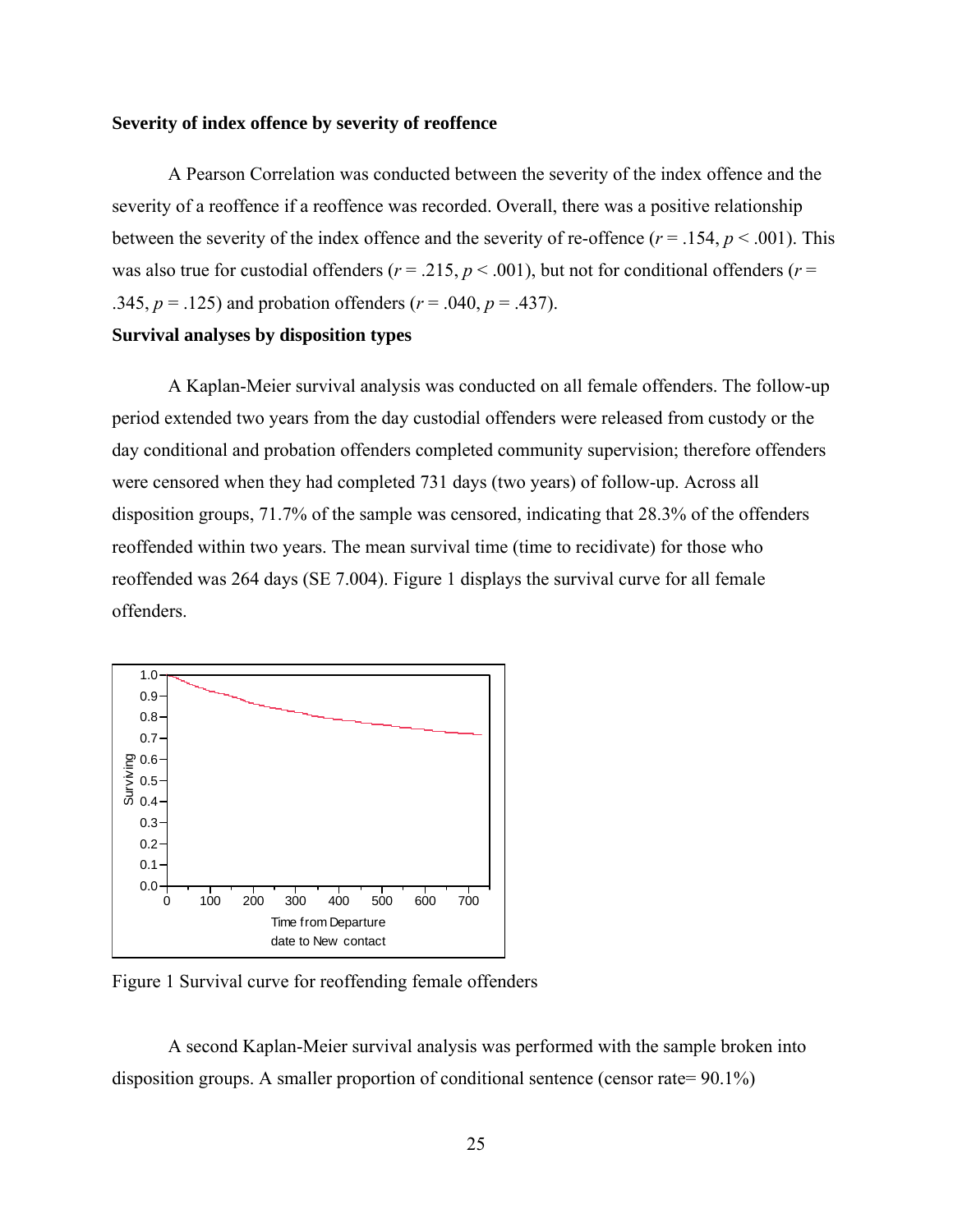recidivated than offenders with a probation sentence (censor rate = 80.8%). However, offenders with a conditional sentence had a shorter mean survival time (233 days, SE=50.48 vs. 280 days, SE= 10.31). The median survival time for conditional offenders was 133 days and for probation offenders was 246 days. Custodial offenders recidivated most often (censor rate = 37.5%) and had shorter mean survival time (250 days) than probation offenders but a longer mean survival time than conditional offenders. The median survival time for custodial offenders was 191 days. A one-way analysis of variance (ANOVA) with the survival time of reoffending offenders as the dependent variable and disposition as the independent variable showed no significant difference in the mean survival time between disposition groups  $(F(2, 799) = 2.526, p = .081)$ . Figure 2 displays the survival curve separated by disposition.



Figure 2 Survival curve for reoffending female offenders by disposition

# **Comparison of recidivists and non-recidivists on the LSI-OR**

T-tests were used to compare the LSI-OR score of recidivists to non-recidivists for the whole sample, for separate disposition groups and for separate racial groups. For the whole sample, the average LSI-OR score of recidivists was higher than the LSI-OR score of nonrecidivists. This was also true when broken down by disposition and racial groups. Table 6 displays the LSI-OR total score and subscale scores for recidivists and non-recidivists for all offenders, and for each disposition group and table 7 displays the LSI-OR total score and subscale scores for recidivists and non-recidivists for each of the racial groups examined.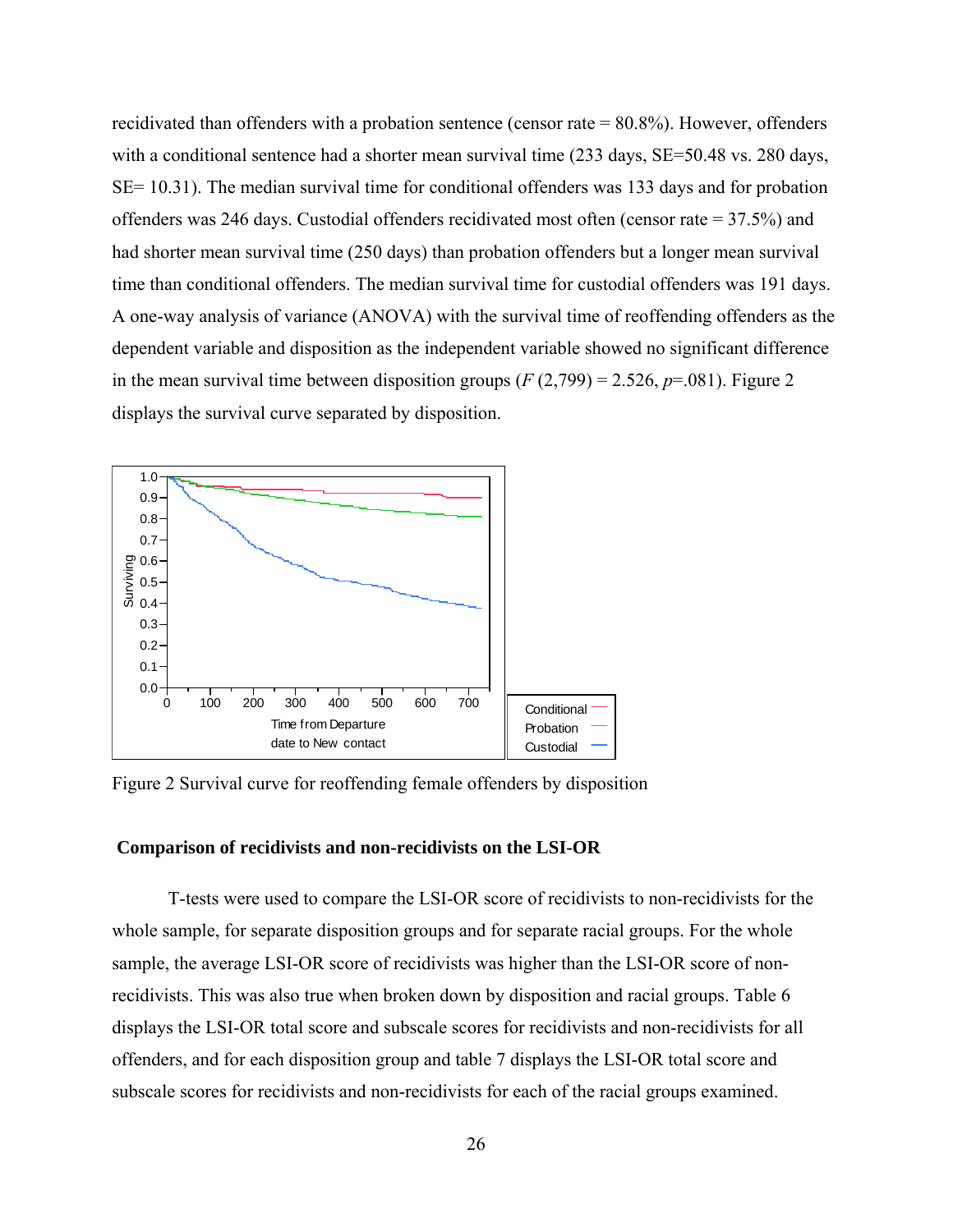|                    |                  | <b>LSI-OR Score</b> |        |                 |
|--------------------|------------------|---------------------|--------|-----------------|
|                    | <b>Non-Recid</b> | <b>Recid</b>        | t-test | <i>p</i> -value |
| <b>All Groups</b>  | 11.20(7.87)      | 20.63(8.77)         | 27.797 | p < .001        |
| <b>Conditional</b> | 10.48(7.50)      | 20.14(9.95)         | 5.410  | p < .001        |
| <b>Probation</b>   | 10.02(7.12)      | 17.23(8.47)         | 17.039 | p < .001        |
| <b>Custodial</b>   | 19.53 (7.88)     | 23.85(7.73)         | 6.811  | p < .001        |

Table 6 *t*-test of LSI-OR scores between non-recidivists and recidivists by disposition

Table 7 *t*-test of LSI-OR scores between non-recidivists and recidivists by racial group

|                   |                  | <b>LSI-OR Score</b> |        |                 |
|-------------------|------------------|---------------------|--------|-----------------|
|                   | <b>Non-Recid</b> | Recid               | t-test | <i>p</i> -value |
| <b>Aboriginal</b> | 17.10(8.16)      | 24.12 (7.22)        | 7.630  | p < .001        |
| <b>Black</b>      | 9.43(7.39)       | 19.54 (8.52)        | 8.815  | p < .001        |
| Caucasian         | 12.20 (7.90)     | 20.67(8.73)         | 20.074 | p < .001        |
| <b>Other</b>      | 8.28(6.44)       | 15.30(9.24)         | 5.499  | p < .001        |

Scores on subscales were also independently able to distinguish recidivists from nonrecidivists when examining the whole sample. When broken down by disposition, all subscales differentiated recidivists from non-recidivists, with the exception of "Procriminal Attitudes" and Antisocial Pattern for offenders with conditional sentences and "Family/Marital" for offenders with custodial sentences. When considering racial groups, the offenders' total LSI-OR scores also discriminated recidivists from non-recidivists for all racial groups, with the exception of "Family/Marital" for Black offenders. A breakdown of the LSI-OR score differences for subscales can be found in Appendix A.

## **LSI-OR Correlations with general recidivism**

For the purposes of conducting a point-biserial correlation, non-recidivists were assigned the value of 0 and recidivists were assigned the value of 1. With this consideration, there was a positive relationship between recidivism and LSI-OR total scores (*r* = .463, *p* < .01) and for all subscales, indicating that those with a higher LSI-OR score were more likely to recidivate. This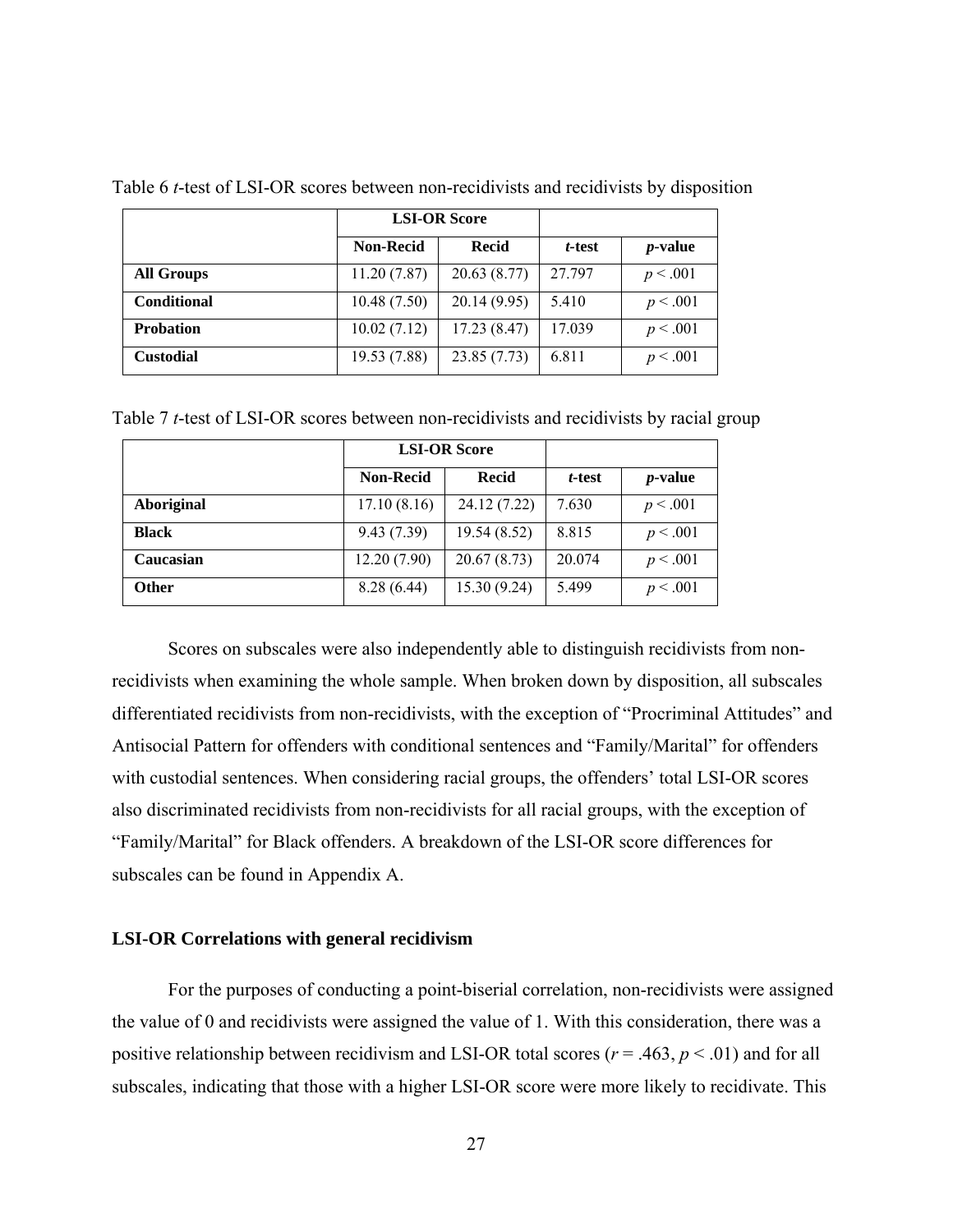was also true when analyses were conducted on separate disposition and racial groups. LSI-OR scores were correlated with recidivism for the whole sample and disposition groups (table 8) and for racial groups (table 9).

|                               | Whole<br><b>Sample</b> | <b>Conditional</b> | <b>Probation</b> | <b>Custodial</b> |
|-------------------------------|------------------------|--------------------|------------------|------------------|
| <b>Total Section A</b>        | $.463***$              | $.349***$          | .358***          | $.259***$        |
| <b>Total Strengths</b>        | $-148***$              | $-.005$            | $-.110***$       | $-.047$          |
| <b>Criminal History</b>       | .458***                | $.266***$          | $.360***$        | $.240***$        |
| <b>Strength</b>               | $-.163***$             | $-.082$            | $-.133***$       | $-.046$          |
| <b>Education / Employment</b> | $.290***$              | $.225***$          | $.201***$        | $.185***$        |
| <b>Strength</b>               | $-.139***$             | $-.078$            | $-.103***$       | $-.084*$         |
| <b>Family / Marital</b>       | $.154***$              | $.190**$           | $.120***$        | $-.002$          |
| <b>Strength</b>               | $-.061**$              | $-.015$            | $-.035$          | $-.009$          |
| <b>Leisure / Recreation</b>   | $.261***$              | $.135**$           | $.174***$        | $.101**$         |
| <b>Strength</b>               | $-.053**$              | .088               | $-.049*$         | $-.057$          |
| <b>Companions</b>             | .338***                | .239***            | .229***          | $.185***$        |
| <b>Strength</b>               | $-.072***$             | $-.014$            | $-.035$          | $-.038$          |
| <b>Procriminal Attitudes</b>  | $.305***$              | $-.028$            | $.216***$        | $.167***$        |
| <b>Strength</b>               | $-.081***$             | .120               | $-.066**$        | $-.011$          |
| <b>Substance Abuse</b>        | $.360***$              | .408***            | $.266***$        | $.190***$        |
| <b>Strength</b>               | $-.069$                | $-.062$            | $-.044*$         | $-.036$          |
| <b>Antisocial Patterns</b>    | $.363***$              | .109               | $.277***$        | $.198***$        |
| <b>Strength</b>               | $-.058**$              | .076               | $-.046*$         | $-012$           |
| <b>Total Section B</b>        | $.322***$              | $.147*$            | .229***          | $.149***$        |
| <b>Personal Problems</b>      | $.321***$              | .113               | $.232***$        | $.152***$        |
| <b>Perpetration History</b>   | $.203***$              | $.138*$            | $.126***$        | $.086*$          |
| <b>Total Section C</b>        | $.296***$              | .081               | $.205***$        | $.132***$        |
| <b>Total Section F</b>        | $.226***$              | .121               | $.186***$        | .068             |
| Social, Health, Mental Health | .198***                | .121               | $.172***$        | .044             |
| <b>Barrier to Release</b>     | $.302***$              | .018               | $.210***$        | $.160***$        |
| <b>Total Section G</b>        | $.189***$              | .078               | $.132***$        | $.078*$          |

Table 8 Correlation of LSI-OR with general recidivism by disposition

 $* = 0.05$ ,  $* = 0.01$ ,  $* * = 0.001$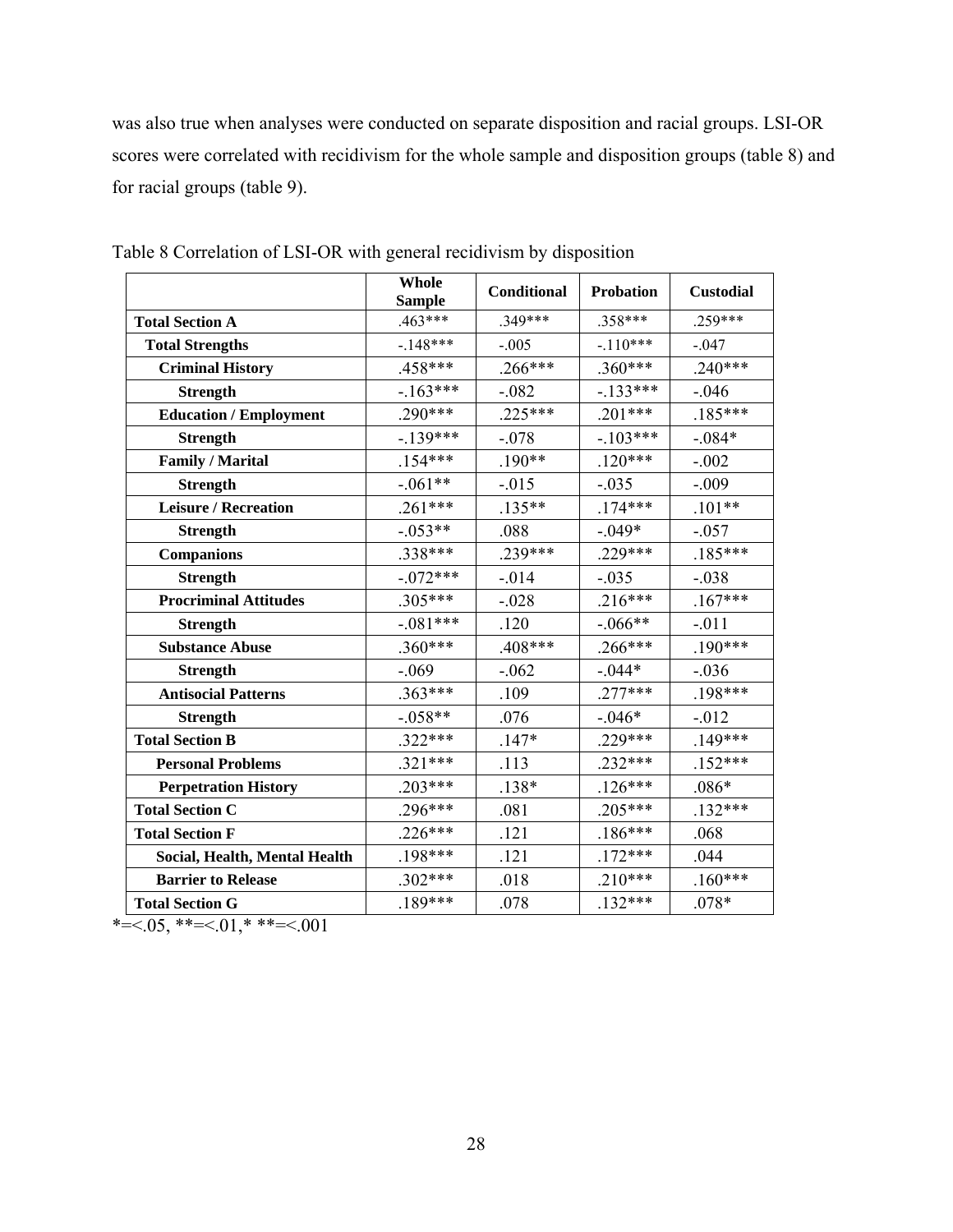|                               | <b>Aboriginal</b> | <b>Black</b> | Caucasian  | <b>Other</b> |
|-------------------------------|-------------------|--------------|------------|--------------|
| <b>Total Section A</b>        | $.407***$         | $.520***$    | .434***    | $.330***$    |
| <b>Total Strengths</b>        | $-.203***$        | $-.191**$    | $-155***$  | $-.006$      |
| <b>Criminal History</b>       | $.346***$         | $.540***$    | .429***    | .394***      |
| <b>Strength</b>               | $-.243***$        | $-.192**$    | $-.161***$ | .064         |
| <b>Education / Employment</b> | $.208***$         | $.362***$    | $.260***$  | $.163*$      |
| <b>Strength</b>               | $-.161**$         | $-.161*$     | $-147***$  | $-.053$      |
| <b>Family / Marital</b>       | $.183***$         | .086         | $.113***$  | .014         |
| <b>Strength</b>               | $-.076$           | $-.089$      | $-.069*$   | .085         |
| <b>Leisure / Recreation</b>   | $.302***$         | $.276***$    | $.244***$  | $.164*$      |
| <b>Strength</b>               | $-154**$          | $-.093$      | $-.042$    | $-.102$      |
| <b>Companions</b>             | $.320***$         | .397***      | $.308***$  | $.231**$     |
| <b>Strength</b>               | $-.069$           | $-.123$      | $-.079***$ | $-.028$      |
| <b>Procriminal Attitudes</b>  | $.208***$         | .403***      | .292***    | $.221**$     |
| <b>Strength</b>               | $-.127*$          | $-123$       | $-.077**$  | $-.102$      |
| <b>Substance Abuse</b>        | $.324***$         | .396***      | .338***    | $.257***$    |
| <b>Strength</b>               | $-.097$           | $-.045$      | $-.079***$ | .066         |
| <b>Antisocial Patterns</b>    | $.309***$         | $.401***$    | .339***    | $.284***$    |
| <b>Strength</b>               | $-.039$           | $-.093$      | .017       | $-.070**$    |
| <b>Total Section B</b>        | $.319***$         | .365***      | $.277***$  | $.276***$    |
| <b>Personal Problems</b>      | .285***           | $.309***$    | .290***    | $.301***$    |
| <b>Perpetration History</b>   | $.268***$         | $.334***$    | $.137***$  | .084         |
| <b>Total Section C</b>        | $.325***$         | $.265***$    | $.271***$  | $.225**$     |
| <b>Total Section F</b>        | $.162***$         | $.167***$    | $.211***$  | .209**       |
| Social, Health, Mental Health | $.136*$           | .116         | $.181***$  | $.195*$      |
| <b>Barrier to Release</b>     | $.256***$         | $.349***$    | $.293***$  | $.207**$     |
| <b>Total Section G</b>        | $.155**$          | $.233**$     | $.164***$  | .145         |

Table 9 Correlation of LSI-OR with general recidivism by racial group

\*= $\leq 0.05$ , \*\*= $\leq 0.01$ , \*\*\*= $\leq 0.001$ 

# **Receiver operating characteristic analysis**

The number of true predictions was weighed against the number of false predictions using ROC analysis and reported using the area under the curve. For the raw LSI-OR scores, the AUC = .785  $\pm$ .018 (Figure 3). Individual disposition groups were also examined (Figure 4): conditional sentence, AUC = .780  $\pm$ .112; probation, AUC = .746  $\pm$  .028; custodial, AUC = .652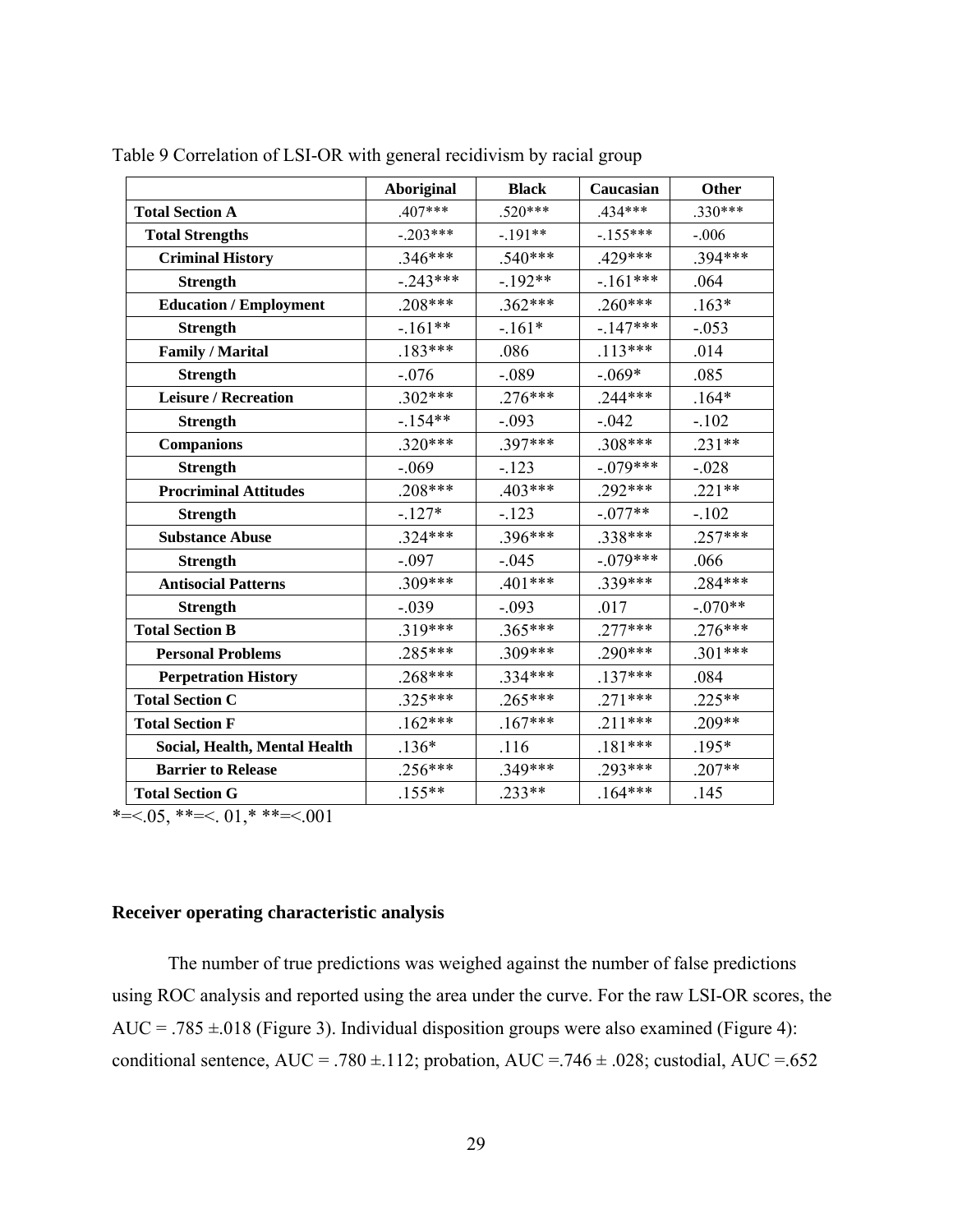±.044. All racial groups also displayed a positive AUC (Figure 5): Aboriginal, AUC = .740  $\pm .056$ ; Black, AUC = .816  $\pm .062$ ; Caucasian, AUC = .763  $\pm .024$ ; Other, AUC = .738  $\pm .090$ .



Figure 3 ROC curve: LSI-OR prediction of recidivism for whole sample



Figure 4 ROC curves: LSI-OR prediction of recidivism by disposition



Figure 5 ROC curves: LSI-OR prediction of recidivism - Aboriginal / Black offenders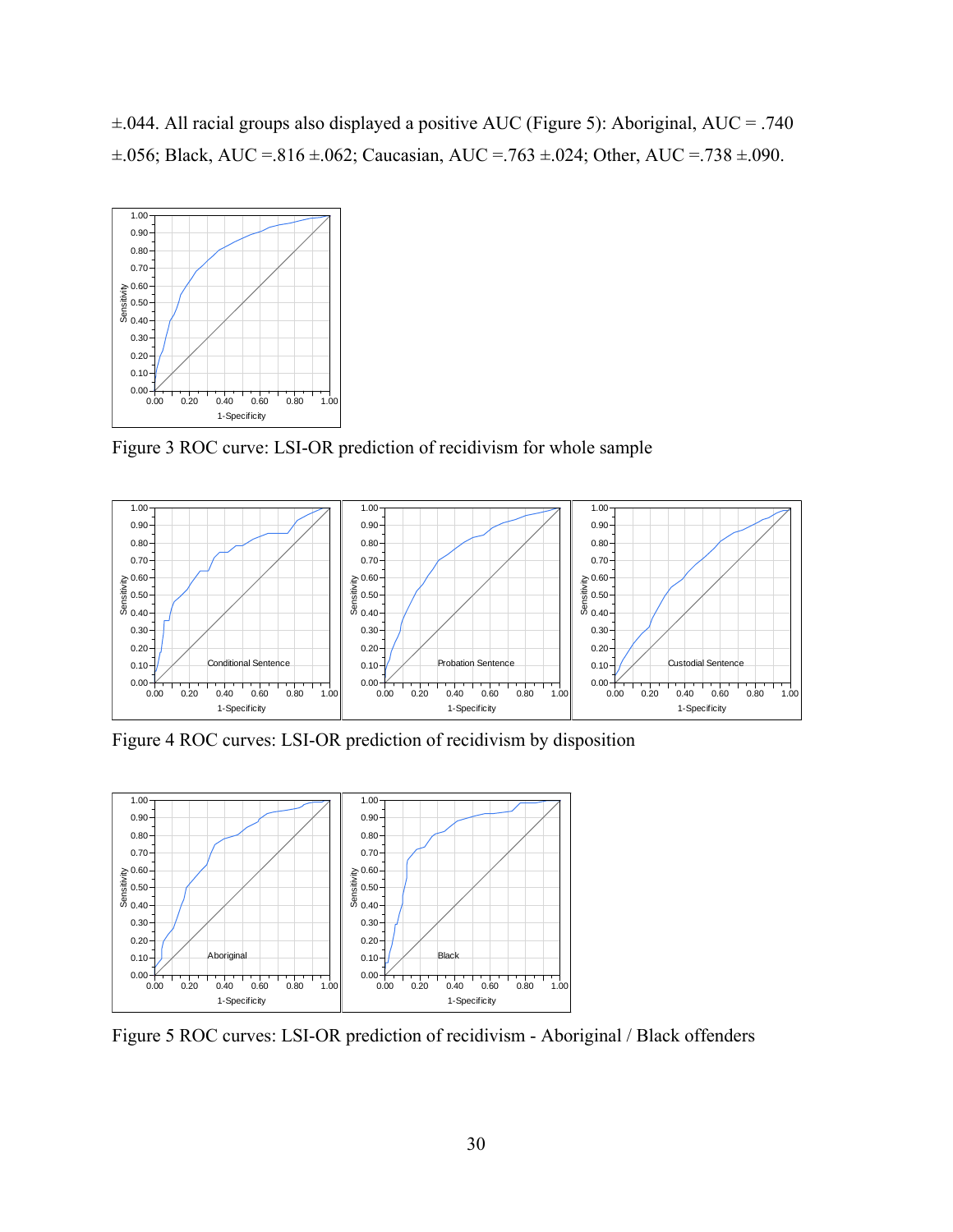

Figure 6 ROC curves: LSI-OR prediction of recidivism - Caucasian / "Other" offenders

# LSI-OR Correlations with violent recidivism

 In order to determine the relationship between LSI-OR scores and violent recidivism, correlation analyses were conducted with LSI-OR score and its subscales as one factor and violent recidivism as the other factor. Violent recidivists were coded with a 1 and all other offenders were coded with 0. In this situation, a positive relationship would suggest that as LSI-OR scores increase, so does the likelihood of committing a violent reoffence. When the whole sample was examined, the overall LSI-OR score on section A and its subscales demonstrated a positive relationship with violent reoffence.

When examined by disposition, the overall LSI-OR score was significantly correlated with violent reoffence for probation and custodial offenders but not for offenders who previously serviced a conditional sentence. All subscales were positively related to violent reoffence for probation offenders. However, only one subscale, Substance Abuse, was predictive for conditional offenders and three, Education, Procriminal Attitudes and Antisocial Patterns were predictive for custodial offenders. Table 11 contains the correlations between recidivism and the LSI-OR and its subscales.

 When considering racial groups, the LSI-OR total score was also shown to be positively correlated with violent reoffence for all racial groups. However, correlations were not consistently significant between LSI-OR subscales scales and violent recidivism for many racial groups. While all subscales were predictive for Caucasian offenders, criminal history, education and antisocial patterns were not predictive for Aboriginal offenders, family/marital was not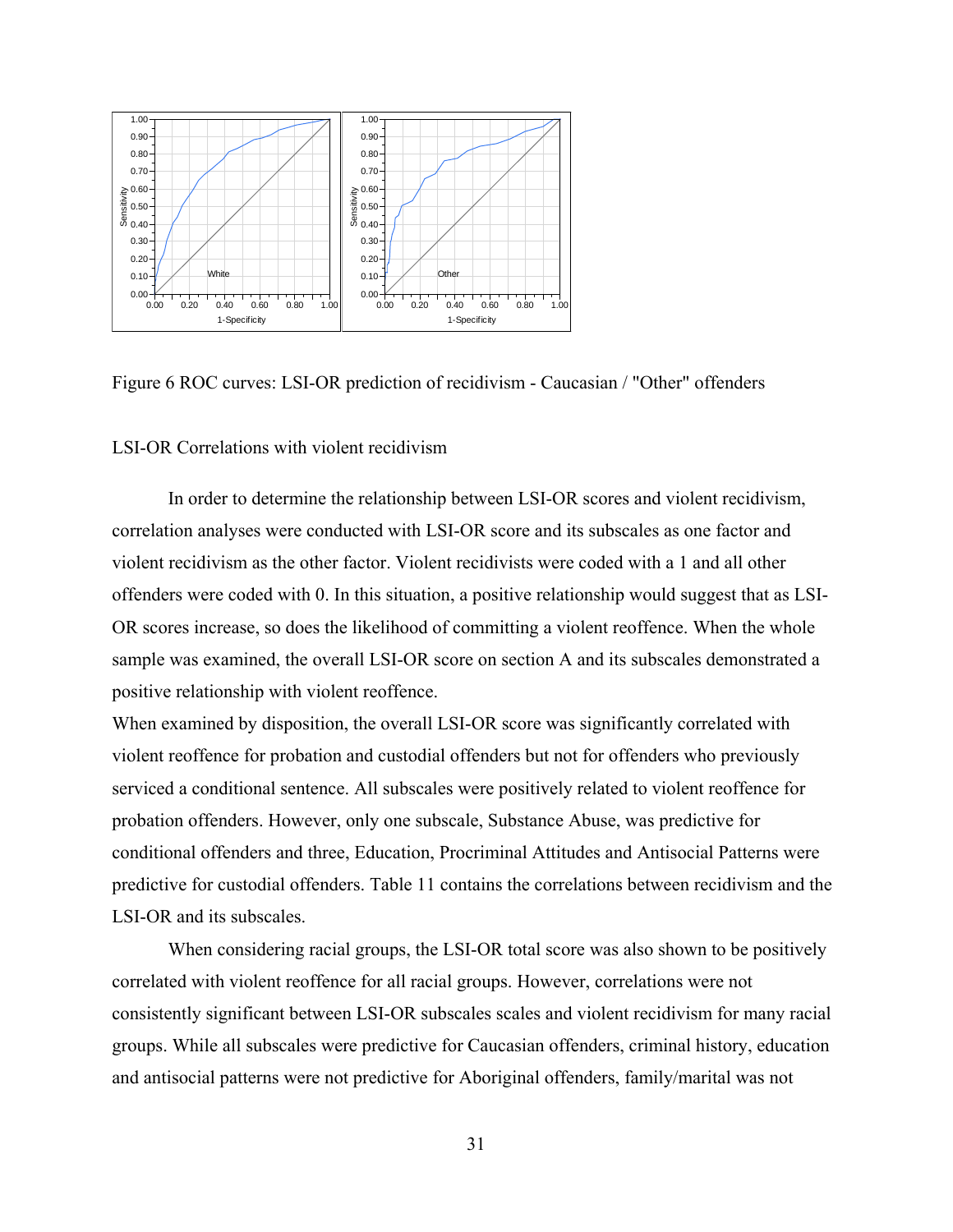predictive for Black offenders and education, family/marital and leisure/recreation were not predictive for "other" offenders. Correlations between LSI-OR total score, subscales and violent recidivism by racial group can be found in table 12.

|                               | Whole<br><b>Sample</b> | <b>Conditional</b> | <b>Probation</b> | <b>Custodial</b> |
|-------------------------------|------------------------|--------------------|------------------|------------------|
| <b>Total Section A</b>        | $.182***$              | .085               | $.168***$        | $.110**$         |
| <b>Total Strengths</b>        | $-.056**$              | $-.047$            | $-.043$          | $-0.025$         |
| <b>Criminal History</b>       | $.164***$              | .110               | $.161***$        | .051             |
| <b>Strength</b>               | $-.064**$              | $-.068$            | $-.056*$         | $-.023$          |
| <b>Education / Employment</b> | $.113***$              | .015               | $.089***$        | $.087*$          |
| <b>Strength</b>               | $-.045*$               | $-.067$            | $-.036$          | $-.009$          |
| <b>Family / Marital</b>       | $.081***$              | $-.011$            | $.067**$         | .068             |
| <b>Strength</b>               | $-.017$                | $-.060$            | $-0.019$         | .045             |
| <b>Leisure / Recreation</b>   | $.118***$              | $-.036$            | $.102***$        | .074             |
| <b>Strength</b>               | $-.011$                | .063               | $-0.016$         | .036             |
| <b>Companions</b>             | $.128***$              | .124               | $.103***$        | .066             |
| <b>Strength</b>               | $-.027$                | $-.048$            | $-.003$          | $-.055$          |
| <b>Procriminal Attitudes</b>  | $.125***$              | $-.054$            | $.084***$        | $.115**$         |
| <b>Strength</b>               | $-.029$                | .036               | $-.023$          | $-0.013$         |
| <b>Substance Abuse</b>        | $.146***$              | $.167*$            | $.142***$        | .050             |
| <b>Strength</b>               | $-.048*$               | $-.061$            | $-.026$          | $-.075$          |
| <b>Antisocial Patterns</b>    | $.137***$              | $-.044$            | $.110***$        | $.100*$          |
| <b>Strength</b>               | $-.020$                | $-.031$            | $-0.017$         | .008             |
| <b>Total Section B</b>        | $.188***$              | .006               | $.157***$        | $.172***$        |
| <b>Personal Problems</b>      | $.158***$              | $-.031$            | $.136***$        | $.123**$         |
| <b>Perpetration History</b>   | $.167***$              | .058               | $.128***$        | $.178***$        |
| <b>Total Section C</b>        | $.093***$              | .024               | $.067**$         | .038             |
| <b>Total Section F</b>        | $.103***$              | $-.021$            | .099***          | .054             |
| Social, Health, Mental Health | $.092***$              | $-019$             | $.093***$        | .043             |
| <b>Barrier to Release</b>     | $.121***$              | $-.027$            | $.098***$        | $.078*$          |
| <b>Total Section G</b>        | $.132***$              | $-.018$            | $.106***$        | $.129***$        |

Table 10 Correlation with violent recidivism by disposition group

 $* = 0.05$ ,  $* = 0.01$ ,  $* * = 0.001$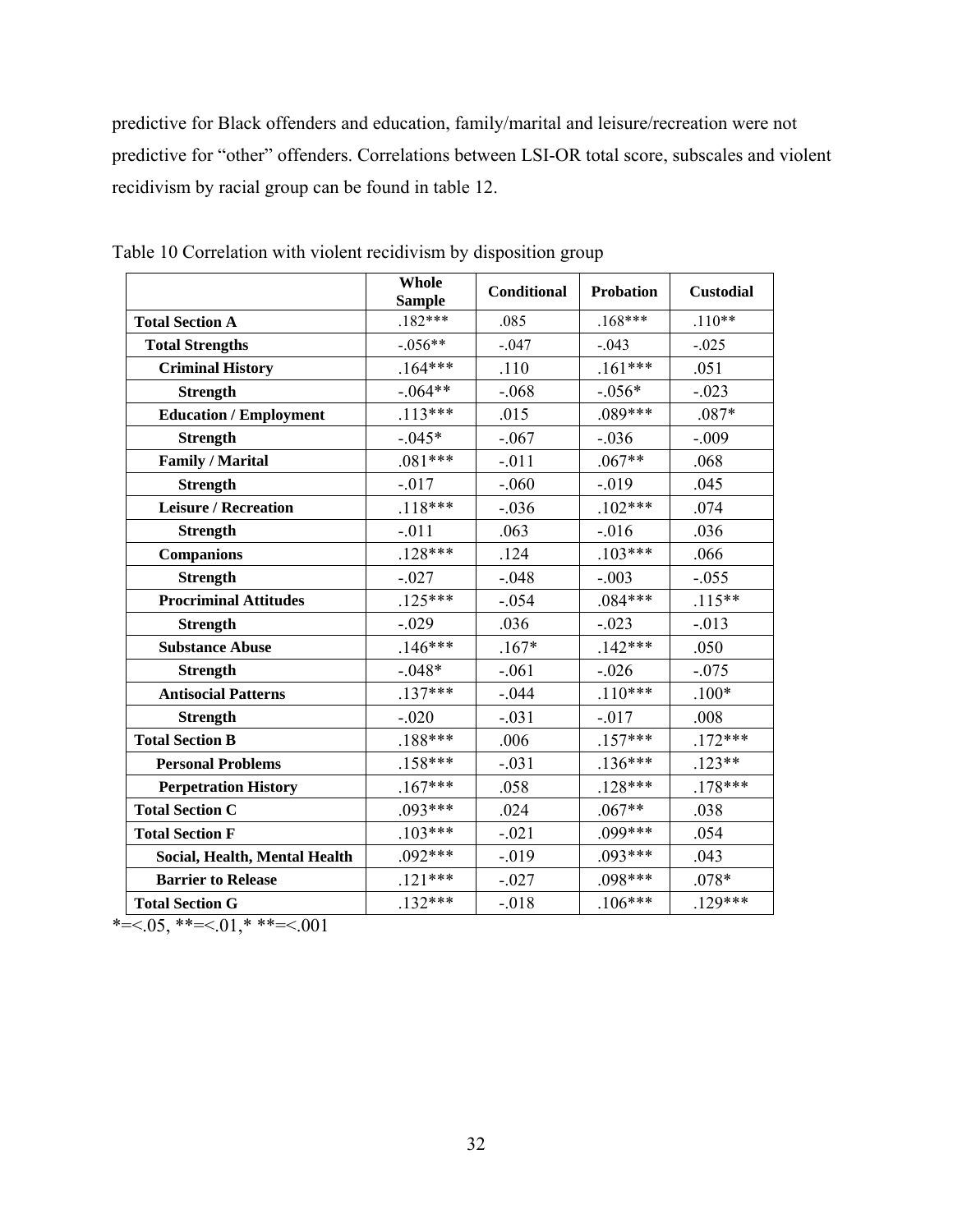|                               | <b>Aboriginal</b> | <b>Black</b> | Caucasian | <b>Other</b> |
|-------------------------------|-------------------|--------------|-----------|--------------|
| <b>Total Section A</b>        | $.151**$          | $.261***$    | $.123***$ | $.326***$    |
| <b>Total Strengths</b>        | $-159**$          | $-.083$      | $-.032$   | .003         |
| <b>Criminal History</b>       | .090              | $.206**$     | $.128***$ | .199*        |
| <b>Strength</b>               | $-.084$           | $-.057$      | $-.060*$  | $-.026$      |
| <b>Education / Employment</b> | .084              | $.227***$    | $.064**$  | .152         |
| <b>Strength</b>               | $-124*$           | $-.110$      | $-.029$   | $-.017$      |
| <b>Family / Marital</b>       | .057              | .064         | $.055*$   | .137         |
| <b>Strength</b>               | $-.095$           | $-.003$      | $-0.016$  | $.174*$      |
| <b>Leisure / Recreation</b>   | $.142*$           | $.212***$    | $.087***$ | .139         |
| <b>Strength</b>               | $-.132*$          | .024         | .023      | $-.078$      |
| <b>Companions</b>             | .103              | $.165*$      | $.083***$ | .239**       |
| <b>Strength</b>               | $-.048$           | $-.072$      | $-.020$   | .026         |
| <b>Procriminal Attitudes</b>  | $.122*$           | $.184**$     | $.079***$ | .285***      |
| <b>Strength</b>               | $-.099$           | $-.072$      | $-.003$   | $-.078$      |
| <b>Substance Abuse</b>        | $.135*$           | $.215**$     | $.094***$ | .331***      |
| <b>Strength</b>               | $-.146*$          | $-.090$      | $-.027$   | .029         |
| <b>Antisocial Patterns</b>    | .104              | $.182**$     | $.084***$ | $.365***$    |
| <b>Strength</b>               | $-.068$           | .024         | $-.008$   | $-.040$      |
| <b>Total Section B</b>        | $.149*$           | $.317***$    | $.137***$ | .339***      |
| <b>Personal Problems</b>      | $.141*$           | $.261***$    | $.113***$ | $.293***$    |
| <b>Perpetration History</b>   | $.115*$           | $.303***$    | $.122***$ | $.269***$    |
| <b>Total Section C</b>        | .101              | .030         | $.073***$ | .034         |
| <b>Total Section F</b>        | .066              | $-0.046$     | $.094***$ | $.223**$     |
| Social, Health, Mental Health | .054              | $-.090$      | $.086***$ | $.224**$     |
| <b>Barrier to Release</b>     | $.116*$           | $.252***$    | $.086***$ | .050         |
| <b>Total Section G</b>        | $.163**$          | $.197**$     | $.085***$ | .087         |

Table 11 Correlation with violent recidivism by racial group

 $* = 0.05, ** = 0.01, ** = 0.001$ 

# **Examination of Recidivism by Risk Level**

## **Original and override risk levels**

Pearson correlations, ROC analysis and survival analyses were conducted to determine the predictive ability of the LSI-OR risk levels. The first set of risk levels were provided by MSCSC and based on cut-offs provided in Section E of the LSI-OR scoring sheet. The original risk level then forms the starting point. The override risk level is the level to which a clinician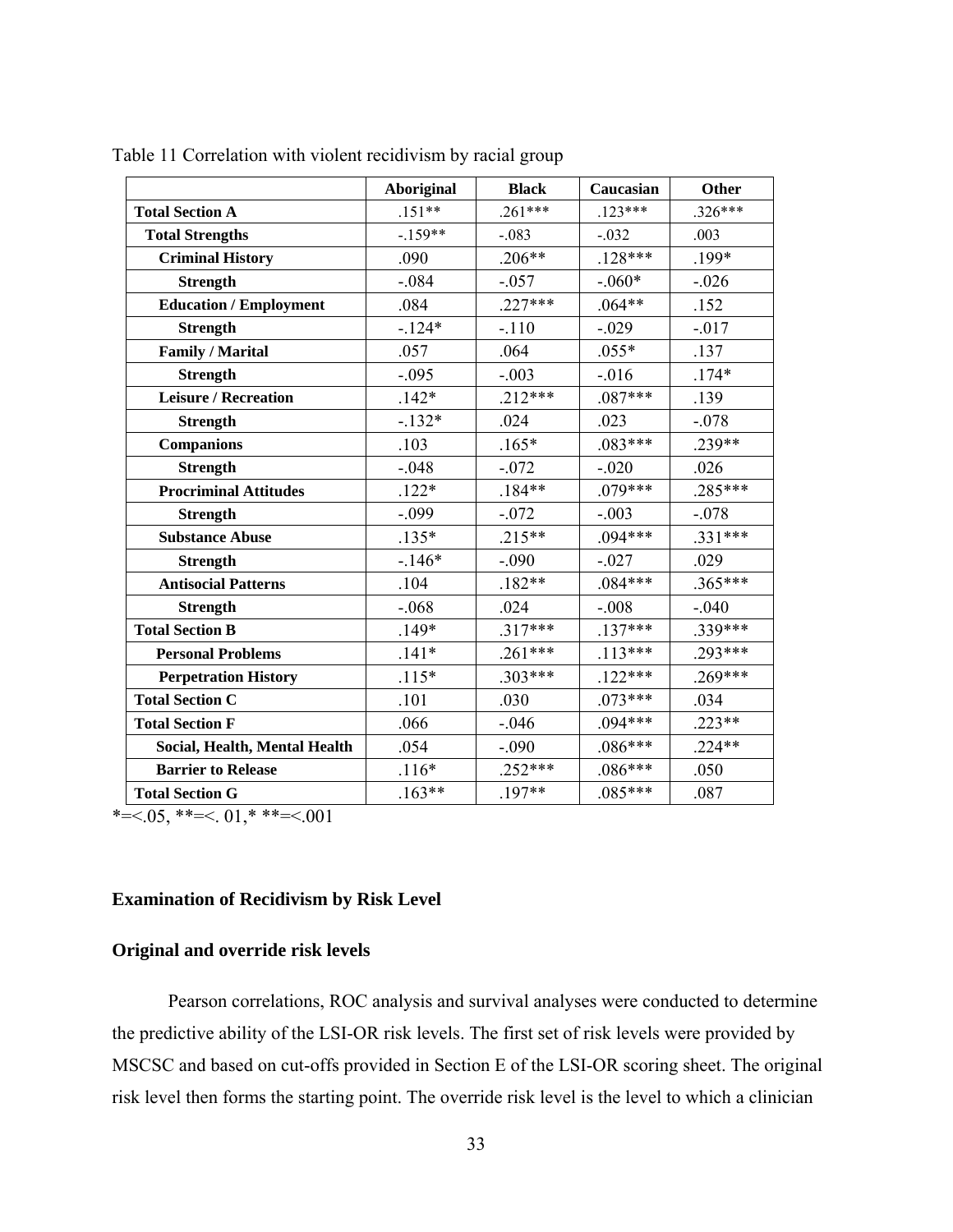has reassigned an offender's level or risk. This clinical override was used in 11.6% (n=328) of the cases. Changes occurred in both directions but in the majority of cases (79%) the risk level was increased. The details of the change in risk level following the use of override can be found in Table 12.

| <b>Risk</b><br>Level | <b>Starting</b><br>N | $-2$     | $-1$     | No Change | $+1$             | $+2$             | $+3$     | Ending N |
|----------------------|----------------------|----------|----------|-----------|------------------|------------------|----------|----------|
|                      | 492                  | $\theta$ | $\theta$ | 414       | 13               | 58               |          | 417      |
| $\overline{2}$       | 731                  | 0        |          | 603       | 116              | 10               |          | 637      |
| 3                    | 863                  | ↑        | 20       | 789       | 52               | $\boldsymbol{0}$ | $\theta$ | 1007     |
| 4                    | 564                  |          | 39       | 522       | $\overline{2}$   | $\theta$         |          | 592      |
|                      | 181                  |          |          | 175       | $\boldsymbol{0}$ | $\boldsymbol{0}$ |          | 178      |
|                      | 2831                 | 8        | 61       | 2503      | 183              | 68               | 8        | 2831     |

Table 12 Change in number of offenders from original to override risk level

It appears that the LSI-OR is a better predictor of recidivism prior to the application of clinical override. For all offenders and within disposition groups, there was a stronger positive correlation with recidivism and larger area under the curve for LSI-OR risk levels as they were initially assessed. Table 13 displays number of the correlation and area under the curve for both the original risk level assigned and the override risk level.

Table 13 Reoffence rates of original and over-ride risk levels

|         | Original Risk Level |     | Over-Ride Risk Level |             |     |                 |
|---------|---------------------|-----|----------------------|-------------|-----|-----------------|
|         | Overall $N$         |     | Re-offence Rate      | Overall $N$ |     | Re-offence Rate |
| V. Low  | 492                 | 31  | $(6.3\%)$            | 417         | 27  | $(6.5\%)$       |
| Low     | 731                 | 87  | $(11.9\%)$           | 637         | 77  | $(12.1\%)$      |
| Medium  | 863                 | 244 | (28.3%)              | 1007        | 259 | (25.7%)         |
| High    | 564                 | 308 | $(54.6\%)$           | 592         | 310 | $(52.4\%)$      |
| V. High | 181                 | 132 | $(72.9\%)$           | 178         | 129 | $(72.5\%)$      |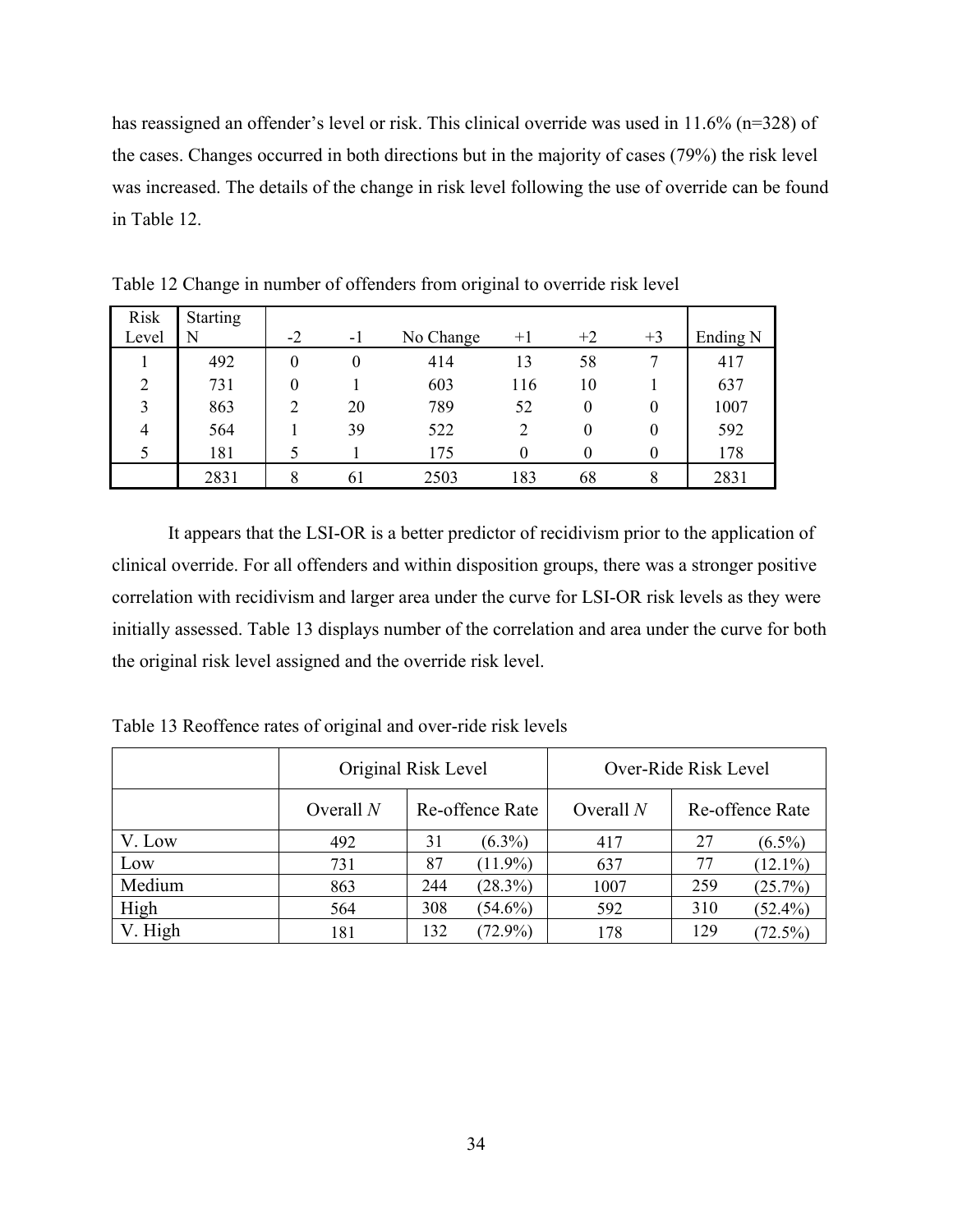|                   | Conditional         | Probation         | Custodial         | Whole Sample      |
|-------------------|---------------------|-------------------|-------------------|-------------------|
| Correlation $(r)$ |                     |                   |                   |                   |
| Original          | $.315**$            | $.338**$          | 234**             | 439**             |
| Override          | $.268**$            | $317**$           | $.226**$          | $.412**$          |
|                   |                     |                   |                   |                   |
| Area Under Curve  |                     |                   |                   |                   |
| Original          | $.761(.640-.882)$   | $.730(.702-.758)$ | $.633(.589-.677)$ | $.771(.752-.791)$ |
| Override          | $.738(.616 - .860)$ | $.716(.687-.745)$ | $.627(.583-.672)$ | $.755(.735-.775)$ |

Table 14 Pearson correlation for original and override risk levels

\*\*significant at .01

## **Comparison of Risk Level Cut-off Types**

A second set of LSI-OR risk levels was developed using the same procedure employed by Coulson and colleagues (1996). Five risk categories were created by dividing the sample into 5 equally proportioned categories. This created the following risk categories: Very Low, 0-5; Low, 6-10, Medium, 11-16; High, 17-23; Very High, 24-42. Table 15 displays the number of offenders per risk level and the number of re-offenders per risk level. Table 16 displays this information sorted by disposition. These rates may be compared to the recidivism rates from the original risk levels as reported in table 14.

| Level   | Range     | Total | $%$ total | Total<br>Reoffenders | % of Risk<br>Level |
|---------|-----------|-------|-----------|----------------------|--------------------|
| V. Low  | $(0-5)$   | 626   | 22.1%     | 39                   | $6.2\%$            |
| Low     | $(6-10)$  | 597   | 21.1%     | 79                   | 13.2%              |
| Medium  | $(11-16)$ | 573   | 20.2%     | 132                  | 23.0%              |
| High    | $(17-23)$ | 532   | 18.8%     | 232                  | 43.6%              |
| V. High | $(24+)$   | 503   | 17.8%     | 320                  | 63.6%              |
| Total   |           | 2831  | 100%      | 802                  | 28.3%              |

Table 15 Number of offenders and re-offenders in Coulson-type risk levels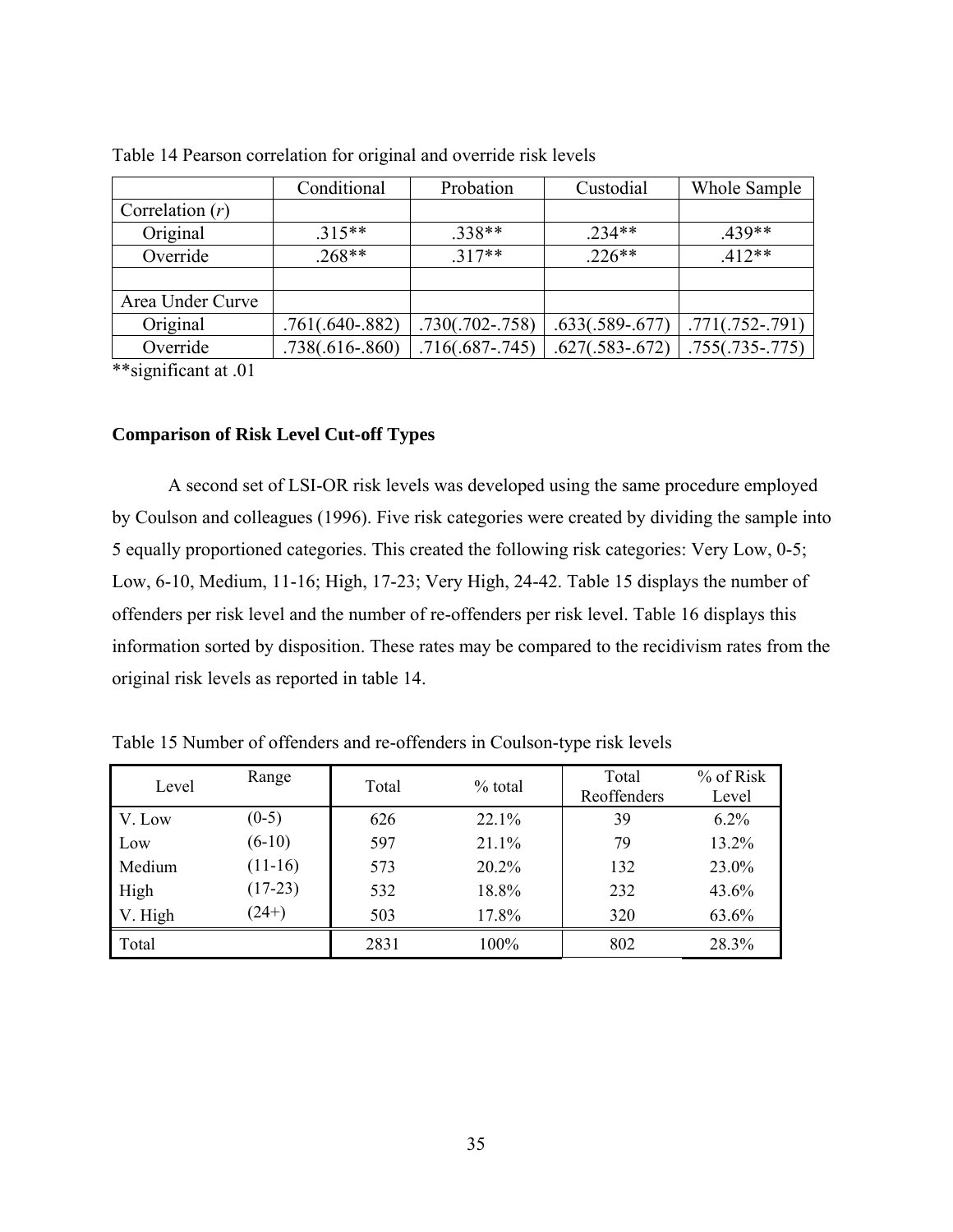|         |     | Conditional |                |             | Probation |      |     | Custodial   |              |               |             |               |
|---------|-----|-------------|----------------|-------------|-----------|------|-----|-------------|--------------|---------------|-------------|---------------|
|         |     | All         |                | Reoffenders | All       |      |     | Reoffenders |              | All           |             | Reoffenders   |
| Level   | n   | $\%$        | n              | $\%$        | n         | $\%$ | n   | $\%$        | $\mathsf{n}$ | $\frac{0}{0}$ | $\mathbf n$ | $\frac{0}{0}$ |
| V. Low  | 63  | 29.6        | $\overline{2}$ | 3.2         | 548       | 27.8 | 32  | 5.8         | 15           | 2.3           | 5           | 33.3          |
| Low     | 53  | 24.9        | 2              | 3.8         | 495       | 25.1 | 56  | 11.3        | 49           | 7.6           | 21          | 42.9          |
| Medium  | 43  | 20.2        | 3              | 7.0         | 444       | 22.5 | 92  | 20.7        | 86           | 13.3          | 37          | 43.0          |
| High    | 34  | 16          | 5              | 14.7        | 302       | 15.3 | 108 | 35.8        | 196          | 30.4          | 119         | 60.7          |
| V. High | 20  | 9.4         | 9              | 45.0        | 184       | 9.3  | 90  | 48.9        | 299          | 46.4          | 221         | 73.9          |
| Total   | 213 | 100         | 21             | 9.9         | 1973      | 100  | 378 | 19.2        | 645          | 100           | 403         | 62.5          |

Table 16 Offenders and re-offenders by Coulson-type risk levels and disposition

A third set of risk levels was derived from LSI-OR scores using recursive partition following a cross-validation process. The recursive partitioning process exhaustively searches all possible divisions and making a decision based on minimized sum of squared errors. A more complete description of recursive partitioning may be found in the method section. The sample was stratified by disposition and then divided into two groups using a Bernoulli sampling process through the JMP statistical package. There was no significant difference in LSI-OR scores between the groups ( $t$  (2829) = 0.345,  $p$ =.7130). There was also no significant difference in LSI-OR scores when examining disposition groups: conditional (*t* (211) =0.335, *p*=.738), probation (*t*  (1971) =1.118, *p*=.026) and custodial (*t* (643) =1.132, *p*=.258). Number and mean LSI-OR score for the trial and validation groups can be found in table 17.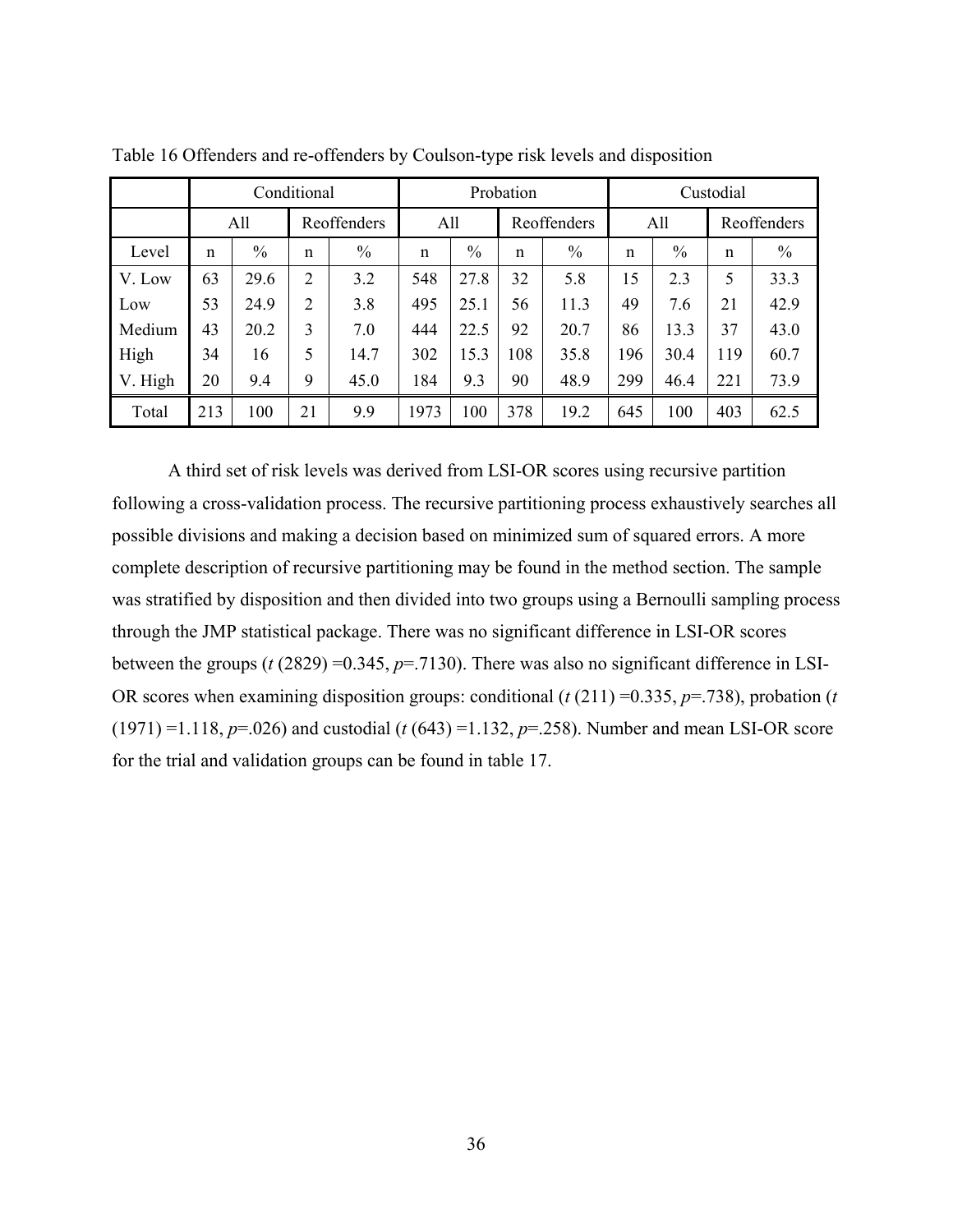|                  | $\mathbf n$ | MLSI(SD)     | t-score | $p$ -value |
|------------------|-------------|--------------|---------|------------|
| Conditional      |             |              |         |            |
| Trial            | 106         | 11.25(8.47)  |         |            |
| Validation       | 107         | 11.63(8.10)  | 0.335   | .738       |
|                  |             |              |         |            |
| Probation        |             |              |         |            |
| Trial            | 996         | 11.60(8.01)  |         |            |
| Validation       | 977         | 11.20(7.83)  | 1.118   | .0264      |
|                  |             |              |         |            |
| Custodial        |             |              |         |            |
| Trial            | 328         | 21.88 (8.03) |         |            |
| Validation       | 317         | 22.59 (8.08) | 1.132   | .258       |
|                  |             |              |         |            |
| All dispositions |             |              |         |            |
| Trial            | 1430        | 13.93 (9.14) |         |            |
| Validation       | 1401        | 13.81 (9.22) | 0.345   | .730       |

Table 17 Number and mean LSI-OR score for trial and validation groups

Following the stratification of the sample into construction and validation samples, splitting using the recursive partitioning process was undertaken four times in order to generate five groups. The best split in LSI-OR score to predict recidivism was between 17 and 18. The second split was created between 12 and 13. The third split took place between 30 and 31. The final split occurred between 6 and 5. Overall, this produced a ROC of .774 for the development sample. When these splits were applied to the excluded sample, a ROC of .777 was produced. After the cut offs were determined, the groups were recombined and the sample analysed. The number of offenders and re-offenders in the combined sample can be found in Table 18. The number of offenders and re-offenders per risk level by dispositions can be found in Table 19.

| Level   | Range     | Total | $%$ total | Total<br>Reoffenders | % of Risk<br>Level |
|---------|-----------|-------|-----------|----------------------|--------------------|
| V. Low  | $(0-5)$   | 626   | 22.1      | 39                   | $6.2\%$            |
| Low     | $(6-12)$  | 810   | 28.6      | 115                  | 14.2%              |
| Medium  | $(13-17)$ | 440   | 15.5      | 125                  | 28.4%              |
| High    | $(18-30)$ | 815   | 28.8      | 415                  | 50.9%              |
| V. High | $(31+)$   | 140   | 4.9       | 108                  | 77.1%              |
| Total   |           | 2831  | 100       | 802                  | 28.3%              |

Table 18 Number of offenders and re-offenders by statistical risk levels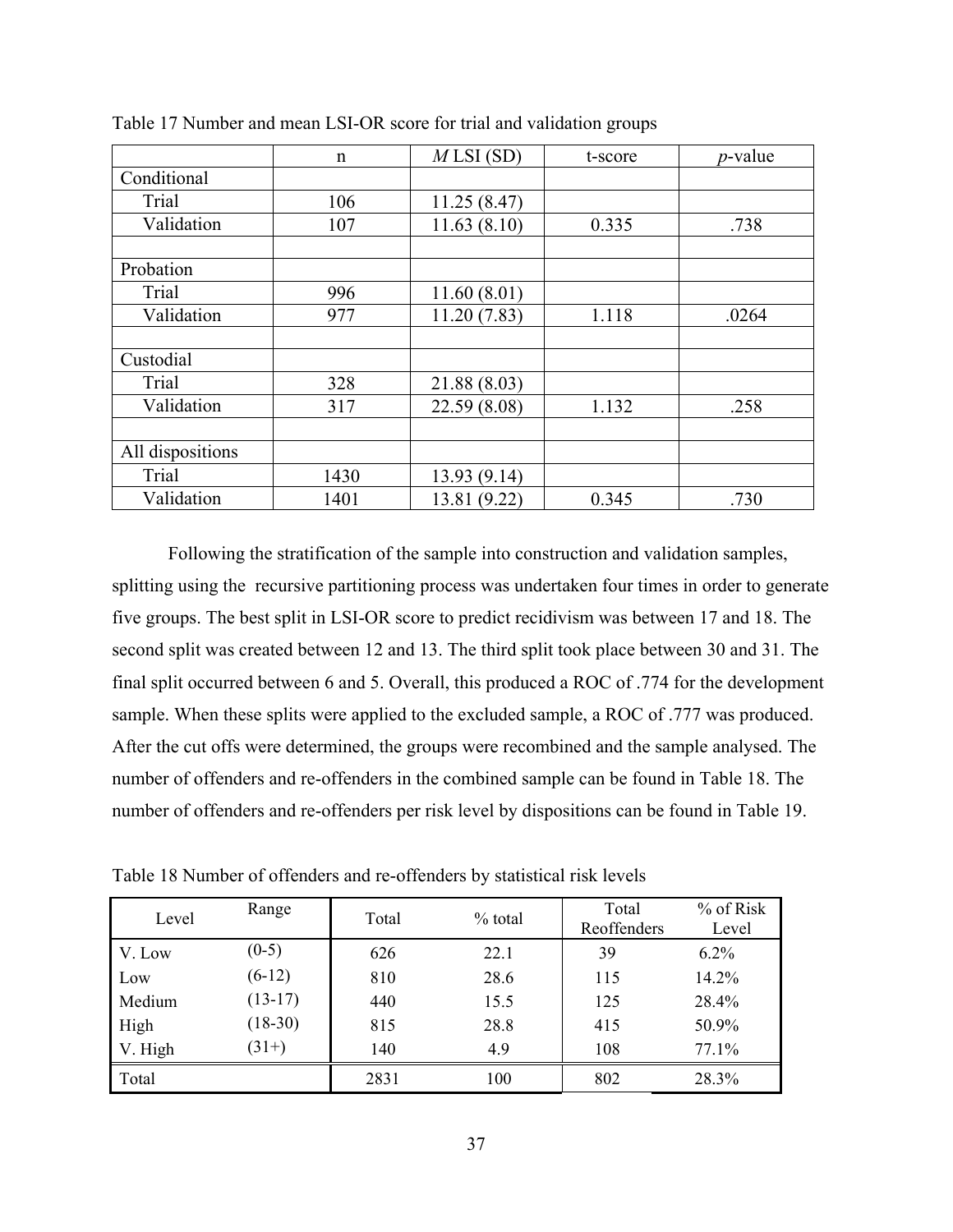|         |           |             | Conditional   |             |               |             | Probation          |     |       |     | Custodial   |             |               |  |
|---------|-----------|-------------|---------------|-------------|---------------|-------------|--------------------|-----|-------|-----|-------------|-------------|---------------|--|
|         |           |             | All           |             | Reoffenders   |             | All<br>Reoffenders |     | All   |     | Reoffenders |             |               |  |
| Level   | Range     | $\mathbf n$ | $\frac{0}{0}$ | $\mathbf n$ | $\frac{0}{0}$ | $\mathbf n$ | $\frac{0}{0}$      | n   | $\%$  | n   | $\%$        | $\mathbf n$ | $\frac{0}{0}$ |  |
| V. Low  | $(0-5)$   | 63          | 29.6          | 2           | 3.2           | 548         | 27.8               | 32  | 5.8   | 16  | 2.3         | 5           | 33.3          |  |
| Low     | $(6-12)$  | 68          | 31.9          | 2           | 2.9           | 669         | 33.9               | 81  | 12.1  | 74  | 11.3        | 32          | 43.8          |  |
| Medium  | $(13-17)$ | 33          | 15.5          | 4           | 12.1          | 324         | 16.4               | 84  | 25.9  | 87  | 12.9        | 37          | 44.6          |  |
| High    | $(18-30)$ | 42          | 19.7          | 10          | 23.8          | 395         | 20.0               | 153 | 38.7  | 385 | 58.6        | 252         | 66.7          |  |
| V. High | $(31+)$   | 7           | 3.3           | 3           | 42.9          | 37          | 1.9                | 28  | 75.7  | 97  | 14.9        | 77          | 80.2          |  |
| Total   |           | 213         | 100           | 28          | 12.73         | 1973        | 100                | 378 | 19.16 | 645 | 100         | 403         | 62.5          |  |

Table 19 Offenders and re-offenders by statistical risk level and disposition

The Coulson-type and the statistical method both produced strong correlations with reoffending for each disposition group and across disposition groups. While the Coulson-type created a larger ROC curve for offenders with conditional and probation sentences, this is minimized when the disposition groups are considered together. The correlation and area under the curve for these both risk levels strategies for all offenders and by disposition are found in Table 20. When analyzing correlations and ROC curves across racial groups, there was a larger difference between the two sets of cut-offs. The statistical cut-offs produced the strongest positive correlation with recidivism for all groups except for those in the "other" category. This scheme was followed closely by the Coulson type cut-off mechanism. When examined by race, all schemes produced the largest correlations for black offenders, followed by Caucasian and Aboriginal offenders. The Pearson correlations and ROC curve analysis for racial groups can be found in Table 21.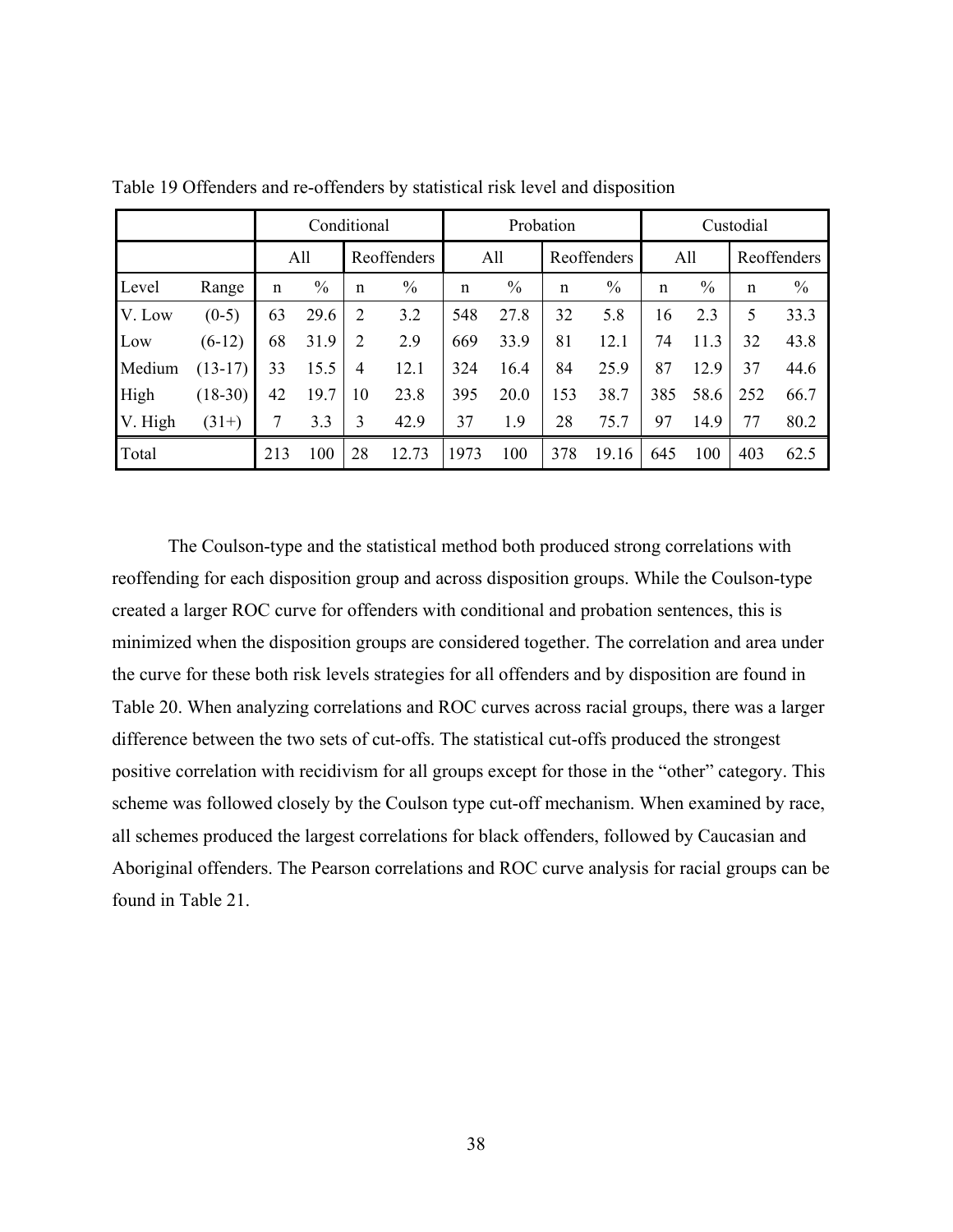|                                   | Conditional       | Probation         | Custodial         | Whole Sample      |
|-----------------------------------|-------------------|-------------------|-------------------|-------------------|
| Correlation $(r)$                 |                   |                   |                   |                   |
| Original                          | $.315**$          | $.338**$          | $.234**$          | $.439**$          |
| Coulson-type                      | $.328**$          | $.343**$          | $.254**$          | $.447**$          |
| Statistical                       | $.313**$          | $.354**$          | 249**             | $.450**$          |
|                                   |                   |                   |                   |                   |
| Area Under Curve                  |                   |                   |                   |                   |
| Original                          | $.761(.640-.882)$ | $.730(.702-.758)$ | $.633(.589-.677)$ | $.771(.752-.791)$ |
| Coulson-type                      | $.779(.663-.895)$ | $.737(.709-.765)$ | $.642(.598-.687)$ | $.778(.760-.797)$ |
| Statistical                       | $.770(.659-.881)$ | $.739(.711-.767)$ | $.635(.591-.680)$ | $.776(.757-.794)$ |
| $**$ gianificant of $n \times 01$ |                   |                   |                   |                   |

Table 20 Correlation and AUC for Coulson-type and statistical levels by disposition

\*\*significant at p<.01

Table 21 Correlation and AUC for Coulson-type and statistical levels by race

|                   | Caucasian         | Aboriginal        | <b>Black</b>      | Other             |
|-------------------|-------------------|-------------------|-------------------|-------------------|
| Correlation $(r)$ |                   |                   |                   |                   |
| Original          | $.412**$          | .394**            | $.472**$          | $.352**$          |
| Coulson-type      | $.415**$          | 385**             | $.517**$          | $.383**$          |
| Statistical       | $419**$           | 387**             | $.535**$          | $.357**$          |
|                   |                   |                   |                   |                   |
| Area Under Curve  |                   |                   |                   |                   |
| Original          | $.748(.723-.772)$ | $.726(.668-.784)$ | $.786(.718-.853)$ | $.717(.622-.813)$ |
| Coulson-type      | $.754(.730-.778)$ | $.721(.663-.779)$ | $.807(.742-.872)$ | $.742(.652-.831)$ |
| Statistical       | $.752(.727-.776)$ | $.710(.652-.768)$ | $.813(.749-.877)$ | $.719(.628-.810)$ |

\*\*significant at p<.01

Re-offence rates varied according to Coulson-type risk level  $(\chi^2(4) = 595.18 \text{ p} < 0.001)$ . Offenders in the lowest risk level had the lowest re-offence rate while offenders in the highest risk level had the highest re-offence rate. An ANOVA with the time from departure to reoffence as the dependent variable and Coulson-type risk level as independent variable was conducted to determine if lower risk offenders took longer to reoffend than higher risk offenders. The survival time from departure to reoffence for recidivists did not vary according to risk level although it did approach significance  $(F(4,797) = 2.049, p = .086)$ . Re-offence rates and the mean survival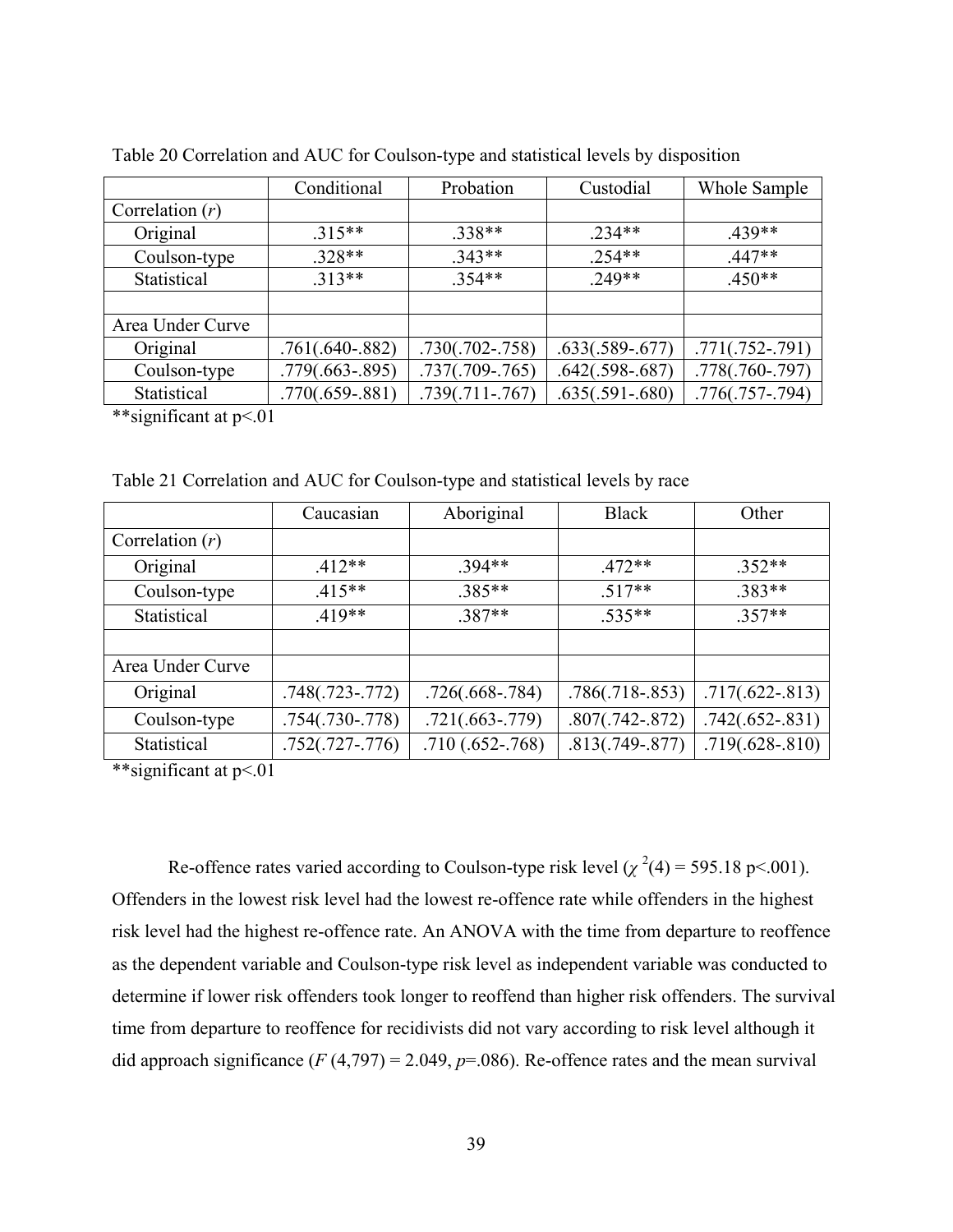times for reoffenders according to Coulson-type risk levels can be found in Table 22. Figure 7 displays the survival plots for the whole sample according to Coulson-type risk level.

Risk levels calculated statistically were also found to influence re-offence rates  $(\chi^2(4))$  = 599.40 p<.001). Re-offence rates follow the same pattern as the risk levels established by the Coulson method. The re-offence rate and mean survival time for each risk level derived according to the statistical method can be found in table 22. A second ANOVA used to determine if there was a difference in the time to reoffend for offenders in risk levels grouped using the statistical method. This analysis indicated that this survival time varied significantly between groups  $(F(4, 797) = 2.982$ ,  $p=0.018$ . Post hoc analysis using Tukey's HSD indicated that offenders in the very high risk level offended faster than offenders in the medium risk level. The survival curves associated with the statistical risk levels can be found in figure 8.

|         |                 | Coulson-type             |           | Statistical     |                          |           |  |
|---------|-----------------|--------------------------|-----------|-----------------|--------------------------|-----------|--|
|         | Re-offence Rate | Mean<br>Survival<br>Time | <b>SE</b> | Re-offence Rate | Mean<br>Survival<br>Time | <b>SE</b> |  |
| V. Low  | $6.2\%$         | 299                      | 30.7      | $6.2\%$         | 299                      | 30.7      |  |
| Low     | 13.2%           | 290                      | 23.9      | 14.2%           | 288                      | 19.6      |  |
| Medium  | 23.0%           | 294                      | 18.0      | 28.4%           | 299                      | 18.8      |  |
| High    | 43.6%           | 254                      | 12.6      | 50.9%           | 253                      | 9.5       |  |
| V. High | 63.6%           | 248                      | 10.9      | 77.1%           | 227                      | 17.4      |  |

Table 22 Mean survival time by Coulson-type and statistical risk levels



Figure 7 Survival analysis of re-offence by Coulson-type risk levels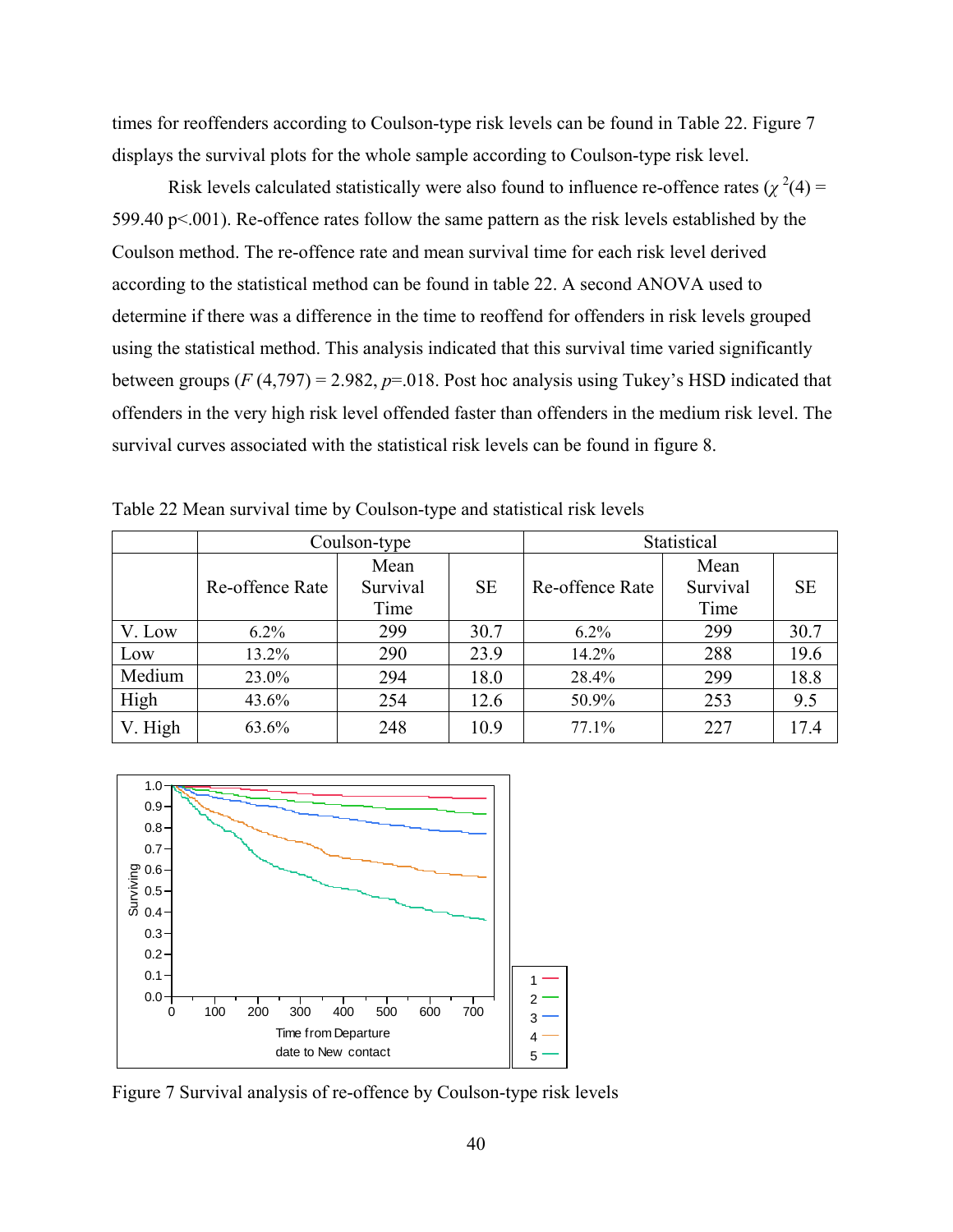

Figure 8 Survival analysis of re-offence by statistical risk levels

## **LSI-OR Strength Scales**

In addition to the total LSI-OR score and its subscale scores, the LSI-OR also reports areas of strength suggested by the assessor. Areas of strength are to include subcomponents that reflect low or very low risk that also include positive functioning (Andrews, Bonta & Wormith, 2004). These items may be considered to be protective factors and therefore negatively correlated with recidivism (Hoge, Andrews & Leschied, 1996). As was expected, many of the strength scales associated with LSI-OR subscales were negatively correlated with general recidivism. The substance abuse strength scale was the only one not associated with general recidivism. Strength in the substance abuse subcomponents, as well as the criminal history and education/ employment components were negative related to violent recidivism. Table 8 (by disposition) and table 9 (by racial group) report the correlation with general recidivism. Table 10 (by disposition) and table 11 (by racial group) report the correlation with violent recidivism.

 When the sample was broken down by disposition, most of the strength scales were only significantly correlated with general recidivism for the probation sample. The two exceptions to this were: the family/marital and companions strength scales were not significant for the probation sample and the education/employment strength scale was negatively correlated for the custodial sample. Only the criminal history strength scale for probation offenders was significantly related to violent recidivism when the sample was broken down by disposition.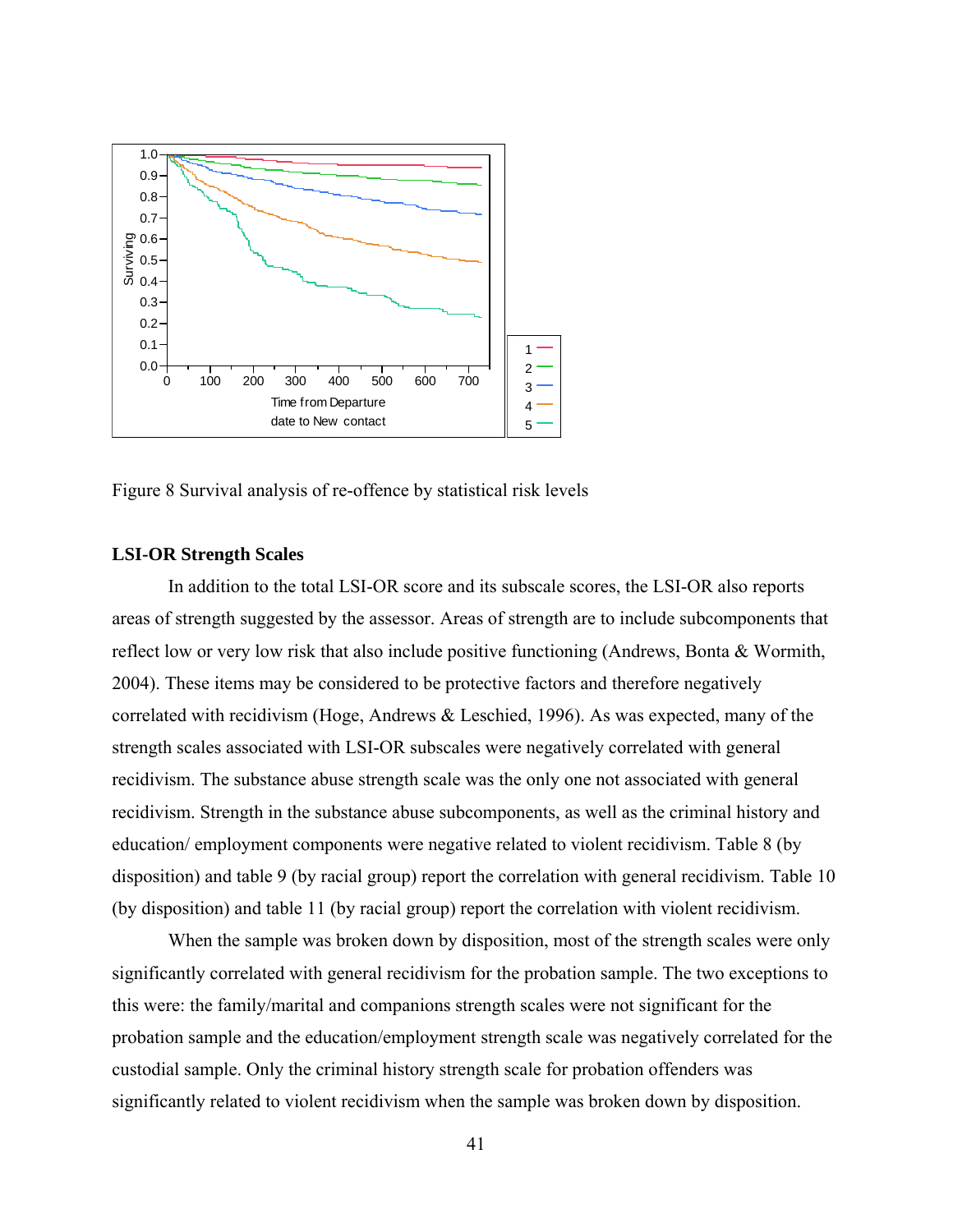The total strength scale was negatively correlated with general recidivism for Aboriginal, Black and Caucasian offenders but not for "Other" offenders. Individual strength scales were more likely to be predictive of general recidivism for Caucasian offenders with six of the scales being negatively correlated. Four strength scales were negatively correlated for Aboriginal offenders and two for Black offenders. Only one was negatively correlated for "Other" offenders. When considering violent recidivism, strength scales were more likely to predict recidivism for Aboriginal offenders. Three of these scales were predictive compared to only one each for Caucasian and "Other" offenders. No strength scales were predictive of violent recidivism for Black offenders.

## **Social, Health and Mental Health**

Section F of the LSI-OR contains items pertaining to social, health and mental health issues of offenders. This section was examined in two different ways. The first created a scaled variable with a possible range of scores from 0 to 18. The second was to dichotomize the sample into groups that either did or did not have a least one issue. This was performed for all of section F, as well as for mental health and past victimization subscales.

## **Scaled variables**

When considering all 19 items within the social, health and mental health section, offenders had scores ranging from 0 to 15. A one-way ANOVA was used to determine that there was a difference in average score on section F for offenders in different disposition groups (*F* (2,  $2828$ ) =59.888,  $p$ < .001). Particularly, post hoc analyses with Tukey's HSD indicated that offenders with a custodial sentence had a significantly higher score than those serving a conditional sentence or a probation sentence. There was no difference noted between probation and conditional offenders. There was a maximum range of scores for both the mental health (0-4) and victimization subscales (0-5). Differences between disposition groups were determined via ANOVA for each of these scales: mental health section  $(F(2, 2828) = 7.080, p = .001)$  and victimization scale  $(F(2, 2828) = 36.46, p < .001)$ . Post hoc analyses indicated that, in both cases, custodial offenders had higher scores. Table 23 displays the mean scores on Section F as well as the subscales of mental health and victimization by disposition group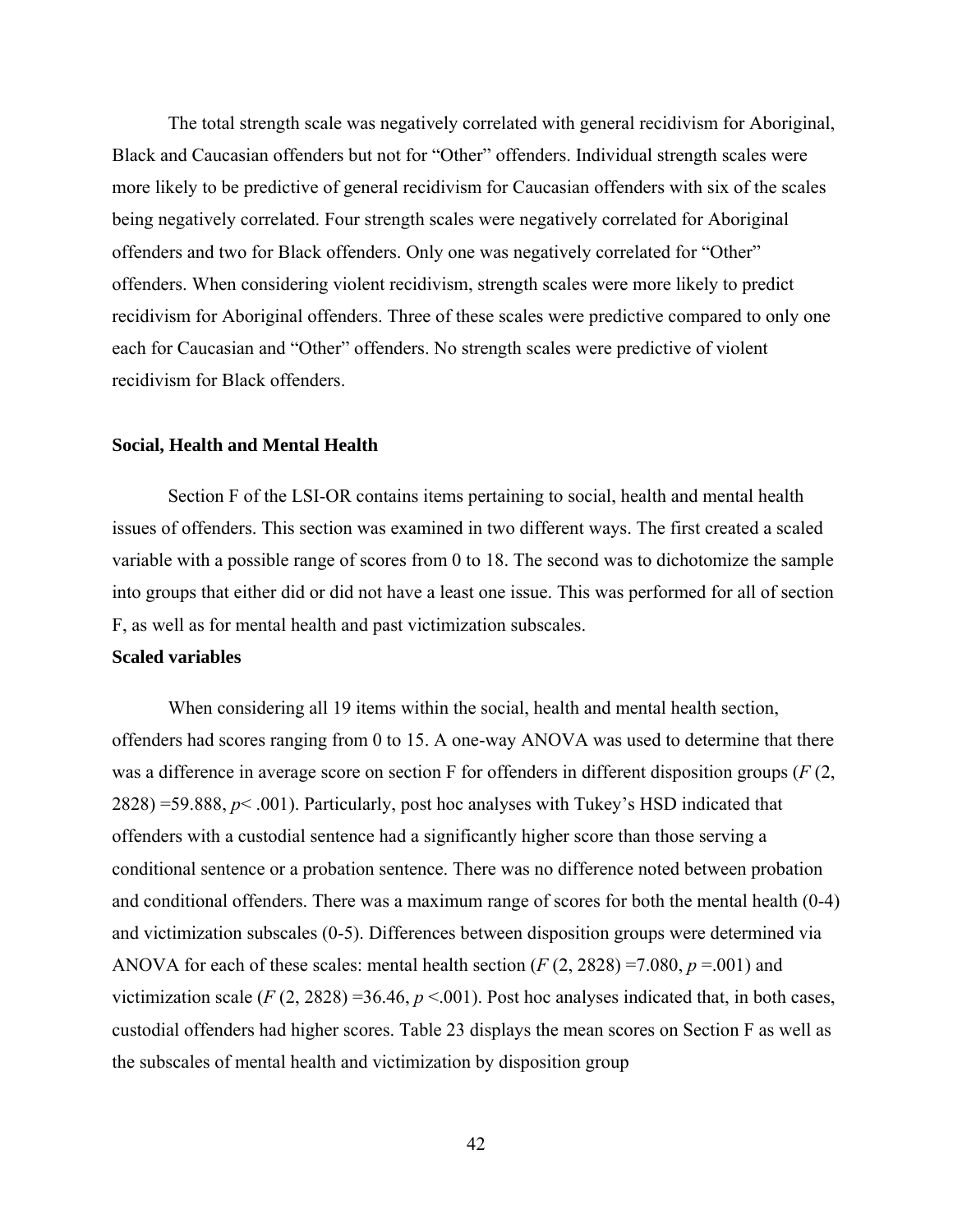|               | Whole Sample |            |      | Conditional |      | Probation  |      | Custodial |  |
|---------------|--------------|------------|------|-------------|------|------------|------|-----------|--|
|               | М            | ${\rm SD}$ | М    | SD          | M    | ${\rm SD}$ | M    | <b>SD</b> |  |
| All Section F | 2.99         | 2.70       | 2.86 | 2.59        | 2.68 | 2.56       | 3.99 | 2.93      |  |
| Mental Health | .57          | 813        | .54  | .78         | .54  | 799        | .67  | .856      |  |
| Victimization |              | .49        | .06  | .42         | .97  | .40        | .54  | .68       |  |

Table 23 Mean score on section F, mental health and victimization scales

# **Dichotomized variables**

Section F of the LSI-OR contains items examining the social, health and mental health issues affecting many offenders and were used to determine if an offender had a mental health or past victimization issue. An offender was considered to have a mental health concern if they had at least one of the following concerns: depressed, psychosis, suicidal attempts or other emotional problems. An offender was considered to have a past victimization issue if there was at least one of the following concerns: family violence, physical assault, sexual assault, emotional abuse or neglect.

Most offenders (82.4%) had at least one social, health or mental health issue listed in Section F; however, most items were more prevalent amongst custody offenders  $(\chi^2(2) = 65.36)$ ,  $p$ < .001). This was also true of offenders for offenders with mental health concerns ( $\chi^2(2)$ ) =13.23, *p*=.0014) and for offenders with past victimization issues ( $\chi^2(2)$  =41.74, *p*< .001). This was also the case for all but five individual items (depressed, physical disability, shy, psychosis and immigration issues) that comprise the scale as well as for mental health and victimization subscales. Table 24 contains the number and percentage of offenders with social, health and mental health issues as well as the chi-square results.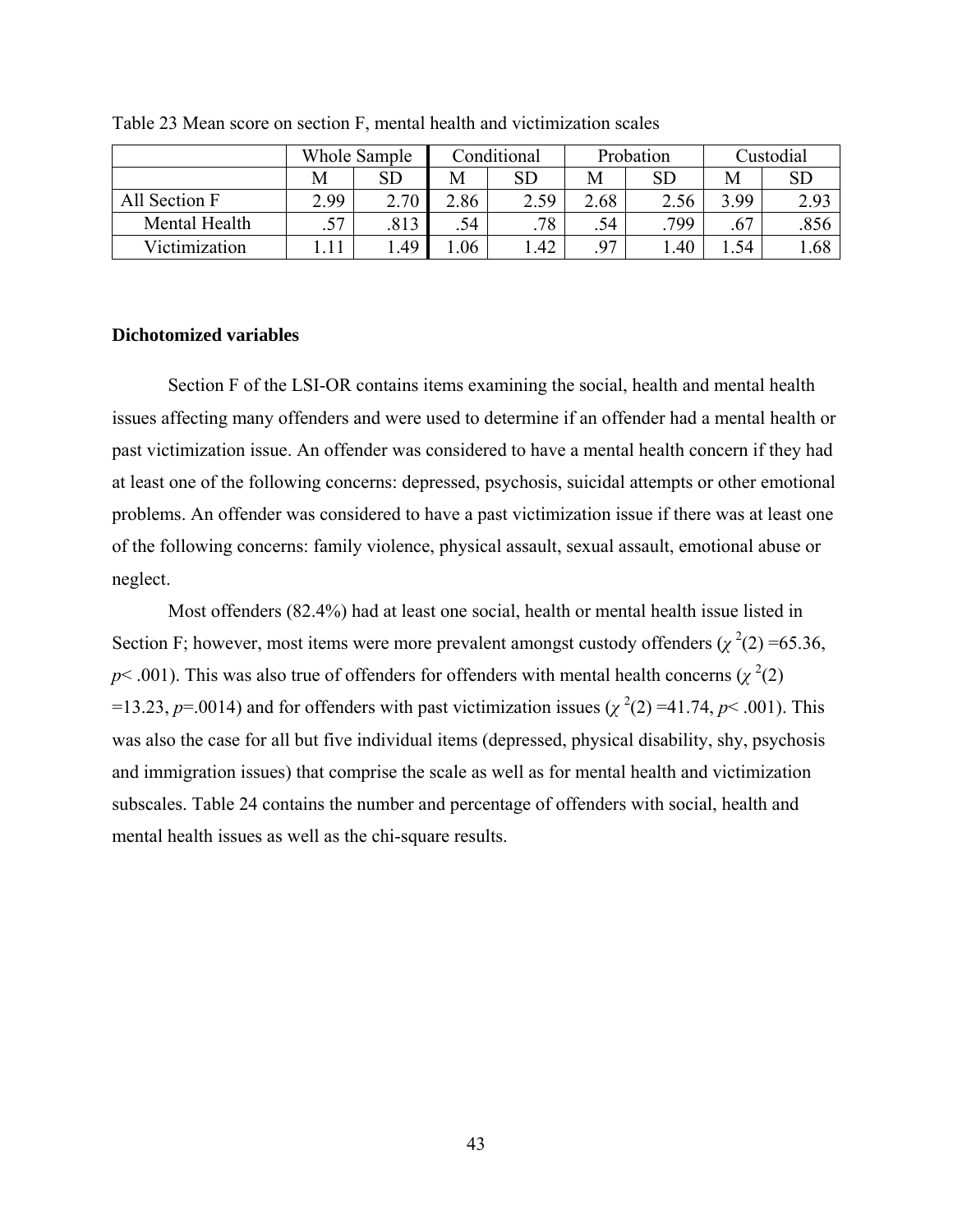|                           | Whole Sample |               | Conditional    |               |             | Probation     |              | Custodial     |          |                  |
|---------------------------|--------------|---------------|----------------|---------------|-------------|---------------|--------------|---------------|----------|------------------|
|                           | $\mathbf n$  | $\frac{0}{0}$ | $\mathbf n$    | $\frac{0}{0}$ | $\mathbf n$ | $\frac{0}{0}$ | $\mathbf n$  | $\frac{0}{0}$ | $\chi^2$ | $\boldsymbol{p}$ |
| All Section F             | 2333         | 82.4          | 177            | 83.1          | 1557        | 78.9          | 599          | 92.9          | 65.36    | < 0.01           |
| Mental Health             | 1112         | 39.3          | 80             | 37.6          | 739         | 37.5          | 293          | 45.4          | 13.23    | $=.001$          |
| Victimization             | 1296         | 45.8          | 93             | 43.7          | 386         | 42.4          | 367          | 56.9          | 41.74    | < 0.01           |
|                           |              |               |                |               |             |               |              |               |          |                  |
| <b>Financial Problems</b> | 1292         | 45.6          | 97             | 45.5          | 836         | 42.4          | 359          | 55.7          | 34.59    | < 0.01           |
| Homelessness              | 153          | 5.4           | 5              | 2.3           | 69          | 3.5           | 79           | 12.2          | 77.02    | < 0.01           |
| Accommodations            | 319          | 11.3          | 19             | 8.9           | 173         | 8.8           | 127          | 19.7          | 59.26    | < 0.01           |
| <b>Health Problems</b>    | 652          | 23.0          | 44             | 20.7          | 393         | 19.9          | 215          | 33.3          | 50.08    | < 0.01           |
| +Depressed                | 712          | 25.2          | 62             | 29.1          | 483         | 24.5          | 167          | 25.9          | 2.431    | n.s.             |
| Physical disability       | 107          | 3.8           | 11             | 5.2           | 68          | 3.4           | 28           | 4.3           | 2.284    | n.s.             |
| Low Self-Esteem           | 807          | 28.5          | 67             | 31.5          | 502         | 25.4          | 238          | 36.9          | 32.28    | < 0.01           |
| Shy / Withdrawn           | 143          | 5.1           | 15             | 7.0           | 95          | 4.8           | 33           | 5.1           | 2.00     | n.s.             |
| +Psychosis                | 65           | 2.3           | $\overline{2}$ | 0.9           | 45          | 2.3           | 18           | 2.8           | 2.45     | n.s.             |
| +Suicide Attempts         | 485          | 17.1          | 29             | 13.6          | 294         | 14.9          | 162          | 25.1          | 37.74    | < 0.01           |
| Learning Disability       | 115          | 4.1           | $\overline{4}$ | 1.9           | 75          | 3.8           | 36           | 5.6           | 6.77     | .034             |
| +Other Emotional          | 344          | 12.2          | 21             | 9.9           | 236         | 12.0          | 87           | 13.5          | 2.20     | n.s.             |
| <b>Immigration Issues</b> | 21           | 0.7           | $\mathbf{1}$   | 0.5           | 19          | 1.0           | $\mathbf{1}$ | 0.2           | 4.54     | n.s.             |
| ++ Family Violence        | 726          | 25.6          | 54             | 25.4          | 462         | 23.4          | 210          | 32.6          | 21.32    | < 0.01           |
| ++ Physical Assault       | 720          | 25.4          | 53             | 24.9          | 440         | 22.3          | 227          | 35.2          | 42.64    | < 0.01           |
| ++ Sexual Assault         | 557          | 19.7          | 34             | 16.0          | 336         | 17.0          | 187          | 29.0          | 46.02    | < 0.01           |
| ++ Emotional abuse        | 799          | 28.2          | 64             | 30.0          | 490         | 24.8          | 245          | 38.0          | 41.87    | < 0.01           |
| ++ Neglect                | 334          | 11.8          | 20             | 9.4           | 190         | 9.6           | 124          | 19.2          | 44.29    | < 0.01           |

Table 24 Number of offenders with social, health and mental health issues

+ Mental Health Issues

++ Victimization Issues

## **Recidivism**

Across the whole sample recidivists were more likely to have at least one social, health or mental health problem  $(\chi^2(1) = 75.05, p < .001)$ . However, this seems to be primarily driven by probation offenders. While more probation recidivists had an issue under section F than nonrecidivists ( $\chi^2(1)$  =44.749,  $p$ < .001), this was not true for conditional offenders ( $\chi^2(1)$  =.076,  $p$  = .762) and custodial offenders ( $\chi^2(1) = 750$ ,  $p = .238$ ). The number and percentage of recidivists and non-recidivists with a least one social health and mental health issue can be found in Table 25.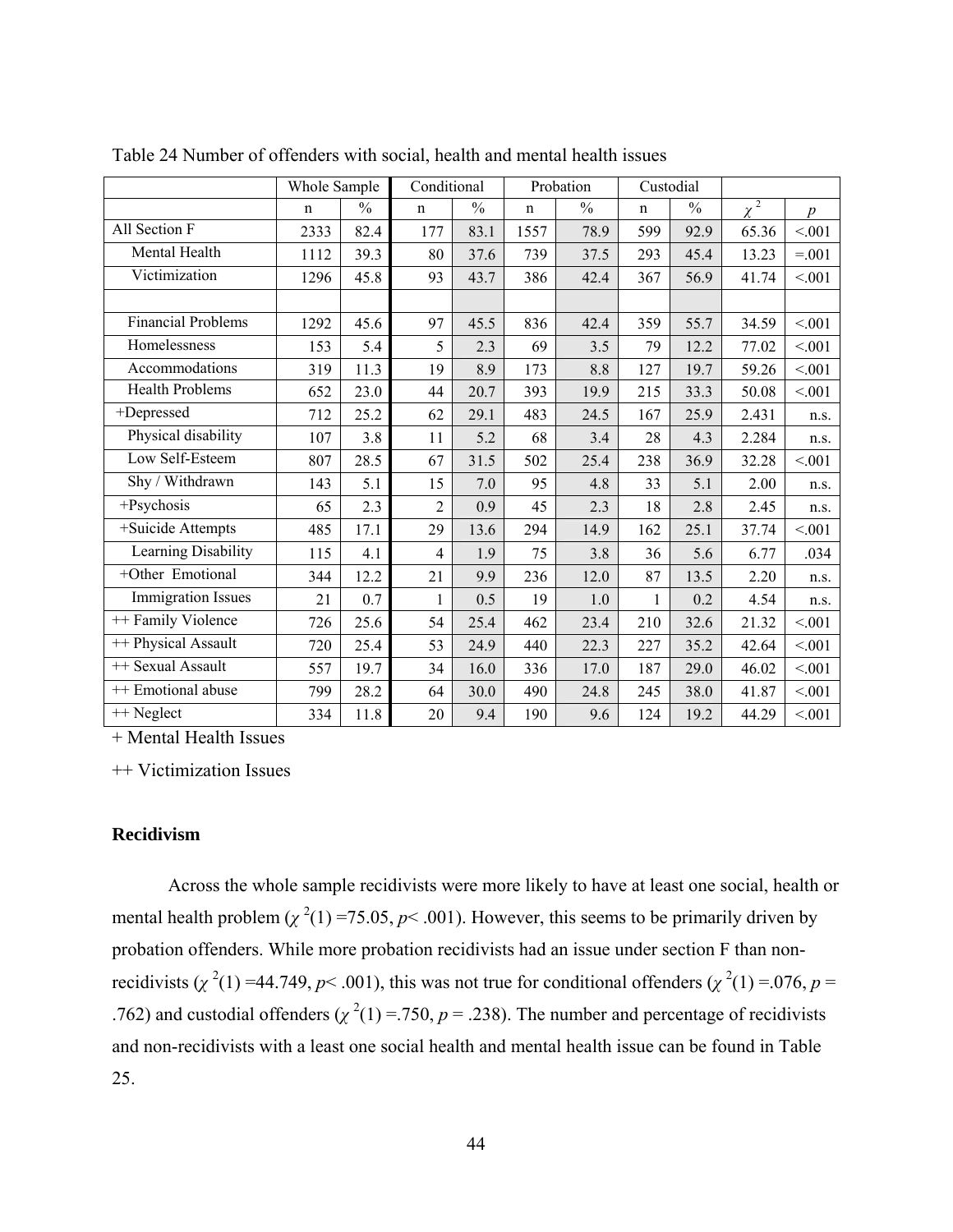|            |            | Whole Sample |            | Conditional |            | Probation  |            | Custodial  |
|------------|------------|--------------|------------|-------------|------------|------------|------------|------------|
|            | No F       | F            | No F       | F           | No F       | F          | No F       |            |
| $Non -$    | 436        | 1593         | 32         | 160         | 384        | 1211       | 20         | 222        |
| recidivist | $(87.6\%)$ | $(68.3\%)$   | $(88.8\%)$ | $(90.4\%)$  | $(92.3\%)$ | $(77.8\%)$ | $(43.5\%)$ | $(37.1\%)$ |
| Recidivist | 62         | 740          |            | 17          | 32         | 346        | 26         | 377        |
|            | $(12.4\%)$ | (31.7%)      | $(11.2\%)$ | $(9.6\%)$   | $(7.7\%)$  | $(22.2\%)$ | $(56.5\%)$ | $(62.9\%)$ |
|            | 498        | 2333         | 36         | 177         | 416        | 1557       | 46         | 599        |
| Total      | $(100\%)$  | $(100\%)$    | $(100\%)$  | $(100\%)$   | $(100\%)$  | $(100\%)$  | $(100\%)$  | $(100\%)$  |

Table 25 Recidivism of offenders with social, health and mental health issues

## **Mental health, victimization and recidivism**

As with Section F, recidivists were more likely to have a mental health issue when examining the entire sample  $(\chi^2(1) = 22.05, p < .001)$ . Specifically this occurred in the probation subset  $(\chi^2(1) = 18.526, p < .001)$  but not conditional offenders  $(\chi^2(1) = .177, p = .814)$  or custodial offenders  $(\chi^2(1) = 100, p = .408)$ . The number and percentage of recidivists and non-recidivists with a least one mental health issue for the whole sample and disposition groups can be found in Table 26.

Table 26 Recidivism for offenders with mental health issues by disposition

|            | Whole Sample |            | Conditional |            |            | Probation  | Custodial  |            |
|------------|--------------|------------|-------------|------------|------------|------------|------------|------------|
|            | No MH        | MН         | No MH       | <b>MH</b>  | No MH      | МH         | No MH      | MН         |
| Non-       | 1287         | 742        | 119         | 73         | 1034       | 561        | 134        | 108        |
| recidivist | $(74.4\%)$   | $(66.2\%)$ | $(89.5\%)$  | $(91.3\%)$ | $(83.8\%)$ | $(75.9\%)$ | $(38.1\%)$ | $(36.9\%)$ |
| Recidivist | 432          | 370        | 14          |            | 200        | 178        | 218        | 185        |
|            | $(25.6\%)$   | $(33.8\%)$ | $(10.5\%)$  | $(8.7\%)$  | $(16.2\%)$ | $(24.1\%)$ | $(61.9\%)$ | $(63.1\%)$ |
| Total      | 1731         | 1121       | 133         | 80         | 1234       | 739        | 352        | 293        |
|            | $(100\%)$    | $(100\%)$  | $(100\%)$   | $(100\%)$  | $(100\%)$  | $(100\%)$  | $(100\%)$  | $(100\%)$  |

The same pattern was found with past victimization. There were more recidivists with at least one type of past victimization ( $\chi^2(1)$  =43.58,  $p$ < .001) when examining the entire sample and offenders with a probation sentence  $(\chi^2(1) = 23.454, p < .001)$  but not offenders with a conditional sentence (*χ*<sup>2</sup>(1) = .720, *p* = .488) or custodial sentence (*χ*<sup>2</sup>(1) = .368, *p* = .300). The number and percentage of recidivists and non-recidivists with a least one type of past victimization can be found in Table 27.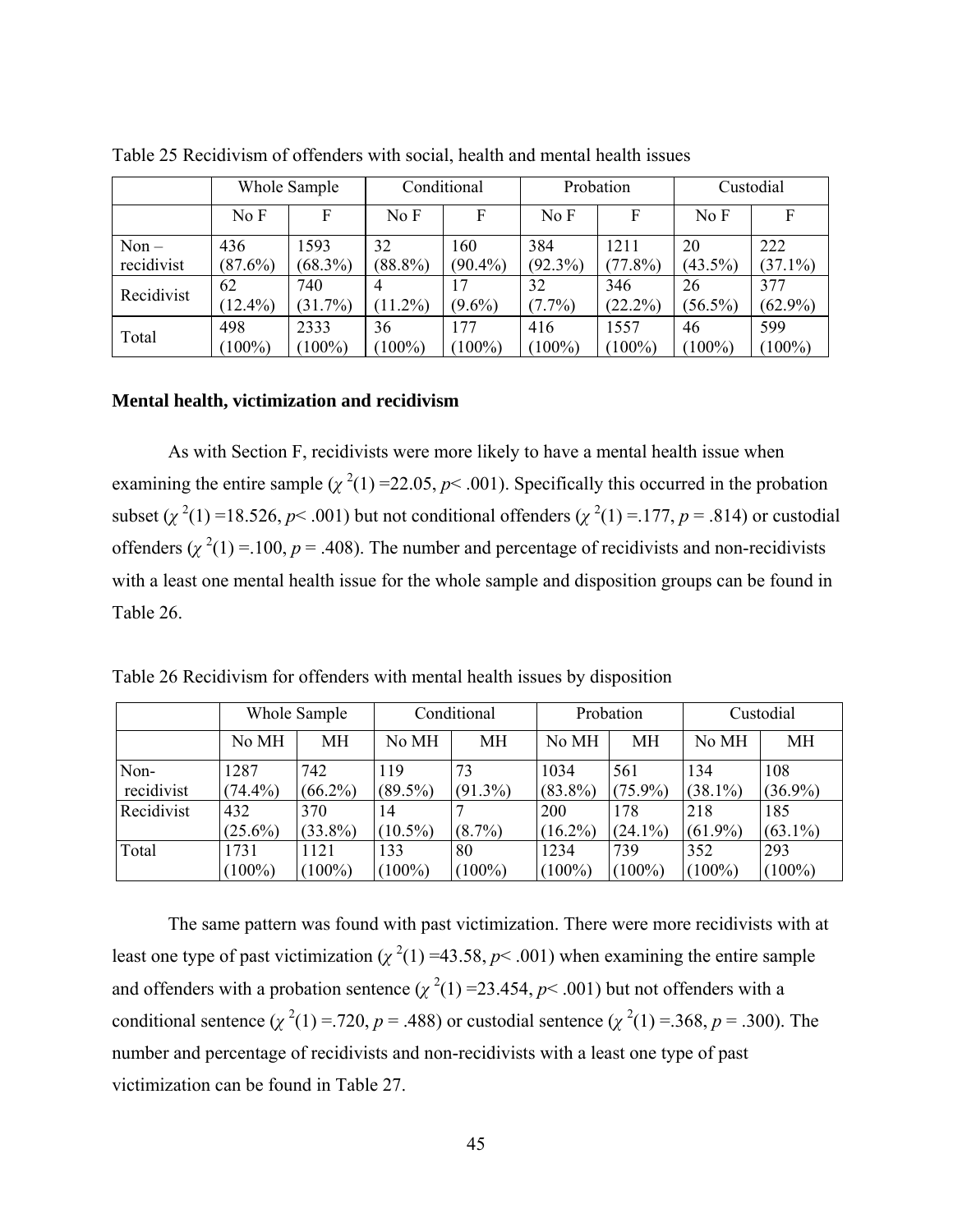|            |            | Whole Sample |            | Conditional |            | Probation  | Custodial  |            |
|------------|------------|--------------|------------|-------------|------------|------------|------------|------------|
|            | No Vict    | Vict         | No Vict    | Vict        | No Vict    | Vict       | No Vict    | Vict       |
| Non-       | 1179       | 850          | 110        | 82          | 961        | 634        | 108        | 134        |
| recidivist | $(76.8\%)$ | $(65.6\%)$   | $(91.7\%)$ | $(88.2\%)$  | $(84.5\%)$ | $(75.8\%)$ | $(38.8\%)$ | $(36.5\%)$ |
| Recidivist | 356        | 446          | 10         |             | 176        | 202        | 170        | 233        |
|            | $(23.2\%)$ | $(34.4\%)$   | $(8.3\%)$  | $(11.8\%)$  | $(15.5\%)$ | $(24.2\%)$ | $(61.2\%)$ | $(63.5\%)$ |
| Total      | 1535       | 1296         | 120        | 93          | 1137       | 836        | 278        | 367        |
|            | $(100\%)$  | $100\%$      | $(100\%)$  | $100\%$     | $100\%$    | $(100\%)$  | $(100\%)$  | $(100\%)$  |

Table 27 Recidivism for offenders with past victimization by disposition

## **Mental health, victimization and survival analysis**

Survival analyses were performed to determine the rate at which offenders with and without mental health issues recidivated. Offenders who did not recidivate within the two year follow-up period were censored. The survival rate for offenders with mental health issues was significantly shorter than for those without mental health issues  $(Log-Rank \chi^2(1) = 5.45, p = .020)$ . While 46.1 % of offenders with mental health issues reoffended and had a mean survival time of 246 days (SD= 196.5), those without mental health issues had a reoffence rate of 53.9% and had a mean survival time of 280 days (SD=198.8). Figure 9 displays the survival pattern of offenders with and without mental health issues.



Figure 9 Survival plot for all offenders by mental health status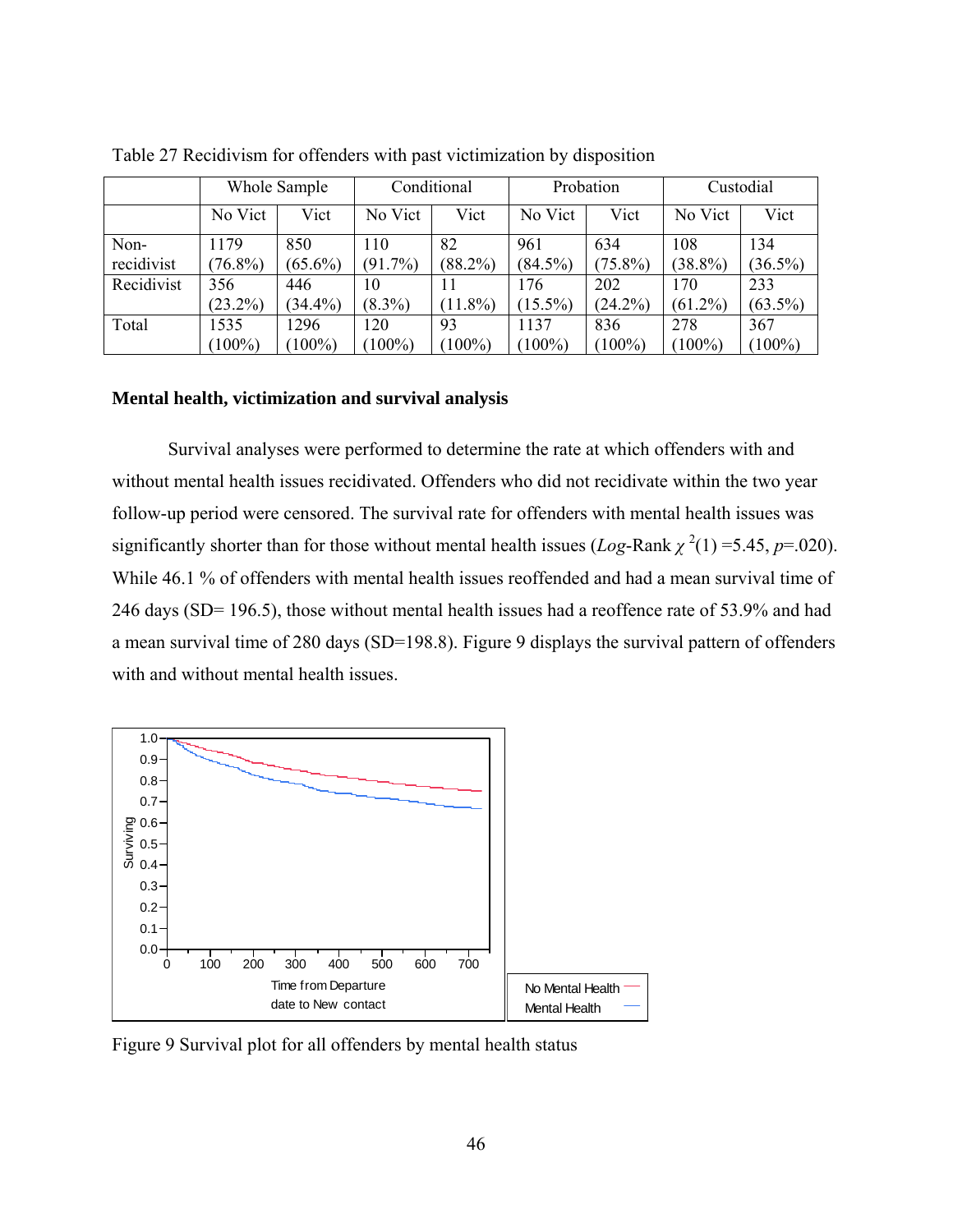There was no difference noted in the survival rate of those with and without past victimization. (Log-Rank  $\chi^2(1)$  =1.81,  $p$ =.179). Offenders with past victimization had a reoffence rate of 55.6% while 44.4% of those without past victimization reoffended. The mean survival time of offenders who had previously been victimized was 255 days (SD=198.1). The mean survival time of offenders with no past victimization was 275 days (SD=198.5). Figure 10 displays the survival pattern of offenders with and without past victimization.



Figure 10 Survival plot for all offenders by past victimization status

#### **LSI-OR score and Mental Health**

A 3 x 2 ANOVA was performed with disposition group (conditional, probation, custodial) and mental health (no issue – at least one issue) as independent variables and LSI-OR score as the dependent variable. There was a main effect of disposition  $(F (2, 2825) = 440.02, p < .001)$  as well as for mental health  $F(1, 2825) = 41.85$ ,  $p < .001$ . Post hoc analyses indicated that offenders serving a custodial sentence  $(M = 22.34)$  had a significantly higher LSI-OR score than those in the other two disposition groups (conditional,  $(M = 11.63)$ ; probation,  $M = 11.95$ ). Also, those with a mental health issue  $(M = 16.72)$  had a higher LSI-OR score than those without a mental health issue ( $M = 13.90$ ). However, this is qualified by an interaction between disposition and mental health status  $(F(2, 282825) = 5.18, p = .006)$ . Specifically, LSI-OR scores for those with mental health issues were more elevated for probation offenders than for conditional or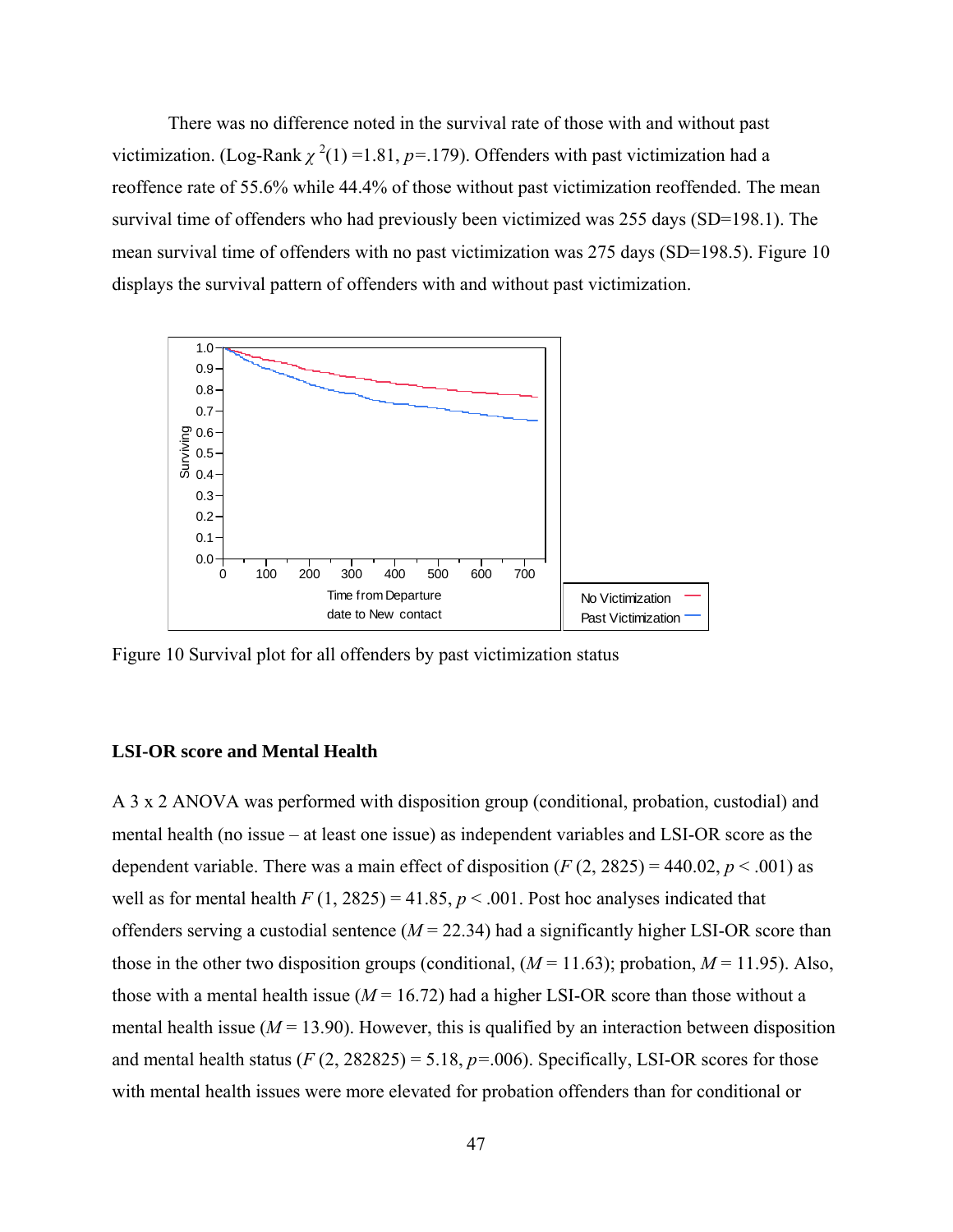custodial offenders. Table 28 provides the LSI-OR score for those with at least one mental health issue and those with no mental health issues as well as the correlation of this LSI-OR score. Please see Appendix B for a comparison of LSI-OR subscale scores for those with and without mental health status and the correlation of these subscale scores with recidivism.

|                    |              | <b>LSI-OR Score</b>                      |        |        |          |          |  |  |  |
|--------------------|--------------|------------------------------------------|--------|--------|----------|----------|--|--|--|
|                    | No MH        | <i>p</i> -value<br>t-test<br>No MH<br>MН |        |        |          |          |  |  |  |
| <b>All Groups</b>  | 12.17(8.63)  | 16.50(9.38)                              | 12.580 | < 0.01 | $.492**$ | $.411**$ |  |  |  |
| <b>Conditional</b> | 10.84(8.09)  | 12.43(8.51)                              | 1.356  | .177   | $.390**$ | $.293**$ |  |  |  |
| <b>Probation</b>   | 9.78(7.14)   | 14.12(8.41)                              | 12.204 | < 0.01 | $.380**$ | $.305**$ |  |  |  |
| <b>Custodial</b>   | 21.07 (7.80) | 23.62(8.16)                              | 4.045  | < 0.01 | $.272**$ | .248**   |  |  |  |

Table 28 LSI-OR score and correlation with recidivism by mental health status

#### **LSI-OR score and Past Victimization**

A second 3 x 2 ANOVA was conducted using disposition group and past victimization (no victimization – at least one type) as independent variables and LSI-OR score as the dependent variable. A main effect of disposition  $(F(2, 2825) = 434.020, p < .001)$  as well as for victimization  $F(1, 2825) = 117.096$ ,  $p < .001$ . Tukey's HSD post hoc analyses indicated that those with past victimization ( $M = 17.45$  have higher LSI-OR score than those without past victimization ( $M = 12.88$ ). Table 29 displays the mean LSI-OR score for offenders with and without past victimization by disposition group.

Table 29 LSI-OR score by past victimization and disposition

|              | No past victimization |      |       | Past victimization |        |                 |
|--------------|-----------------------|------|-------|--------------------|--------|-----------------|
|              | M                     | SD   | M     | SD                 | t-test | <i>p</i> -value |
| Whole Sample | 11.27                 | 837  | 16.96 | 9 1 3              | 17 297 | < 0.01          |
| Conditional  | 9.28                  | 7.02 | 14.23 | 8.13               | 4.529  | < 0.01          |
| Probation    | 9.33                  | 7.08 | 14.22 | 8.13               | 14.221 | < 0.01          |
| Custodial    | 20.03                 | 8.21 | 23.89 | 7.54               | 6.207  | < 0.01          |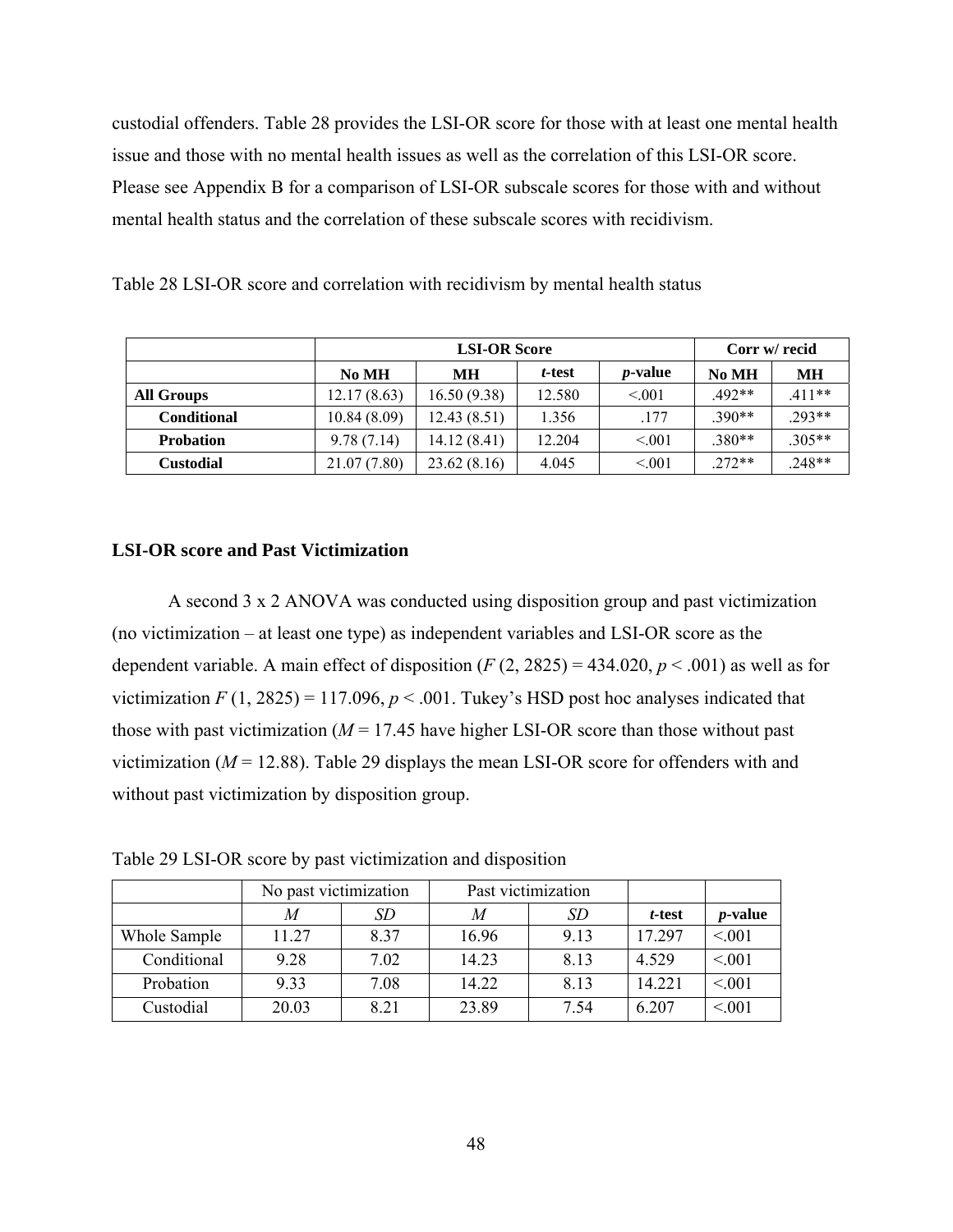### **Correlation of social, health and mental health issues with recidivism**

A bivariate correlation was conducted between recidivism and the total score on Section F as well as the subscales of mental health and victimization. For the whole sample, recidivism was positively correlated with scores on section F, mental health and victimization. However, this was not the case when the sample was broken down by disposition group. When this was done, this was only true for those with a sentence of probation. Please see table 30 for the correlation rates of recidivism with victimization and mental health problems.

|              |               | All section F | Mental Health | Victim   | Recidivism |
|--------------|---------------|---------------|---------------|----------|------------|
| Whole Sample |               |               |               |          |            |
|              | All section F | $\mathbf{1}$  | .658**        | $.812**$ | $.198**$   |
|              | Mental Health |               | 1             | $.346**$ | $.083**$   |
|              | Victim        |               |               | 1        | $.145**$   |
|              |               |               |               |          | 1          |
| Conditional  |               |               |               |          |            |
|              | All section F | $\mathbf{1}$  | $.681**$      | $.805**$ | .121       |
|              | Mental Health |               | 1             | .395**   | .015       |
|              | Victim        |               |               | 1        | .065       |
|              |               |               |               |          | 1          |
| Probation    |               |               |               |          |            |
|              | All section F | $\mathbf{1}$  | $.665**$      | $.806**$ | $.172**$   |
|              | Mental Health |               |               | .335**   | $.089**$   |
|              | Victim        |               |               | 1        | $.140**$   |
|              |               |               |               |          | 1          |
| Custodial    |               |               |               |          |            |
|              | All section F | 1             | $.639**$      | $.807**$ | .044       |
|              | Mental Health |               | 1             | .339*    | .000       |
|              | Victim        |               |               | 1        | $-.008$    |
|              |               |               |               |          | 1          |

Table 30 Correlation between section F, mental health and victimization and recidivism

## **Predictive Validity with Mental Health and Victimized Offenders**

The predictive ability of the LSI-OR for those with social, health and mental health issues was preformed though a correlation of LSI-OR scores and two year recidivism after dividing the sample by mental health and victimization status. Although the LSI-OR was strongly correlated with recidivism for both those with and those without a mental health issue, it is a stronger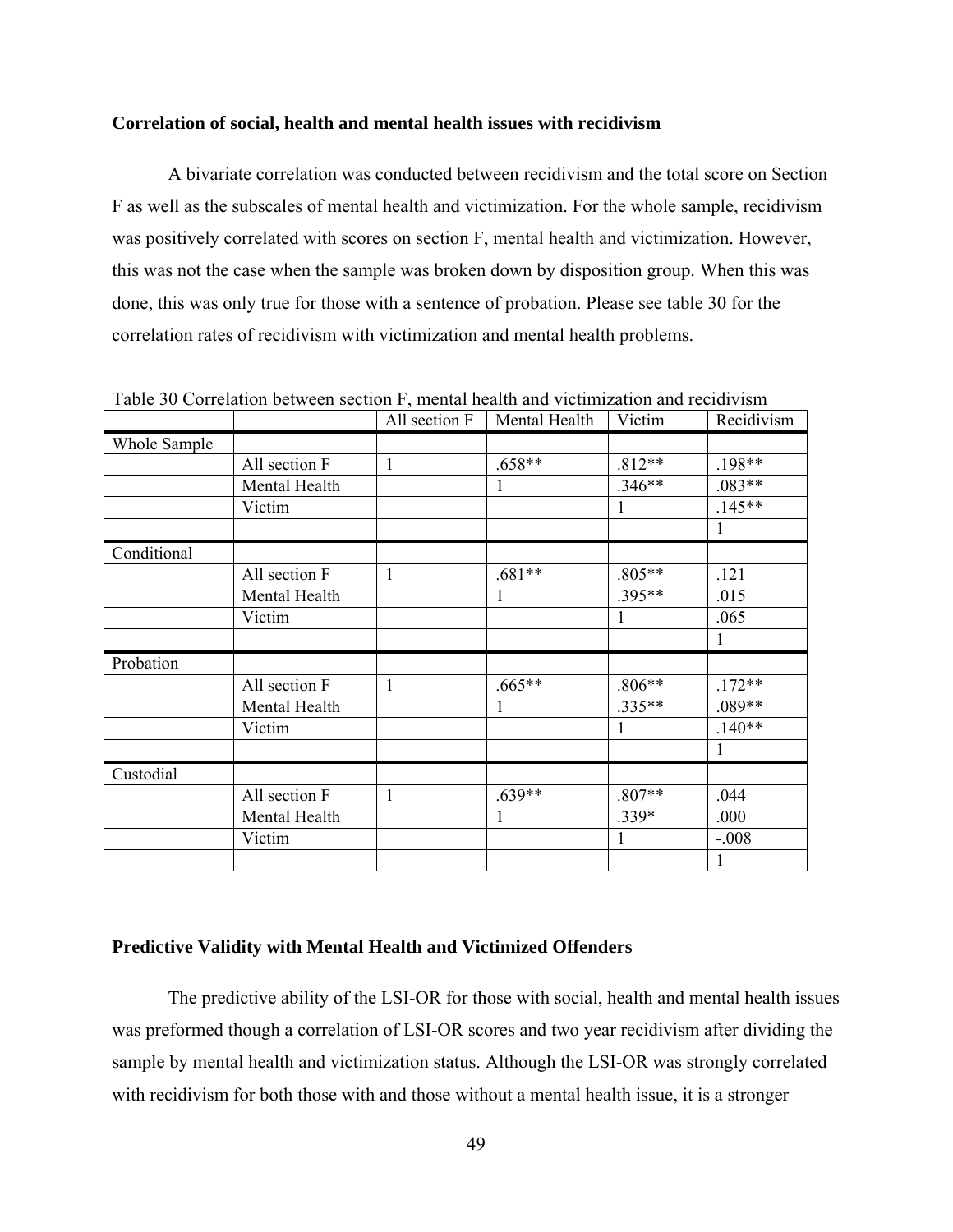predictor for those without a mental health issue. When considering past victimization, the LSI-OR is not significantly correlated with recidivism for conditional offenders with no past victimization. It is, however, strongly correlated with recidivism for those with past victimization. The LSI-OR has a strong correlation with recidivism for all other disposition groups, although the strength of the relationship is greater for those with no past victimization. Table 31 displays the correlation of LSI-OR score with recidivism by mental health status and past victimization.

| Tuote 31 - Contention occuredh Ebril Ort unu fectur chin o<br>montan nounth and appointent |              |             |           |           |  |  |  |  |  |
|--------------------------------------------------------------------------------------------|--------------|-------------|-----------|-----------|--|--|--|--|--|
|                                                                                            | Whole Sample | Conditional | Probation | Custodial |  |  |  |  |  |
| No Mental Health                                                                           | $492**$      | .390**      | $.380**$  | $.272**$  |  |  |  |  |  |
| Mental Health                                                                              | $.411**$     | $.293**$    | $.305**$  | $.248**$  |  |  |  |  |  |
|                                                                                            |              |             |           |           |  |  |  |  |  |
| No Victimization                                                                           | $462**$      | .165        | $.354**$  | $.276**$  |  |  |  |  |  |
| Victimization                                                                              | 439**        | $.508**$    | .333**    | .249**    |  |  |  |  |  |

Table 31 Correlation between LSI-OR and recidivism by mental health and disposition

The predictive ability of the LSI-OR was evaluated with ROC analysis. The AUC suggests that the LSI-OR is able to discriminate between recidivists and non-recidivists for offenders with and without mental health and past victimization issues. However, the AUC for offenders without mental health issues is larger than for those with mental health issues for the whole sample as well as for each disposition group. The AUC for those without past victimization is also larger than for those with victimization for the whole sample. When examining the individual disposition groups, offenders without past victimization have a larger AUC than those with past victimization for those with probation and custodial sentences but have a smaller AUC than those with past victimization for those with conditional sentences. Table 32 displays the AUC for ROC analysis predicting recidivism using LSI-OR scores for offenders with and without mental health issues and with and without past victimization.

Table 32 AUC for LSI-OR prediction of recidivism by mental health and victimization

|                  | Whole Sample      | Conditional       | Probation         | Custodial         |
|------------------|-------------------|-------------------|-------------------|-------------------|
| No Mental Health | $.810(.786-.833)$ | $.802(.668-.936)$ | $.775(.739-.811)$ | $.661(.602-.719)$ |
| Mental Health    | $.743(.712-.773)$ | $.749(.545-.952)$ | $.689(.644-.735)$ | $.646(.582-.711)$ |
|                  |                   |                   |                   |                   |
| No Victimization | $.795(.769-.822)$ | $.671(.499-.844)$ | $.758(.718-.797)$ | $.659(.594-.724)$ |
| Victimization    | $.764(.737-.791)$ | $.905(.834-.976)$ | $.712(.671-.753)$ | $.646(.587-.705)$ |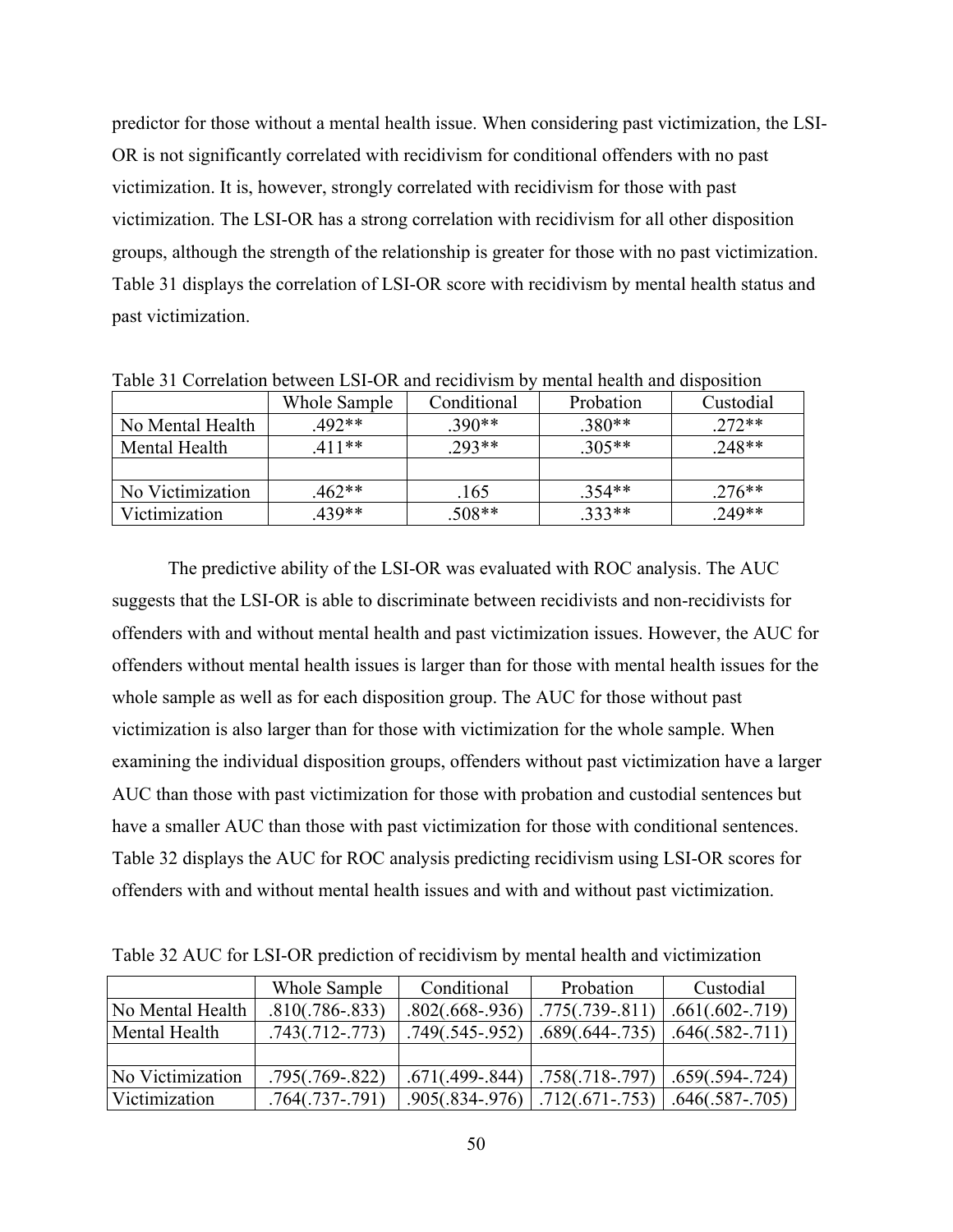## **Risk Level and Recidivism for Mental Health and Victimized Offenders**

Chi-square analyses were conducted using the original risk level (before override) and binary classification of section F, mental health issues and victimization. In each case, if an offender had an issue, it influenced risk level: Section F  $(\chi^2(4) = 351.238, p < .001)$ , mental health  $(\chi^2(4) = 142.541, p < .001)$  and victimization  $(\chi^2(4) = 264.231, p < .001)$ . The percentage of offenders with at least one mental health issue or at least one type of past victimization for each of the risk levels can be found in Table 33.

| Risk Level | <b>Section F</b> | Mental Health | Victimization |
|------------|------------------|---------------|---------------|
| Very low   | 58.1%            | 21.5%         | 23.0%         |
| Low        | 76.2%            | 34.7%         | 35.8%         |
| Medium     | 89.3%            | 41.7%         | 50.2%         |
| High       | 95.7%            | 48.9%         | 62.8%         |
| Very High  | 98.9%            | 64.1%         | 74.0%         |
| Total      | 82.4%            | 39.3%         | 45.8%         |

Table 33 Offenders with mental health and victimization issues by risk level

Cross tabulation analyses was conducted with original risk level on the columns and recidivism as the row variable. Layers were created for the presence or absence of issues on Section F, mental health and past victimization. The gamma statistic, a means of calculating the strength of association between the column and row variables, was computed for each cross tabulation. Gamma produces a symmetrical value with a range of -1 to 1. A value close to 0 reflects a weak association while a value closer to -1 or 1 reflects a stronger association. Recidivism was strongly associated with the risk level of the offender for both those with an issue on Section F, mental health or victimization; however, there is a stronger association for those with an issue. Table 34 displays the reoffence rate of offenders by risk level and presence or absence of social, health or mental health issues.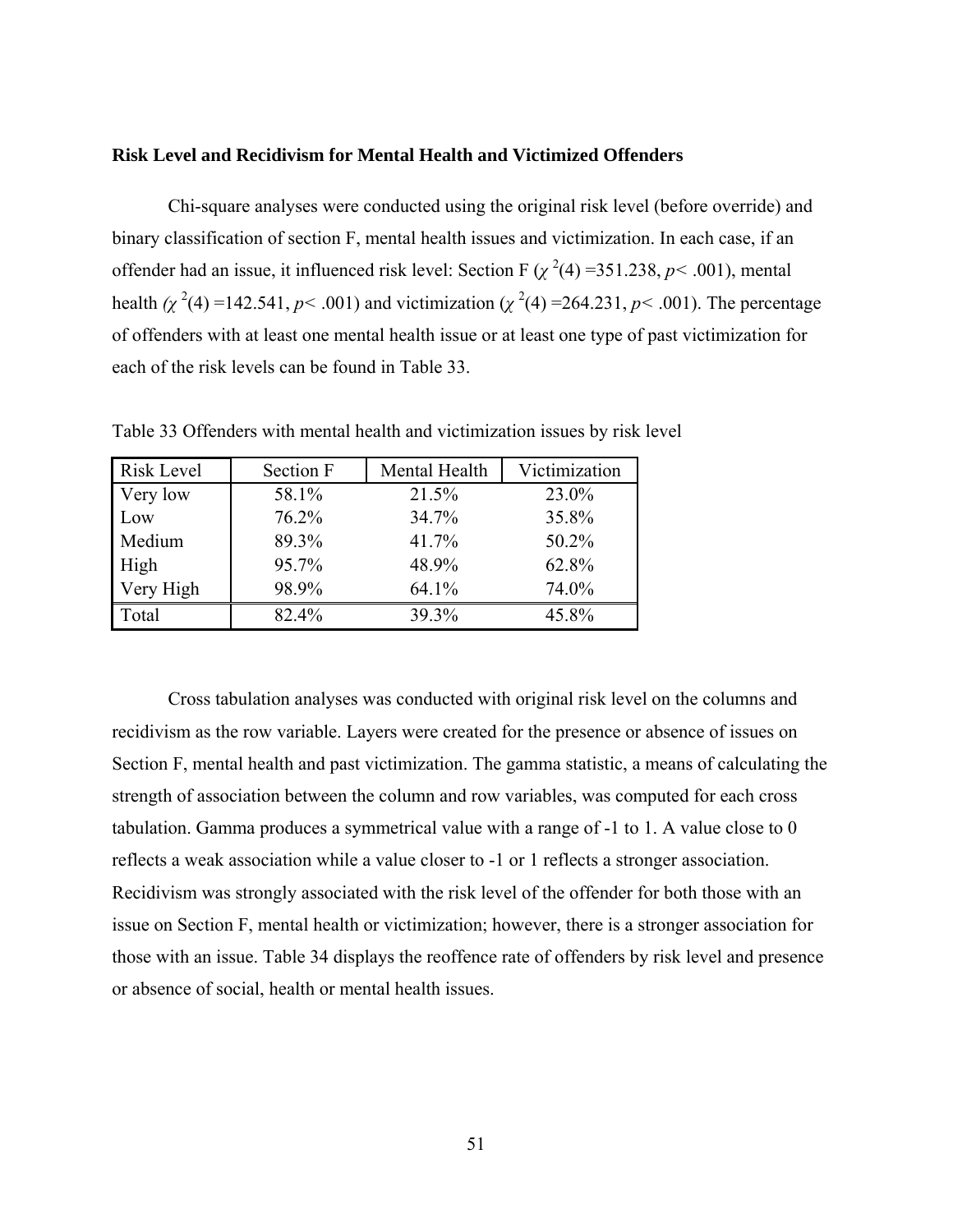|                      | VL   | L       | M     | H     | VH    | Total | Gamma*   | r        |
|----------------------|------|---------|-------|-------|-------|-------|----------|----------|
| Section $F(n)$       | 286  | 557     | 771   | 540   | 179   | 2333  |          |          |
| Recidivism           | 8.4% | 13.6%   | 27.8% | 54.6% | 73.2% | 31.7% | $.630**$ | $.416**$ |
| No Section $F(n)$    | 206  | 174     | 92    | 24    | 2     | 498   |          |          |
| Recidivism           | 3.4% | 6.3%    | 32.6% | 54.2% | 50.0% | 12.4% | .739**   | $.401**$ |
|                      |      |         |       |       |       |       |          |          |
| Mental Health (n)    | 106  | 254     | 360   | 276   | 116   | 1121  |          |          |
| Recidivism           | 9.4% | 16.9%   | 26.7% | 49.3% | 73.3% | 33.8% | $.579**$ | $.387**$ |
| No Mental Health (n) | 386  | 477     | 503   | 288   | 65    | 1731  |          |          |
| Recidivism           | 5.4% | $9.2\%$ | 29.4% | 59.7% | 72.3% | 25.6% | $.720**$ | $.464**$ |
|                      |      |         |       |       |       |       |          |          |
| Victim $(n)$         | 113  | 262     | 433   | 354   | 134   | 1296  |          |          |
| Recidivism           | 7.1% | 13.4%   | 27.0% | 54.2% | 70.1% | 34.4% | $.629**$ | $.415**$ |
| No Victim $(n)$      | 379  | 469     | 430   | 210   | 47    | 1535  |          |          |
| Recidivism           | 6.1% | 11.1%   | 29.5% | 55.2% | 80.9% | 23.2% | $.681**$ | $.436**$ |

Table 34 Reoffence rate (%) for special groups by LSI-OR risk level

\*Gamma is recidivism by risk level (2x5)

\*\*  $p < 001$ 

# **Logistic regression with LSI-OR, mental health and victimization**

Logistic regression analyses was conducted to examine the contribution of total score of the LSI-OR, the strength scales of the LSI-OR, mental health issues and past victimization to predict recidivism. The total score of the LSI-OR was entered on the first block and the total strength score, the total number of mental health issues and the number of past victimization issues were entered on the second block. The first logistic regression examined the sample as a whole and the second examined the sample separated by disposition group.

Across all disposition groups, the model was significant, -2 Log likelihood = 2742.079,  $\chi^2$  $(4) = 632.676, p < .001$  (Cox and Snell  $R^2 = .200$ , Nagelkerke  $R^2 = .288$ ). The Hosmer and Lemeshow Test (Hosmer & Lemeshow, 2000), however, was significant ( $\chi^2$  (8) = 16.006, *p* = .042) indicating that there might be a lack of fit in this model. While LSI-OR scores are a significant predictor of recidivism, the addition of the total strength scores, mental health and past victimization do not add to the model. For every unit increase of the LSI-OR score, the odds of committing a reoffence increased by 13.3% (Exp  $(\beta) = 1.133$ ). Table 35 presents the results of the regression analysis for the whole sample.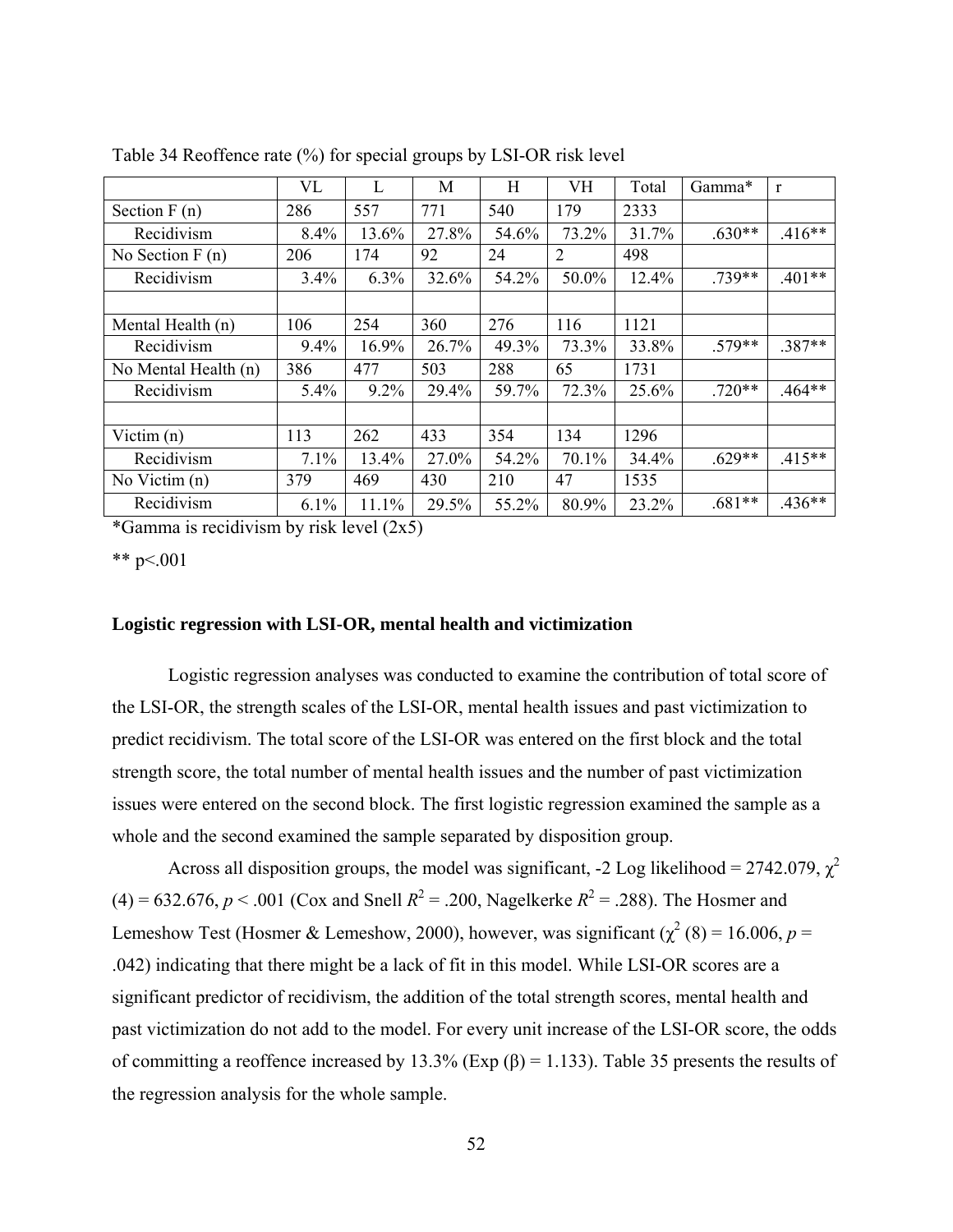|                       |          |           |         |    |            |              | 95% CI for Exp $(\beta)$ |       |
|-----------------------|----------|-----------|---------|----|------------|--------------|--------------------------|-------|
| Predictors            | β        | <b>SE</b> | Wald    | df | $p$ -value | $Exp(\beta)$ | lower                    | upper |
|                       |          |           |         |    |            |              |                          |       |
| <b>Whole Sample</b>   |          |           |         |    |            |              |                          |       |
| <b>LSI</b> Score      | .125     | .006      | 407.432 |    | < 0.01     | 1.133        | 1.120                    | 1.147 |
| <b>Total Strength</b> | $-.076$  | .040      | 3.610   |    | .057       | .927         | .857                     | 1.002 |
| Mental Health         | $-.072$  | .061      | 1.394   |    | .238       | .931         | .827                     | 1.048 |
| Victimization         | $-.037$  | .034      | 1.216   |    | .270       | .964         | .902                     | 1.029 |
| Constant              | $-2.753$ | .116      | 559.308 |    | < 0.01     | .064         |                          |       |

Table 35 Logistic regression analysis – whole sample

The second logistic regression was conducted to determine if the LSI-OR score was able to predict re-offence for individual disposition groups. While the overall model was significant for each of the dispositions [conditional, -2 Log likelihood = 113.384,  $\chi^2$  (4) = 23.778, *p* < .001 (Cox and Snell  $R^2 = .106$ , Nagelkerke  $R^2 = .222$ ); probation, -2 Log likelihood = 1685.035,  $\chi^2$  (4)  $= 242.646, p < .001$  (Cox and Snell  $R^2 = .116$ , Nagelkerke  $R^2 = .186$ ); custodial, -2 Log likelihood = 803.704,  $\chi^2$  (4) = 49.841, *p* < .001 (Cox and Snell *R*<sup>2</sup> = .074, Nagelkerke *R*<sup>2</sup> = .101)], items entered into the model at the second step did not add to its predictive ability [conditional,  $\chi^2$  (3) = 1.211, *p* = .750; probation,  $\chi^2$  (3) = 2.674, *p* = .445; custodial,  $\chi^2$  (3) = 5.561, *p* = .135]. The Hosmer and Lemeshow test for conditional and probation offenders were non-significant [conditional,  $(\chi^2 (8) = 7.059, p = .530)$ ; probation,  $(\chi^2 (8) = 13.923, p = .084)$  and the Hosmer and Lemeshow test for custodial offenders was significant,  $(\chi^2(8) = 17.465, p = .026)$ ]. This indicates that the prediction of recidivism matches well with the actual observation for conditional and probation offenders but not for custodial offenders. Table 36 presents the results of the regression analysis organized by disposition.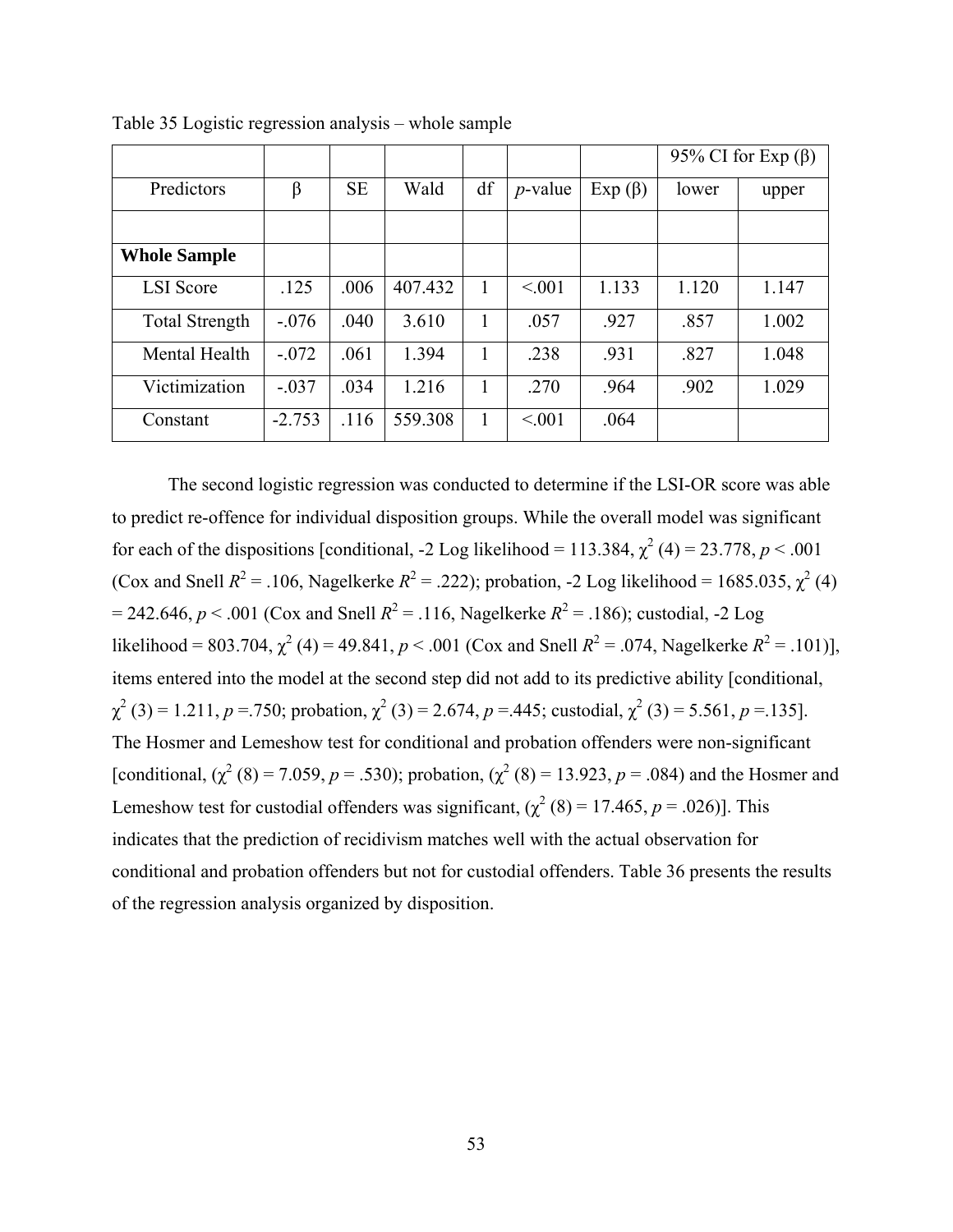|                       |          |           |         |              |            |               | 95% CI for Exp $(\beta)$ |       |
|-----------------------|----------|-----------|---------|--------------|------------|---------------|--------------------------|-------|
| Predictors            | $\beta$  | <b>SE</b> | Wald    | df           | $p$ -value | $Exp( \beta)$ | lower                    | upper |
| <b>Conditional</b>    |          |           |         |              |            |               |                          |       |
| <b>LSI</b> Score      | .134     | .030      | 20.181  |              | < 0.01     | 1.144         | 1.079                    | 1.213 |
| <b>Total Strength</b> | .072     | .135      | .288    | $\mathbf{1}$ | .592       | 1.075         | .825                     | 1.400 |
| Mental Health         | $-.094$  | .333      | .080    | 1            | .777       | .910          | .474                     | 1.746 |
| Victimization         | $-.135$  | .194      | .487    |              | .485       | .874          | .598                     | 1.277 |
| Constant              | $-4.088$ | .598      | 46.659  |              | < 0.01     | .017          |                          |       |
|                       |          |           |         |              |            |               |                          |       |
| <b>Probation</b>      |          |           |         |              |            |               |                          |       |
| <b>LSI</b> Score      | .107     | .008      | 161.829 | 1            | < 0.01     | 1.113         | 1.095                    | 1.132 |
| <b>Total Strength</b> | $-.071$  | .050      | 2.064   | $\mathbf{1}$ | .151       | .931          | .845                     | 1.026 |
| Mental Health         | $-.035$  | .079      | .195    | 1            | .659       | .966          | .828                     | 1.127 |
| Victimization         | .027     | .044      | .362    |              | .548       | 1.027         | .941                     | 1.121 |
| Constant              | $-2.828$ | .143      | 388.482 | $\mathbf{1}$ | < 001      | .059          |                          |       |
|                       |          |           |         |              |            |               |                          |       |
| <b>Custodial</b>      |          |           |         |              |            |               |                          |       |
| <b>LSI</b> Score      | .078     | .012      | 44.011  |              | < 0.01     | 1.082         | 1.057                    | 1.107 |
| <b>Total Strength</b> | .017     | .100      | .028    | $\mathbf{1}$ | .866       | 1.017         | .835                     | 1.238 |
| Mental Health         | $-.064$  | .106      | .362    |              | .548       | .938          | .763                     | 1.154 |
| Victimization         | $-112$   | .056      | 3.977   |              | .046       | .894          | .801                     | .998  |
| Constant              | $-984$   | .259      | 14.394  |              | < 0.01     | .374          |                          |       |

Table 36 Logistic regression analysis by disposition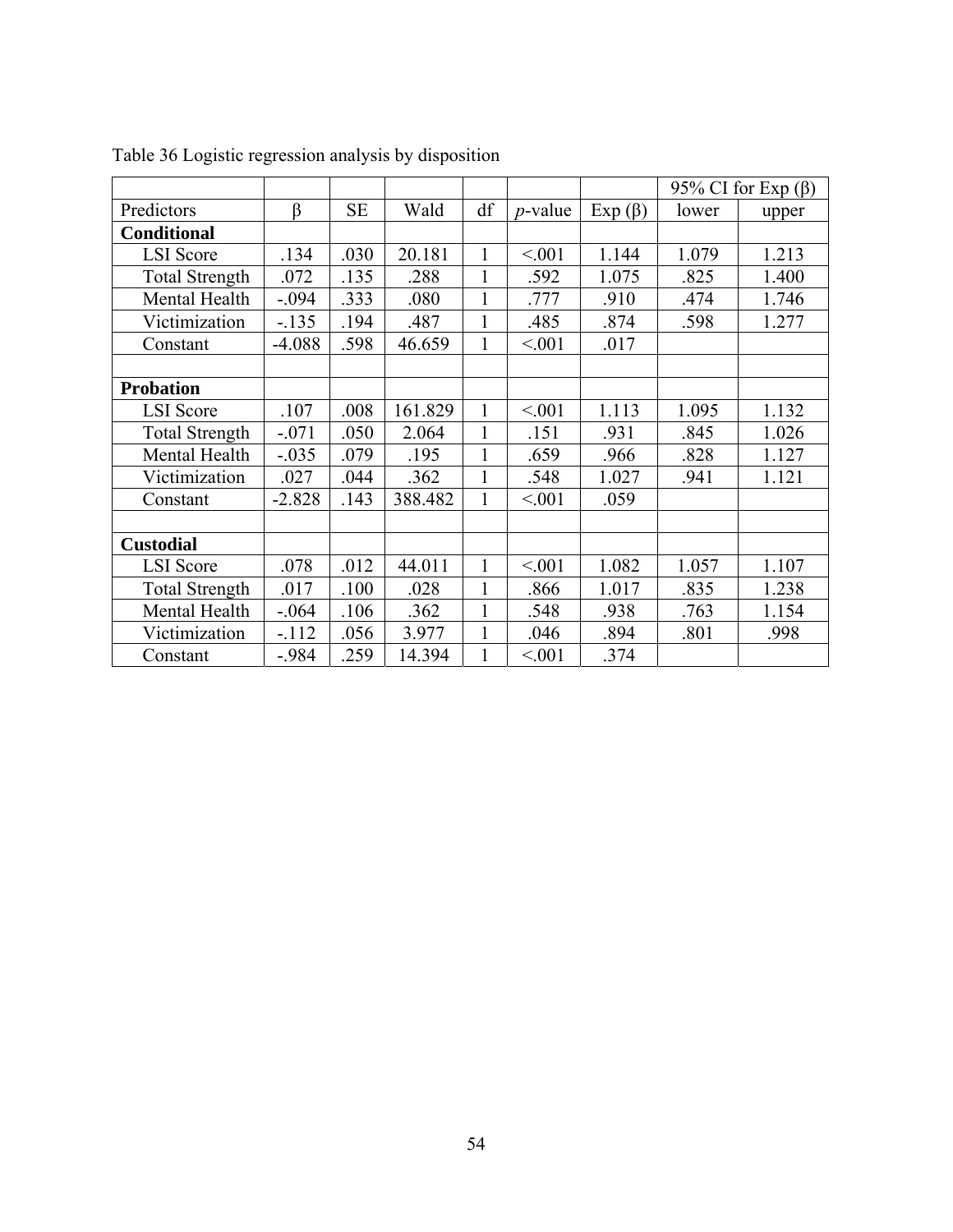# CHAPTER 4 DISCUSSION

While there has been extensive research assessing the validity of the Level of Service Inventory for male offenders, less research has examined the applicability of this risk assessment tool for female offenders. The purpose of this study was to expand this literature base by evaluating the predictive ability of the LSI-OR for a large sample of female offenders sentenced provincially. It was expected that the LSI-OR would demonstrate good psychometric properties, differentiate offenders who reoffended from those who did not reoffend, assign a higher risk level to offenders who were more likely to commit a reoffence, and be equally applicable to various subgroups of female offenders.

## **Internal Consistency**

 The scale's internal consistency was first examined to ensure the LSI-OR measures one construct. Overall, the LSI-OR produced high alpha coefficients while producing slightly lower alpha levels when the disposition groups were examined separately. As expected, alpha levels for LSI-OR subscales were lower than for the whole scale. Particularly, alpha levels for subscales with four or fewer items had considerably lower alpha levels when compared to the entire scale. This, however, might be expected as internal consistency often falls when the number of items is reduced. Importantly, it is these smaller scales that also were found to report lower correlations with recidivism. While one might suggest that there is therefore a need for additional items to bolster the alpha levels of the subscales, it should be noted that it is the total score of the LSI-OR that should be used to determine risk to recidivate and not these subscales. Rather, it is the purpose of the subscales to direct treatment. Although this is an important part of the case management portion of the LSI-OR, it lay outside the scope of this examination. Overall, there is evidence to suggest that the items that make up the subscales are legitimately grouped together and that the items that make up the LSI-OR measure the same construct.

 These alpha levels reported in this study were consistent with those reported from a large sample of both male and female offenders from Ontario (Andrews, Bonta & Wormith, 2004; pp.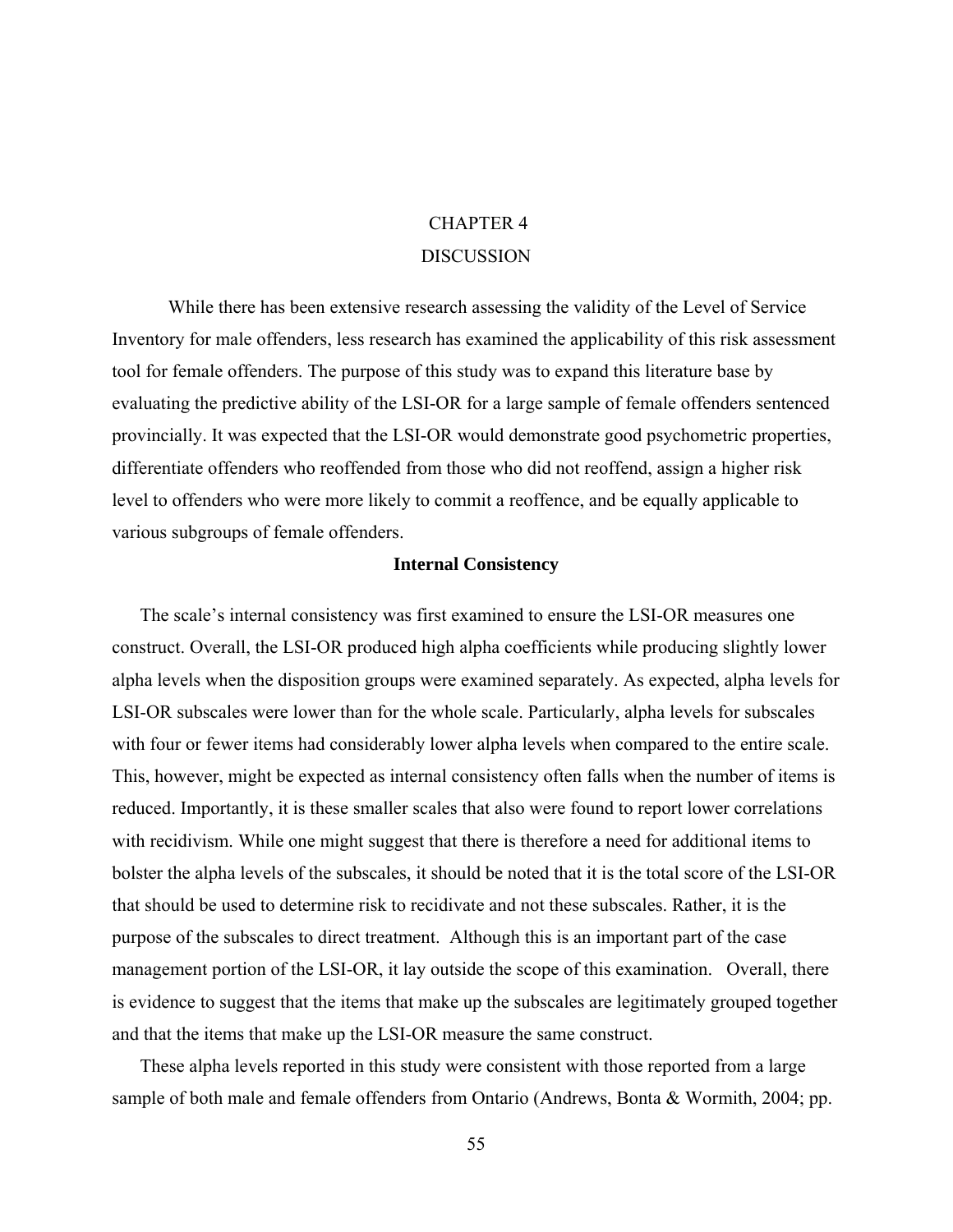109). The current study reports slightly higher alpha levels when examining the entire sample and probationers only but slightly lower when examining custodial offenders only (See Appendix C).

## **Predictive Validity**

### **Overall LSI-OR**

 This study used three types of analyses to determine the predictive validity of the LSI-OR First, the average LSI-OR score for recidivating offenders was compared to the average LSI-OR score of non-recidivating offenders. While, this comparison indicated that recidivating offenders were more likely to have a higher LSI-OR score, it did not measure the strength of the relationship between LSI-OR scores and recidivism.

 The second analysis revealed the strength of relationship. The correlation coefficient demonstrated a positive relationship between LSI-OR scores and recidivism that would be considered moderate (Cohen, 1988). This suggests that as the LSI-OR scores increase so does the likelihood of recidivating. While this is a common method of determining predictive validity, it has been criticized because it can be affected by the base rate of offending. In order to do this, a different type of analysis was required.

 Third, the relationship with recidivism was measured using the area under the curve associated with receiver operating characteristic analysis. This measure of predictive validity indicated that the LSI-OR differentiated between true and false positives at what is considered to be at a fair level (Tape, 2003), ROC analyses are independent of the base rate, or number of offenders who reoffend.

## **LSI-OR Subscales**

 Further examination into the LSI-OR subscales indicated that they were also able to distinguish between offenders who recidivated from those who did not. While the average scores on all subscales were higher for those who recidivated than for those that did not recidivate, the predictive validity of the subscales varied greatly. The subscale with the greatest predictive ability (criminal history) was related to recidivism at a level that approximated that of the complete LSI-OR. Four subscales (companions, pro-criminal attitudes, substance abuse and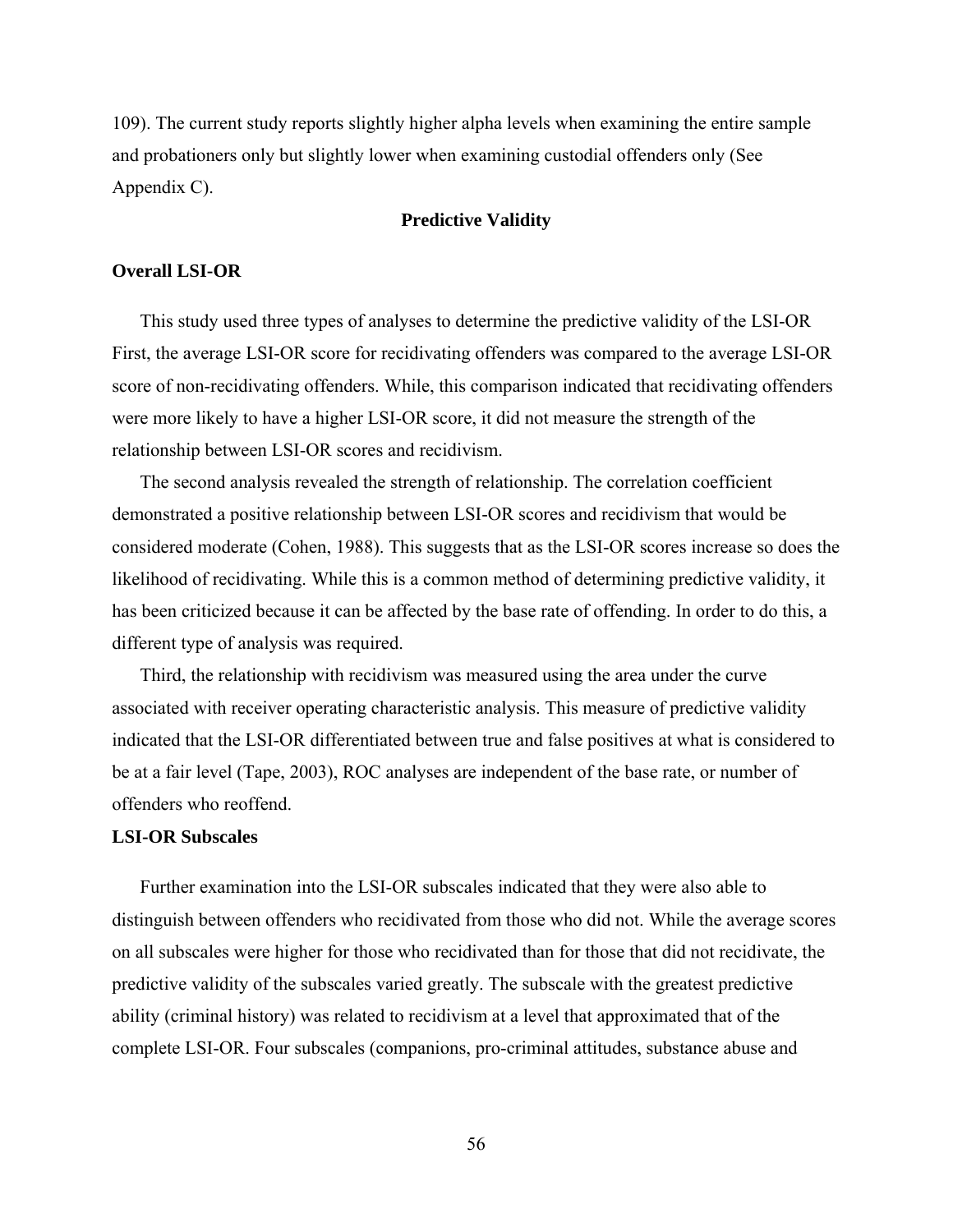antisocial patterns) had a moderate predictive validity and the remaining (education/ employment, leisure/ recreation and family marital) had a low predictive validity.

# **Female Offender Subgroups**

The predictive validity of the LSI-OR was also examined among numerous subgroups of female offenders. The first two sets of subgroups were defined by disposition and race. The second sets of subgroups were based on mental health and victimization history as derived from the "Other Client Issues" section of the LSI-OR.

## **Disposition groups**

 While the predictive ability of the LSI-OR was strongest when examining the sample of offenders as a whole, correlation and ROC analyses indicated that it was also able to predict recidivism for all disposition groups separately, although at a lower level. This appears to be a common effect as it has also been found in many previous studies (Girard and Wormith, 2004; Rettinger, 1998; Raynor, Kynch, Roberts & Merrington, 2000). This is most likely the result of a reduced range of values. As the heterogeneity of the sample is decreased, so is the ability to detect a difference between groups (Gee, 1993). Gee proposes that when examining a portion of the sample associated with the dependent variable, there is less variability on the independent variable to differentiate offenders who do reoffend from those who do not. Thus, in this case, as incarceration is associated with risk to reoffend (those offenders who have been incarcerated have previously committed a more serious offence, are more likely career criminals and therefore more likely to reoffend), it can be expected that the LSI-OR would be less likely to detect a difference for this group when examined alone. .

 The disposition group with the strongest predictive validity was probation followed closely by conditional and more distantly, offenders who served a custodial sentence. It is likely that the strength of the relationship in the probationer sample is a result of the sample size. The probation portion of the sample was considerably larger than the other two dispositions and therefore the greatest power.

 While incarcerated offenders had an appropriate range of LSI-OR scores with an appropriate standard deviation, they were more homogeneous in their likelihood to reoffend. One possible explanation is that custody offenders are a more homogenous group. They have a higher base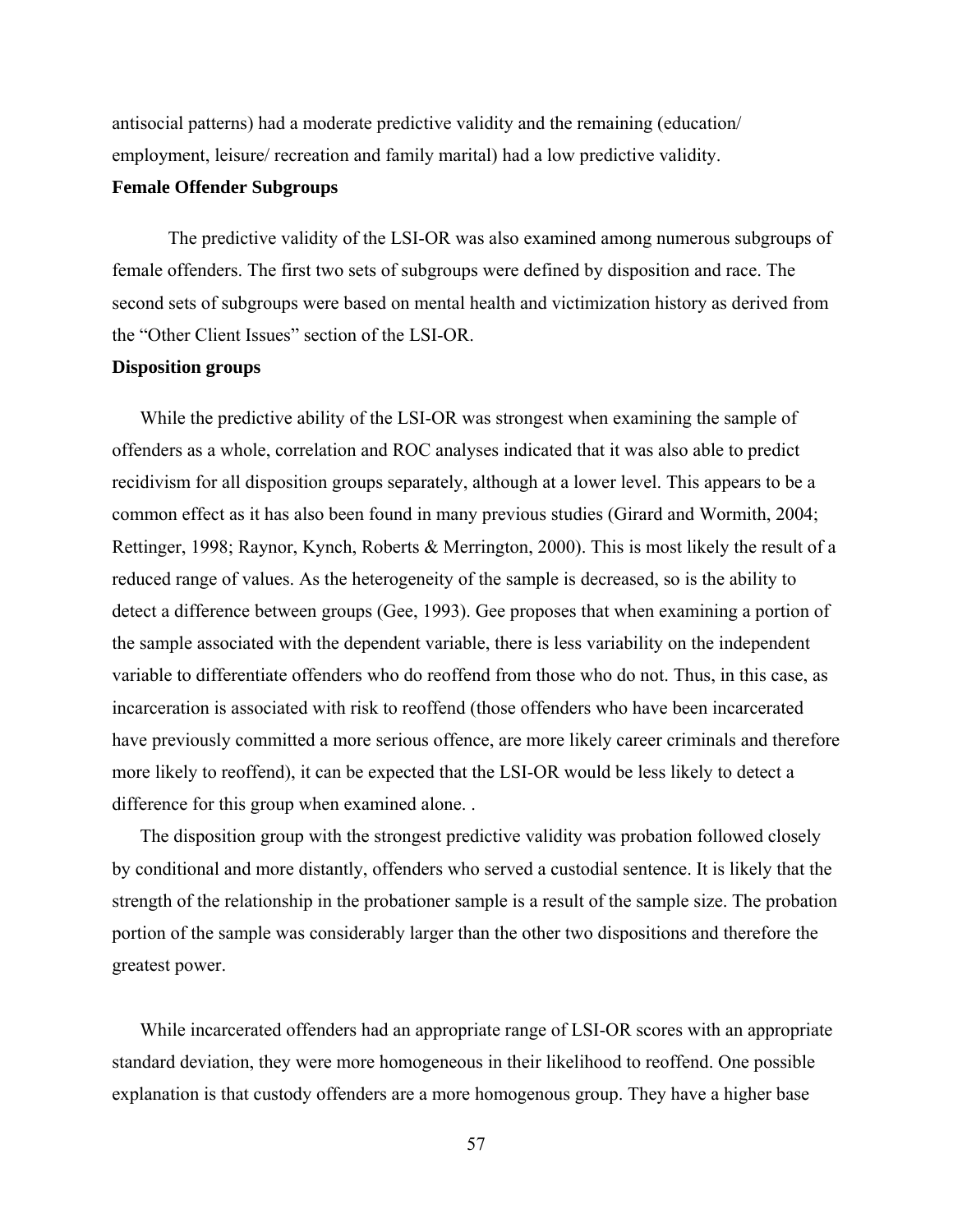rate of recidivism and so are more likely to go on to commit a reoffence. However, this does not completely satisfy the predictive difference between custodial and probation offenders as one feature of ROC analysis is to not be affected by base rates. A second potential explanation rests in where the LSI-OR is conducted. For custodial offenders, the LSI-OR assessment is performed in the institution while the assessment of probation and conditional offenders the LSI-OR is performed in the community, the place where the reoffence will actually take place. It may be that the LSI-OR is better predictive when conducted in the setting that resembles the environment in which the offender then has the opportunity to reoffend. In the future, perhaps institutional charges could be examined for custodial offenders to see if this outcome measure is better associated with LSI-OR scores.

## **Racial groups**

 As with disposition groups, the LSI-OR has shown predictive validity for the four racial groups examined, but generally at a lower level than recorded for all groups combined. While one racial group, Black offenders, registered correlation and a ROC analysis results stronger than that for the entire sample, the predictive validity for the other three groups was below this mark. In particular, the LSI-OR had a considerably lower predictive ability for offenders of "other" racial background. These findings merit further investigation as there is considerable concern about the applicability of the LSI-OR and other risk assessment tools to differing racial categories (Zinger, 2004).

 Unlike the situation of the disposition groups, it should not be expected that LSI-OR scores or risk to reoffend would systematically vary according to racial group. While not expected, analyses indicated that the race of the offender did influence LSI-OR scores. This may have been an influential factor in reducing the predictive ability between racial groups. However, if this were the case, it would be expected that the predictive validity of the LSI-OR would be reduced for all racial groups. This possibility is supported by the work of Bonta, LaPrairie and Wallace-Capretta (1997). These researchers examined the subscales of the Manitoba Risk/Needs Scale and reported that, while most risk factors were predictive for both Aboriginal and Non-Aboriginal offenders, two subscales (Family/Marital and School/Employment) did not predict the risk to reoffend. Similarly, in the current study, the Family/Marital subscale was least predictive of reoffending, particularly when broken down by racial group. Although it distinguished recidivists from non-recidivists, and was correlated with recidivism for other racial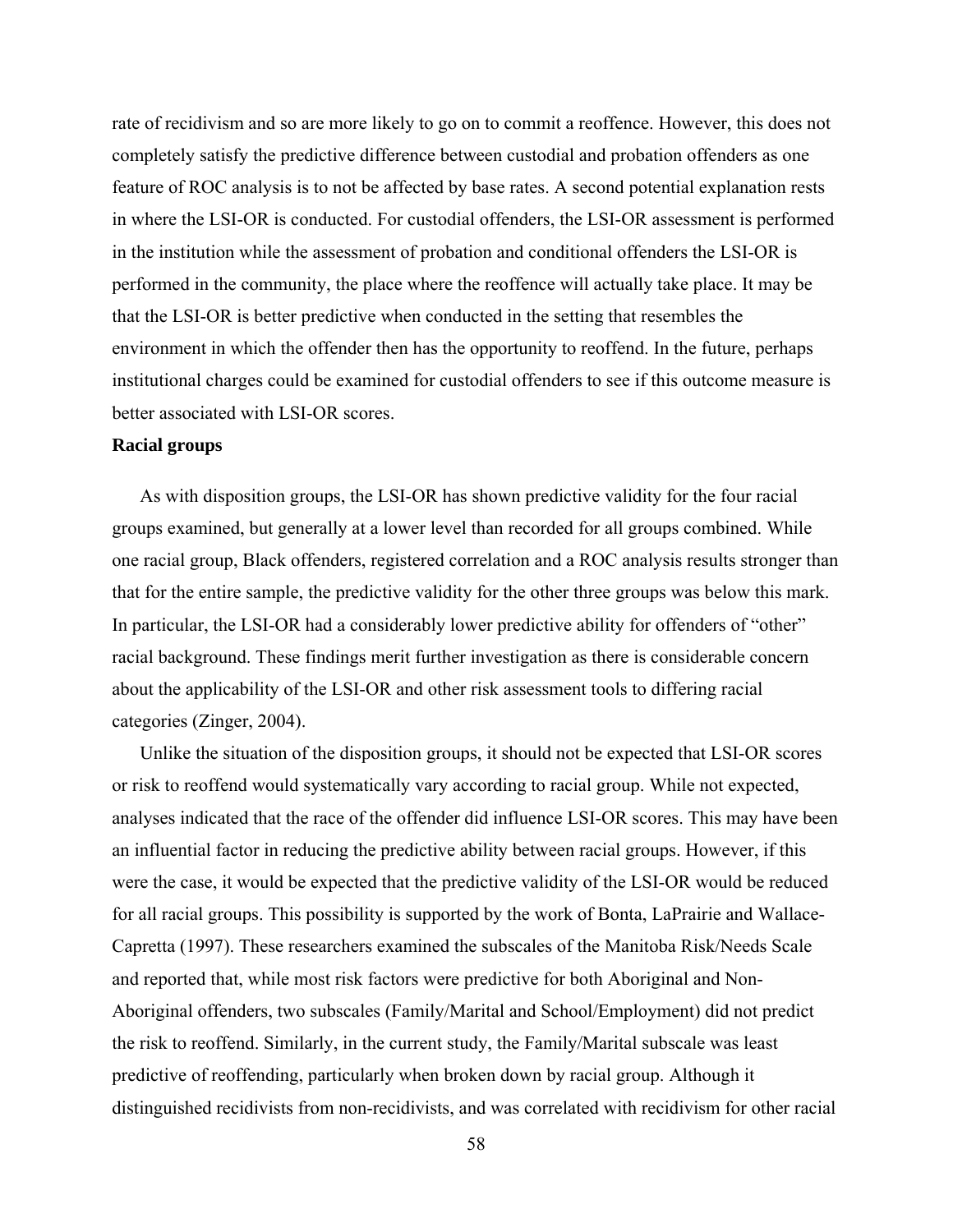groups, this did not occur with the sample of Black offenders. It is interesting to note that in spite of this, the LSI-OR was most strongly correlated with recidivism and had the largest area under the curve in ROC analyses for black offenders.

## **Offenders with mental health issues**

 An important subgroup of this female offender sample consisted of those who had a mental health issue because it has been frequently suggested that female offenders are more likely to have a mental disorder than male offenders and this may affect their likelihood of recidivism. It is, however, unclear whether having a mental disorder should be considered a risk or a protective factor in determining risk to reoffend. It was expected that the LSI-OR would be equally valid for offenders with and without a mental disorder. Support from this comes from Bonta, Law and Hanson (1998). These researchers examined 74 predictor variables in personal demographics, clinical, criminal history and deviant lifestyle for application to mentally disordered and nonmentally disordered offenders and concluded that the risk factors that predicted recidivism for non-mentally disordered offenders were largely the same for mentally disordered offenders.

 The results of this study revealed that female offenders with a mental disorder had a higher average LSI-OR score and were also more likely to reoffend. Moreover, the correlation of LSI-OR scores with recidivism for those with mental health issues was lower than for those without mental health issues. This difference was less pronounced for custodial offenders than for conditional and probation offenders. Although the predictive validity of the LSI-OR was lower for the offenders with mental health status, the addition of mental health status to the LSI-OR did not add to the predictive validity of the LSI-OR.

 This finding runs contrary to that of Girard and Wormith (2004) who found that male offenders with mental health issues had higher LSI-OR scores but were also slightly less likely to commit a reoffence. However, it is in line with the research of Blanchette and Motiuk (1996) who found that federally sentenced female offenders with a major mental disorder were more likely to be readmitted for a violent offence, a non-violent offence or a technical violation. Consequently, it appears that the impact of mental health issues on recidivism may differ by gender. Further research should explore the potential for a differential effect of mental disorder on recidivism for male and female offenders.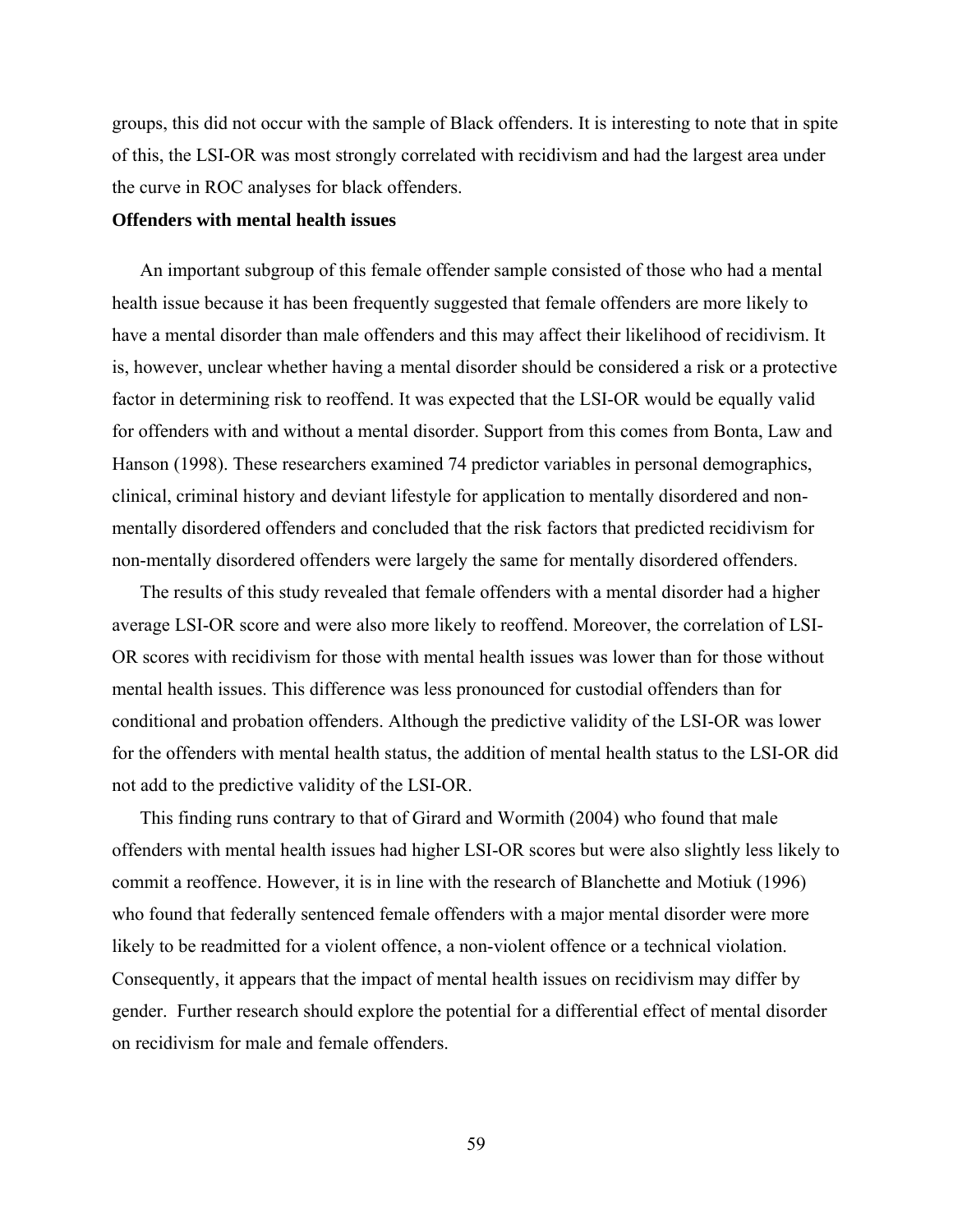#### **Offenders with past victimization**

 The predictive validity of the LSI-OR was also examined for female offenders with a history of victimization. In general, offenders who had previously been victimized had higher LSI-OR scores than those who had not been victimized. Victimized offenders were also more likely to reoffend, although, when analyzed by disposition type, it became apparent that this effect occurred primarily among those offenders who were serving a sentence of probation.

 In general, the LSI-OR was predictive of reoffence both for offenders who had and who had not been previously victimized, although the effect was stronger for the second group. However, this pattern varied by disposition group. Although the LSI-OR was positively correlated with reoffence for previously victimized offenders in the probation and custodial disposition groups although this correlation was at a lower level than for those who had not reported past victimization. For offenders serving a conditional sentence, while the LSI-OR was positively correlated with recidivism for those who had been victimized, the correlation with recidivism was not significant for those who had not been victimized.

 Although past victimization was positively correlated with recidivism, it did not contribute incrementally to the prediction of reoffence. This was found to support the bulk of research examining the effect of victimization on recidivism. While much of this research has determined no association (e.g., Loucks & Zamble, 1999; Rettinger, 1998), others have found an association. For example, Bonta, Pang, Wallace-Capretta (1995) reported that while sexual abuse as an adult or as a child and physical abuse as a child was not related to recidivism, physical abuse as an adult was related to reoffence.

 Although 46 percent of the current sample of female offenders had experienced past victimization of at least one type, victimization was not found to be related to recidivism over a two year period. Thus, it is not recommended to include this variable when trying to determine the risk of reoffence. In sum, the predictive validity of the LSI-OR was supported for use with female offenders, with mental health and victimization issues having not incremental validity to their predictions. However, it is unclear why the LSI-OR did not significantly predict recidivism among previously unvictimized offenders serving a conditional sentence. Further research should examine this effect to determine if this is consistent across samples.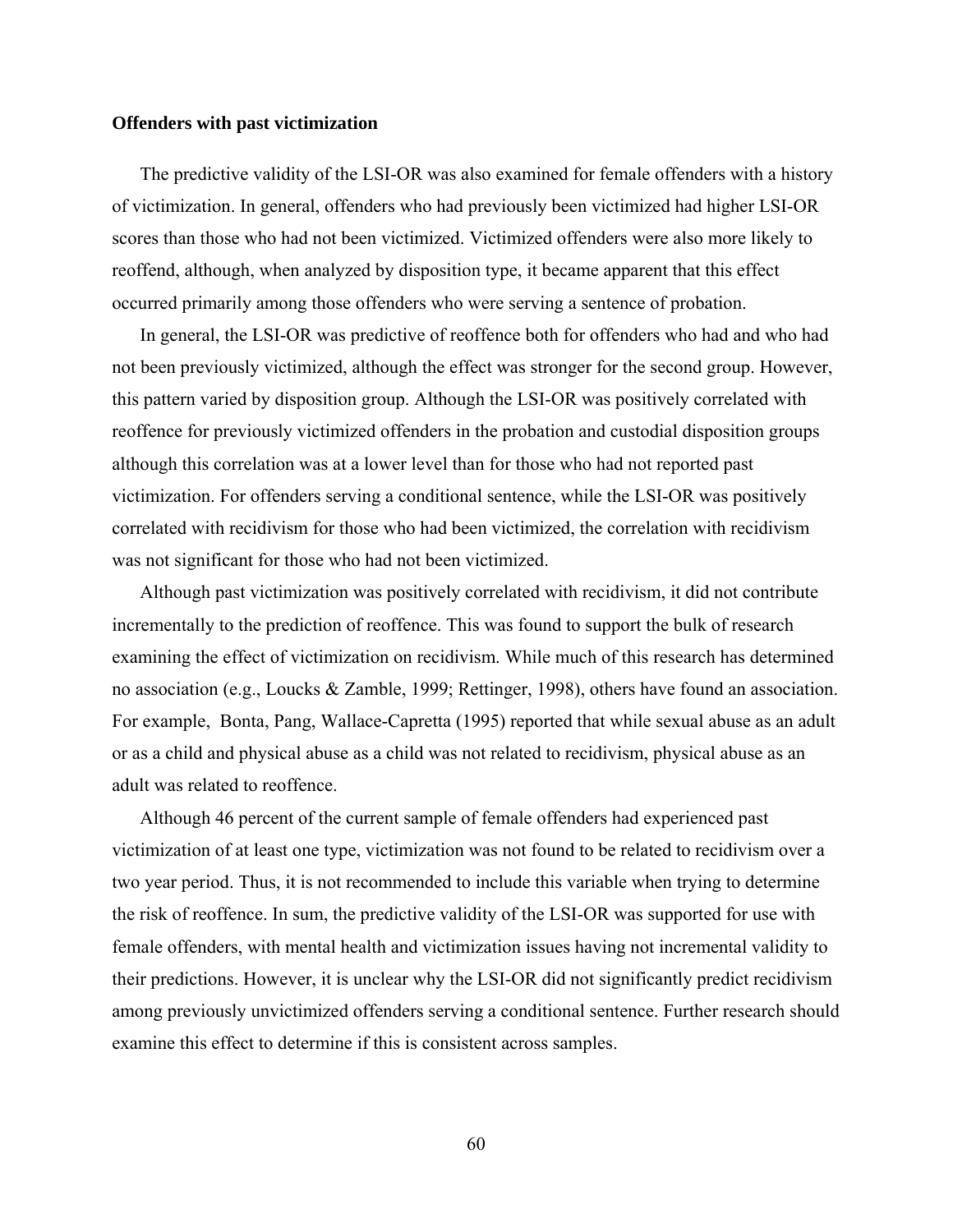## **Use of Override to Change Risk Level**

Risk levels are a key feature of the Level of Service Inventory because they are used to group offenders together who have a similar risk to reoffend. These groupings are also used to make programming, supervision and release decisions for individual offenders. After determining that LSI-OR scores were predictive of recidivism, it was also important to demonstrate how LSI-OR scores should be translated into risk level recommendations. The original set of risk levels, which are provided in the LSI-OR manual, was predictive of recidivism as demonstrated by ROC and correlation analysis. These risk levels were then compared to risk levels generated following the application of clinical override. Finally, two new methods of determining risk levels were explored with the hope of developing risk categories that approximate the predictive ability of the raw scores.

## **The original risk levels**

The original risk levels assigned were based on cut-offs suggested to be appropriate for both male and female offenders in the LSI-OR manual (Andrews, Bonta & Wormith, 2004). Predictive validity analyses suggested that these risk levels are quite adequately related to recidivism ( $r = .438$ , AUC = .770), but are not as strong as LSI-OR raw scores ( $r = .462$ , AUC = .785). This comes as no surprise as the translation from risk score to risk level on the LSI-OR is achieved by collapsing as 44-point scale to a 5-point scale. It is also noted that these risk levels are not necessarily the final risk levels that are assigned to offenders as assessors are allowed, in accordance with the LSI-OR manual (Andrews, Bonta & Wormith, 1995) to increase or decrease the risk level if it is believed that the original does not adequately represent the offender. In other words, the final risk level assigned to the offender occurs after the application of the clinical override.

## **Clinical override risk levels**

 The final risk level applied to offenders uses the original risk level as derived from the LSI-OR total score (Andrews, Bonta & Wormith, 1995) as a base, but then it may be raised, maintained, or lowered according to the clinician conducting the assessment. The clinical override, as applied to these offenders, followed the same pattern as in previous studies. Overall, the clinical override was used in 11.6% of cases. While 9.2% of offenders had their risk level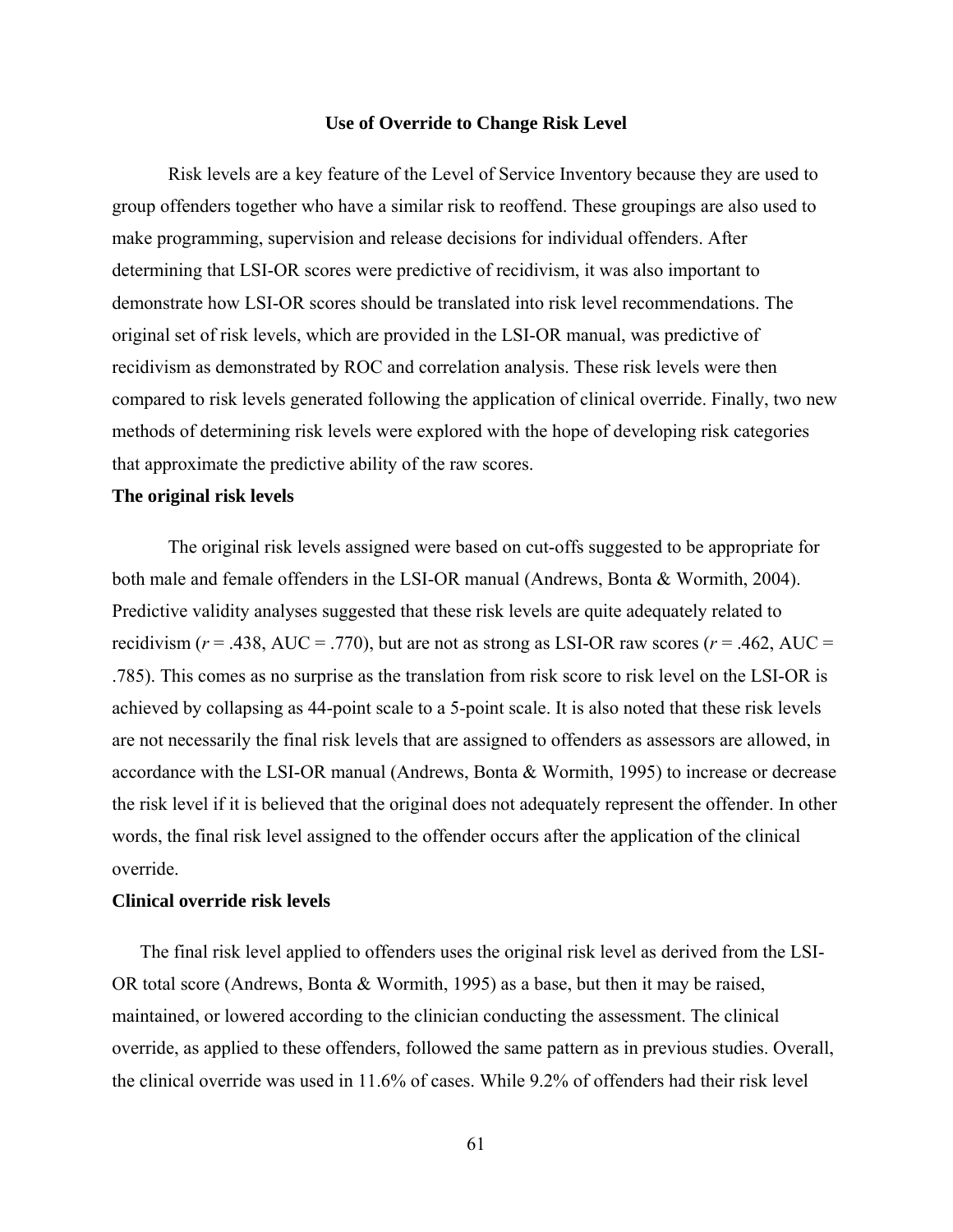increased, 2.4% of offenders had their risk level decreased. The proportion of raised and lowered risk levels was not equivalent for community (probation and conditional sentence) and institutional offenders. While approximately the same proportion of community offenders (2.1%) and institutional offenders (3.5%) had their risk levels decreased, a larger proportion of community offenders had their risk levels increased (11%) compared to institutional offenders (3.0%). Andrews, Bonta and Wormith (2004, pp.124) reported a similar pattern of overrides. These authors report that 1.7% of community offenders and 3.4% of institutional offenders had their risk levels decreased while 16.4% of community offenders and 3.8% of institutional offenders had their risk levels increased in the override process.

 The purpose of the clinical override is to aid in the prediction of recidivism and not to suggest treatment options. As a result, the prediction of recidivism is the key outcome that should be examined when determining if the override should be used. The results of this study indicate that the LSI-OR risk level is predictive of recidivism following the application of the clinical override  $(r = .412, \text{ AUC} = .755)$ . However, the current findings revealed no improvement over the originally assigned risk levels. It is therefore suggested that the use of clinical override should be specifically examined to clarify its role in predicting recidivism. Such a finding is consistent with that of Wormith and Goldstone (1984) whose research indicated that the addition of subjective variables to a statistical risk assessment instrument did not increase its predictive validity. Similarly, Harris, Rice and Cormier (2002) found that the prediction of violence by the actuarial risk assessment tool, the Violence Risk Appraisal Guide (VRAG) was not improved following the addition of clinical judgement.

While few studies have examined the addition of clinical judgement to actuarial methods of risk assessment, there is a large body of research comparing the two types of assessment. Meta-analyses conducted by Grove and Meehl, (1996), Grove, Zald, Lebow, Snitz and Nelson (2000) and Ægisdóttir and colleagues (2006) suggest that mechanical or statistical methods consistently outperform clinical judgements on prediction tasks across a variety of domains (e.g. educational, financial, forensic).

### **Changing cut-offs used to determine risk levels**

While the original risk levels are adequate for the prediction of recidivism, it is also important to consider the possibility that other risk level systems might better reflect the risk that offenders pose to reoffend. Therefore, two other sets of risk levels were developed and compared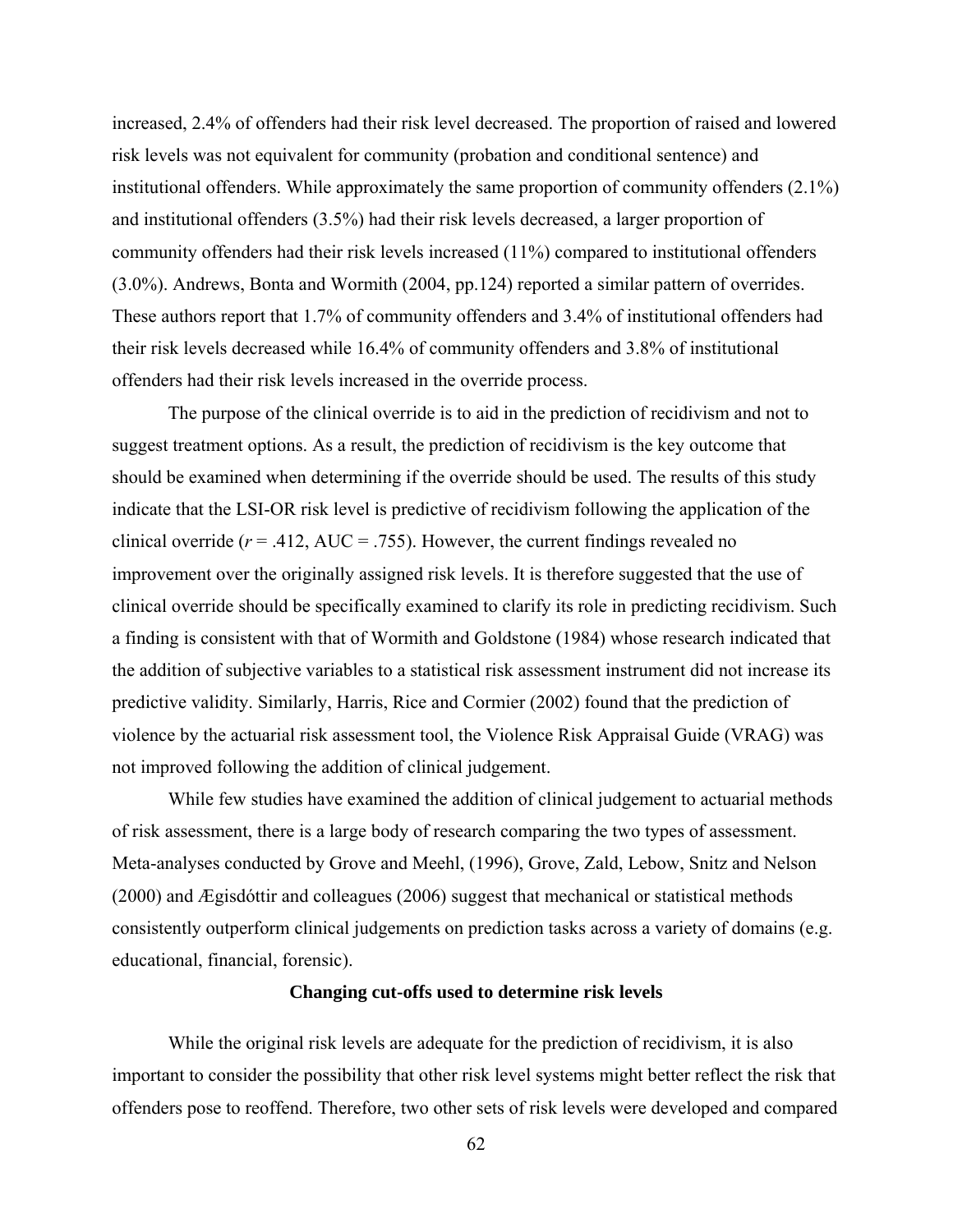to the original risk levels proposed in the LSI-OR manual. The second set of cut-offs was developed using a method proposed by Coulson and colleagues (1996) in which approximately equal percentages of offenders were allocated to each risk level and the third was developed statistically using recursive partitioning in which groups are developed statistically to maximize their differences (Gaudard, Ramsey & Stephens, 2006).

The latter two risk level systems and their respective new cut-offs produced correlations and ROC curves that were similar to each other, but modestly superior to those of the original scheme described in the LSI-OR manual. However, the two methods produced considerably different distributions of offenders and reoffenders. The statistical-recursive cut-offs were more likely to classify offenders in a lower risk level than the Coulson-type cut-offs. In particular, the statistical cut-offs classified 8% fewer offenders in the two highest risk levels and 28% fewer in the highest risk level, while also classifying 8% more offenders as Low Risk that the statisticalrecursive system. As changing the distribution of offenders in the risk levels will have practical implications for correctional agencies as the risk level an offender is assigned to is used to make numerous correctional decisions. Before either of these schemes is adopted, they should be reviewed with considerable caution. Appendix D displays the distribution of offenders and reoffenders for the original risk levels, Coulson-type risk levels and statistically generated risk levels.

 Further research may also want to investigate risk level cut-offs for female offenders that reflect the proportion of reoffenders found in each category for male offenders. In this way, the descriptive properties of risk levels would be the same for both genders.

### **Limitations and Future Considerations**

A clear strength of this research comes from the large size of the data set made available by the OMCSCS; however, operating with such a large data set collected by a third party presents a unique challenge. First, one must rely on the accuracy of hundreds of staff to conduct the assessment precisely according to manual and its scoring instructions. Secondly, on must rely on this same staff to input the test data accurately into a large, province-wide database. As mentioned earlier, extensive data cleaning was required to ensure the individual items and subscale scores corresponded with the overall LSI-OR score. While it is believed that all changes made were accurate, it is possible that some incorrect assumptions were made in cleaning the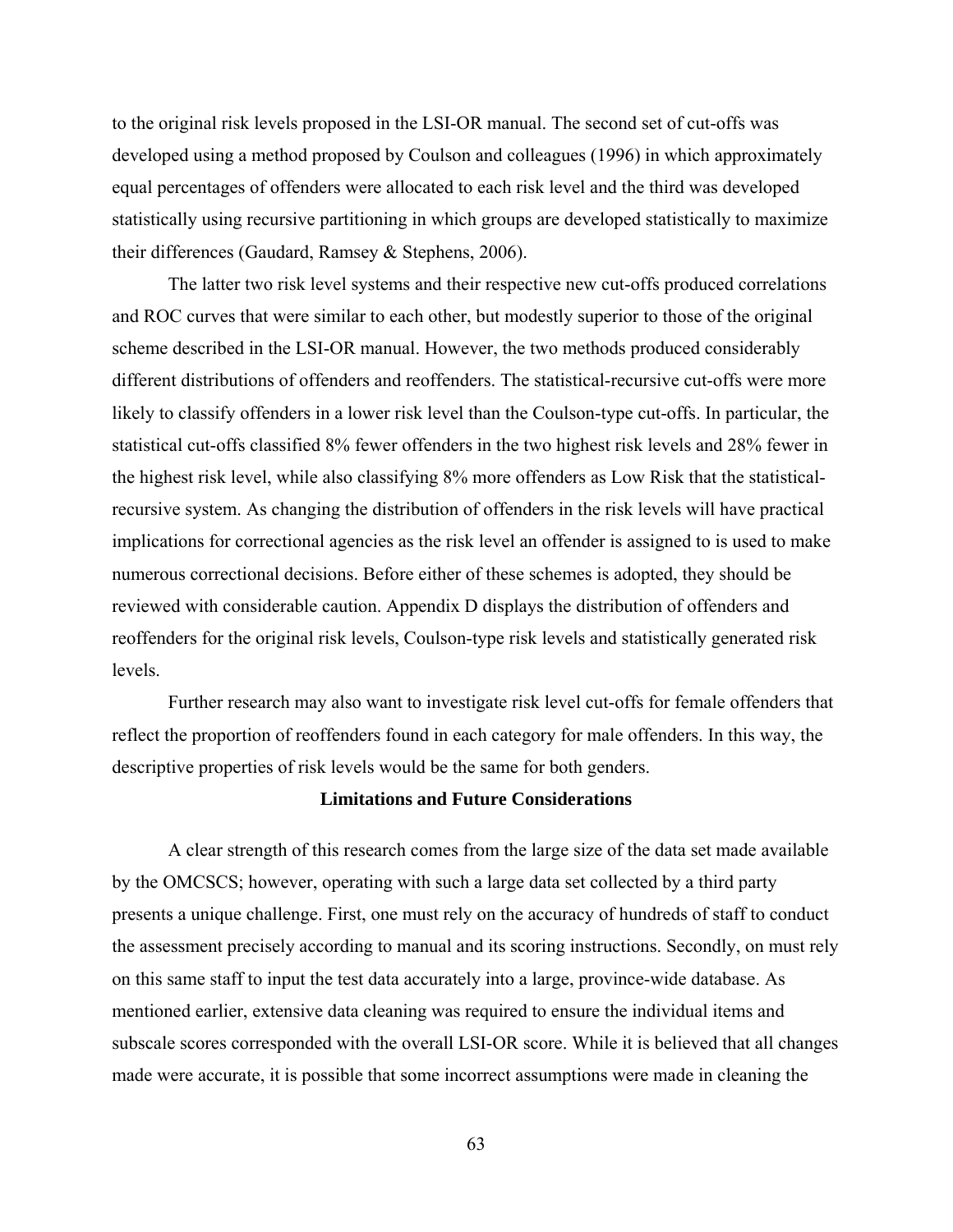item data. If there were errors created as a result of cleaning item data, they would have affected the calculation of alpha levels for the examination of internal consistency.

A second challenge to be considered when examining the quality of data is the lag between the time the LSI-OR was conducted and the time of departure. For most offenders, the date of LSI-OR assessment and the date of release were not particularly close. This was a particularly long time difference for probationers. While it would have been preferable to conduct an LSI-OR immediately prior to the offenders release date to ensure it best represents the condition of the offender at release, this was not possible considering the large sample size. It is unclear whether there may or may not have been significant changes in the LSI-OR score as a result of the time between LSI-OR assessment date and release date. However, it may be noted as a point of strength that this study used the LSI-OR assessment in the same manner as is commonly used in the field, thus adding to the external validity of the instrument.

A weakness of the current research rests on the measure of recidivism. Recidivism data were coded from offender files that were maintained by Ontario's Ministry of Community Safety and Correctional Services and not from the Canadian Police Information Centre (CPIC) that is maintained by the RCMP and frequently used in recidivism studies of Canadian offenders. As a result any provincial offences committed in a jurisdiction other than Ontario would not be recorded. Although, it is unclear to what extent this has underrepresented the number of offenders that recidivate, it should be noted that moving from the province while serving a conditional or probationary sentence is very often prohibited. This limitation suggests the results of this study should be interpreted with caution, as the number of recidivists may be higher than stated.

The predictive validity of the LSI-OR was demonstrated quite well for this sample, but it remains limited in scope as it includes adult women from one province and it excludes federally sentenced women. Therefore, caution should be exercised when generalizing the findings to the whole female offender population. With this in mind, the correlation and ROCs reported here should not be viewed as being representative of female young offenders, offenders serving a federal sentence or those in other jurisdictions. It rests on further studies to replicate the current study.

While there is a large body of research assessing the predictive validity of male offenders, there is considerably less that compares male and female offenders. Future research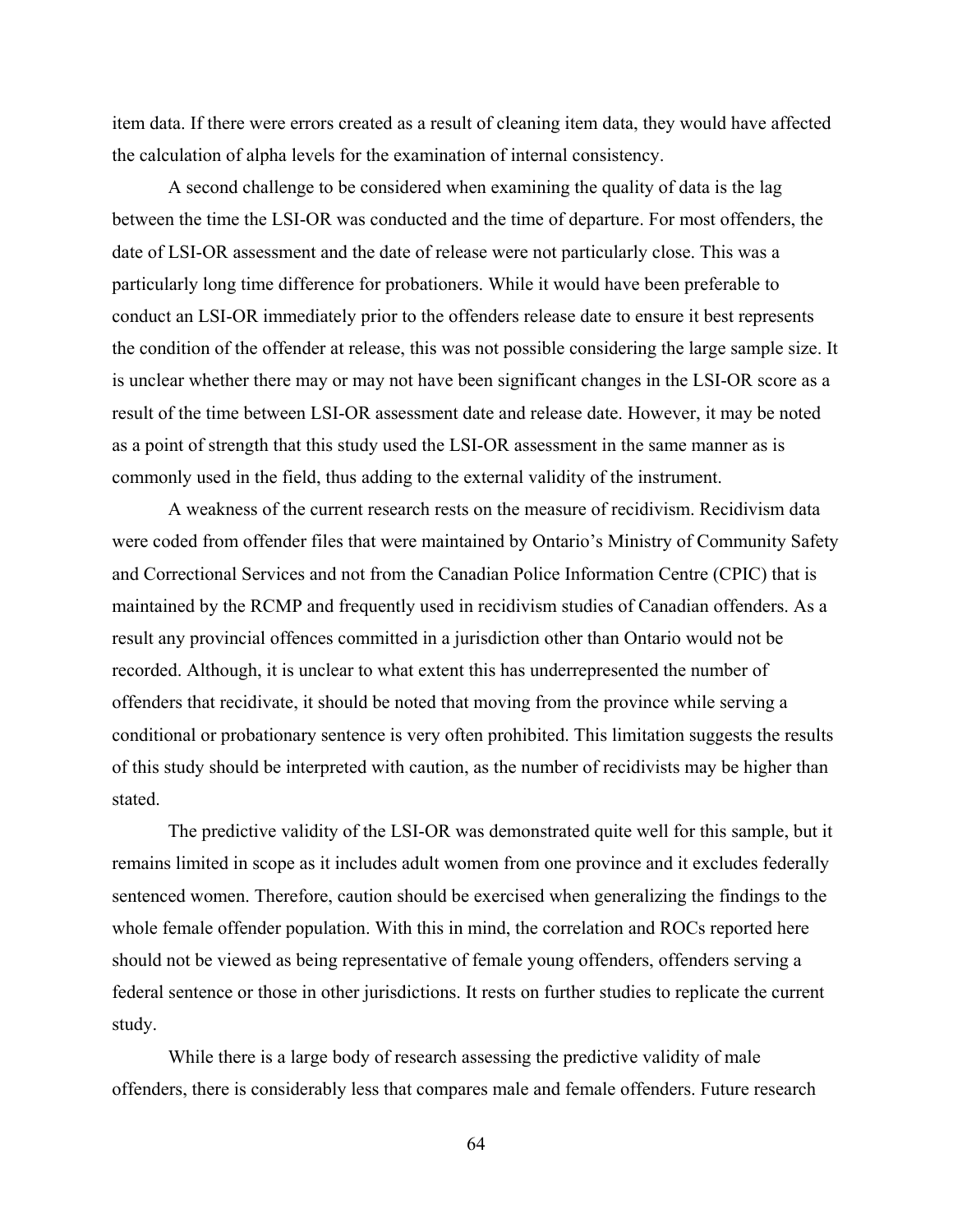should be conducted with a sample of offenders that includes both male and female cohorts. This will help with an understanding of how gender differentially influences the ability of the LSI-OR to predict recidivism. Comparisons between these two groups will highlight both differences and similarities in the specific weight each subscale holds in the predictive ability and therefore help to direct treatment options and establish if both male and female offenders should be offered the same treatment. Importantly, this will also aid in determining if female offenders are overclassified as a result of unfair comparisons with male offenders (Van Voorhis, Pelier. Presser, Spiropoulis & Sutherland, 2002)

 Additionally, researchers should consider expanding this research to other provinces as well as to a federal population. The importance of addressing other provinces rests in the racial demographics of this population as western provinces report having a larger Aboriginal population and a lower Black population. A federal sample is necessary considering the results of this study suggest the LSI-OR to be most predictive with probationary offenders; it therefore might be less predictive when dealing with more severe offenders in the federal system. This examination will help to delineate the question of why the LSI-OR has a lower predictive ability with custodial offenders.

#### **Conclusion**

As a result of this investigation, the LSI-OR was found to be a useful tool to predict female offenders' risk to reoffend. It is an instrument with strong internal consistency and is moderately correlated with recidivism. Although no direct comparison with male offenders was possible in this investigation, the predictive ability of the LSI-OR with female offenders demonstrated in this study does compare favourably to those previously examining male offenders. A key tenet of the Psychology of Criminal Conduct is supported by this research in two ways. The PCC postulates that the reoffence behaviour of all offenders, regardless of gender or race, is influenced by the same eight factors. Indeed, this study demonstrates that the same eight items that have been consistently shown to predict male recidivism are also able to predict female recidivism. Further, the LSI-OR is able to predict recidivism for sub-groups within the female offender population: those with mental health conditions and those with a history of victimization.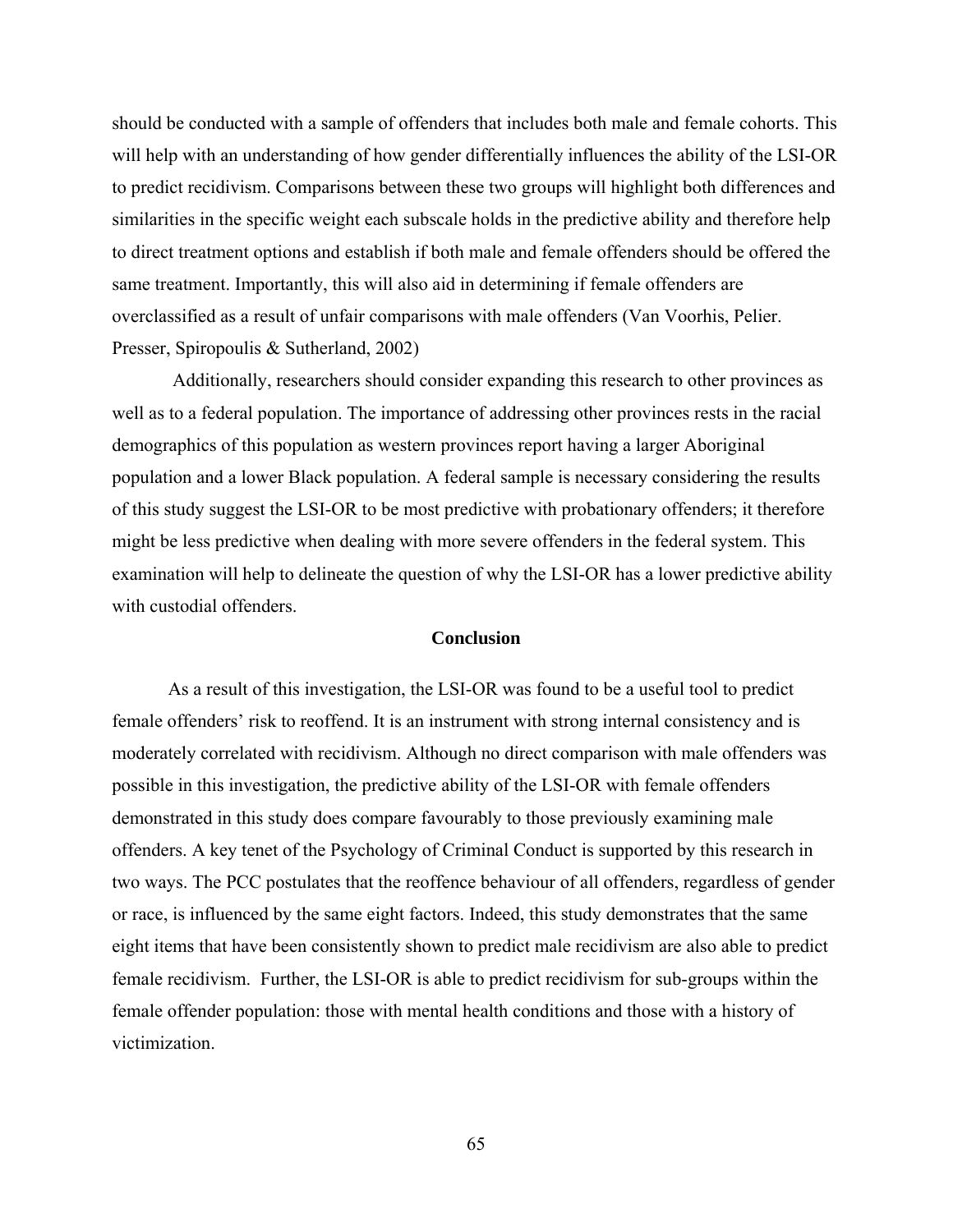Despite strong results for the LSI-OR, this study suggests areas of improvement. In particular, problems with the application of clinical override need to be addressed and an evaluation of appropriate risk level cut-offs should be undertaken. With these two items addressed, it is expected that the LSI-OR will become the "gold-standard" for assessing female offenders.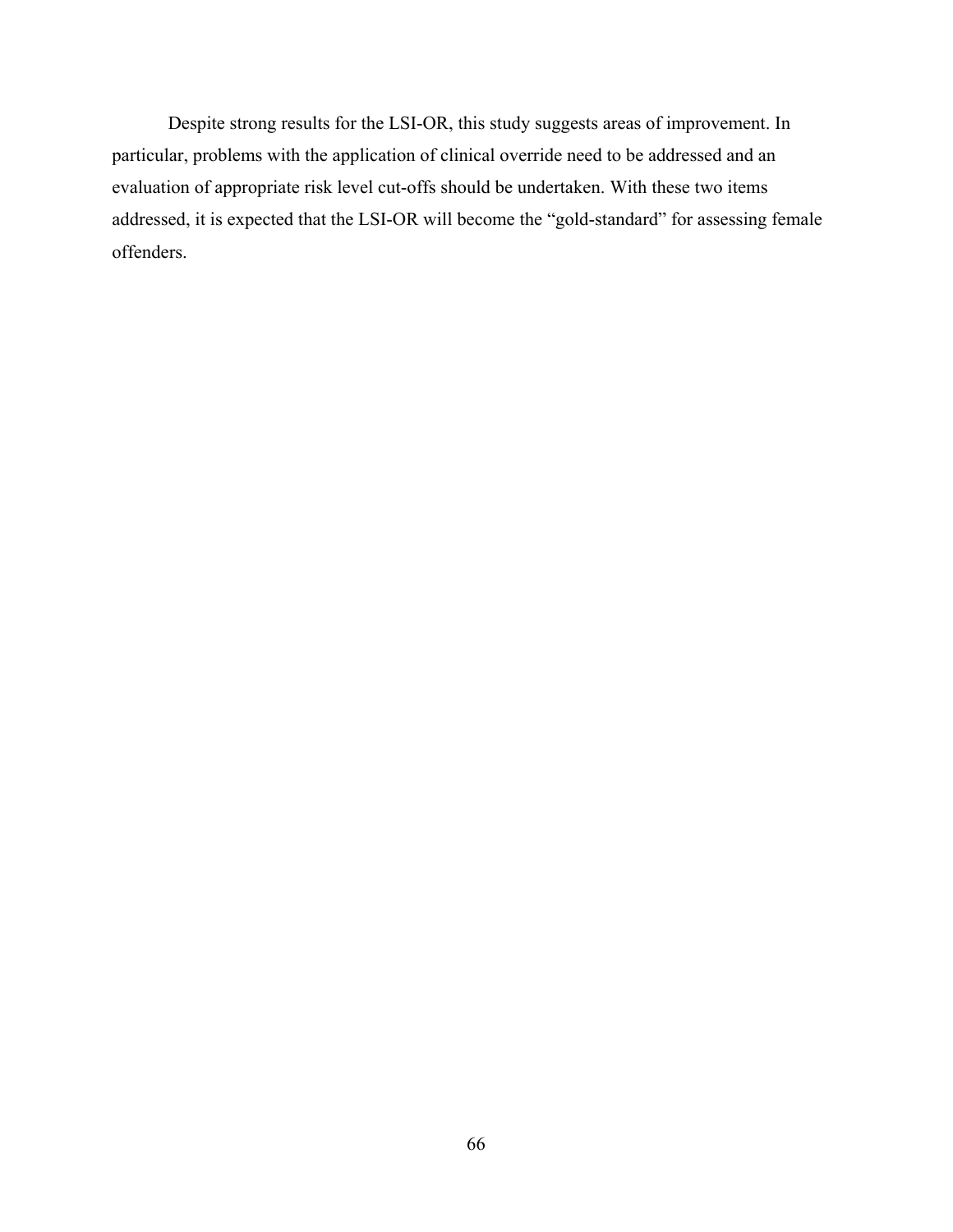### LIST OF REFERENCES

- Andrews, D. A. (1982). *A personal, interpersonal and community-reinforcement perspective on deviant behaviour (PIC-R)*. Toronto, ON: Ontario Ministry of Correctional Services.
- Andrews, D. A. & Bonta, J. (1995). *The Level of Service Inventory Revised manual.*  Toronto: Multi-Health Systems.
- Andrews, D. A., & Bonta, J. (2003). *The Psychology of Criminal Conduct* (3rd ed.). Cincinnati, OH: Anderson.
- Andrews, D. A., Bonta, J., & Wormith, J. S. (1995). *The LSI-OR: Interview and scoring guide*. Toronto, ON: Ontario Ministry of Solicitor General and Correctional Services.
- Andrews, D. A., Bonta, J. L., & Wormith, J.S. (2004). Level of Service/Case Management Inventory: An offender assessment system. User's Manual. New York: Multi-Health Systems.
- Andrews, D. A., Bonta, J., & Wormith, J. S. (2006). The recent past and near future of risk and/or need assessment. *Crime & Delinquency, 52,* 7–27.
- Andrews, D. A., & Dowden, C. (2006). Risk principle of case classification in correctional treatment. *International Journal of Offender Therapy and Comparative Criminology*, *50*, 88−100.
- Baird, J. (1981). Probation and parole classification: The Wisconsin model, *[Corrections](http://nainfo.nbs.bg.ac.yu/KoBSON/service/elecasdet.aspx?ISSN=0190-2563&Year=1981&Volume=43&Issue=&Page=&ArticleID=0354-87590203184Z1&service=sfoa)  [Today](http://nainfo.nbs.bg.ac.yu/KoBSON/service/elecasdet.aspx?ISSN=0190-2563&Year=1981&Volume=43&Issue=&Page=&ArticleID=0354-87590203184Z1&service=sfoa), 43*, 36-41.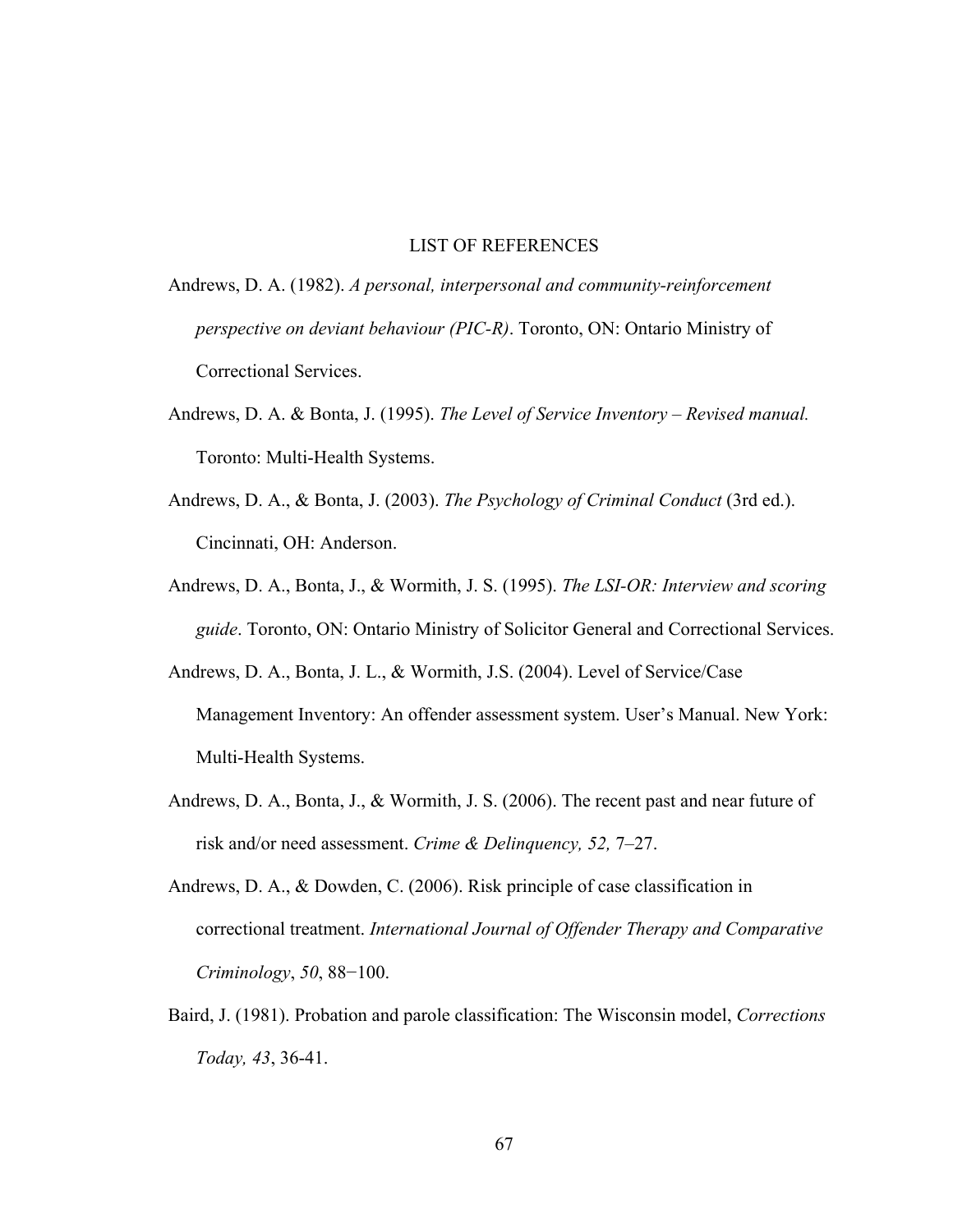- Benda, B.B., (2005). Gender differences in life-course theory of recidivism: A survival analysis. *International Journal of Offender Therapy and Comparative Criminology, 49*, 325-342.
- Blanchette, K., & Brown, S. L. (2006). *The assessment and treatment of women offenders: an integrated perspective*. Chichester, West Sussex, UK: John Wiley & Sons.
- Blanchette, K. & Motiuk, L. L. (1996). *Female Offenders with and Without Major Mental Health Problems: A comparative Investigation* (Report No. R-46). Ottawa: Correctional Service of Canada, Research Division.
- Bonta, J., & Motiuk, L. L. (1987). The diversion of incarcerated offenders to correctional halfway houses. *Journal of Research in Crime and Delinquency*, *24*, 302-323.
- Bonta, J., Pang, B., & Wallace-Capretta, S. (1995). Predictors of recidivism among incarcerated female offenders. *The Prison Journal, 75,* 277–294.
- Boritch, H. (1997). *Fallen Women: Female Crime and Criminal Justice in Canada.* Toronto: ITP Nelson.
- Cohen, J. (1988). *Statistical Power for the Behavioral Sciences.* (2nd ed.). Hillsdale, NJ: Erlbaum
- Correctional Service of Canada (2006). The Changing Federal Offender Population: Profiles and Forecasts. Ottawa: Correctional Service of Canada
- Coulson, G., Ilacqua, G., Nutbrown, V., Giulekas, D., & Cudjoe, F. (1996). Predictive utility of the LSI for incarcerated female offenders. *Criminal Justice and Behavior, 23,* 427–439.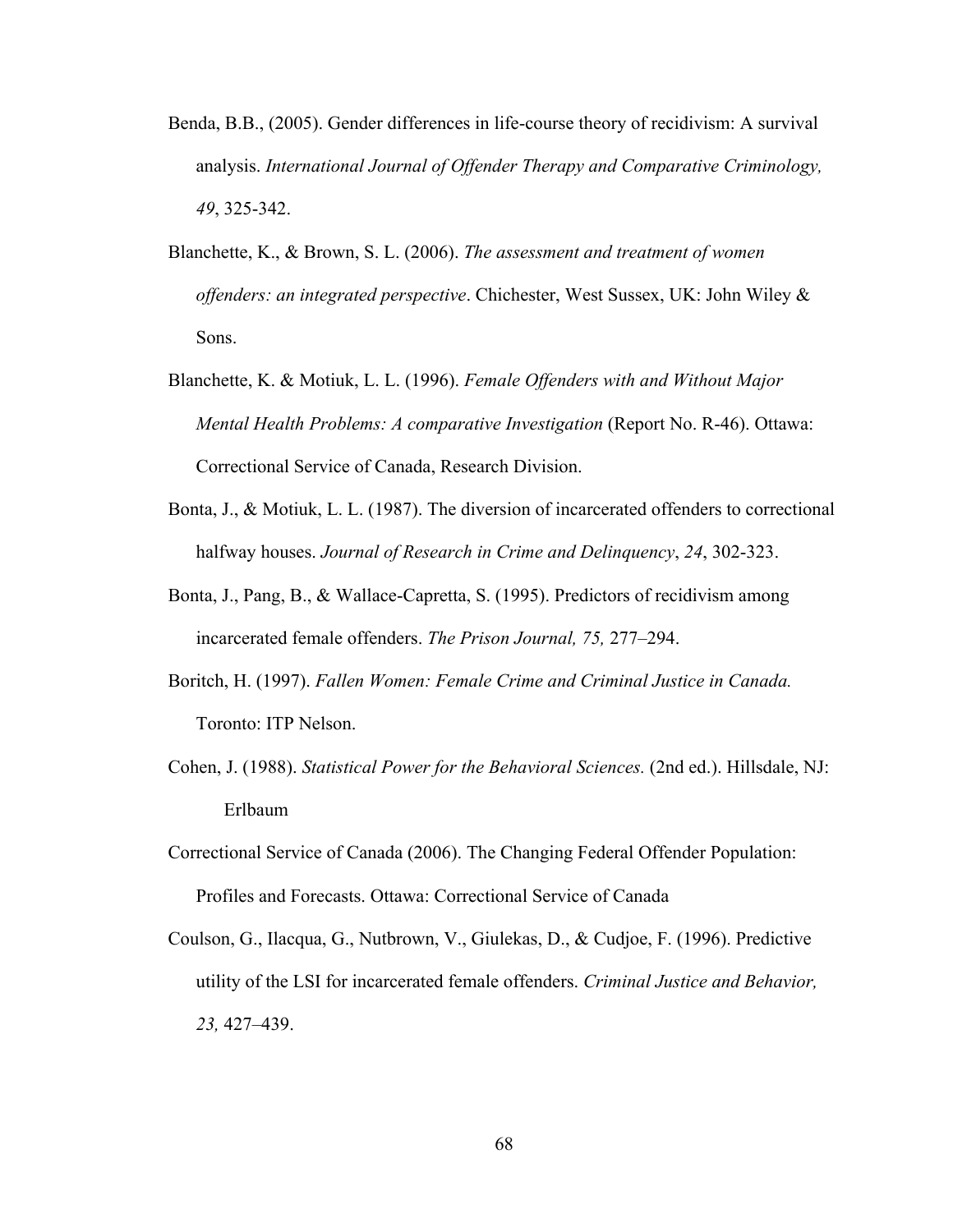- Daly, K. (1992). Women's pathways to felony court: Feminist theories of lawbreaking and problems of representation. *Southern California Review of Law and Women's Studies, 2*, 11-52.
- DeHart, D., (2004). *Pathways to prison: Impact of victimization in the lives of incarcerated women*. Columbia, SC: University of South Carolina, The Center for Child and Family Studies
- Finn, A., Trevethan, S., Carrière, G. & Kowalski, M. (1999). Female Inmates, Aboriginal Inmates and Inmates Serving Life Sentences: A One Day Snapshot. *Juristat*. *19(5):* 1- 5, Ottawa: Statistics Canada.
- Folsom, J. & Atkinson, J. L. (2007). The generalizability of the LSI-R and the CAT to the prediction of recidivism in female offenders. *Criminal Justice and Behavior, 34*, 1044-1055.
- Funk, S. J. (1999) Risk assessment for females on probation: A focus on gender, *Criminal Justice and Behaviour, 26*, 44-68
- Gaudard, M., Ramsey, P. & Stephens, M. (2006). White paper: Interactive data mining and design of experiments: the JMP partition and custom design platforms. *Statistical Discovery From SAS*. North Haven Group, March.
- Gee, T. (1993). Buyer beware: A consumer's guide to reading and understanding correctional research. *Forum on Correctional Services, 5,* Retrieved Oct. 31, 2007 from http://www.csc-scc.gc.ca/text/pblct/forum/e053/053a\_e.pdf
- Girard, L., & Wormith, J. (2004). The predictive validity of the Level of Service Inventory–Ontario Revision on general and violent recidivism among various offender groups. *Criminal Justice and Behavior*, *31*, 150-181.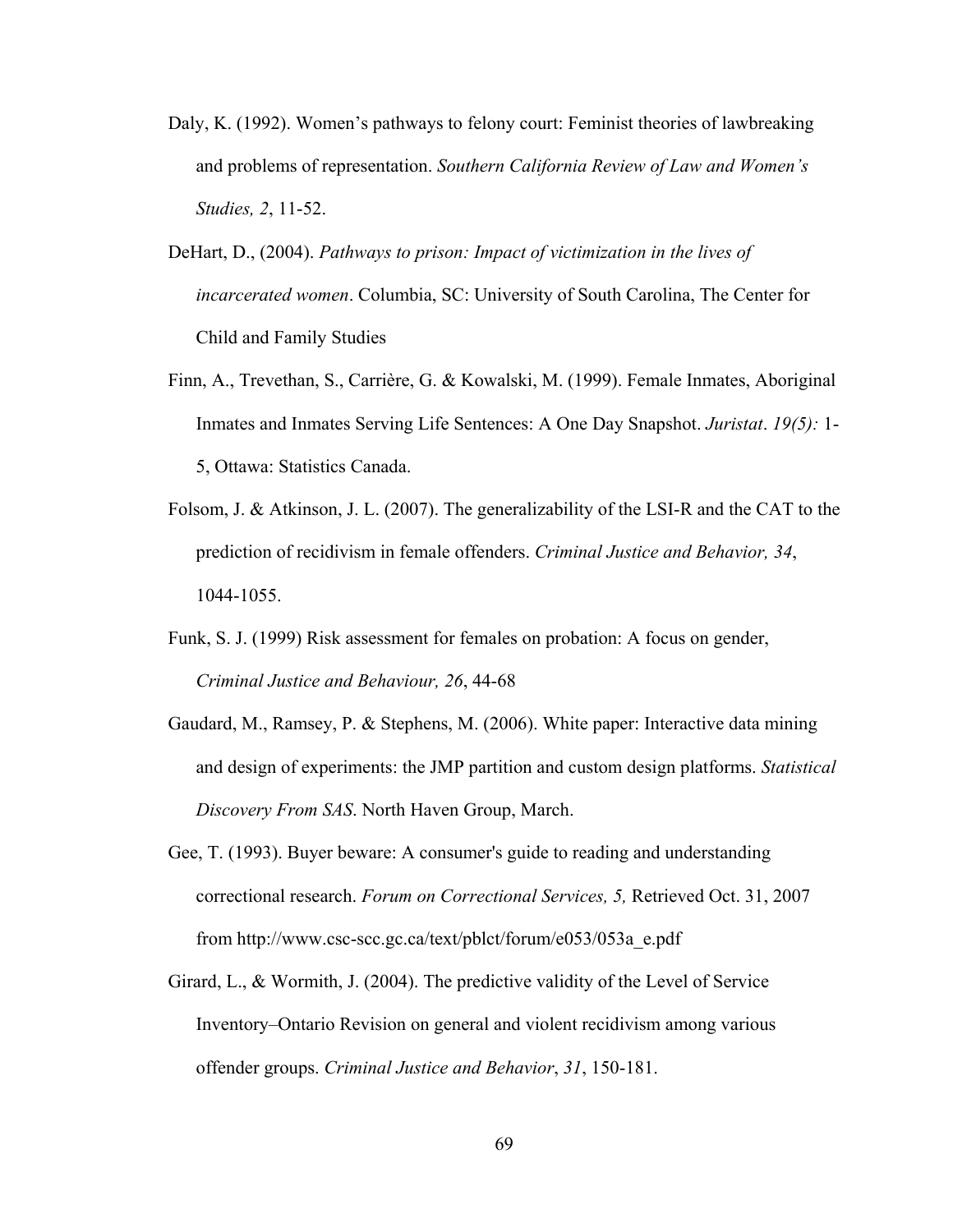- Grove, W. M. & Meehl, P.E. (1996). Comparative efficiency of informal (Subjective, impressionistic) and formal (mechanical, algorithmic) prediction procedures: The clinical-statistical controversy. *Psychology, Public Policy and Law, 2,* 293-323.
- Grove, W. M., Zald, D. H., Lebow, B. S., Snitz, B. E. & Nelson, C. (2000). Clinical versus mechanical prediction: A meta-analysis, *Psychological Assessment, 12*, 19-30.
- Hanley, J. A. & McNeil, B. J. (1982). The meaning and use of the area under a receiver operating characteristic (ROC) curve. *Radiology, 143,* 29-36.
- Hannah-Moffat, K., & Shaw, M. (2001). *Taking risks: Incorporating gender and culture into the classification and assessment of federally sentenced women in Canada*  (Policy research Report). Ottawa: Status of Women in Canada.
- Hare, R.D. (1990). *The Hare Psychopathy Checklist Revised Manual.* Toronto: Multi-Health Systems.
- Holtfreter, K., Reisig, M. D., & Morash, M. (2004) Poverty, state capital, and recidivism among women offenders. *Criminology and Public Policy,* 2, 185-208.
- Hosmer, D.W. & Lemeshow, S. (2000). *Applied Logistic Regression*. New York, John Wiley and Sons, Inc.
- Holsinger, A. M., Lowenkamp, C. T. & Latessa, E. J. (2006). Exploring the validity of the Level of Service Inventory-Revised with Native American offenders. *Journal of Criminal Justice. 34*, 331-337.
- Kirkpatrick, B. L. (1999). Exploratory research of female risk prediction and LSI-R. *Corrections Compendium: The National Journal for Corrections*, *24*, 1-17.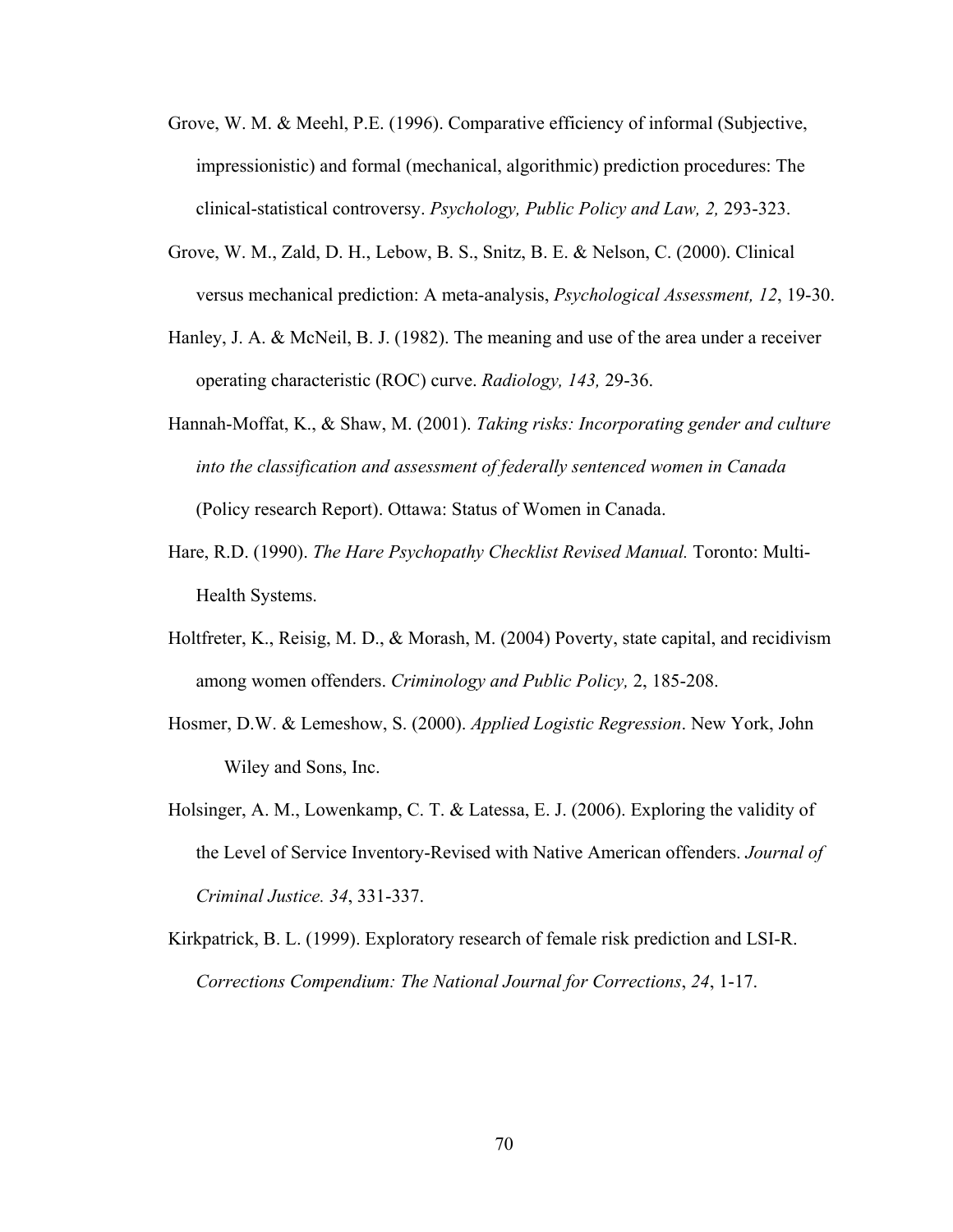- Kroner, D. G., & Mills, J. F. (2001). The accuracy of five risk appraisal instruments in predicting institutional misconduct and new convictions. *Criminal Justice and Behavior*, *28*, 471-489.
- Law, M.A. (2007). Considering a counter reformation in the psychology of criminal conduct for women: Converging evidence, confidence intervals and consultation. *Forum on Corrections Research*, 19, 32-36.
- Lowenkamp, C. T., Holsinger, A. M., & Latessa, E. J. (2001). Risk/need assessment, offender classification, and the role of childhood abuse. *Criminal Justice and Behavior, 28,* 543–563.
- Loucks, A. D., & Zamble, E. (1999). Predictors of recidivism in serious female offenders. *Corrections Today, 61*, 26-32.
- Loza, W. (2003). Predicting violent and non-violent recidivism of incarcerated male offenders. *Aggression and Violent Behavior*, *8*, 175-203.
- Loza, W., & Simourd, D. J. (1994). Psychometric evaluation of the Level of Supervision Inventory (LSI) among male Canadian federal offenders. *Criminal Justice and Behavior*, *21*, 468- 480.
- Morash, M., (1986). Gender, peer group experiences and seriousness of delinquency. *Journal of Research in Crime and Delinquency, 23*, 43-67.
- Nafekh, M., & Motiuk, L.L. (2002). *The Statistical Information on Recidivism Revised 1 (SIR-R1) Scale: A Psychometric Evaluation* (Research Report No. R-126). Ottawa: Correctional Service of Canada.
- Nuffield, J. (1982). *Parole decision making in Canada: Research towards decision guidelines*. Ottawa: Solicitor General of Canada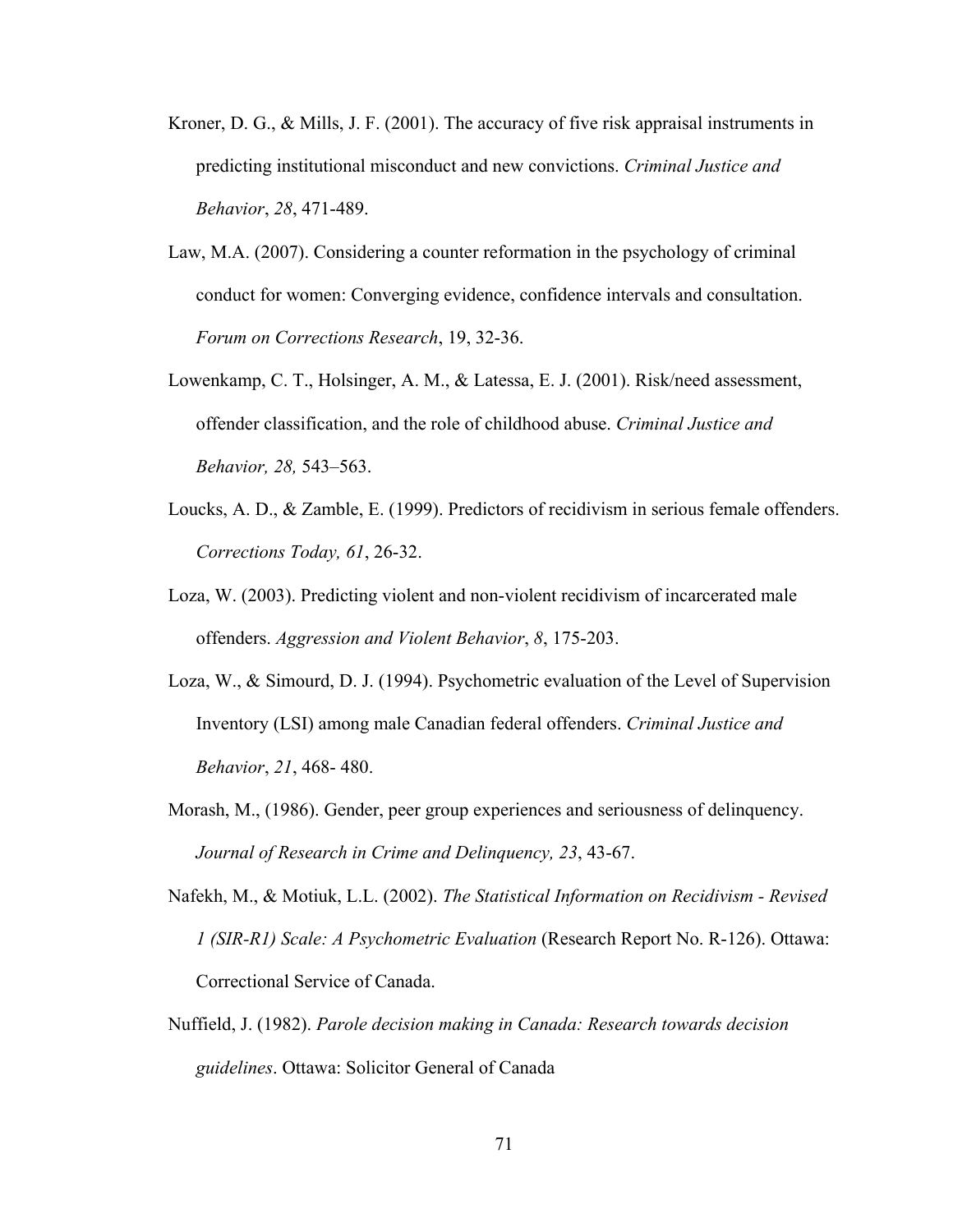- Ontario Ministry of Community Safety and Correctional Services (2007). Adult offenders: Inmate Classification. Retrieved October 31, 2007 from [http://www.mcscs.jus.gov.on.ca /english/corr\\_serv/adult\\_off/inmate\\_class.html](http://www.mcscs.jus.gov.on.ca/english/corr_serv/adult_off/inmate_class.html)
- Palmer, E. J. & Hollin, C. R. (2007). The Level of Service Inventory Revised with English women prisoners: A needs and reconviction analysis. *Criminal Justice and Behavior, 34*, 971-984.
- Peto R. & Peto, J. (1972). Asymptotically efficient ranks invariant test procedures. *Journal of the Royal Statistical Society. Series A (General)* 135: 185-207.
- Quinsey, V. L., Harris, G. T., Rice, M. E. & Cormier, C. A. (1998). *Violent offenders: Appraising and managing risk.* Washington, DC; American Psychological Association
- Raynor, P., Kynch, J., Roberts, C. & Merrington, S. (2000). *Risk and need assessment in probation services: An evaluation* (Home Office Research Study 211). London: Home Office.
- Raynor, P. (2007). Risk, and need assessment in British probation: The contribution of the LSI-R. *Psychology, Crime and Law, 13*, 125-138.
- Reisig, M. D., Holtfreter, K., & Morash, M. (2002). Social capital among women offenders: Examining the distribution of social networks and resources. *Journal of Contemporary Criminal Justice, 18,* 169–189.
- Reisig, M. D., Holtfreter, K., & Morash, M. (2006). Assessing recidivism risk across female pathways to crime. *Justice Quarterly, 23*, 384-405.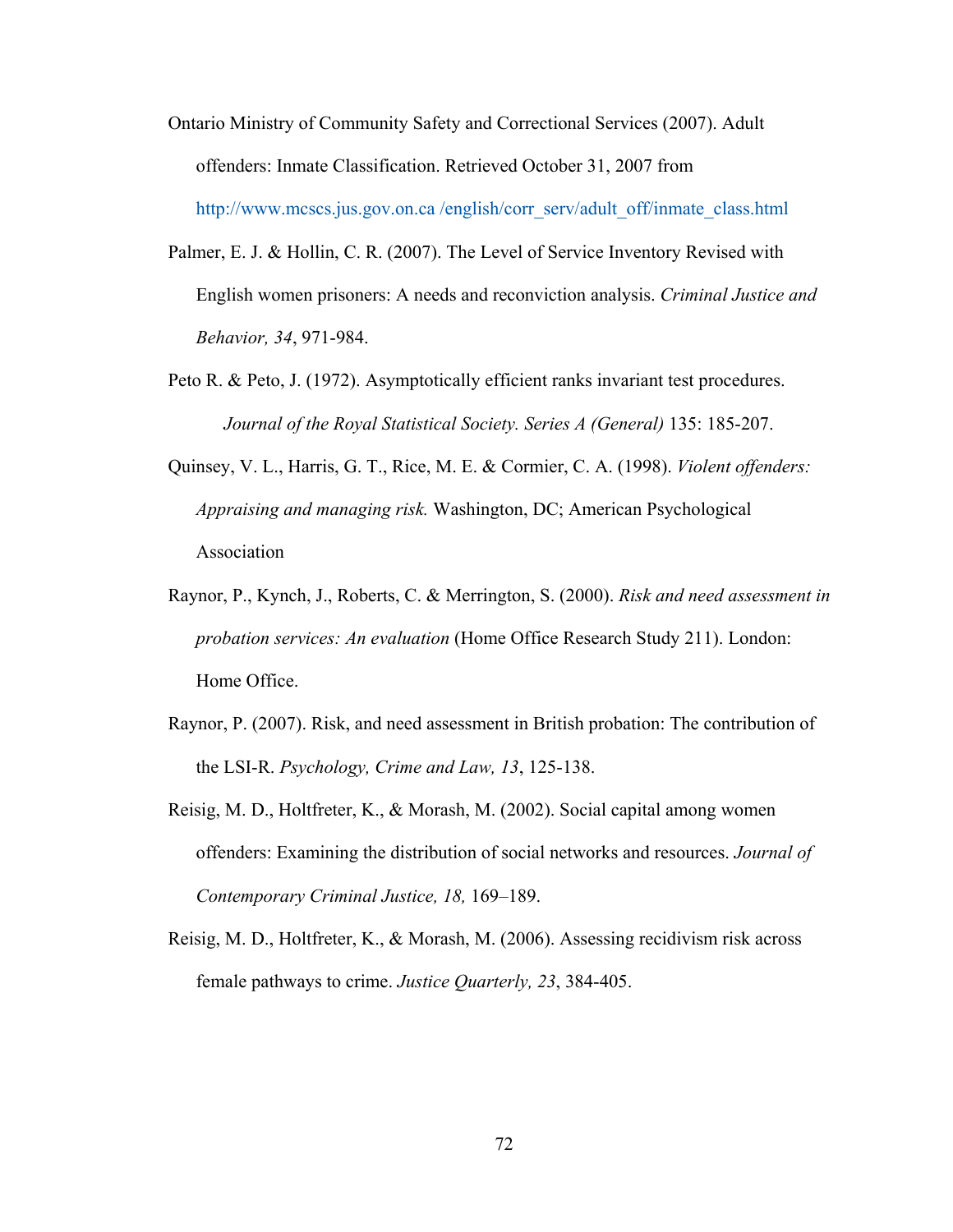- Rettinger, J.L. (1998). *A recidivism follow-up study investigating risk and need within a sample of provincially sentenced women*. Unpublished Doctoral Thesis, Carleton University, Ottawa, ON.
- Rettinger, L. J. & Andrews, D. A. (in press). General risk/need, personal wellbeing, poverty, abuse history and the general and violent recidivism of adult female offenders. *Criminal Justice and Behavior*
- Simourd, L. & Andrews, D.A., (1994). Correlates of delinquency: A look at gender differences. *Forum on Corrections Research, 6*, 26-31.
- Simourd, D. J., & Hoge, R. D. (2000). Criminal psychopathy: A risk-and-need perspective. *Criminal Justice and Behavior*, *27*, 256-272.
- Stasiuk, E., Winter, K. & Nixon, B. (1996). Awaiting trial: Accused persons remanded to custody. Toronto: Ontario Ministry of Correctional Services.
- Tape, T. G., (2003) Interpreting diagnostic tests The area under an ROC curve. University of Michigan, Retrieved October 31, 2008 from <http://gim.unmc.edu/dxtests/roc3.htm>
- Van Voorhis, P., Peiler, J., Presser, L., Spiropoulis, G. & Sutherland, J. (2002). *Classification of women offenders: A national assessment of current practices and the experiences of three states*. Cincinnati, OH: University of Cincinnati, Center for Criminal Justice Research.
- Vitale, J. E., & Newman, J. P. (2001). Response preservation in psychopathic women. *Journal of Abnormal Psychology*, *110,* 644–647.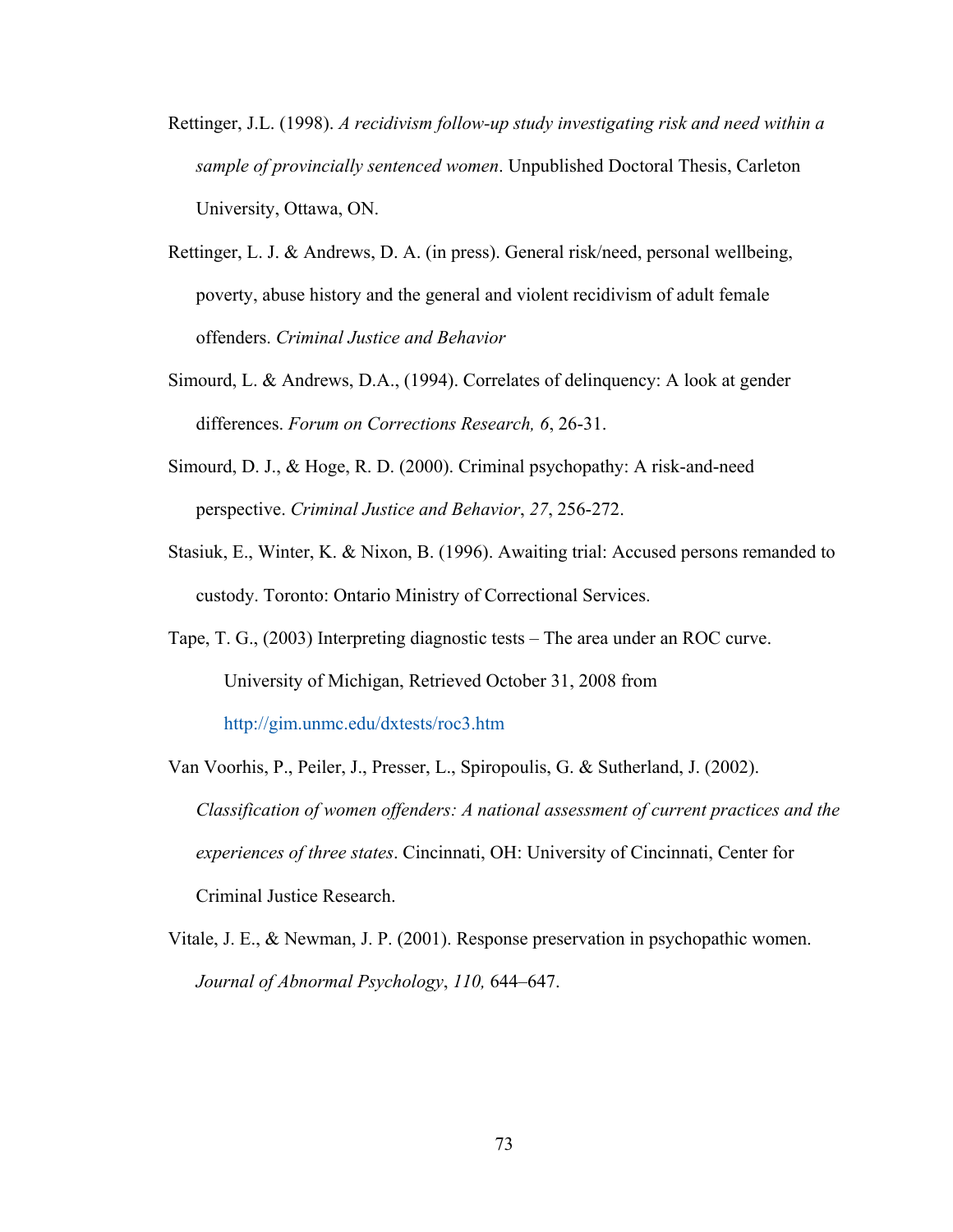- Wright, E.M., Salisbury, E.J. & Van Voorhis, P. (2007). Predicting the prison misconducts of women offenders: The importance of gender-responsive needs. *Journal of Contemporary Criminal Justice, 23*, 310-340.
- Zinger, I. (2004). Actuarial risk assessment and human rights: A commentary. *Canadian Journal of Criminology and Criminal Justice, 46,* 607-620.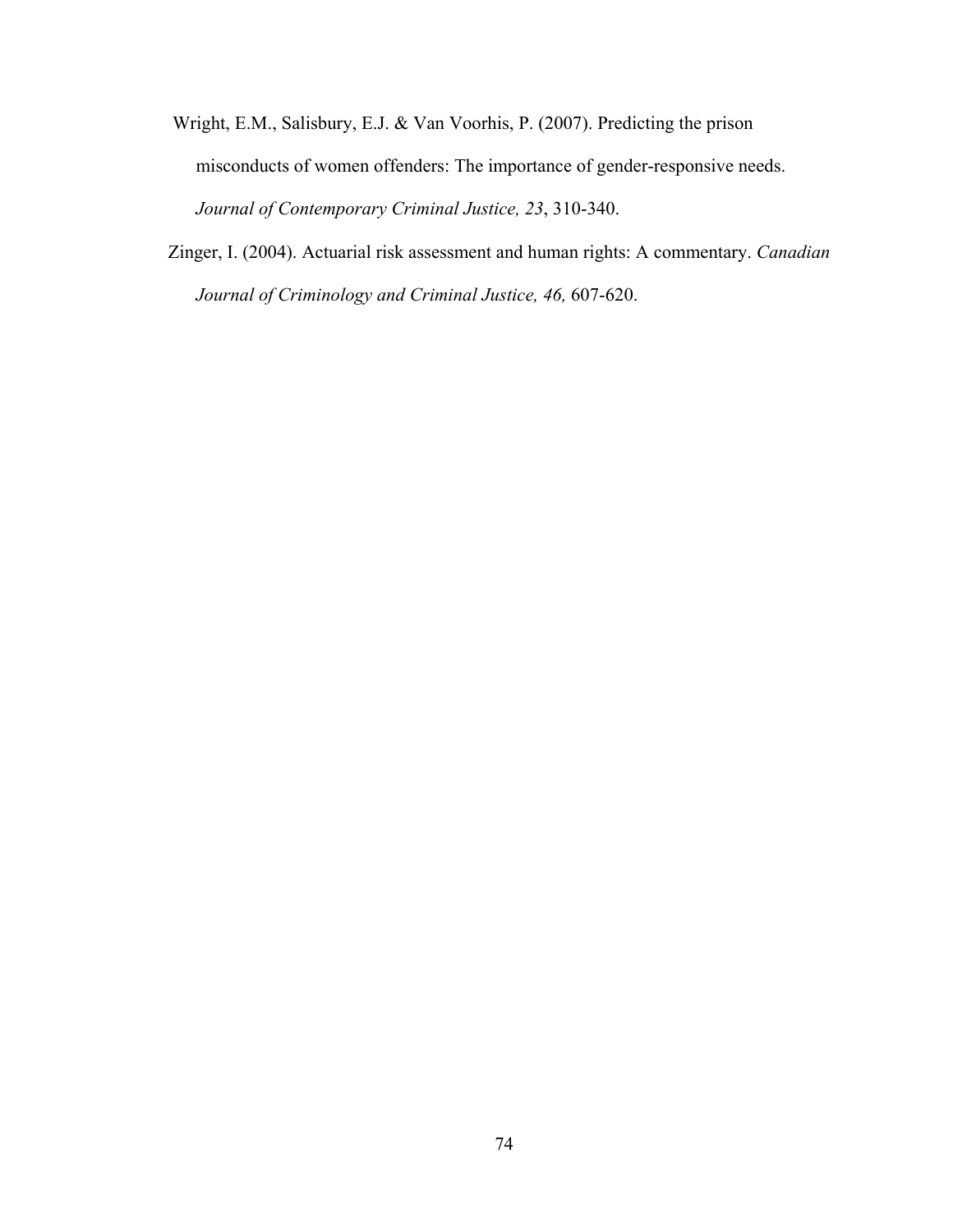|                               | <b>Non-Recid</b> | <b>Recid</b> | t-test | <i>p</i> -value |
|-------------------------------|------------------|--------------|--------|-----------------|
| <b>All Groups</b>             |                  |              |        |                 |
| <b>Total</b>                  | 11.20(7.87)      | 20.63 (8.77) | 27.797 | p < .001        |
| <b>Criminal History</b>       | 1.68(2.11)       | 4.16(2.30)   | 27.431 | p < .001        |
| <b>Education / Employment</b> | 3.10(2.76)       | 4.93(2.64)   | 16.114 | p < .001        |
| <b>Family / Marital</b>       | 1.55(1.16)       | 1.94(1.11)   | 8.281  | $p \le 0.001$   |
| <b>Leisure / Recreation</b>   | 1.00(0.75)       | 1.45(0.73)   | 14.387 | p < .001        |
| <b>Companions</b>             | 0.99(1.00)       | 1.80(1.05)   | 19.090 | p < .001        |
| <b>Procriminal Attitudes</b>  | 0.59(0.92)       | 1.32(1.24)   | 17.060 | p < .001        |
| <b>Substance Abuse</b>        | 1.81(2.27)       | 3.82(2.54)   | 20.532 | p < .001        |
| <b>Antisocial Patterns</b>    | 0.48(0.76)       | 1.22(1.03)   | 20.751 | p < .001        |
| <b>Conditional</b>            |                  |              |        |                 |
| <b>Total</b>                  | 10.48(7.50)      | 20.14 (9.95) | 5.410  | p < .001        |
| <b>Criminal History</b>       | 1.78(2.14)       | 3.76(2.32)   | 4.003  | p < .001        |
| <b>Education / Employment</b> | 2.76(2.64)       | 4.81(2.84)   | 3.360  | $p = .001$      |
| <b>Family / Marital</b>       | 1.52(1.17)       | 2.29(1.38)   | 2.818  | $p = .005$      |
| <b>Leisure / Recreation</b>   | 0.91(0.72)       | 1.24(0.83)   | 1.981  | $p = 0.049$     |
| <b>Companions</b>             | 0.94(1.06)       | 1.81(1.03)   | 3.584  | p < .001        |
| <b>Procriminal Attitudes</b>  | 0.58(0.86)       | 0.67(1.11)   | .410   | $p = .683$      |
| <b>Substance Abuse</b>        | 1.54(2.17)       | 4.81(2.44)   | 6.486  | p < .001        |
| <b>Antisocial Patterns</b>    | 0.47(0.77)       | 0.76(0.89)   | 1.598  | $p = .112$      |
| <b>Probation</b>              |                  |              |        |                 |
| <b>Total</b>                  | 10.02(7.12)      | 17.23 (8.47) | 17.039 | p < .001        |
| <b>Criminal History</b>       | 1.31(1.86)       | 3.23(2.32)   | 17.135 | p < .001        |
| <b>Education / Employment</b> | 2.92(2.74)       | 4.35(2.75)   | 9.129  | p < .001        |
| Family / Marital              | 1.48(1.14)       | 1.82(1.08)   | 5.365  | p < .001        |
| <b>Leisure / Recreation</b>   | 0.94(0.74)       | 1.27(0.78)   | 7.847  | p < .001        |
| <b>Companions</b>             | 0.88(0.94)       | 1.46(1.05)   | 10.435 | p < .001        |
| <b>Procriminal Attitudes</b>  | 0.49(0.84)       | 1.01(1.18)   | 9.819  | p < .001        |
| <b>Substance Abuse</b>        | 1.60(2.13)       | 3.15(2.54)   | 12.260 | $p \le 0.001$   |
| <b>Antisocial Patterns</b>    | 0.40(0.68)       | 0.94(0.94)   | 12.822 | p < .001        |
| <b>Custodial</b>              |                  |              |        |                 |
| <b>Total</b>                  | 19.53 (7.88)     | 23.85 (7.73) | 6.811  | p < .001        |
| <b>Criminal History</b>       | 4.05(2.06)       | 5.04(1.90)   | 6.264  | p < .001        |
| <b>Education / Employment</b> | 4.52(2.61)       | 5.48(2.40)   | 4.768  | p < .001        |
| <b>Family / Marital</b>       | 2.03(1.18)       | 2.04(1.12)   | .045   | $p = .964$      |

# APPENDIX A Subscale Predictive Ability by Disposition and Race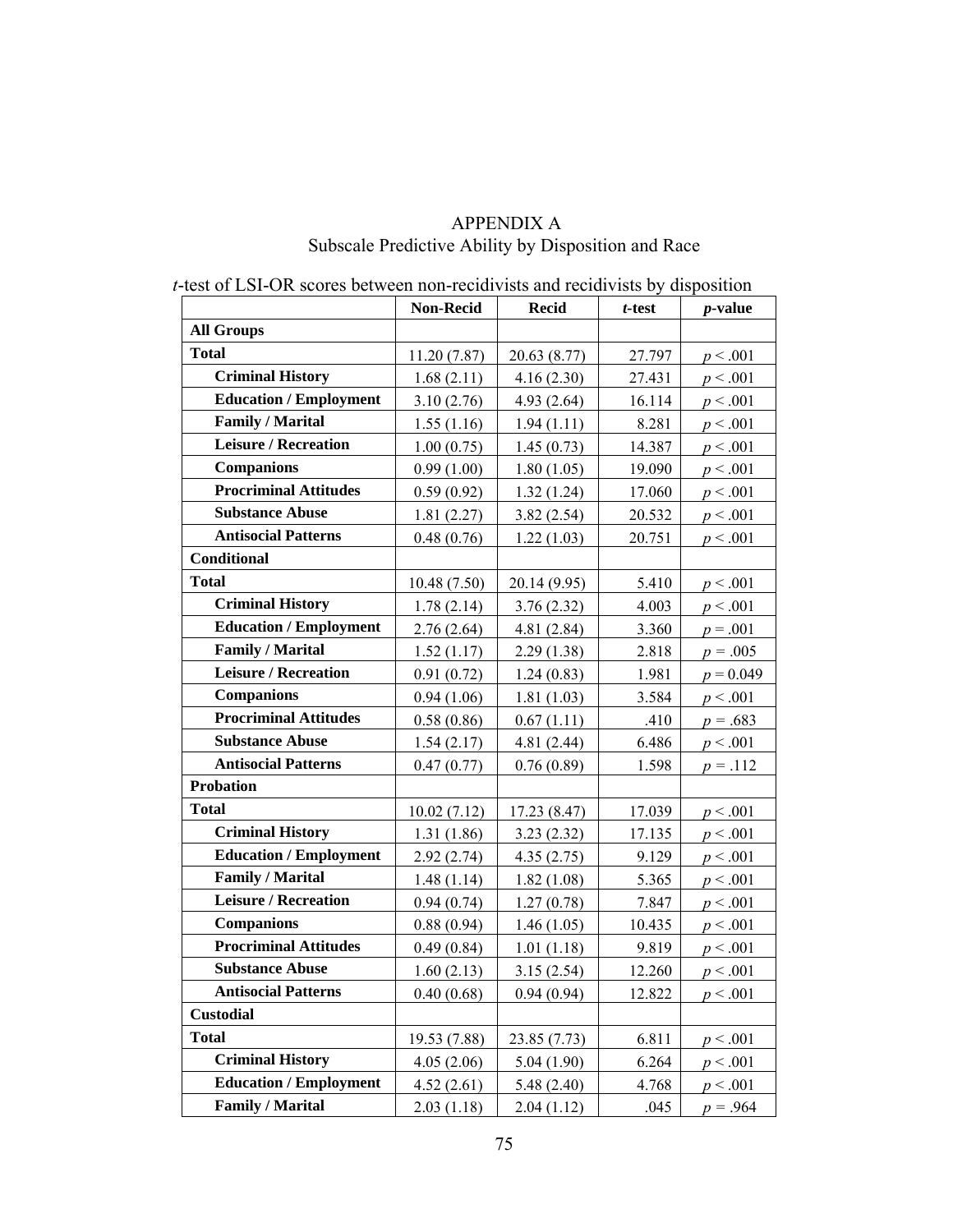| <b>Leisure / Recreation</b>  | 1.48(0.68)  | 1.62(0.64) | 2.572 | $p = .010$   |
|------------------------------|-------------|------------|-------|--------------|
| <b>Companions</b>            | 1.74 (1.04) | 2.12(0.94) | 4.763 | p < .001     |
| <b>Procriminal Attitudes</b> | 1.21 (1.23) | 1.64(1.22) | 4.289 | p < .001     |
| <b>Substance Abuse</b>       | 3.42(2.59)  | 4.40(2.40) | 4.905 | p < .001     |
| <b>Antisocial Patterns</b>   | 0.08(0.93)  | .50(1.05)  | 5.123 | $\leq 0.001$ |

*t*-test of LSI-OR scores between non-recidivists and recidivists by racial group

|                               | Non-Recid    | <b>Recid</b> | t-test | $p$ -value |
|-------------------------------|--------------|--------------|--------|------------|
| <b>Aboriginal</b>             |              |              |        |            |
| <b>Total</b>                  | 17.10(8.16)  | 24.12 (7.22) | 7.630  | p < .001   |
| <b>Criminal History</b>       | 2.90(2.39)   | 4.62(2.17)   | 6.332  | p < .001   |
| <b>Education / Employment</b> | 4.44 (2.78)  | 5.55(2.27)   | 3.644  | p < .001   |
| <b>Family / Marital</b>       | 1.94(1.20)   | 2.36(0.96)   | 3.188  | $p = .002$ |
| <b>Leisure / Recreation</b>   | 1.07(0.81)   | 1.56(0.71)   | 5.441  | p < .001   |
| <b>Companions</b>             | 1.56(0.96)   | 2.18(0.84)   | 5.784  | p < .001   |
| <b>Procriminal Attitudes</b>  | 0.86(1.18)   | 1.39(1.28)   | 3.644  | p < .001   |
| <b>Substance Abuse</b>        | 3.52(2.22)   | 5.01(2.03)   | 5.873  | p < .001   |
| <b>Antisocial Patterns</b>    | 0.81(0.91)   | 1.45(1.07)   | 5.566  | p < .001   |
| <b>Black</b>                  |              |              |        |            |
| <b>Total</b>                  | 9.43 (7.39)  | 19.54 (8.52) | 8.815  | p < .001   |
| <b>Criminal History</b>       | 1.64(1.96)   | 4.40(2.11)   | 9.295  | p < .001   |
| <b>Education / Employment</b> | 2.66(2.70)   | 4.87(2.53)   | 5.630  | p < .001   |
| <b>Family / Marital</b>       | 1.36(1.06)   | 1.55(1.02)   | 1.253  | $p = .212$ |
| <b>Leisure / Recreation</b>   | 1.00(0.74)   | 1.46(0.78)   | 4.167  | p < .001   |
| <b>Companions</b>             | 0.92(1.00)   | 1.85(1.00)   | 6.263  | p < .001   |
| <b>Procriminal Attitudes</b>  | 0.65(0.98)   | 1.67(1.30)   | 6.377  | p < .001   |
| <b>Substance Abuse</b>        | 0.70(1.59)   | 2.46(2.46)   | 6.248  | p < .001   |
| <b>Antisocial Patterns</b>    | 0.49(0.77)   | 1.27(0.95)   | 6.338  | p < .001   |
| Caucasian                     |              |              |        |            |
| <b>Total</b>                  | 12.20 (7.90) | 20.67 (8.73) | 20.074 | p < .001   |
| <b>Criminal History</b>       | 1.95(2.17)   | 4.22(2.30)   | 19.804 | p < .001   |
| <b>Education / Employment</b> | 3.28(2.76)   | 4.88(2.69)   | 11.256 | p < .001   |
| <b>Family / Marital</b>       | 1.65(1.16)   | 1.93(1.12)   | 4.750  | p < .001   |
| <b>Leisure / Recreation</b>   | 1.03(0.75)   | 1.43(0.72)   | 10.496 | p < .001   |
| <b>Companions</b>             | 1.07(1.01)   | 1.78(1.06)   | 13.513 | p < .001   |
| <b>Procriminal Attitudes</b>  | 0.63(0.94)   | 1.31(1.23)   | 12.762 | p < .001   |
| <b>Substance Abuse</b>        | 2.06(2.35)   | 3.92(2.51)   | 14.983 | p < .001   |
| <b>Antisocial Patterns</b>    | 0.53(0.78)   | 1.20(1.02)   | 15.049 | p < .001   |
| <b>Other</b>                  |              |              |        |            |
| <b>Total</b>                  | 8.28 (6.44)  | 15.30 (9.24) | 5.499  | p < .001   |
| <b>Criminal History</b>       | 1.08(1.75)   | 3.15(2.12)   | 6.292  | p < .001   |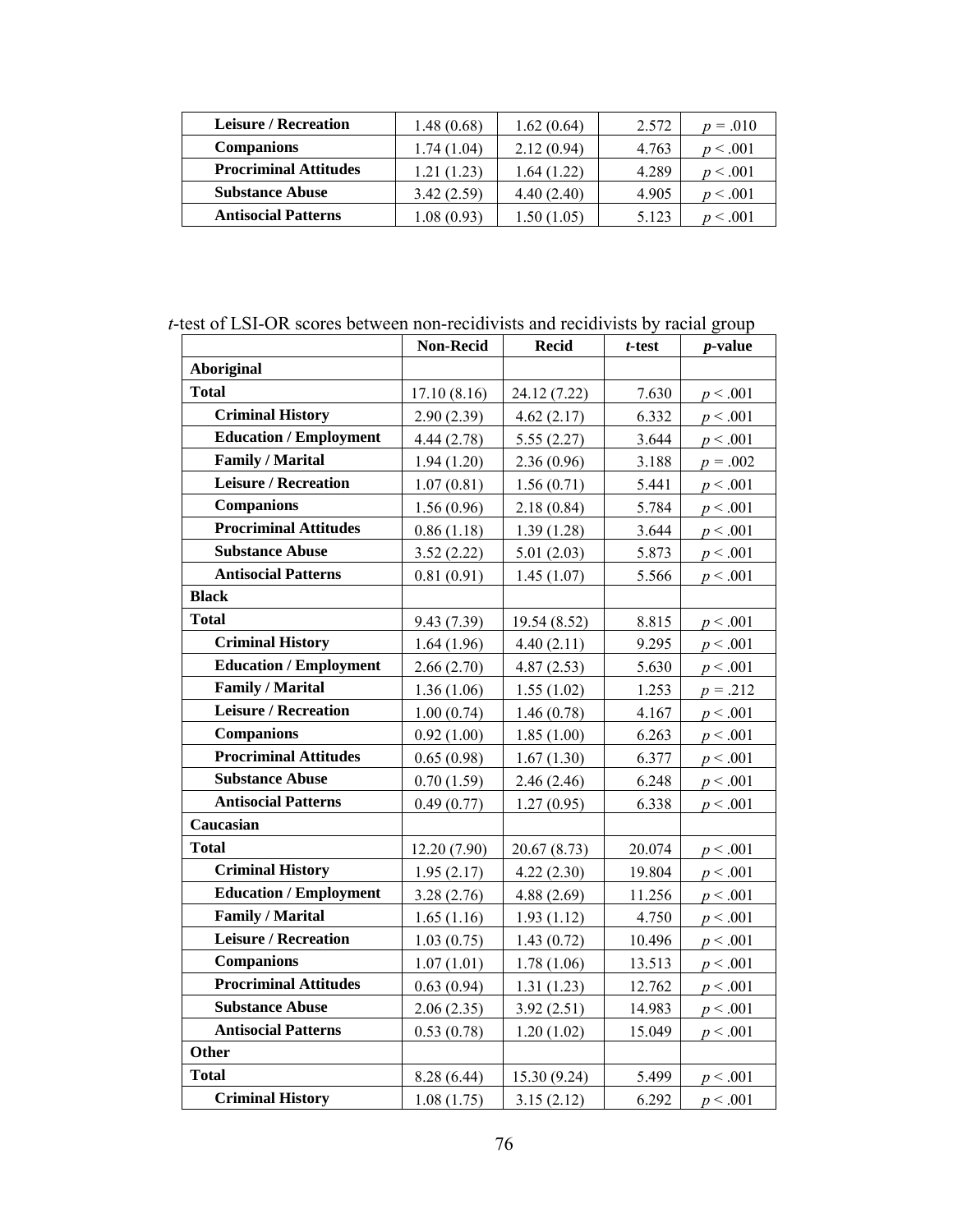| <b>Education / Employment</b> | 2.78(2.70) | 4.20(2.84) | 2.913 | $p = .004$ |
|-------------------------------|------------|------------|-------|------------|
| <b>Family / Marital</b>       | 1.31(1.13) | 1.45(1.22) | .693  | $p = 489$  |
| <b>Leisure / Recreation</b>   | 0.92(0.71) | 1.28(0.78) | 2.700 | $p = .008$ |
| <b>Companions</b>             | 0.66(0.90) | 1.20(1.09) | 3.201 | $p = .002$ |
| <b>Procriminal Attitudes</b>  | 0.46(0.79) | 1.00(1.28) | 3.269 | $p = .001$ |
| <b>Substance Abuse</b>        | 0.71(1.64) | 2.10(2.45) | 4.206 | p < .001   |
| <b>Antisocial Patterns</b>    | 0.36(0.70) | 0.93(1.05) | 4.047 | p < .001   |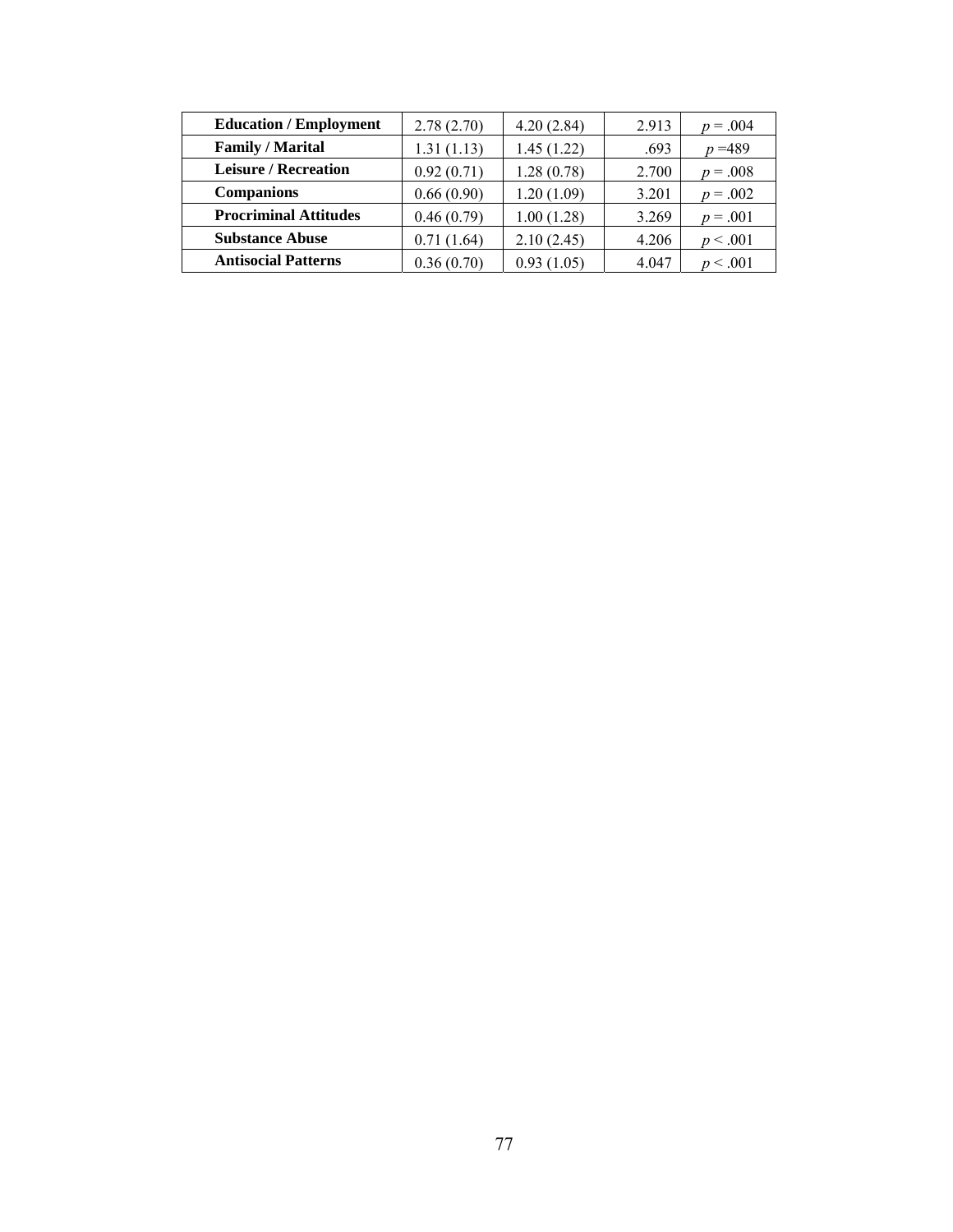|                               |              | <b>LSI-OR Score</b> |           |            | Corr w/ recid |           |  |
|-------------------------------|--------------|---------------------|-----------|------------|---------------|-----------|--|
|                               | No MH        | <b>MH</b>           | $t$ -test | $p$ -value | No MH         | <b>MH</b> |  |
| <b>All Groups</b>             |              |                     |           |            |               |           |  |
| <b>Total</b>                  | 12.17(8.63)  | 16.50(9.38)         | 12.580    | < 0.01     | .492**        | $.411**$  |  |
| <b>Criminal History</b>       | 2.10(2.35)   | 2.83(2.48)          | 7.900     | < 0.01     | $.502**$      | .385**    |  |
| <b>Education / Employment</b> | 3.25(2.81)   | 4.18(2.82)          | 8.559     | < 0.01     | $.314**$      | $.233**$  |  |
| <b>Family / Marital</b>       | 1.41(1.10)   | 2.04(1.15)          | 14.743    | < 0.01     | $.145**$      | $.122**$  |  |
| <b>Leisure / Recreation</b>   | 1.06(.76)    | 1.23(.78)           | 5.771     | < 0.01     | $.257**$      | $.251**$  |  |
| <b>Companions</b>             | 1.14(1.03)   | 1.34(1.14)          | 4.607     | < 0.01     | $.344**$      | $.318**$  |  |
| <b>Procriminal Attitudes</b>  | .70(.99)     | .94(1.18)           | 5.781     | < 0.01     | $.320**$      | $.274**$  |  |
| <b>Substance Abuse</b>        | 1.94(2.31)   | 3.06(2.67)          | 11.773    | < 0.01     | .365**        | .333**    |  |
| <b>Antisocial Patterns</b>    | .57(.82)     | .88(1.00)           | 9.246     | < 0.01     | .382**        | $.324**$  |  |
|                               |              |                     |           |            |               |           |  |
| Conditional                   |              |                     |           |            |               |           |  |
| <b>Total</b>                  | 10.84(8.09)  | 12.43(8.51)         | 1.356     | .177       | .390**        | .293**    |  |
| <b>Criminal History</b>       | 1.92(2.25)   | 2.05(2.22)          | .395      | .693       | $.306**$      | 0.194     |  |
| <b>Education / Employment</b> | 2.80(2.62)   | 3.23(2.88)          | 1.111     | .268       | $.270**$      | 0.161     |  |
| <b>Family / Marital</b>       | 1.46(1.20)   | 1.81(1.20)          | 2.086     |            | $.217*$       | 0.160     |  |
| <b>Leisure / Recreation</b>   | .97(.74)     | .89(.73)            | .793      | .429       | 0.147         | 0.109     |  |
| <b>Companions</b>             | 1.05(1.05)   | .98(1.16)           | .503      | .615       | .265**        | 0.199     |  |
| <b>Procriminal Attitudes</b>  | .58(.84)     | .61(.96)            | .268      | .789       | $-0.003$      | 0.079     |  |
| <b>Substance Abuse</b>        | 1.61(2.14)   | 2.28(2.74)          | 1.976     | .049       | .465**        | .359**    |  |
| <b>Antisocial Patterns</b>    | .45(.76)     | .59(.82)            | 1.226     | .221       | 0.151         | 0.048     |  |
|                               |              |                     |           |            |               |           |  |
| <b>Probation</b>              |              |                     |           |            |               |           |  |
| <b>Total</b>                  | 9.78(7.14)   | 14.12(8.41)         | 12.204    | < 0.01     | .380**        | .305**    |  |
| <b>Criminal History</b>       | 1.41(1.96)   | 2.14(2,24)          | 7.660     | < 0.01     | .397**        | $.291**$  |  |
| <b>Education / Employment</b> | 2.80(2.72)   | 3.86(2.81)          | 8.255     | < 0.01     | $.212**$      | $.155**$  |  |
| <b>Family / Marital</b>       | 1.29(1.06)   | 1.96(1.13)          | 13.326    | < 0.01     | $.095**$      | .098**    |  |
| <b>Leisure / Recreation</b>   | .94(.74)     | 1.11(.78)           | 4.833     | < 0.01     | $.178**$      | $.148**$  |  |
| <b>Companions</b>             | .94(.95)     | 1.09(1.04)          | 3.203     | $=.001$    | $.226**$      | $.221**$  |  |
| <b>Procriminal Attitudes</b>  | .52(.85)     | .71(1.04)           | 4.402     | < 0.01     | $.235**$      | $.178**$  |  |
| <b>Substance Abuse</b>        | 1.50(2.05)   | 2.57(2.51)          | 10.336    | < 0.01     | $.253**$      | $.251**$  |  |
| <b>Antisocial Patterns</b>    | .39(.67)     | .68(.88)            | 8.200     | < 0.01     | .297**        | $.233**$  |  |
|                               |              |                     |           |            |               |           |  |
| <b>Custodial</b>              |              |                     |           |            |               |           |  |
| <b>Total</b>                  | 21.07 (7.80) | 23.62(8.16)         | 4.045     | < 0.01     | $.272**$      | $.248**$  |  |

# APPENDIX B Subscale Predictive Ability by Mental Health Status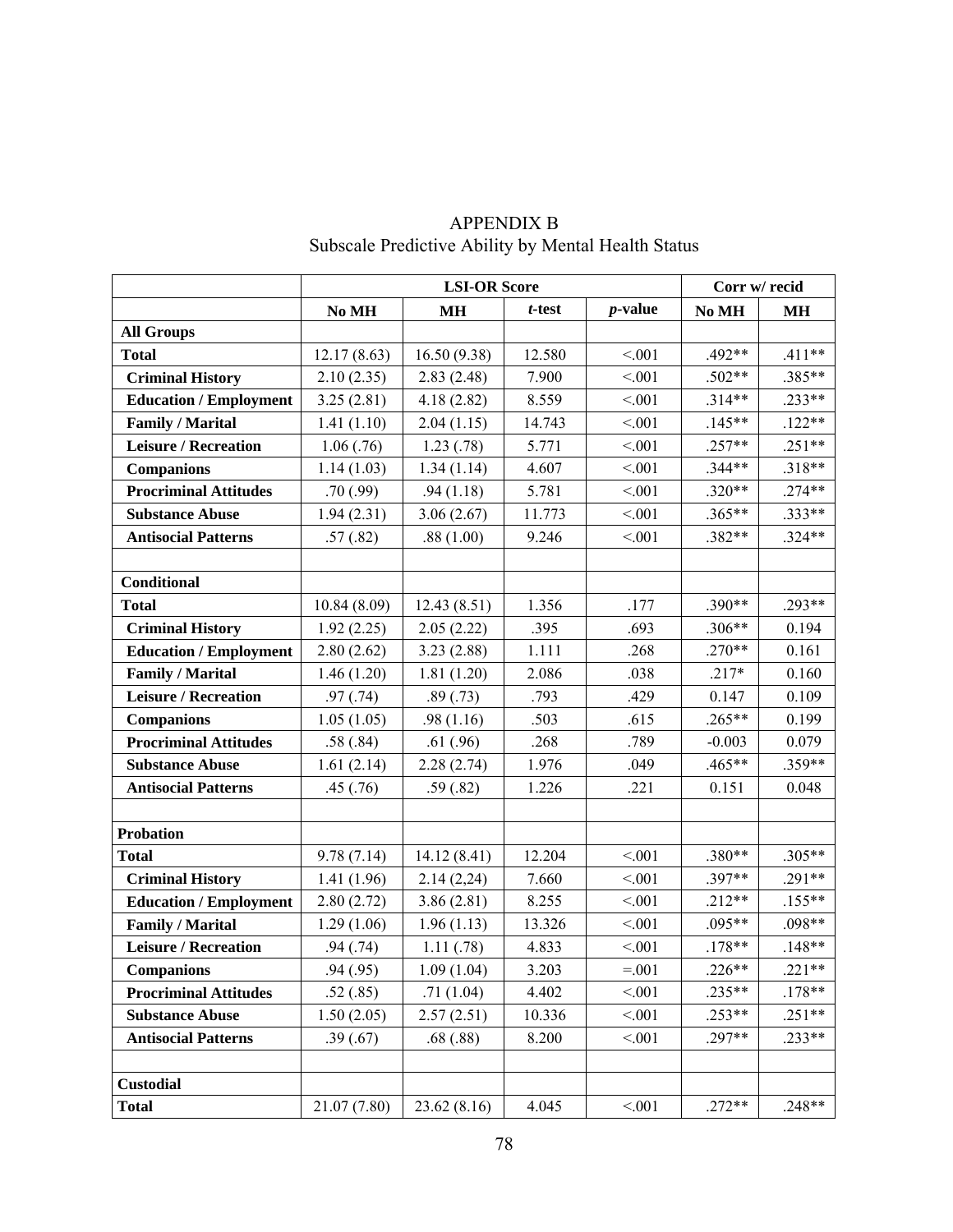| <b>Criminal History</b>       | 4.59(1.96) | 4.77(2.09) | 1.166 | .244     | 289**    | $184**$   |
|-------------------------------|------------|------------|-------|----------|----------|-----------|
| <b>Education / Employment</b> | 5.01(2.52) | 5.25(2.53) | 1.238 | .216     | $193**$  | $.175***$ |
| <b>Family / Marital</b>       | 1.81(1.10) | 2.31(1.13) | 5.652 | < 0.01   | $-0.008$ | 0.007     |
| <b>Leisure / Recreation</b>   | 1.52(0.66) | 1.63(0.65) | 2.207 | .028     | 0.056    | $155**$   |
| <b>Companions</b>             | 1.90(.94)  | 2.06(1.05) | 2.055 | .040     | $.206**$ | $.162**$  |
| <b>Procriminal Attitudes</b>  | 1.38(1.18) | 1.60(1.30) | 2.280 | .023     | $173**$  | $159**$   |
| <b>Substance Abuse</b>        | 3.64(2.46) | 4.50(2.49) | 4.388 | < 0.01   | $186**$  | $197**$   |
| <b>Antisocial Patterns</b>    | 1.23(0.97) | 1.48(1.07) | 3.200 | $= 0.01$ | $.190**$ | $208**$   |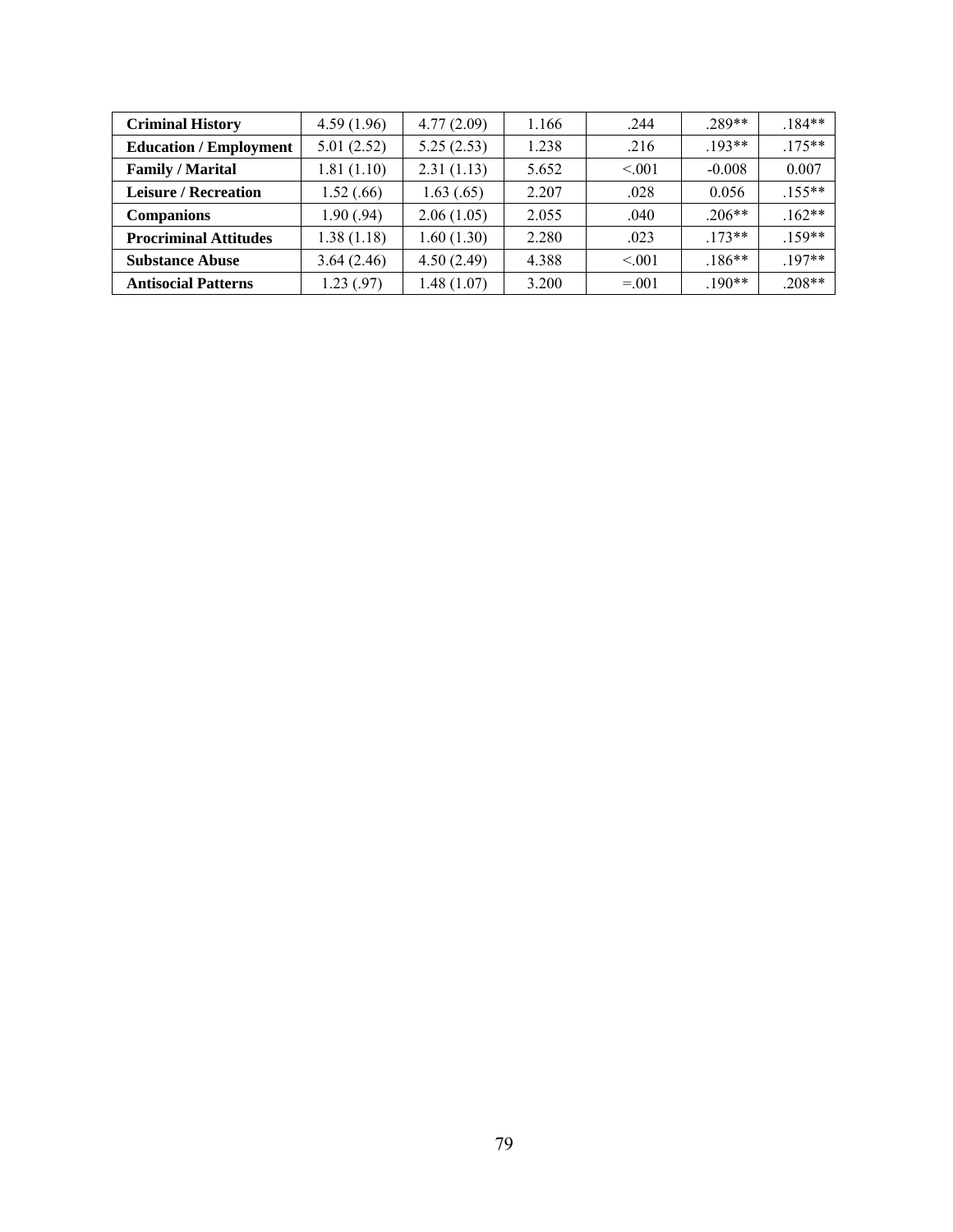## APPENDIX C Internal Consistency

|                            |                    | Previous<br>Overall  |                      | Previous<br>Custodial |                      | Previous<br>Community |
|----------------------------|--------------------|----------------------|----------------------|-----------------------|----------------------|-----------------------|
|                            | Current<br>Overall | (Male and<br>Female) | Current<br>Custodial | (Female)              | Current<br>Probation | (Female)              |
| Scale (number of items)    |                    |                      |                      | only)                 |                      | only)                 |
| Overall (43)               | 0.93               | .90                  | 0.89                 | .91                   | 0.91                 | .90                   |
| Overall (40)               | 0.92               | .89                  | 0.88                 | .90                   | 0.90                 | .89                   |
| Criminal History (8)       | 0.86               | .72                  | 0.75                 | .73                   | 0.84                 | .83                   |
| Education / Employment (9) | 0.85               | .82                  | 0.79                 | .82                   | 0.85                 | .84                   |
| Family / Marital (4)       | 0.39               | .37                  | 0.34                 | .36                   | 0.38                 | .40                   |
| Leisure / Recreation (2)   | 0.48               | .43                  | 0.46                 | .53                   | 0.43                 | .44                   |
| Companions (4)             | 0.66               | .58                  | 0.64                 | .63                   | 0.60                 | .62                   |
| Procriminal Attitudes (4)  | 0.61               | .54                  | 0.58                 | .58                   | 0.57                 | .56                   |
| Substance Abuse (8)        | 0.86               | .79                  | 0.82                 | .83                   | 0.85                 | .83                   |
| Antisocial Pattern (4)     | 0.50               | .54                  | 0.47                 | .54                   | 0.42                 | .42                   |

Previous alpha scores are taken from Andrews, Bonta & Wormith, 2004; pp. 109